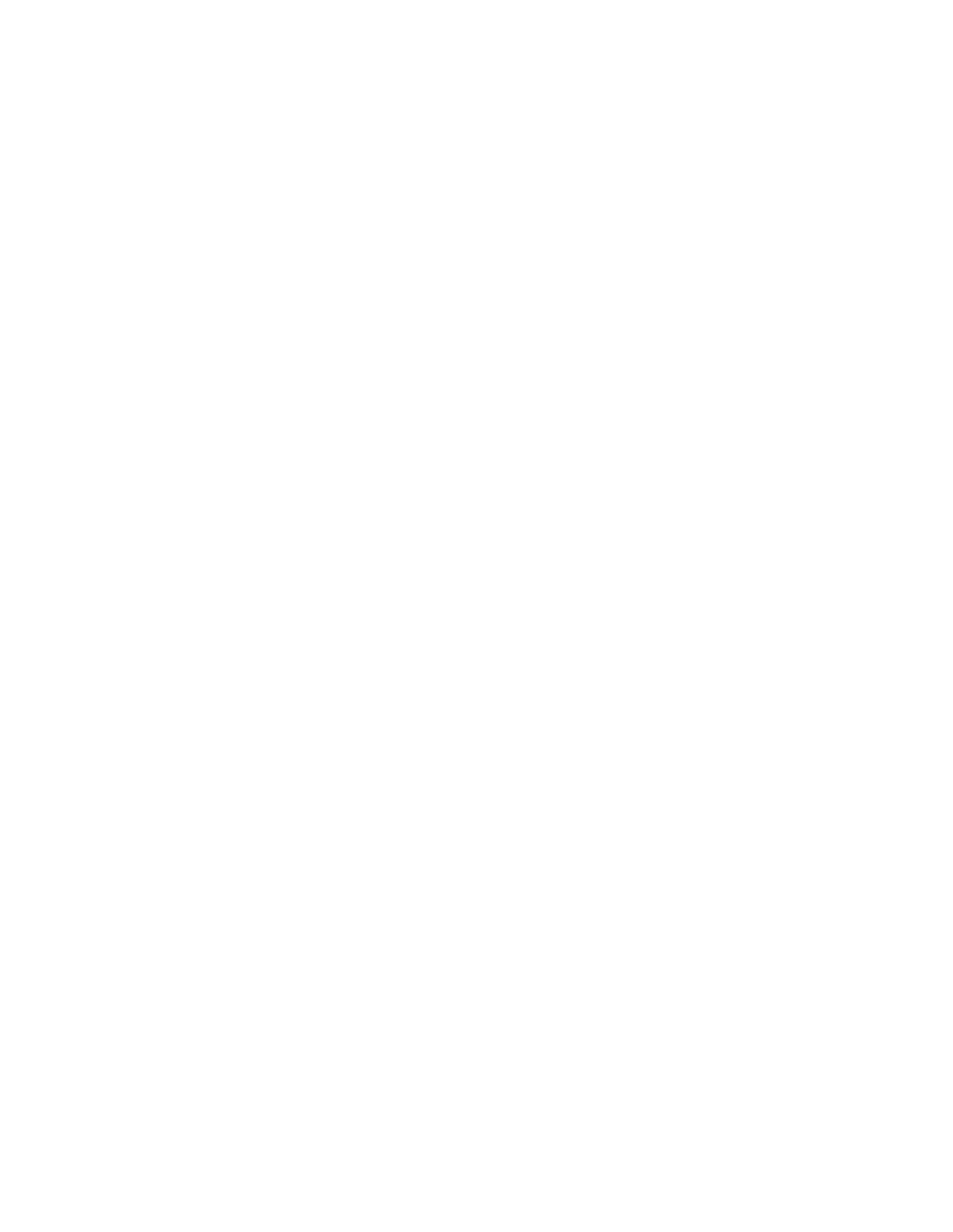#### **RESOLUTION ADOPTING COMPREHENSIVE PLAN**

WHEREAS, the Town Board of the Town of Allegany appointed a Comprehensive Plan Advisory Committee to prepare a Comprehensive Plan for the Town of Allegany to replace the Town's Planning and Development Policies, which were first adopted on November 12, 1987 and amended on August 19, 1997, and

WHEREAS, the Comprehensive Plan Advisory Committee prepared a proposed Comprehensive Plan and held a public information meeting and a duly noticed public hearing on the proposed Comprehensive Plan, and

WHEREAS, on November 30, 2011 the Comprehensive Plan Advisory Committee by resolution recommended adoption of the Comprehensive Plan to the Town Board, and

WHEREAS, as required by Section 239-m of General Municipal Law, the proposed Comprehensive Plan has been referred to and is recommended by the Cattaraugus County Planning Board, and

WHEREAS, the Town Board held a duly noticed public hearing on the proposed Comprehensive Plan as required by Town Law  $\S 272-a(6)(b)$  and (c), and

WHEREAS, the Town Board has conducted an environmental assessment of the proposed Comprehensive Plan and has determined that it will not have a significant adverse impact on the environment; now, therefore, be it

RESOLVED that the Town of Allegany Comprehensive Plan is hereby adopted.

#### **Unanimously adopted by Town Board, Town of Allegany, on December 29, 2011.**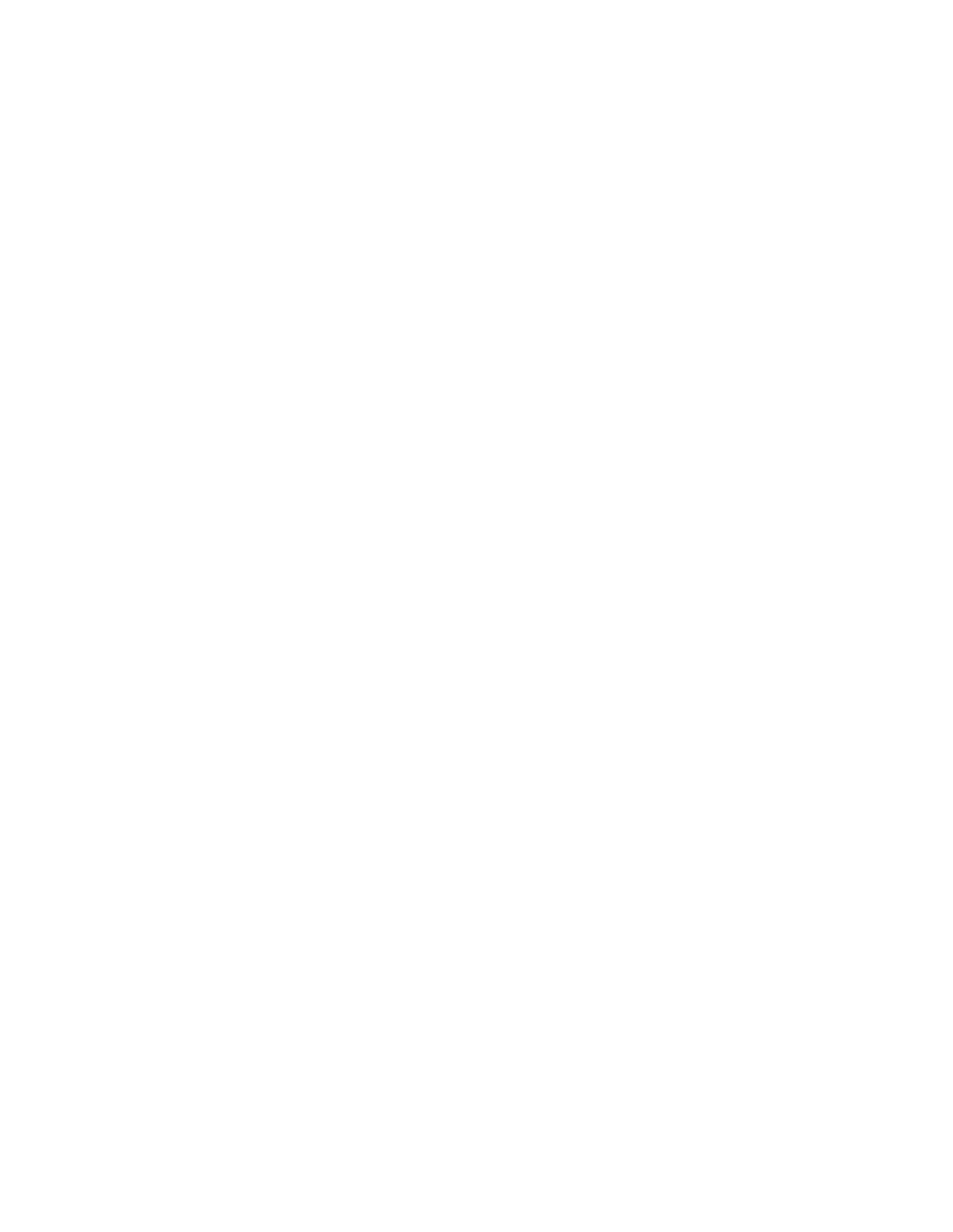## **Town of Allegany Comprehensive Plan**

## **Prepared by the Town of Allegany Comprehensive Plan Advisory Committee**

Robert Phillips, Chairman Frank DeFiore Patrick H. Eaton, Sr. John Hare Peter Hellier Rick Kavanagh David Koebelin Helen Larson Carol Ozzella Phillip Trask Philip Winger

#### **With the Assistance of:**

Allegheny Planning Services, Inc. Mark D. Alianello, P.E. 305 York Street Consulting Engineer Olean, NY 14760 P.O. Box 604, Ellicottville, NY 716-373-2289 716-699-4650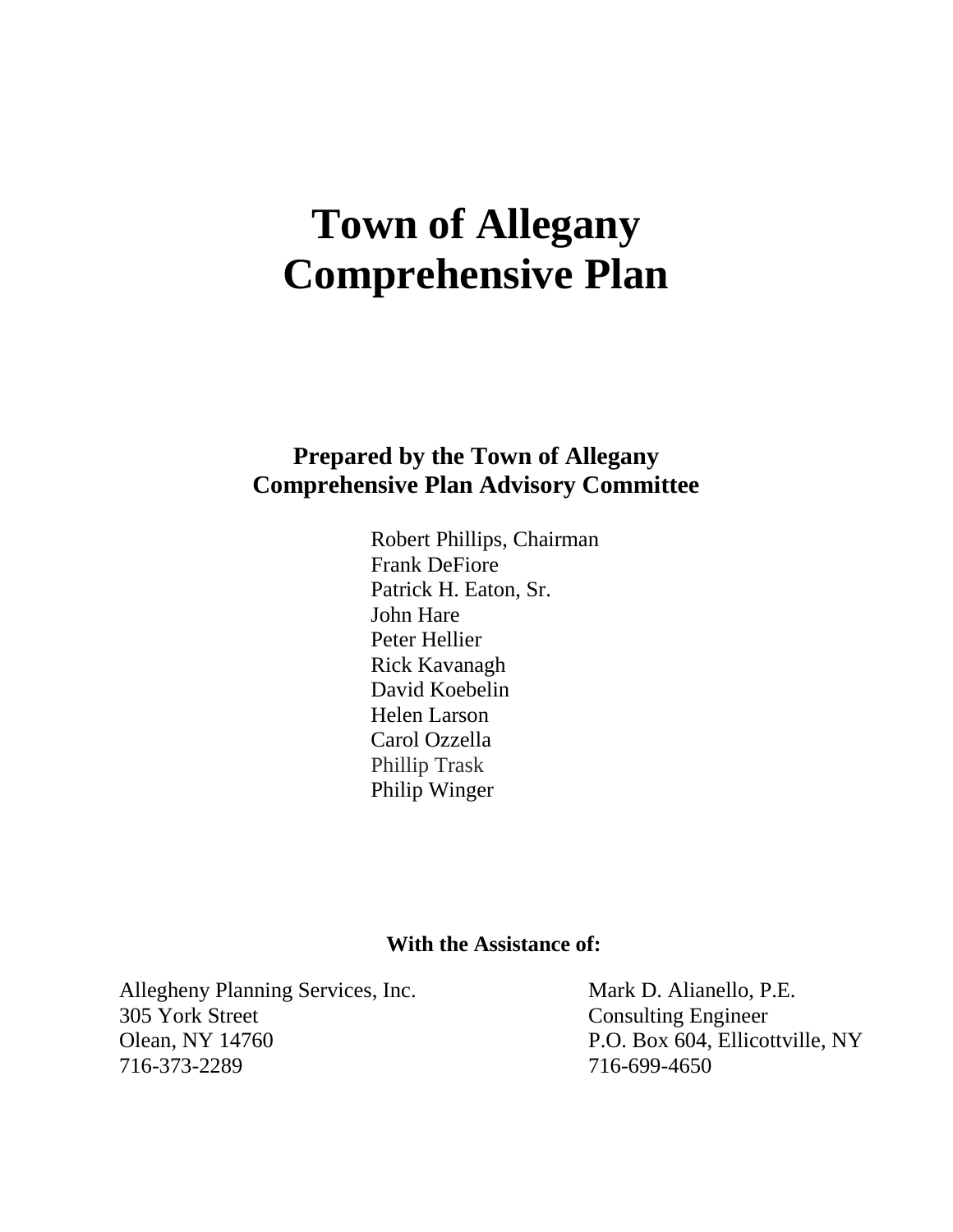Preparation of this Comprehensive Plan was funded, in part, through a Community Planning Grant received from New York State Division of Housing and Community Renewal.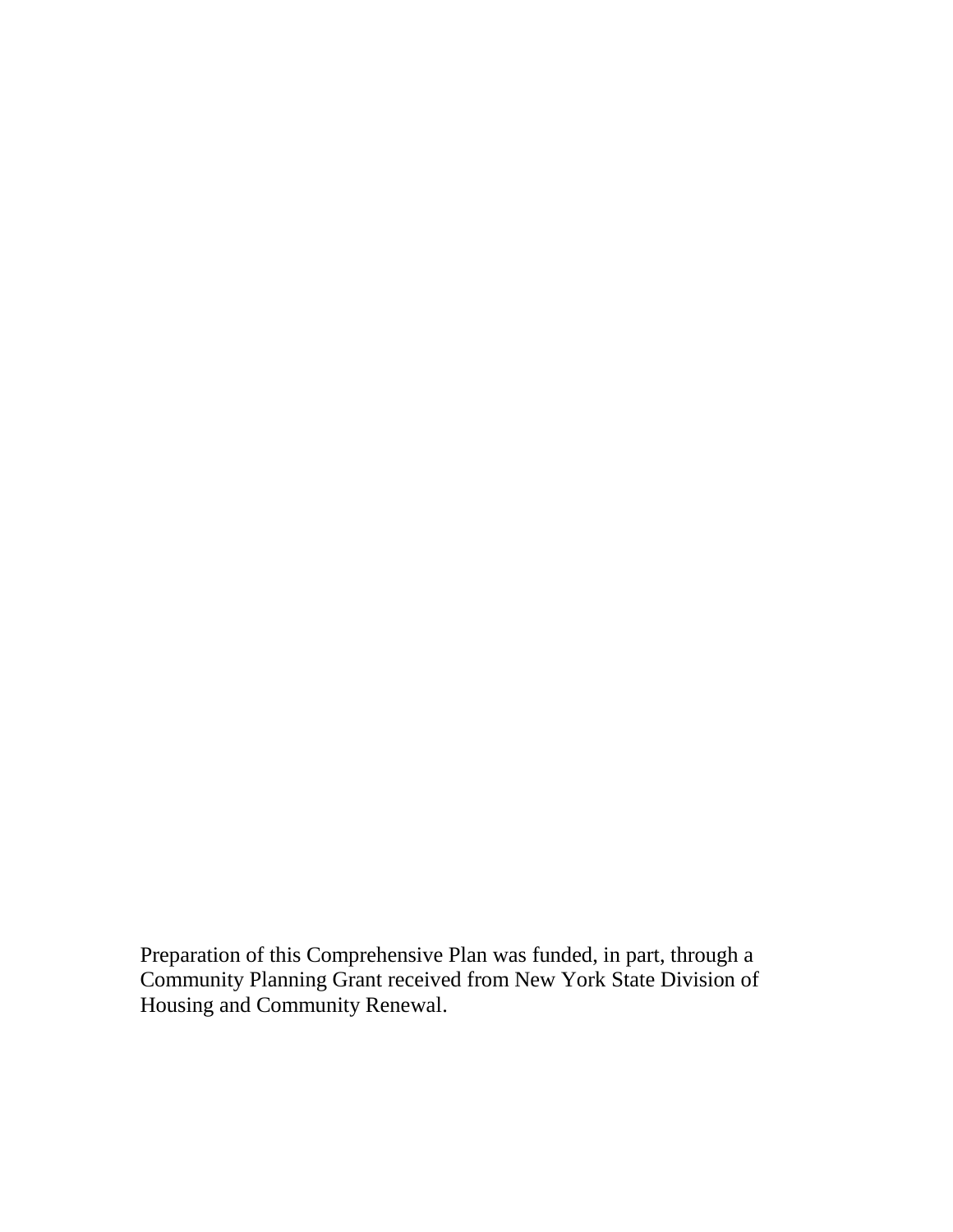## **Table of Contents**

| 2.3 Municipal Water Supply and Sanitary Sewage Systems 2-14   |  |
|---------------------------------------------------------------|--|
|                                                               |  |
|                                                               |  |
|                                                               |  |
|                                                               |  |
| 2.8 Summary of Development Opportunities and Constraints 2-46 |  |
|                                                               |  |
|                                                               |  |
|                                                               |  |
|                                                               |  |
|                                                               |  |

**Bibliography**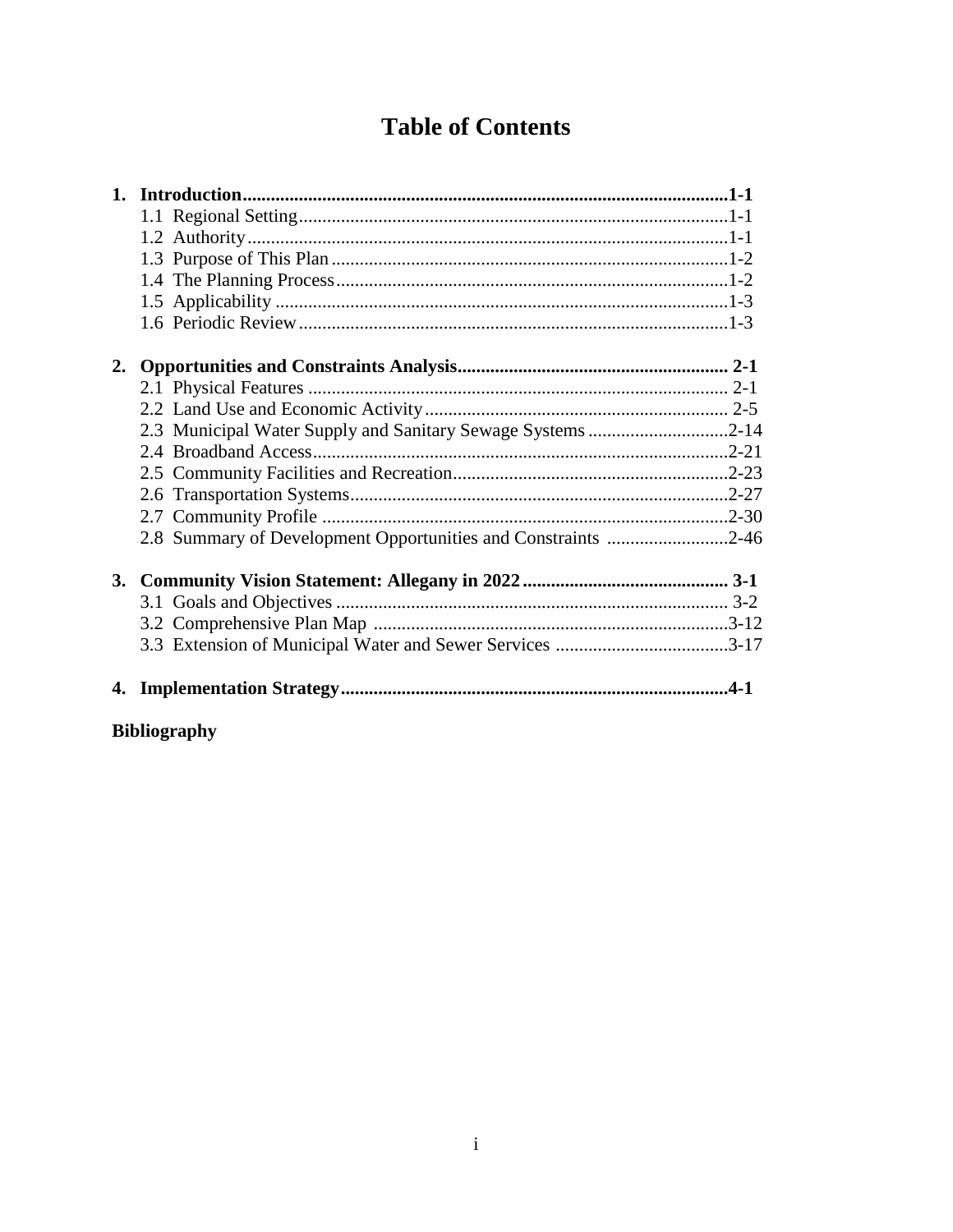## **List of Figures**

| Figure 3: Combined Population of Allegany Town and Village, 1970-20102-33 |  |
|---------------------------------------------------------------------------|--|
|                                                                           |  |
|                                                                           |  |

## **List of Tables**

| Table 12 Industry in which Residents of Cattaraugus County are Employed2-41 |
|-----------------------------------------------------------------------------|
| Table 13 Industry in which Residents of Allegany are Employed, 2009 2-43    |
|                                                                             |
|                                                                             |
|                                                                             |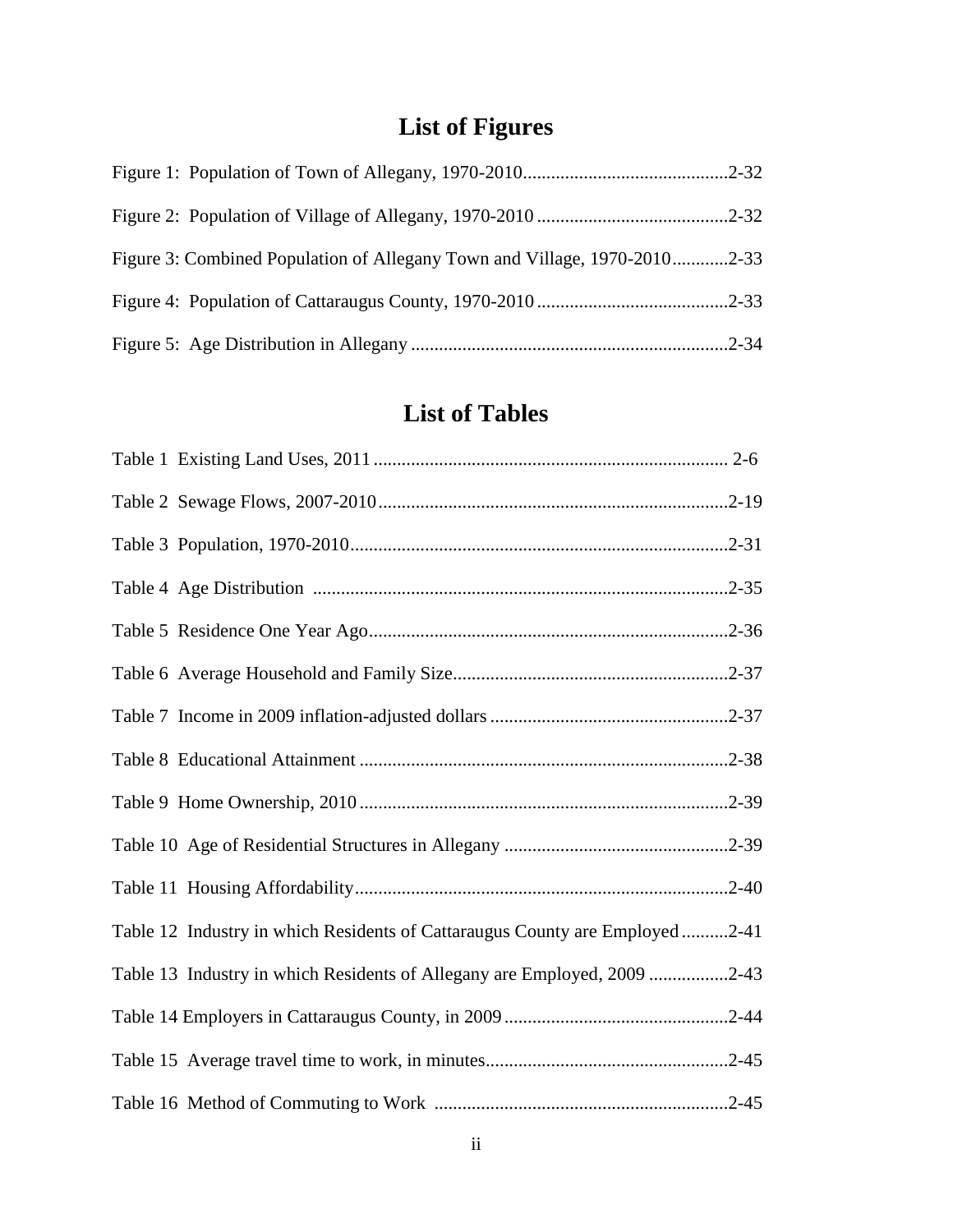## **List of Maps**

Comprehensive Plan Map .....................................................located at end of document

The following maps were prepared as part of the work on this Comprehensive Plan. These maps are available in the Clerk's Office, Allegany Town Hall, and on the Town's website: www.allegany.org/

Slope Map

Hydrologic Features Map

Existing Land Use Map

Town Water Districts Map

Water District Detail Map

Town Sewer Districts Map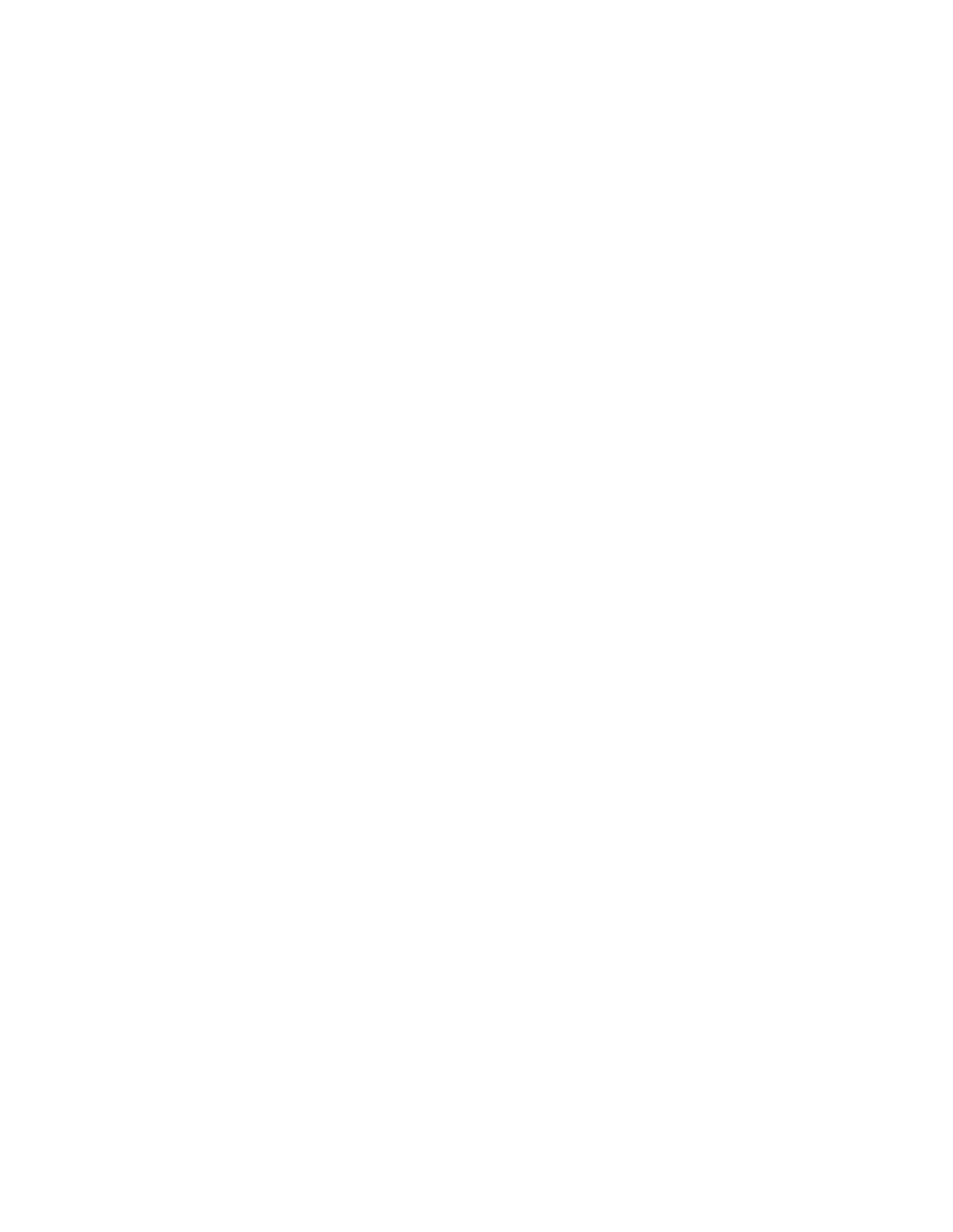## **Chapter 1 Introduction**

## **1.1 Regional Setting**

The Town of Allegany is located in southeastern Cattaraugus County, New York. It is bounded to the south by the State of Pennsylvania, to the north by the Town of Humphrey, to the east by the Towns of Hinsdale and Olean and by the City of Olean, and to the west by the Towns of Great Valley and Carrollton. The Village of Allegany, a separate municipality, is situated approximately in the center of the Town of Allegany. There are also several small hamlets within the Town, including Rock City, Knapp Creek, and Harrisburg. A portion of the Seneca Nation territory extends into the western part of Allegany, north and south of the Allegheny River.

Allegany is the largest town in Cattaraugus County, by area. The Town is strategically located in Cattaraugus County. US Interstate 86 (I-86) bisects the Town, which is served by Exit 24 on this highway. The Town is located approximately 75 miles south of Buffalo, NY and approximately 170 miles northeast of Pittsburgh, PA. It is also about 20 minutes from major tourist attractions in Cattaraugus County, which include the ski areas of Ellicottville, the Seneca Allegany Casino in Salamanca and Allegany State Park. Among the notable features of the Town is Rock City Park, a privately owned recreational facility that is well-known for unique rock formations. Allegany is also home to St. Bonaventure University, an educational institution serving approximately 2400 undergraduate and graduate students.

Allegany is nestled in a beautiful natural setting, the foothills of the Allegheny mountains, part of the Appalachian mountain chain. Rising to as high as 2200-2300 feet, the foothills are locally known as the Enchanted Mountains. The Allegheny River flows through Allegany from east to west, roughly bisecting the Town.

Historically, Allegany was a rural, agricultural community. The area was first settled in the early 1800s. Allegany is located on land that is part of the Holland Land Company survey. Agriculture and timbering were important economic activities throughout the 1800s. southern part of Allegany is located on the Bradford Oil Field, which extends into Pennsylvania. Oil extraction became a locally important industry in the late 1800s and still remains a component of the Town's economy. In the past decade, with new retail development in the Town's East End, Allegany has become a regional retail center. The Town has the potential to support additional commercial and industrial development, which will serve not only local residents but also residents throughout Cattaraugus County and beyond, and which will also provide jobs and a strong tax base for the community.

## **1.2 Authority**

This Comprehensive Plan is prepared pursuant to the authority granted to Towns in Section 272-a of New York State Town Law.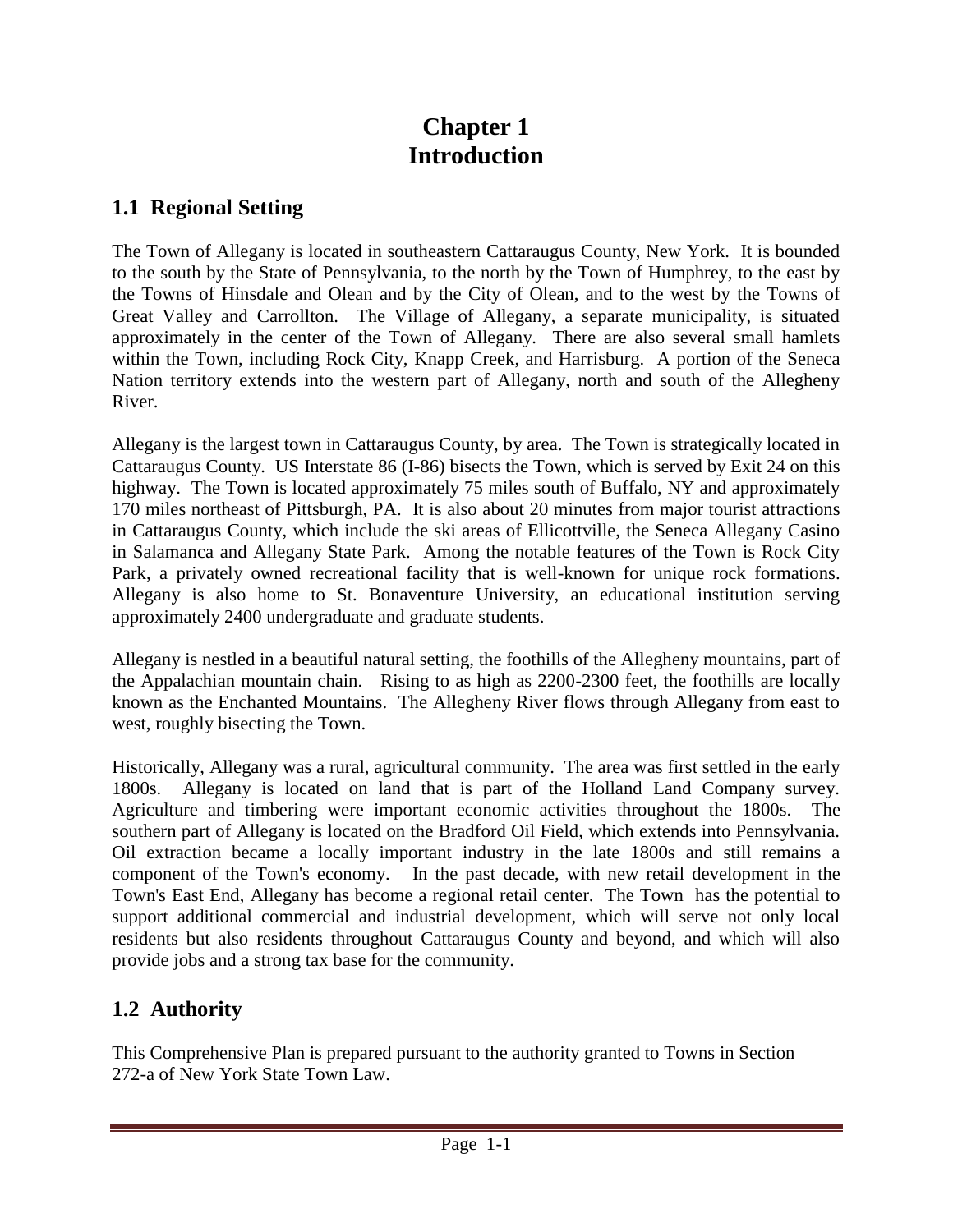## **1.3 Purpose of This Plan**

The purpose and intent of this Comprehensive Plan is to establish policies that will guide future development in the Town of Allegany in order to promote viable economic development, to enhance its family-centered and small town character, to enhance the livability and attractiveness of the community, and to preserve natural resources. The overarching purpose of the plan is to protect and promote the health, safety and general welfare of the people of the Town, while giving due consideration to the needs of the people of the region of which the town is a part.

#### **Section 1.4 The Planning Process**

Allegany has had a long history of planning. The Town's first planning document, *Planning and Development Policies*, was adopted in 1987. That document was reviewed and updated in 1997. In 1999 the Town participated with the Village of Allegany and St. Bonaventure University to conduct a planning and design study of the Route 417 corridor, the major east-west corridor that runs through both the Town and Village. This study, *The Route 417 Corridor Management Plan*, prepared by Saratoga Associates, contained some design recommendations that the Town subsequently codified into the Town's zoning ordinance as the Route 417 East Corridor Overlay District and the Route 417 West Corridor Overlay District.

The purpose of this planning process is to review the Town's *Planning and Development Policies*, evaluate the existing conditions of the town, and draft an updated Comprehensive Plan to replace the current document. To accomplish this, the Town Board appointed a Comprehensive Plan Advisory Committee, composed of members of the Town Planning Board, Zoning Board of Appeals, Town Board, community representatives, and a representative from the Village of Allegany.

As part of the planning process for this Comprehensive Plan, RCAP Solutions conducted a survey of the residents of the Town and Village. In the spring of 2011, a four-page questionnaire was mailed to virtually all addresses in the Town and Village; 3117 surveys were mailed out and 595 were returned, for a response rate of 19.1 percent. The results of the survey are tabulated and reported in a separate document, *Diagnostic Survey of Current Conditions, Public Preferences, and the Need for Capital Infrastructure Improvements*, July 2011. While it is acknowledged that the survey respondents were a self-selecting group, and therefore do not represent a random sample of Town residents, the relatively large number of responses do provide a good statistical sample that can serve as a reliable guide for policymakers.

St. Bonaventure University conducted an on-line survey of undergraduate and graduate students in the fall of 2011. The survey consisted of questions that were similar to those on the RCAP Solutions survey. There were 368 respondents to the student survey, which is also a selfselecting group and not a random sample. Nevertheless, the student responses, especially those regarding the types of businesses and services that the students currently use and that they would like to see developed in the future, were useful in drafting policies contained in this Plan. Both surveys are available on the Town's website and at the Allegany Town Hall.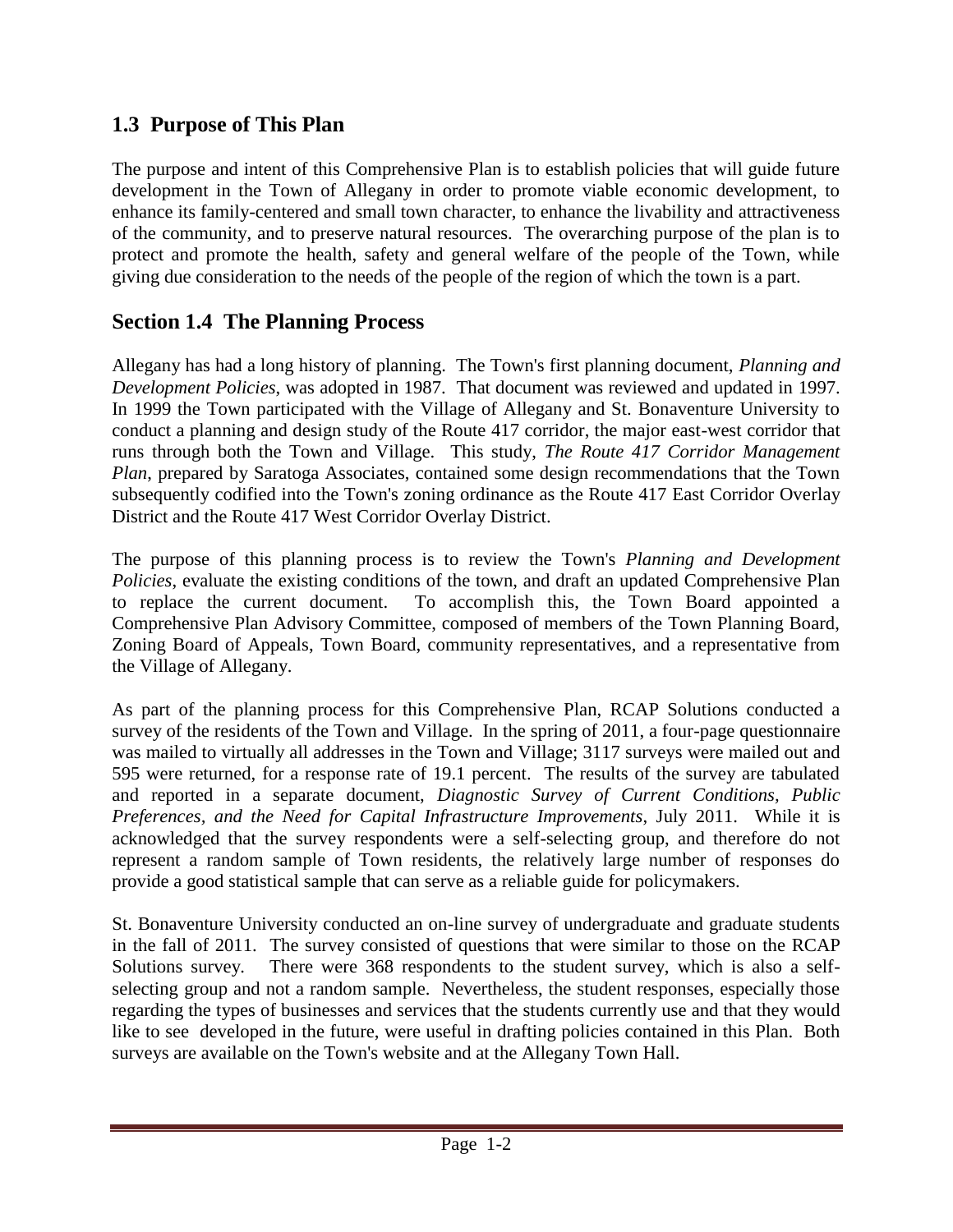In addition to the community and student surveys, public participation in the planning process was solicited through a public informational meeting and through public hearings held on the draft plan.

## **Section 1.5 Applicability**

This Comprehensive Plan will provide a policy basis for making decisions about land use within the Town. The policies discussed in this document are intended to apply to all land within the Town of Allegany, excluding the Village of Allegany and the territory of the Seneca Nation.

## **Section 1.6 Periodic Review**

Community plans are intended to be living documents that should be reviewed and revised periodically in order to respond to changed circumstances and to modified community needs and objectives. This Comprehensive Plan is expected to be a useful, usable document and policy guide for the next decade. The Plan should be reviewed and updated as needed at ten year intervals.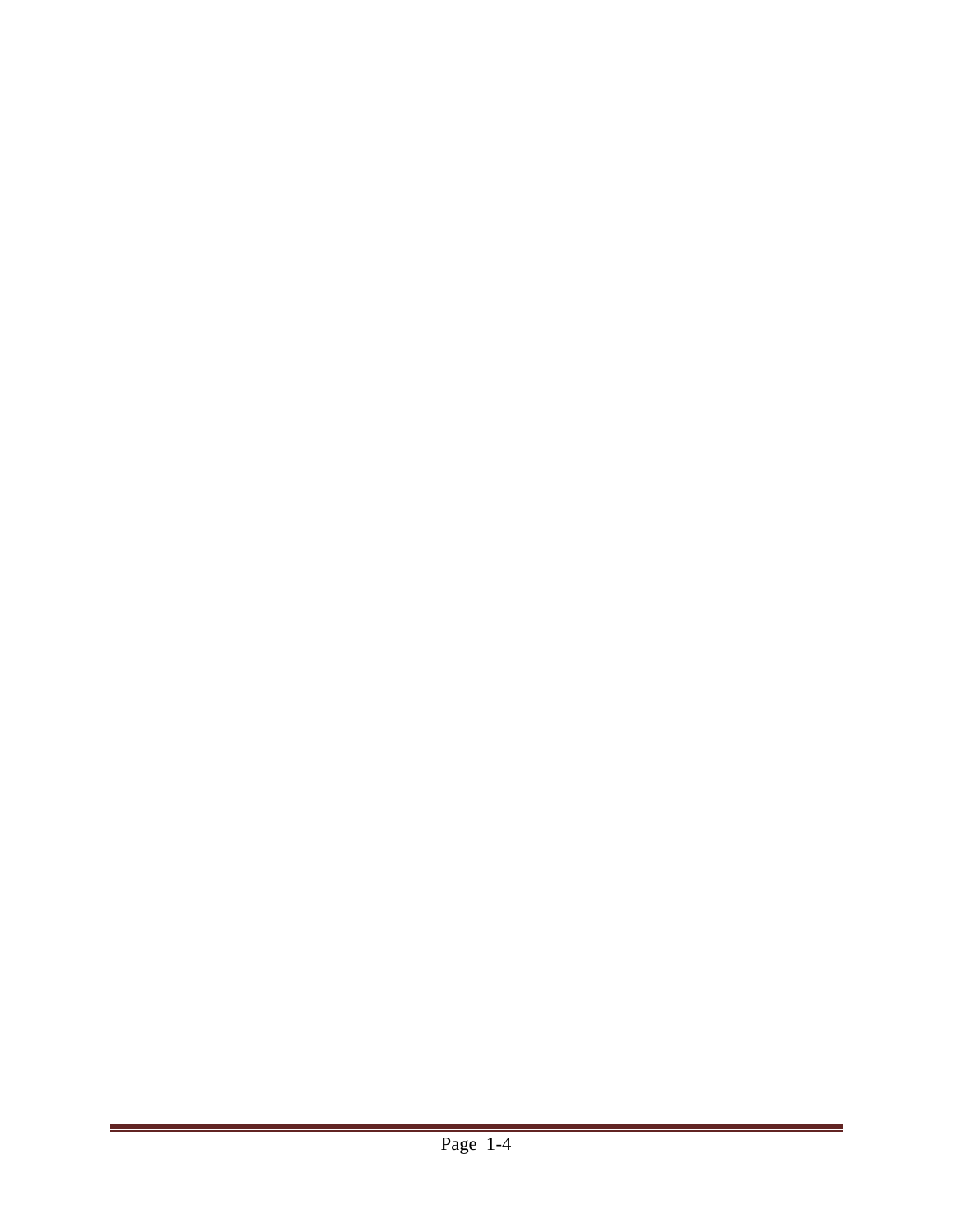## **Chapter 2 Opportunities and Constraints Analysis**

## **2.1 Physical Features**

#### **Topography**

The landscape of the Town of Allegany is characterized by hillsides that rise from the flat river valleys of the Allegheny River and its tributaries. The elevation in the river valleys is generally around 1400 feet, rising to about 2300 feet on the tops of the highest hills.

The Slope Map classifies the topography of the Town into four groups. Slopes from 0% to 10% are considered to be flat or relatively flat. Land in this category usually is comparatively easy to develop, and development in relatively flat topography has a lower potential for adverse environmental impacts. The central part of the Town, associated with the broad Allegheny River valley, generally is characterized by lands within the 0-10% slope category. Other areas of the Town in this slope category are located along streams that are tributary to the Allegheny River. There are also some plateaus on the tops of hills in the 0-10% slope range.

Relatively small areas of slopes in the 10-15% category are scattered throughout the town. These slopes tend to be located in areas where they provide a transition between the river valley floor and steeper hillsides.

Many of the Town's hillsides have slopes in either the 15-25% or greater than 25% categories. These are moderately steep to very steep slopes. Land that is steeper generally has a greater potential for impacts that may result from construction or other development. These potential impacts include increased erosion and sedimentation, greater visual impacts, and larger and more extensive areas of cut and fill from grading. Many potential impacts can be mitigated by proper site design and construction techniques. However, land with a slope of over 25% is more difficult to develop and such development has the potential for increased impacts.

#### **Streams**

The most important waterway in Allegany is the westerly flowing Allegheny River, which roughly bisects the town. From Cattaraugus County the Allegheny River flows south into Pennsylvania, where it joins the Monongahela River in Pittsburg to form the Ohio River. The entire Town lies within the Allegheny River watershed and all other streams in the Town are tributary to the Allegheny River. These include the Five Mile Creek and Nine Mile Creek to the north of the Allegheny and Two Mile Creek, Four Mile Creek, Birch Run and Chipmonk Creek to the south. These creeks have smaller streams that are tributary to them. The Allegheny River serves as a recreational resource for those who canoe and kayak. Most of the streams in Allegany provide fishing opportunities.

The New York State Department of Environmental Conservation (NYSDEC) administers the Protection of Waters Regulatory Program, which is established in NYS Environmental Conservation Law (ECL) Title 5 of Article 15. This program is designed to protect water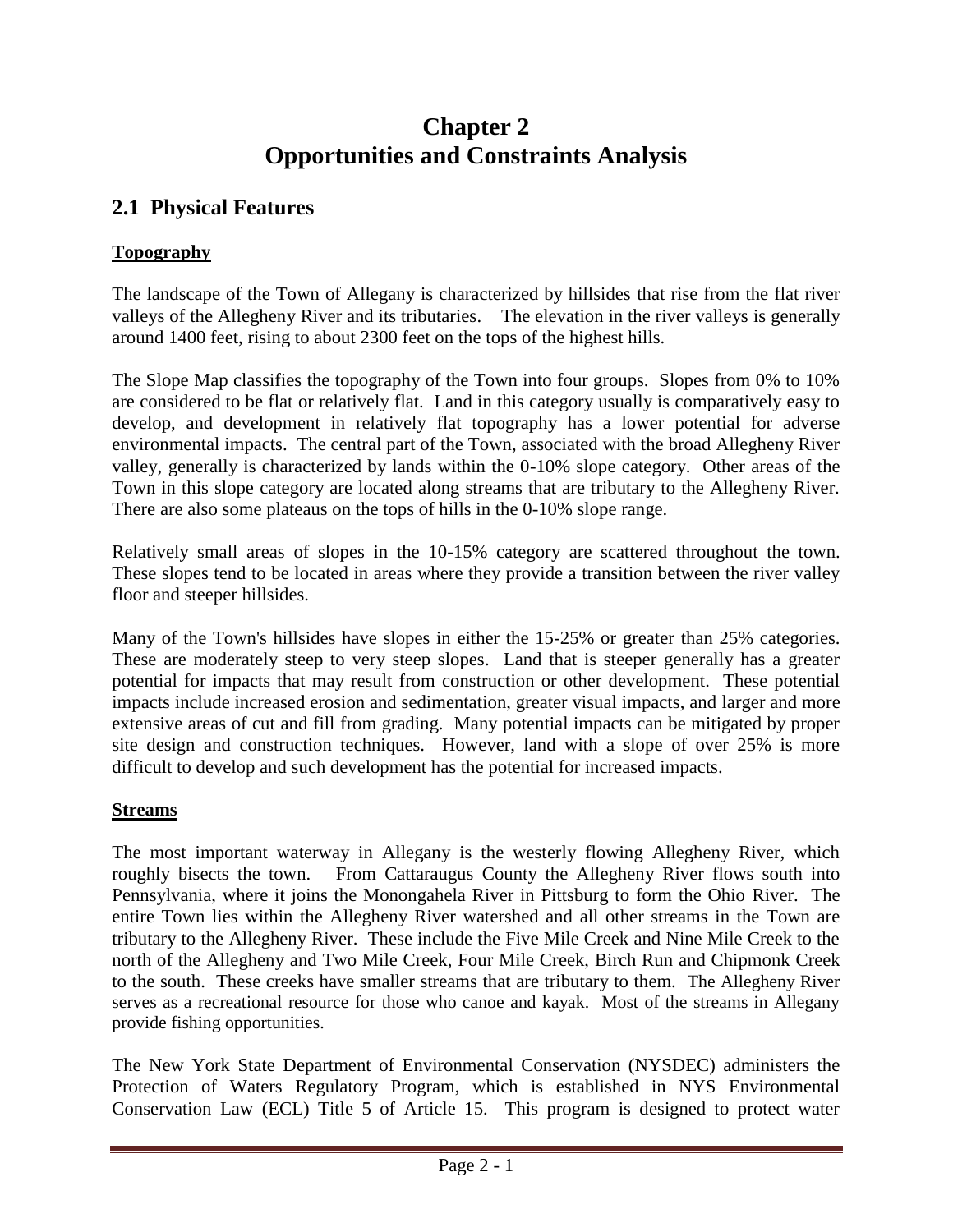resources, including rivers, streams, lakes and ponds that are necessary for potable water; agricultural, commercial and industrial uses; and fish and wildlife habitats.

Under this program NYSDEC has evaluated all water resources within New York State according to a class and standard designation, which is based on existing or expected best usage of each water body or waterway segment. Classifications range from AA to D. The classification AA or A is assigned to waters used as a source of drinking water. Classification B indicates a best usage for swimming and other contact recreation, but not for drinking water. Classification C is for waters supporting fisheries and suitable for non-contact activities. Waters with classifications A, B, and C may also have a standard of  $(T)$ , indicating that it may support a trout population, or (TS), indicating that it may support trout spawning.

Streams that are classified as C(T) or higher quality are considered protected streams. Permits from NYSDEC, issued pursuant to the Protection of Waters regulations, are required for activities that may affect the banks or bed of protected streams.

Several streams in the Town of Allegany are considered to be "protected streams." (See Hydrologic Features Map). The Allegheny River, in the segment west of Townsend Hollow, is classified B. Several streams or segments of streams are classified C(T). These include: Chipmonk Creek; Four Mile Creek and its tributaries, which include West Branch Four Mile Creek and Carey Hollow Creek; a segment of Nine Mile Creek; Pumpkin Hollow Creek; and Five Mile Creek from the Town of Humphrey to just south of Eaton Cross Road. All other streams and stream segments in the Town are classified as C, and therefore are not subject to NYSDEC permitting.

#### **Wetlands**

Wetlands are areas of shallow surface water, or areas with waterlogged soils where certain types of plants grow but which do not necessarily contain standing water. Wetlands are valuable physical resources, which can provide flood control protection, surface and ground water protection, wildlife habitat and recreational opportunities.

Some wetlands are protected under the New York State Freshwater Wetlands Act of 1975, which is administered by New York State Department of Environmental Conservation (NYSDEC). Certain activities, such as filling and draining, that occur in a designated wetland or within 100 feet of its boundary are regulated by NYSDEC.

There are several wetlands in Allegany that are regulated by NYSDEC. Most of these are located in the floodplains of the Allegheny River and Birch Run (See Hydrologic Features Map). These seven regulatory wetlands total approximately 300 acres.

#### **Aquifers**

Aquifers are important reservoirs of ground water. In Allegany most drinking water is supplied from aquifers, whether residents receive their water from private wells or from the public water supply, which also draws its water from wells.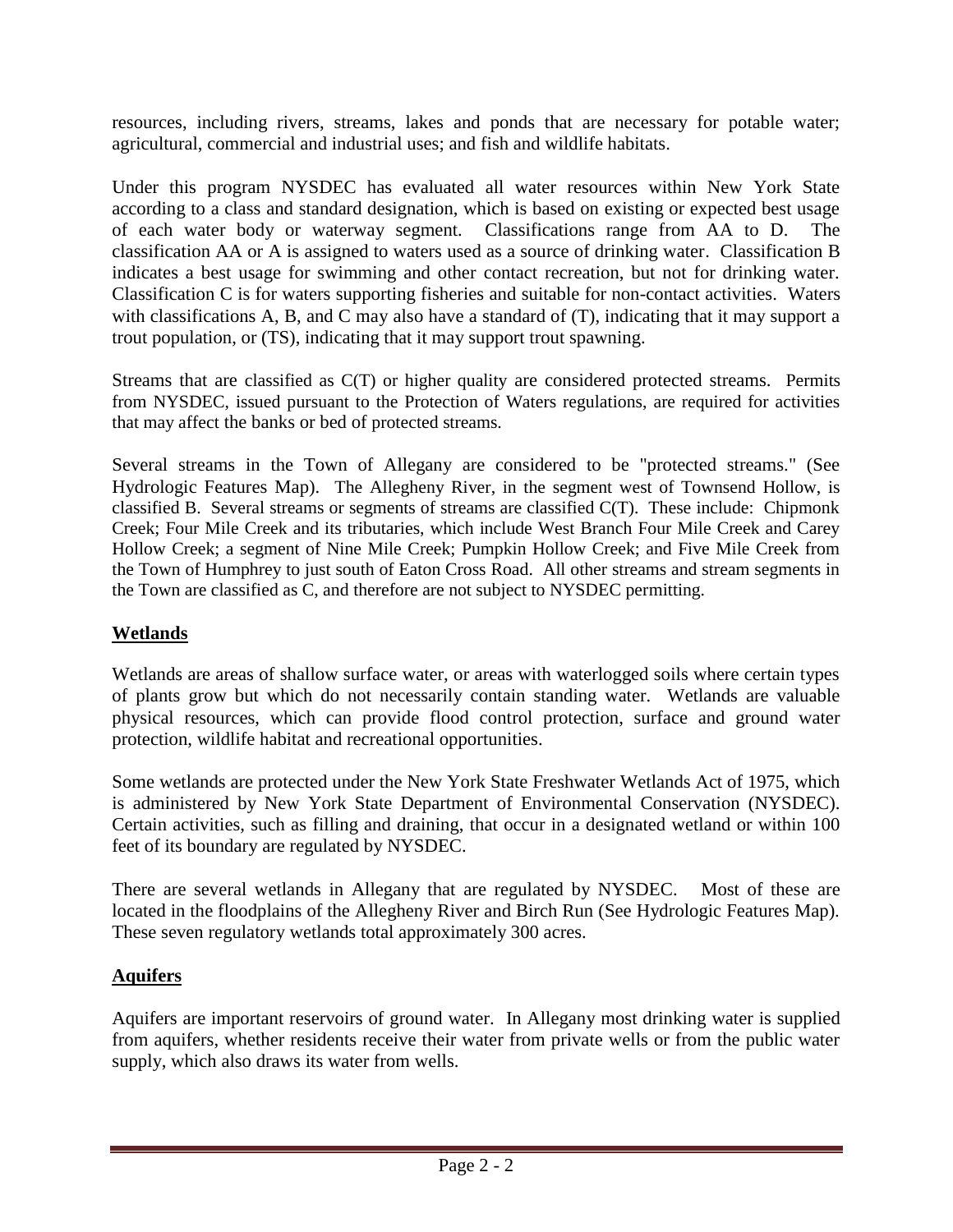The US Department of the Interior Geological Survey (USGS) has mapped aquifers in Western New York. A substantial aquifer is associated with the Allegheny River. There are also mapped aquifers associated with Five Mile Creek and Nine Mile Creek. The lower reaches of Chipmonk Creek (near Flatstone Road and downstream of this road) is also associated with the mapped aquifer. (See Hydrologic Features Map).

The mapped aquifers are classified as Primary and non-primary aquifers. In 1980 the NYS Department of Health identified eighteen Primary Water Supply Aquifers (also referred to simply as Primary Aquifers) across New York State. These aquifers are defined as "highly productive aquifers presently utilized as sources of water supply by major municipal water supply systems." As shown on the Hydrologic Features Map, much of the mapped aquifer in Allegany is designated as a Primary aquifer.

#### **Floodplains**

The Federal Emergency Management Agency (FEMA), has mapped areas that are identified as areas with a significant risk of being flooded. These areas are known as Special Flood Hazard Areas (SFHA) and are also referred to as the 100 year floodplain. Statistically, land within the 100 year floodplain has a one percent chance of being inundated in any given year.

The SFHA is divided into a floodway and a floodway fringe. The floodway is the channel of the stream and any adjacent areas that must be kept free of encroachment so that the hundred year flood can be carried without substantial increases in flood heights. The portion of the SFHA between the floodway and the boundary of the 100 year floodplain is known as the floodway fringe. FEMA regulations severely restrict development within the floodway. Development within the floodway fringe is regulated to minimize damage to persons and property.

FEMA's Flood Hazard Area Boundary Maps identify the mapped one hundred year floodplain. In Allegany there is a broad floodplain associated with the Allegheny River. A narrower floodplain is associated with Five Mile Creek and along most of Four Mile Creek and West Branch Four Mile Creek. Narrow floodplains are identified for the lower segment of Chipmonk Creek and Birch Run and Lower Birch Run creeks. The Hydrologic Features Map shows the hundred year floodplain, as generalized from the FEMA maps.

A small portion of the Town, southeast of the Village of Allegany, is protected from flooding from the Allegheny River by a flood control dike. This structure was completed by the US Army Corps of Engineers in 1952 and is maintained by the State of New York.

#### **Wildlife and Plant Habitat**

Allegany contains a diversity of habitats, including forested hills and river valleys that provide a habitat for numerous wildlife species, including deer, wild turkey, black bear and fish. The area provides opportunities for recreational hunting and fishing.

New York State Department of Environmental Conservation (NYSDEC) maintains a list of species of concern, which are plant and animal species that have been identified by either the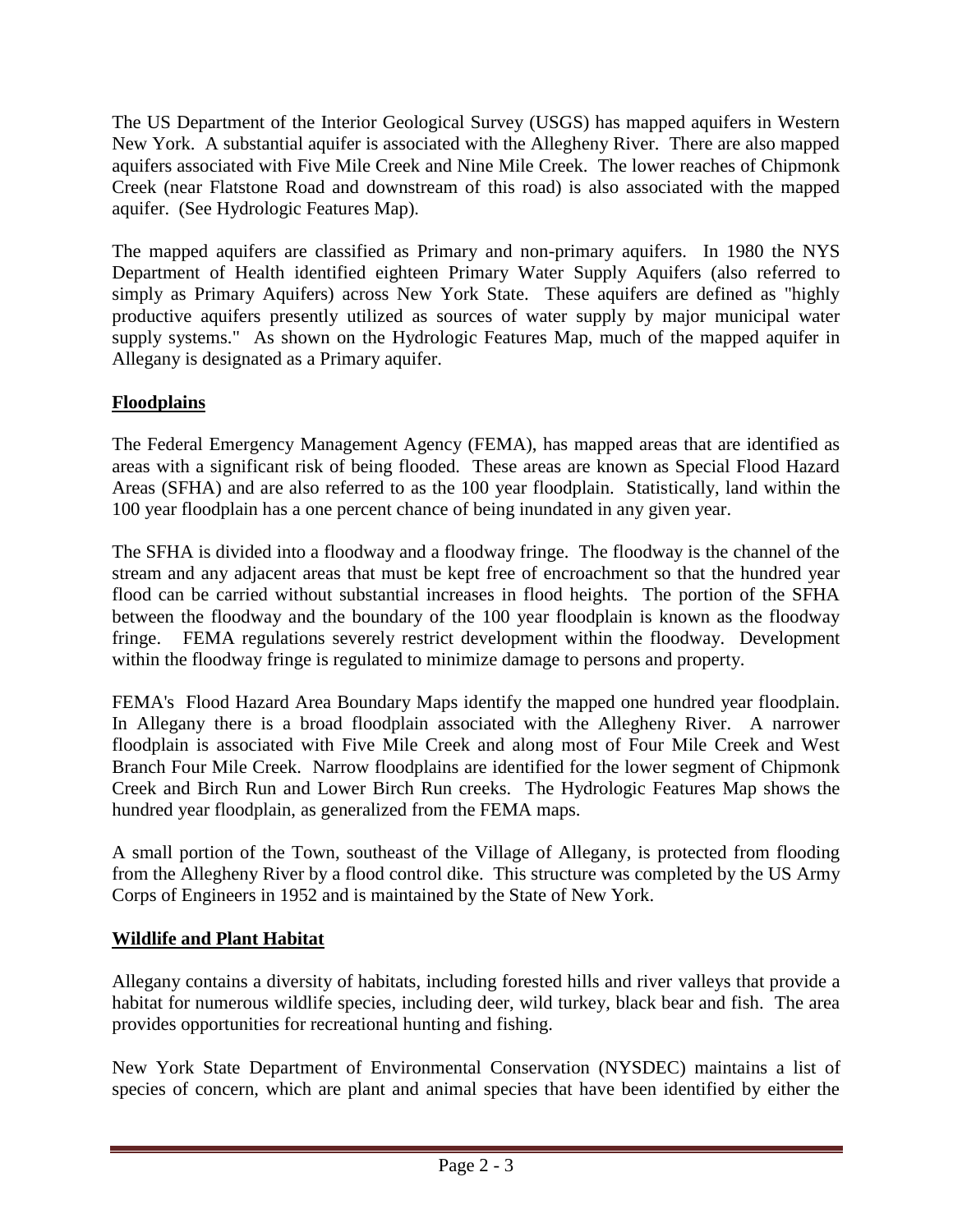State or federal government as vulnerable, rare, threatened or endangered plants and animals. In order to protect the species, the exact location is confidential; however NYSDEC maps provide generalized locations where these species have been identified. There are several areas in Allegany which are thought to contain rare plants or animals. Many of these areas are along the Allegheny River and associated wetlands. There are also areas near Rock City, upper Chipmonk Road, Five Mile Road, and in the northwest quadrant of town that have been identified as having rare plants and/or animals.

NYSDEC has also identified two areas of Significant Natural Communities. These are the Allegany Oak Forest in the uplands area near Vandalia and the Rich Mesophytic Forest upland of Nine Mile Creek in the northwest quadrant of town; this latter area appears to be located in the Nine Mile State Forest.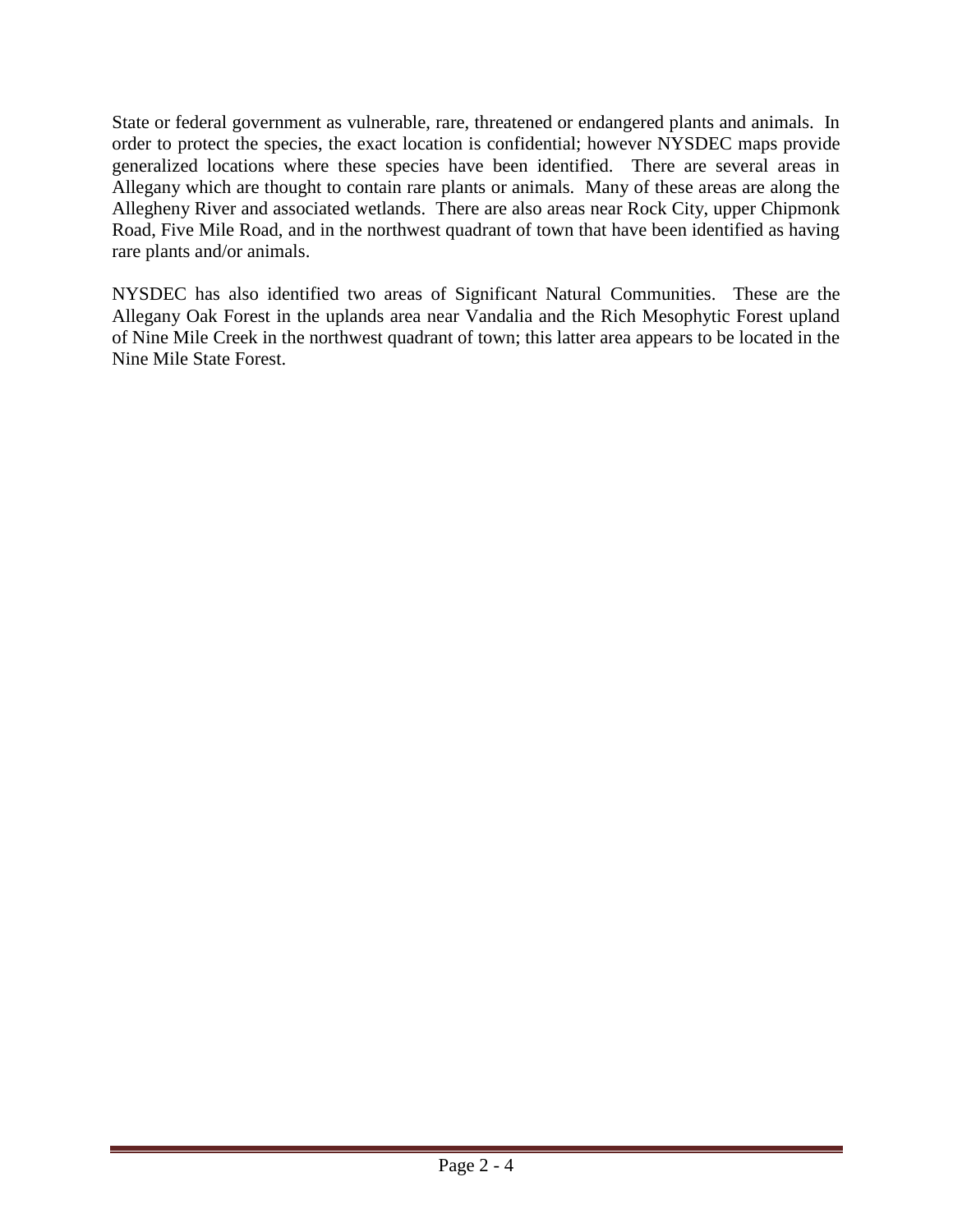### **2.2 Land Use and Economic Activity**

The Existing Land Use map provides a snapshot of the type and distribution of land uses in Allegany in spring 2011. While the use of land is dynamic and changes over time, a knowledge of existing land use patterns is important in identifying development trends. Compatibility of future proposed land uses with the current use of an area is one important criterion for planning.

In general, the development pattern in Allegany is characterized by mixtures of land uses. Except for the southwest and northwest parts of town, where the primary land use is public and private forests, no area in Town has a predominate land use. The part of the town that is closest to the Village, which can be considered to be the Town's central core, has the greatest density; this area contains a mix of retail, institutional, and residential development on relatively small lots. The land uses in the remainder of the town are also mixed, although lot sizes tend to be larger, providing a lower density of development.

The Town can be conceptualized as having five geographic areas, which have reasonably distinct development patterns. NYS Route 417 roughly bisects Allegany; the Route 417 Corridor can be further subdivided into the East End, the Village of Allegany, and the West End. The area north of the Allegheny River/Route 417 and the area south of the Allegany River/Route 417 comprise the two other sub-areas of the Town.

The Village of Allegany is the governmental hub of the town, containing both the Village Offices and the Town Hall. Historically, the Village was also the retail center of the Town, and retail development remains an important component of the Village. Main Street accommodates small-scale retail stores, restaurants, bars, and institutions such as banks, the Post Office and the Allegany Public Library. Residential development in the Village is located on small lots. The streets have sidewalks, and the scale of development makes the Village a walkable community. While the policies contained in this Comprehensive Plan are not intended to apply to the Village, which is a separate municipality, this Plan recognizes the importance of the Village as a component of the Town.

The East End, which can be considered to be the economic core of the Town, is generally bounded by the Allegheny River to the south, by the City of Olean to the east, by I-86 to the north and by the Village of Allegany to the west. Route 417 serves as the major road through this area. The East End contains significant big box retail development, including a Wal-Mart Supercenter, Home Depot, BJ's and cinema-plex; this retail area has expanded in the last several years. In addition to big box retail, this area contains smaller scale retail stores, restaurants and hotels. The East End also includes a number of residential neighborhoods characterized by village scale lots, on Park, Allegany, Franklin, Willard, and Cranberry streets. St. Bonaventure University is also located in this area.

The West End is generally the Route 417 corridor that is located west of the Village to the Carrollton town line. This area of the town contains a diverse mix of land uses, including a residential subdivision on Sheldon Drive, farmland and a farm stand, mobile home park, and contractor's yards. This area also contains Exit 24 from Interstate-86; the land uses around this exit include farmland, vacant land and an former commercial plaza.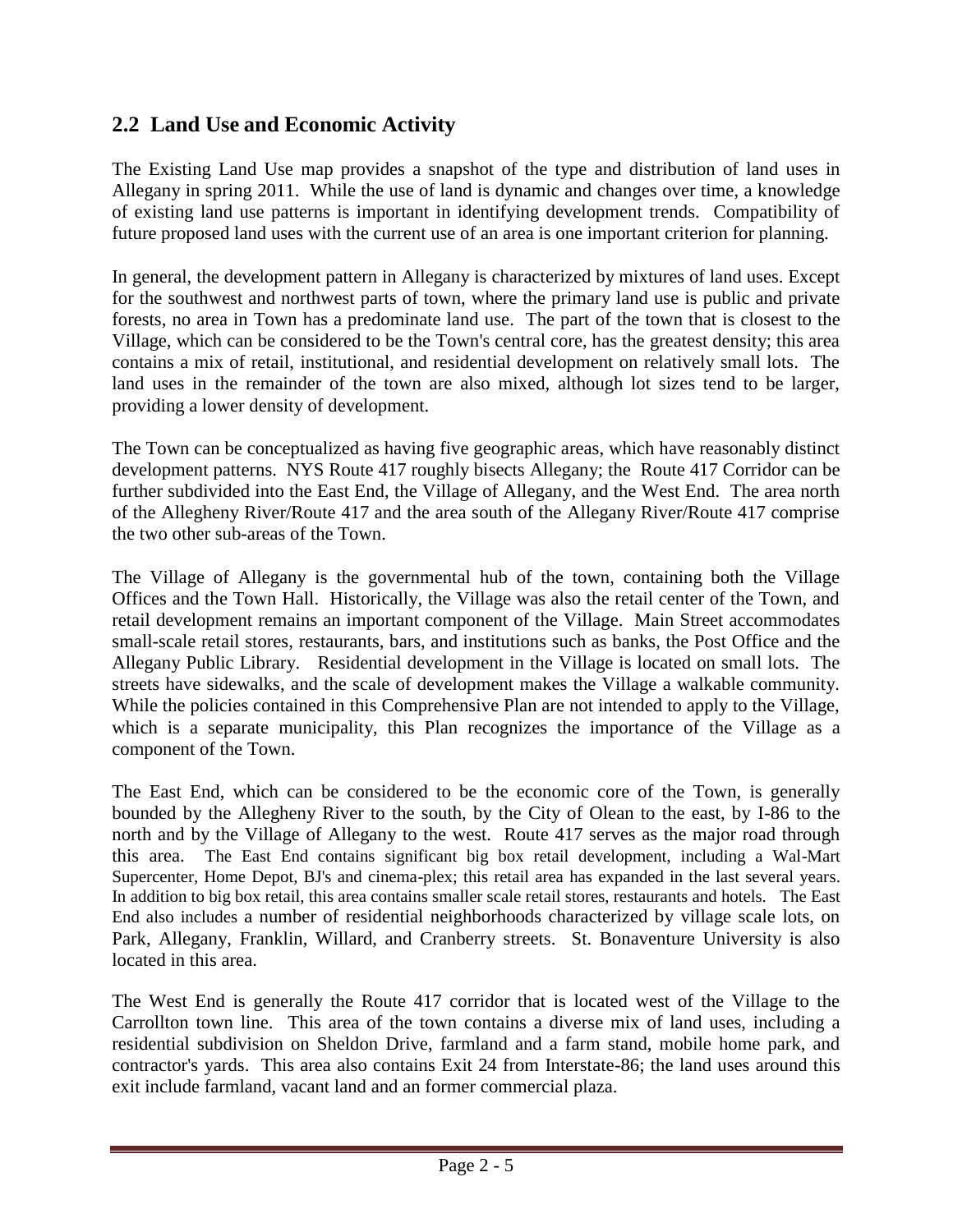The areas both north and south of the Allegheny River are primarily characterized by an intertwining of residences and agricultural land. These parts of the town are significantly more rural than either the east or west end. Although similar in land usage, the areas north and south of the river have somewhat different development patterns.

The northern part of the town is somewhat more densely developed than the south. It contains a major north-south road, Five Mile Road (County Road 19), which supports a fairly dense pattern of residential development abutting the road. There are also some well established residential subdivisions in this section of the town, off Buffalo Road and Five Mile Road. This section of town also contain the Nine Mile State Forest, as well as significant amounts of farmland.

The southern part of Town, although well served by roads, does not have a primary roadway, except for the small portion of NYS Route 16 that runs through the Knapp Creek area to the border with Pennsylvania. Residential use in this area is primarily characterized by single family homes located on relatively large to large lots spread along Town roads. There are some instances of residential subdivision, such as Hawthorn Lane, but most of the residential land use appears to have been developed incrementally over time. The exceptions to the large-lot residential development are the historic hamlet of Knapp Creek and development around Nichols Road. The southwest corner of Allegany is located over the Bradford Oil Field and contains a significant number of oil wells, some of which continue to be in production. This area of town also contains a substantial amount of private forestland and agricultural land.

| <b>Type of Land Use</b>   | Acres  | Percent | Rank         |
|---------------------------|--------|---------|--------------|
|                           |        |         |              |
| Residential               | 12,170 | 27.1    | 2            |
| <b>Mobile Home Parks</b>  | 102    | 0.2     | 12           |
| Commercial                | 1,040  | 2.3     | 7            |
| Industrial                | 396    | 0.9     | 9            |
| <b>Mineral Extraction</b> | 1,296  | 2.9     | 6            |
| Utilities                 | 176    | 0.4     | 11           |
| Institutional             | 769    | 1.7     | 8            |
| Agriculture               | 3,745  | 8.4     | 4            |
| <b>Private Forest</b>     | 13,390 | 29.9    | $\mathbf{1}$ |
| <b>Public Forest</b>      | 2,938  | 6.6     | 5            |
| Vacant                    | 8,539  | 19.0    | 3            |
| Seneca Nation             | 285    | 0.6     | 10           |
| TOTAL                     | 44,846 | 100 %   |              |

**Table 1 Existing Land Uses, 2011**

 Sources: Mark D. Alianello, Consulting Engineer and Allegheny Planning Services, Inc.; 2011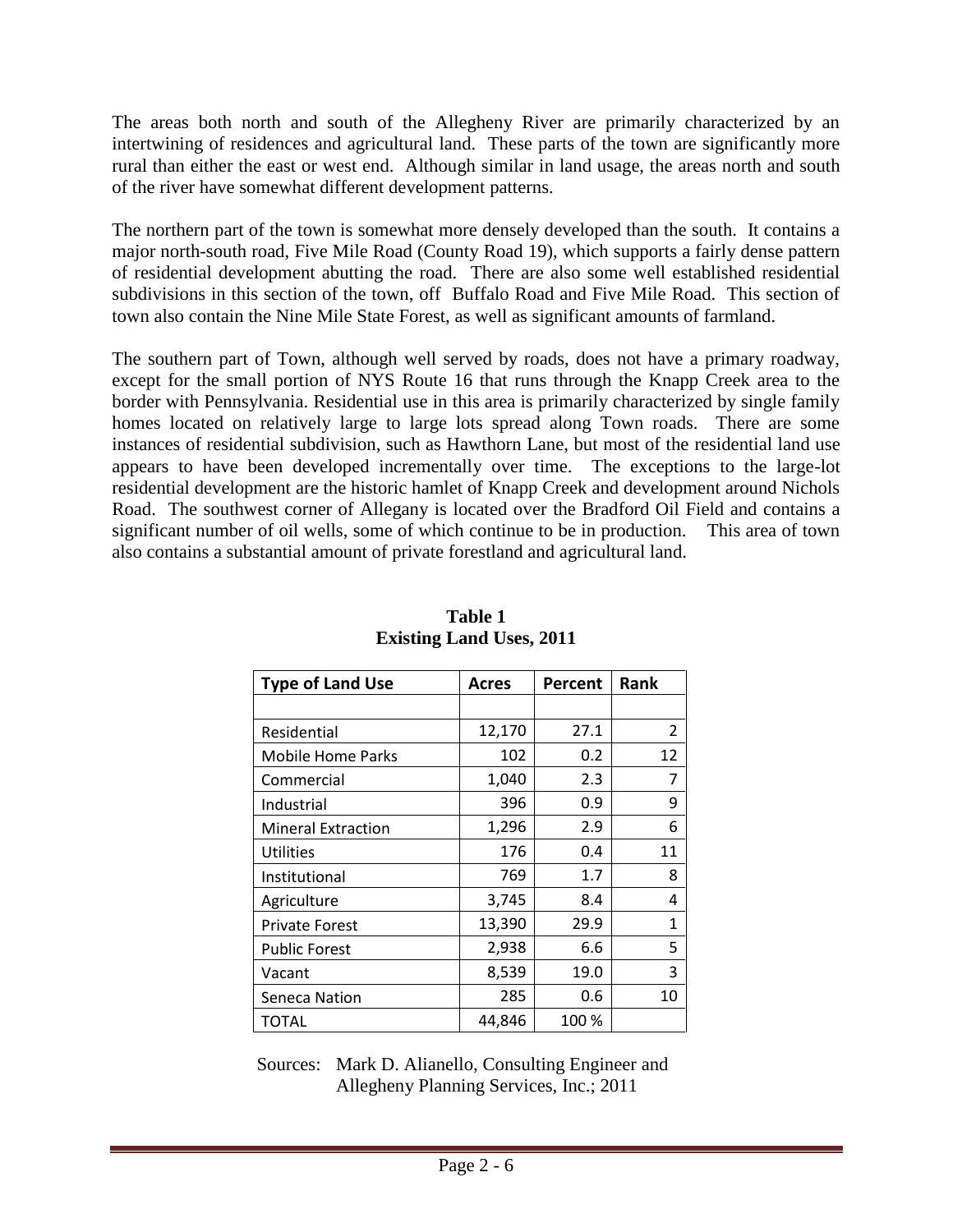Table 1 provides an indication of the types and relative importance of land uses in the Town. It shows the area of land in each category displayed on the Existing Land Use Map. Major characteristics of each type of land use are described below.

#### **Residential Land Uses**

The predominate type of residential development in Allegany is single family homes. According to the assessor's records, there are nine parcels in Allegany that have two family homes, and one parcel with a three family home; a handful of larger parcels contains more than one residence on the same property. There are four properties that are classified as apartments.

The density of residential development is greater in areas that are close to the Village, since these areas have municipal water and sewer service that are needed to support smaller lot sizes. Lots in the northern and southern parts of the town, where private well and septic systems are needed, range from large to quite large.

Allegany also has a significant number of mobile home parks, which are located in all areas of the Town. Mobile home parks are located on Gargoyle Road, Five Mile Road, Four Mile Road, Nine Mile Road, and NYS Route 417.

#### **Agriculture**

As shown on the land use map, a significant amount of land in Allegany is used for agriculture. For the most part, the land shown as agriculture is derived from the assessor's records. However, in some cases a tax map parcel can contain more than one type of land use; for example, farmers often live on land that they farm. If that land is classified as residential, then the amount of agricultural land shown on the land use map may be somewhat under-represented from actual agricultural land.

Historically agriculture, especially dairy farming, was an important component of Allegany's economy. While dairy farming is declining in importance, other types of agriculture continue to play an important role in both the local and regional economy. The "local food" and "slow food" movements are making people more aware of how food is grown and processed, and this has led to an increase in demand for locally grown produce, fruits, eggs, poultry and meat throughout the country. Some local farmers take advantage of this demand by setting up farm stands during the summer, or post signs advertising available farm products, such as eggs and meat. Locally, a well-attended Farmer's Market operates in Olean from May through October. This market provides a sales outlet for at least one Allegany agricultural enterprise, Canticle Farms.

Besides providing income to farm families, agriculture also supports other businesses, including farm implement sales, distributors of milk and other farm products. Another important contribution of agricultural land, which is often overlooked, is that it contributes to the rural, open character of the community, and to the open views that are valued by the community.

Another way that agriculture can contribute to the local economy is through tourism. Agritourism is generally defined as activities that are incidental to a farming operation that bring the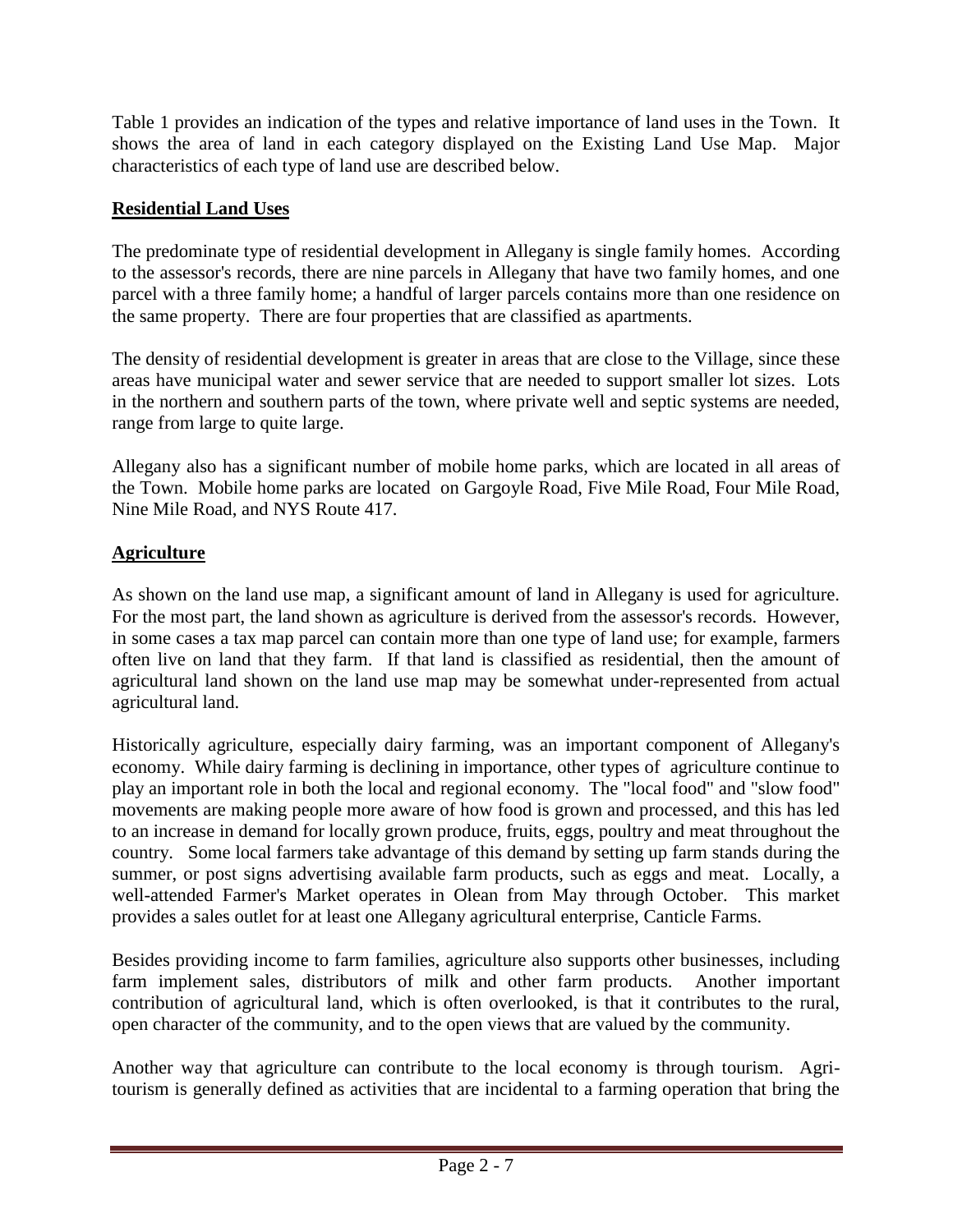public to a farm for educational, recreational and/or retail purposes. Agri-tourism provides another way for farming operations to increase revenue. In addition, by bringing visitors to a community, agri-tourism can bring visitors to other venues, such as stores and restaurants. A local example of agri-tourism is the alpaca "open house" event. In 2007 there were 24 alpaca farms in Cattaraugus County, including Allegany; some of these farms hold a coordinated alpaca "open house" once a year, advertising and inviting people to visit their farms. Another well known regional example of agri-tourism is maple shacks that open annually to produce maple syrup and sell maple products.

The importance of agriculture in the regional economy, and the changing nature of agriculture, is shown in Cattaraugus County's *Agricultural and Farmland Protection Plan*, which states that "...agriculture and agriculturally related industries account for nearly 3% of all private income and  $5%$  of private employment in Cattaraugus County." <sup>1</sup> While acknowledging that dairy farming, which historically was an important component of the regional economy, is declining, the Plan found that there had been an increase in crop sales, which was led by nursery and greenhouse products, vegetables, and fruits. $2$ 

The *Agricultural and Farmland Protection Plan*, adopted in 2007, used data from the 2002 Census of Agriculture, which is conducted every 5 years by US Department of Agriculture. Data from the agricultural census is reported on the national, state, and county level, but not for individual towns. The 2007 Census of Agriculture indicates that the same trends noted in the Plan are continuing. The number of farms in Cattaraugus County decreased by 35 farms in the five year period between 2002 and 2007, a decline of 3 percent, and the amount of acreage in agriculture also decreased. Nevertheless, total sales of agricultural products increased between 2002 and 2007. In 2002 the average market value of agricultural products sold, per farm in Cattaraugus County, was \$50,434; in 2007 average market value had increased to \$66,980, an increase of 32 percent.<sup>3</sup> Among other increases, the market value of agricultural products sold directly to consumers (defined by the census as roadside stands, pick-your-own, and farmer's markets) more than doubled, for an increase of 111 percent.

#### *Agricultural Land in Allegany*

 $\overline{a}$ 

Canticle Farms, located on South Nine Mile Road, is an example of a new movement in agriculture, Community Supported Agriculture (CSA). The Farm sells "shares" to individuals, who then receive a box of produce every week during the growing season. Canticle Farms also has a farm stand that sells excess produce to non-shareholders, in addition to participating at local farmers' markets.

Other examples of commercial agricultural land in Allegany include a farm with a seasonal farm stand on Old State Road, alpaca farms, beef cattle on River Road, and a deer ranch on Four Mile

<sup>1</sup> Cattaraugus County Agricultural and Farmland Protection Board and ACDS, LLC. *Agricultural and Farmland Protection Plan,* adopted by Cattaraugus County Legislature, March 28, 2007. Page 1

<sup>2</sup> Cattaraugus County Agricultural and Farmland Protection Board and ACDS, LLC. *Agricultural and Farmland Protection Plan,* adopted by Cattaraugus County Legislature, March 28, 2007. Page 2

<sup>&</sup>lt;sup>3</sup> Dollar amounts reported by the 2007 Census of Agriculture are not adjusted for inflation or deflation.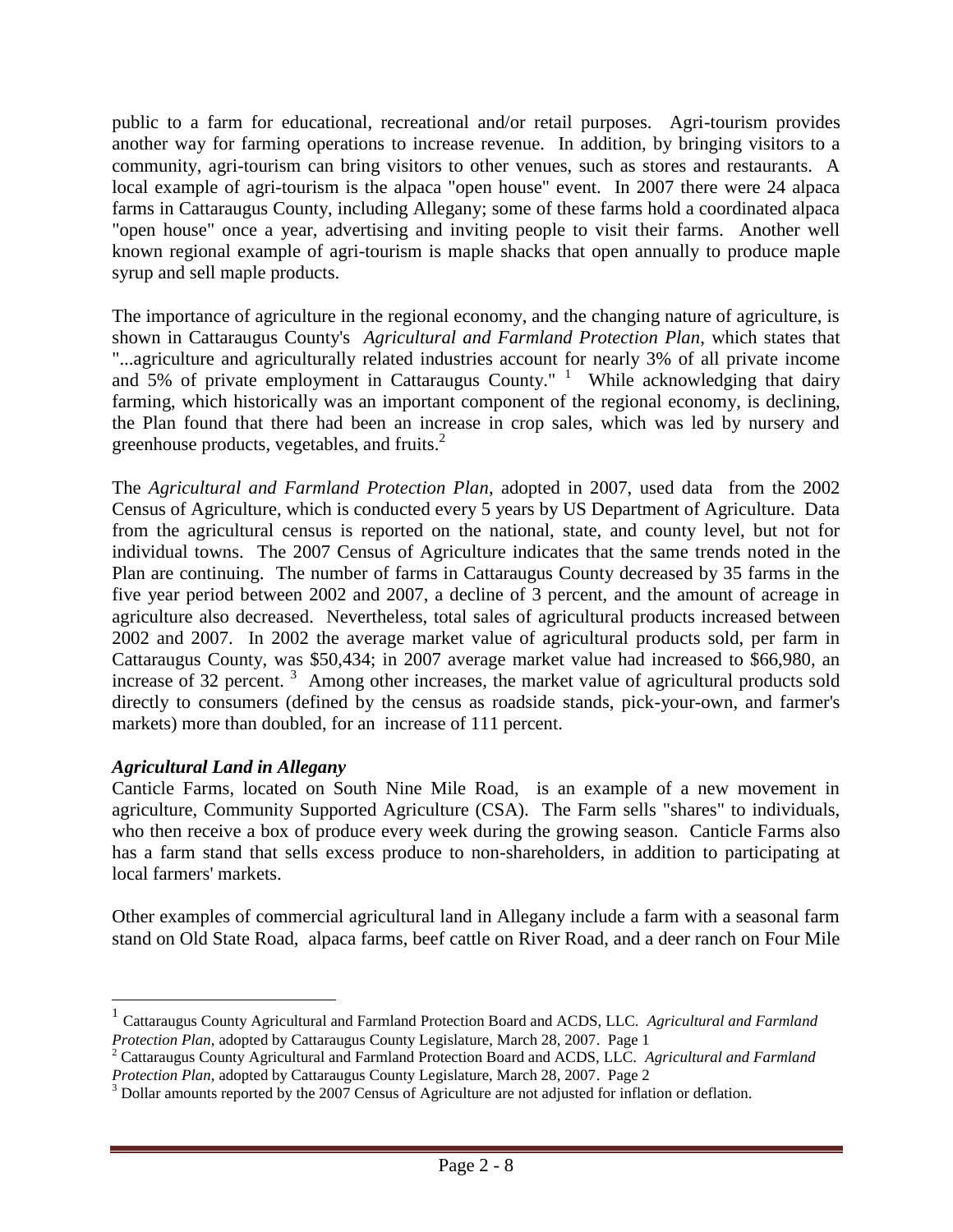Road. There are also numerous lots that are used for corn and hay production. In addition, many individuals keep horses and other animals, not necessarily as a business, but for personal use.

#### *Agricultural Districts*

New York State Agriculture and Markets Law, Article 25AA, authorizes the creation of local agricultural districts. Agricultural Districts within Cattaraugus County are administered by Cattaraugus County. These districts are distinct and separate from agricultural zoning districts that may exist in a municipality.

Participation in an Agricultural District is completely voluntary for the landowner, but there are benefits for farming operations that meet the criteria for inclusion in the program. Article 25AA protects farms from local laws that unreasonably restrict farm operations. It also protects farms from private nuisance lawsuits when the farm is following sound agricultural practices. Other provisions make it more difficult for public agencies to acquire farmland through eminent domain and limits access to public funds to construct facilities that encourage development.

Perhaps most importantly, Article 25AA allows for a reduction in property tax assessment, because parcels are taxed as agricultural production, rather than for the development potential of the property. The agricultural assessment is available to all farming operations that meet the criteria in Article 25AA, not only those who are in an Agricultural District.

The Town of Allegany is located in the Southeast and Central Agricultural District, also known as Agricultural District #7, which includes Great Valley and Humphrey in addition to Allegany. Properties in Allegany that participate in the Agricultural Districts program are shown on the Article 25AA Agricultural District Map. This map indicates that a significant number of agriculturally used parcels are included in the Agricultural District. Participating properties are located in all areas of the Town.

#### *Cattaraugus County Right-to-Farm Law*

Land use conflicts may arise when new housing brings residents who may not be familiar with agriculture into proximity with farms, which can often be noisy, dusty, and/or odorous. These conflicts may result in neighbor disputes and sometimes may result in lawsuits by residents against farmers engaged in standard agricultural practices. The basis of these lawsuits is that the farm constitutes a private nuisance. New York State Agriculture and Markets Law, Article 25AA, provides protection against nuisance lawsuits for farms that are located in Agricultural Districts.

Cattaraugus County adopted a right-to-farm law in 1995. This law, which is administered by the Cattaraugus County Agricultural and Farmland Protection Board, applies to all farms, not only those in NYS Certified Agricultural Districts. The law provides that agricultural practices conducted in conformity with generally accepted agricultural practices shall not be found to be a public or private nuisance.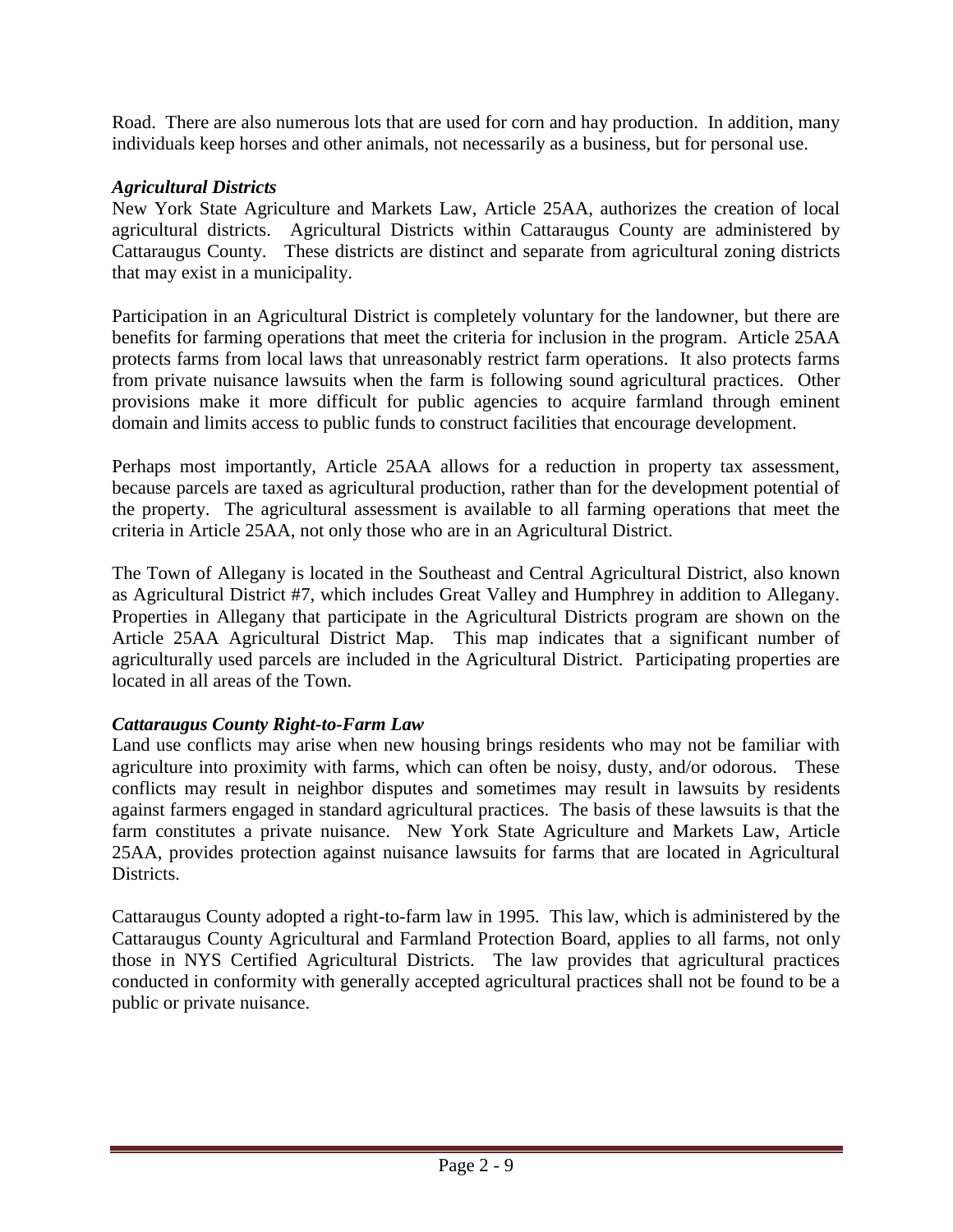#### **Mineral Extraction**

Mineral extraction in the Town of Allegany consists of two distinct resources: sand and gravel mines and oil and gas wells. Both of these forms of extraction are regulated by New York State, through the Department of Environmental Conservation (NYSDEC). NYSDEC regulates mining where the quantity extracted exceeds 1,000 tons or 750 cubic yards in any 12 successive months. Local municipalities may also regulate mining activities, including extraction that is less than the NYSDEC threshold for regulation. However, New York State law preempts gas and oil wells from local municipal regulation, including from zoning law regulations. NYSDEC retains jurisdiction for permitting and monitoring oil and gas well drilling, including drilling using horizontal drilling and hydrofracking techniques. Under current state law, Towns do not have the authority to issue permits for oil or gas well drilling or to impose conditions upon these operations, although municipalities may require bonding for road usage to ensure that any damage to town roads caused by heavy vehicles will be repaired.

#### *Sand and Gravel Mines*

As shown on the Existing Land Use Map, there are currently five mines in Allegany that are permitted by NYSDEC. These are all sand and gravel mines. The mines are generally located along the Allegany River valley. Commercial, privately owned sand and gravel mines are located on Gargoyle Road, South Nine Mile Road, and Birch Run Road. The Town of Allegany owns a small, 19 acre mine off Five Mile Road, which is not currently being excavated; instead this area is used by the Highway Department to dispose of tree branches and similar materials.

NYSDEC has issued Mined Land Permits for a total of 363 acres, which is less than the total lot areas, due to the need to provide setbacks from mining operations.

#### *Oil and Natural Gas*

The oil industry has historically been an important economic component in the Town, and oil production continues to be important. Data from the NYS Department of Environmental Conservation indicates that there are 4239 known oil and gas wells in Allegany (2009 data). Of these, there were 878 productive wells in 2007, 911 active wells in 2009, and 1173 productive wells in 2010. Most of these wells produce oil, although there are a handful of gas wells in the Town. Well owners pay property taxes on the wells; the assessed value of each well is based on the production of the well for the prior year. The production value for each well can vary substantially from year to year.

Most wells are located in the southern part of the town, with clusters of wells near the Pennsylvania border, in the vicinity of Route 16 and Chipmonk Road. A smaller cluster of wells is located north of I-86 and south of Smith Hollow Road, on the eastern town line. Other wells are scattered throughout the Town. Because most wells are located on easements on land that is also used for other purposes, the Existing Land Use Map under-represents the amount of land that contains oil wells.

There is the potential for significantly increased production of natural gas, since Allegany overlies the Marcellus Shale formation. This is a large geologic feature, covering approximately 54,000 square miles, that is primarily located in Ohio, West Virginia, Pennsylvania, and the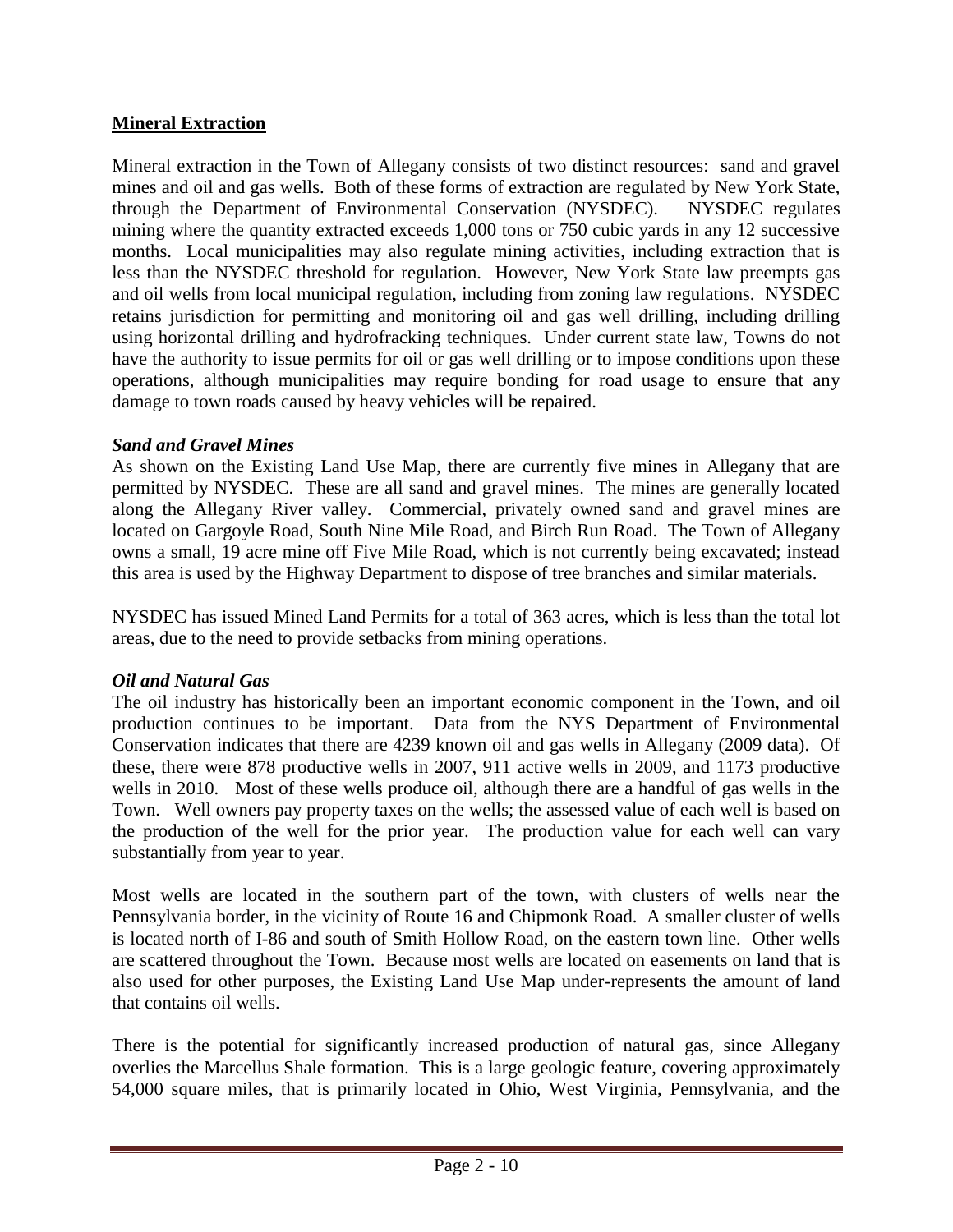southern tier of New York State. Natural gas in this shale formation is primarily extracted through horizontal drilling and hydraulic fracturing (hydrofracking) techniques. Hydrofracking drilling technology, specifically horizontal drilling, has come under scrutiny due to concerns about the large amount of water used in the process, the chemical mixture that is injected into the wells along with the water, and the volume and composition of the return water that comes to the surface with the gas, which needs to be treated and/or contained. NYSDEC is currently conducting a review of a Generic Environmental Impact Statement (GEIS) for oil and gas drilling, to determine if there are any issues unique to this shale formation that need to be included in the GEIS. While this review is ongoing, no new horizontal wells into the Marcellus shale formation are being permitted.

#### **Industrial Land Uses**

There is very little industrial activity in Allegany. Advance Semiconductors (ASM) is a high tech manufacturer located on Constitution Avenue. Potter Lumber, located off Five Mile Road, is a commercial sawmill and lumber producer. Eaton Dairy, which distributes milk and dairy products, is also located on Five Mile Road. Other industrial land includes several construction company yards on Route 417 West and on Seventh Street, storage facilities on Route 417 east of the village, and a truck storage facility for Stroehmann's bakery off Route 417 East.

#### **Commercial Land Uses**

There are several concentrations of commercial land. The largest is the area of big box retail, located in the East End, between the Village of Allegany and the City of Olean. In addition to the big box stores in shopping plazas, there are several restaurants, smaller stores and hotels lining Route 417.

Another center of service commercial activity is centered around the Four Mile Road between Nine Mile and Birch Run Road. This area contains a restaurant, but is primarily characterized by automobile repair shops, construction company office, offices, and other service commercial businesses, rather than retail.

The Route 417 corridor west of the Village contains a vacant retail shopping plaza, a manufactured home sales and display dealership, and several older motels. An auction house and events center is a new commercial enterprise located off West Five Mile road, north of the Exit 24 interchange. There are other commercial properties scattered throughout the Town.

#### *Commercial Recreation*

A sub-category of commercial land uses is commercial recreation, privately owned land that is open to the public for recreational activities, usually for a fee. The St. Bonaventure Golf Course, Birch Run Country Club, and Rock City Park are commercial recreation facilities in Allegany (also see Section 2.5, Community Facilities and Recreation).

#### *Home- based businesses*

A home-based business, sometimes referred to as a home occupation, is a commercial activity that is carried out in a home by the residents. This type of activity does not lend itself to being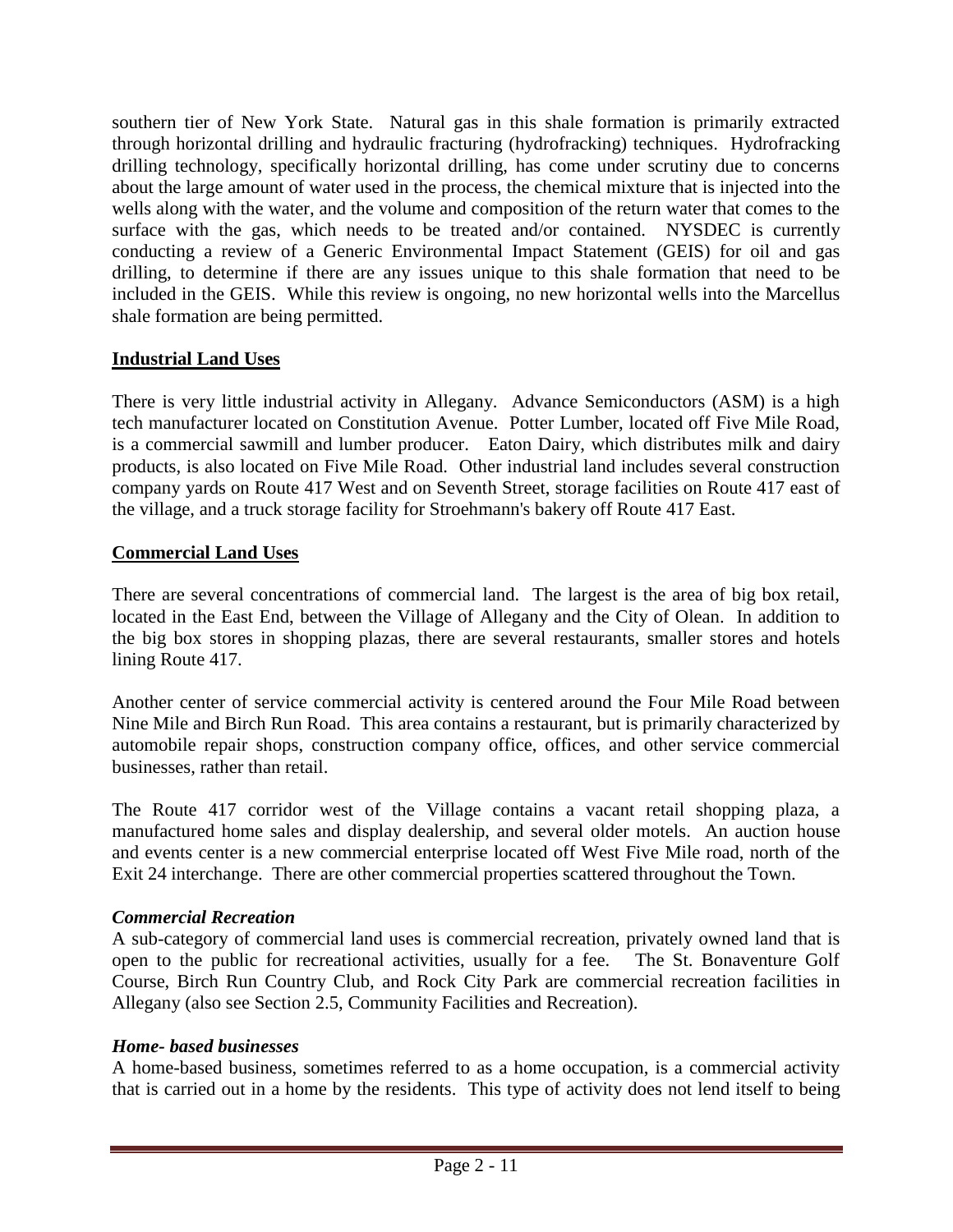easily detected in a traditional land use survey, since the primary use of the property is as a residence. Although not displayed on the Existing Land Use Map, there are many homes in Allegany that are also places of business for the residents. Usually these are businesses such as beauty shops, accountant offices, and similar service activities. While small in scale, these businesses are important components of the local economy.

#### **Institutional Land Uses**

This category contains a wide variety of public, quasi-public and non-profit facilities. These land uses are scattered throughout the Town.

#### *St. Bonaventure University*

St. Bonaventure University is located on NYS Route 417 and occupies approximately 325 acres between Route 417 and the Allegany River. The university is a private, residential institution of higher education, offering four-year and masters' degree programs. The campus is also the home of a Franciscan Friary for the Order of Friars Minor. The University has a significant economic and cultural presence in the community. The University has approximately 500 full and part time employees, including professors, administrators and staff. Student enrollment consists of approximately 2000 undergraduates and 450 graduate students. In addition to direct employment, the University has a multiplier effect on the local economy, since the student population rents housing and patronizes local restaurants and shops. The University also serves as a cultural resource. The University's Quick Center for the Arts contains an excellent art museum and a performing arts center, both of which are open to the public. Bonaventure athletics, especially the men's basketball team, are also supported by the general public.

#### *Allegany Limestone School District*

The Allegany Limestone Middle School and High School is located on Five Mile Road. This facility is owned by the Allegany Limestone School District, which is a public entity that is separate from the Town. The Middle and High school employees approximately 230 people, including teachers, administrators and support staff, and has an enrollment of approximately 1300 students.

#### *City of Olean*

The City of Olean owns the Gargoyle Road right-of-way from the flood control dike south to Gargoyle Park. Part of this right of way contains a fire training facility. The City of Olean also owns Gargoyle Park.

#### *Cattaraugus County*

A solid waste transfer station, operated by Cattaraugus County is located on Union Road. A county highway barn is located on Buffalo Road at the corner of North Seventh Street.

#### *State of New York*

New York State owns the flood control system associated with Two Mile Creek. The state also has a highway garage on Route 417 west of the village, near Exit 24.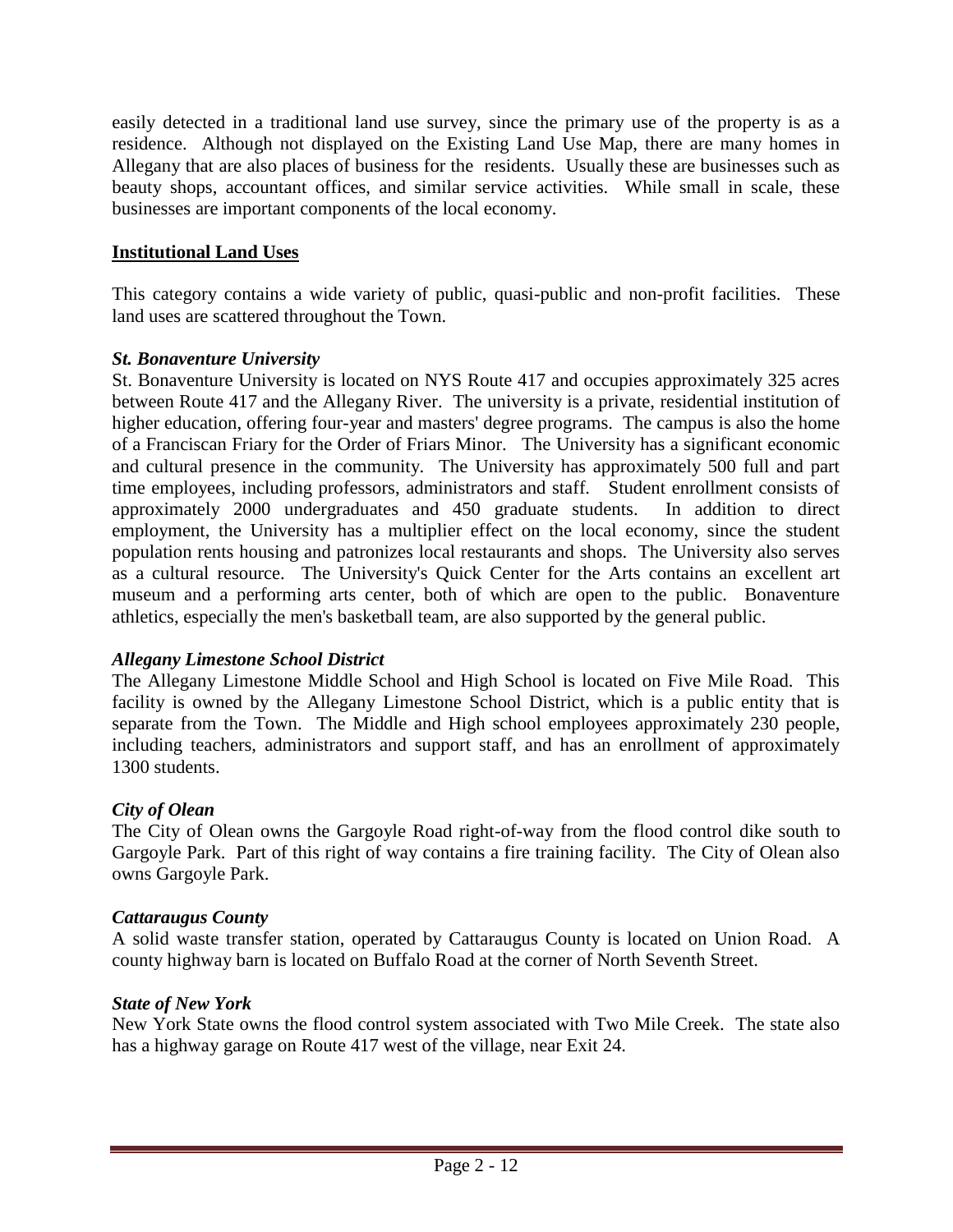#### *Churches and Places of Worship*

Included in the Institutional category are a variety of places of worship, which are located throughout the town.

#### *Cemeteries*

There are several cemeteries located in the town. The Town of Allegany has recently taken over the ownership of and responsibility for the maintenance of two cemeteries, the Allegany Cemetery on Maple Road and the Five Mile Cemetery, which is located on Church Road. St. Bonaventure Cemetery, owned by St. Bonaventure Cemetery, Inc., is located on Route 417 near the St. Bonaventure campus. The Horton Cemetery is a small cemetery located on Five Mile Road.

#### **Forest Land**

A substantial amount of land in the town is public or private forest. Private forest land is the largest category of land uses, by area, comprising almost 30 percent of the land area in Allegany. Commercial timber harvesting contributes to the local economy. In addition, forest land is scenic and contributes to the rural character of the town.

The Nine Mile State Forest is a publicly owned forest, located in the northwest corner of Allegany. The state forest comprises 6.6 percent of the land area in Allegany.

#### **Utilities**

The Southern Tier Extension Rail Line runs through Allegany on an alignment that roughly parallels Route 417. A large rail yard is located off Constitution Avenue. See Section 2.6, Transportation Systems, for more information.

Cellular telephone towers and other telecommunications facilities are located throughout the town. Several of these facilities are located off the higher elevations of Route 16, in the southeastern part of the Town.

#### **Seneca Nation**

A portion of the Seneca Nation Allegany Reservation is situated at the westernmost boundary of Town, north and south of I-86. Although located in Allegany, the Town has no local land use control over this area.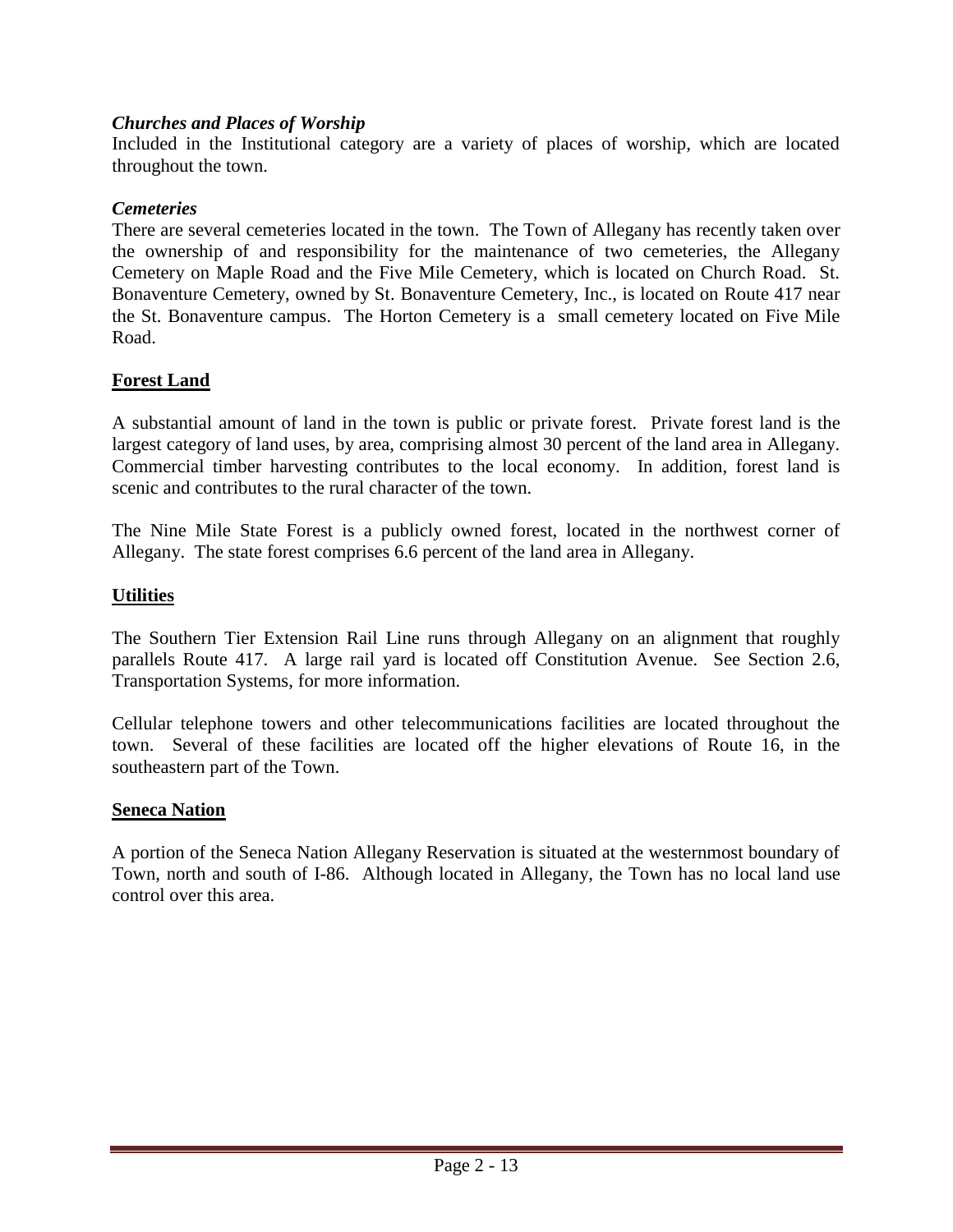#### **2.3 Municipal Water Supply and Sanitary Sewage Systems**

Most of the Town of Allegany is served by individual sewage disposal systems, primarily individual septic systems, and by private, individual water wells. However, municipal water supply and sanitary sewer disposal systems serve some areas of the Town. These municipal systems play an important role in the future growth of the Town.

#### **Water Supply Systems**

#### *Water Districts*

Pursuant to New York State law, the formation of a water district is necessary before the Town can supply an area with municipal water service. Currently, there are five Water Districts in the Town of Allegany, which together encompass all areas of the Town except for that portion of the Town that is the Seneca Nation reservation. However, not all areas that are included in the water districts have municipal water service. Currently municipal water service is available in only a small part of the Town, generally in the vicinity of the Village of Allegany. These areas represent some of the most densely developed sections of the Town.

The boundaries of the individual water districts are displayed on the Town Water Districts Map and the Water District Detail Map. These districts are described below.

- Consolidated Water District #1A includes the area south of Constitution Avenue and the Western New York and Pennsylvania railroad tracks, north of the NYSDEC flood control levy, and east of the Village of Allegany, except for St. Bonaventure University. This area includes the Wal-Mart and Home Depot shopping plazas and the former Castle property. The entire district has municipal water service.
- Water District #3 includes Celeste Drive, Scenic Drive, Fortune Drive, St. Christopher Drive, the north side of Maple Avenue from the Allegany Cemetery to the intersection of Deveraux Drive and the south side of Maple Avenue from the Allegany Cemetery east to the Village line. This entire district has municipal water service.
- Water District #8 encompasses the St. Bonaventure University campus, the St. Bonaventure cemetery, and the St. Bonaventure golf course. This entire district has municipal water service.
- Wiltse Cross Road Water District is a single-user district that is located on the west side of Wiltse Cross Road. Currently the Town does not provide water to this district.
- The Comprehensive Water District, established in February 2008, encompasses all areas of the Town that are not within the Village, the Allegany Indian Reservation or the other water districts described above. The purpose of this district formation was to provide a framework in which water service could be incrementally extended to unserved areas, as the need for such service is identified in the future. To date two benefitted service areas have been created within the Comprehensive Water District. One service area (WD205) provides water to lots in the town on First Street and Five Mile Road, from the Village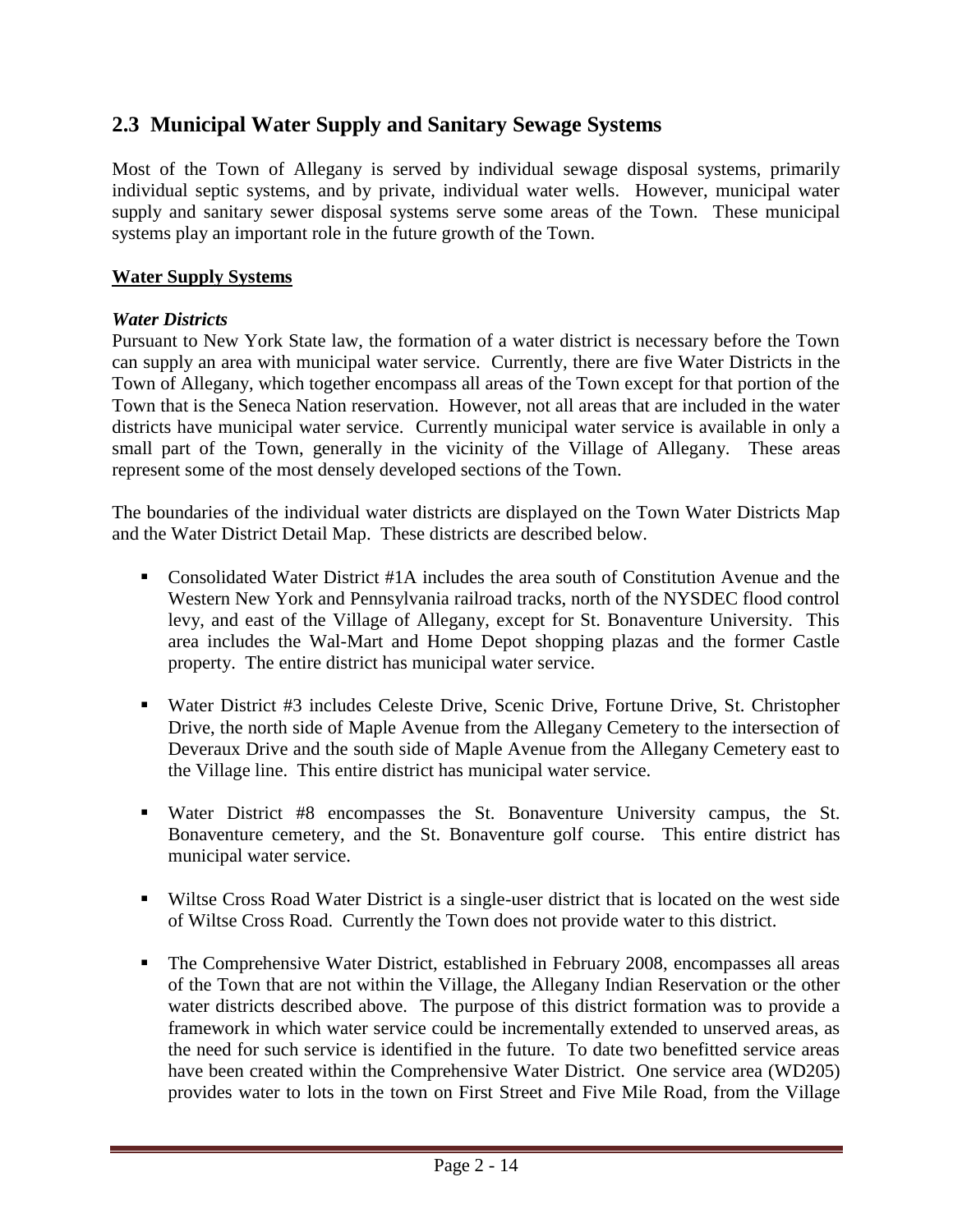line to the I-86 overpass. The other service area consists of eight lots with frontage on the north side of Route 417, from Sheldon Drive west to the parcel immediately west of the West Five Mile Road. This area consists of lots in the vicinity of Exit 24 from I-86.

#### *Water Supply*

Water for the Town's municipal water service is provided by the Village of Allegany, pursuant to an agreement between the Town of Allegany and the Village of Allegany, in which the Village agrees to supply water to the Town from its existing water supply and storage system. There is no contractual limit to the amount of water that the Village of Allegany will supply to the Town; however, there is a practical limit in terms of the production capacity of the Village wells.

The Village of Allegany owns and operates three wells that provide potable water for the Town and Village. Well No. 1 and Well No. 2 were originally constructed in 1969 and each have a pumping capacity of 600 gallons per minute (GPM). Well No. 3 was constructed in the 1950's and has a pumping capacity of 650 GPM, for a maximum combined pumping rate into the system of 1850 GPM. All of the wells are regularly maintained and the pumps and motors have been replaced in the last five years. The total daily pumping volume of the system, if pumps were operating constantly 24 hours a day, would be 2.66 million gallons of water per day. The community cannot depend on running the wells constantly. It is more reasonable to rate the capacity of the wells based on something more like 20 hours per day operation per well. Using 20 hours as a basis, the wells have a combined daily pumping capacity of 2.22 million gallons per day. The Village has a Water Supply Permit from the New York State Department of Environmental Conservation (NYSDEC) to operate these wells and the permit allows a withdrawal rate of 2.2 million gallons per day.

The Village tracks water usage for the combined system serving the Village and all serviced areas of the Town. Water usage in the past year has been running at approximately 850,000 gallons per day (GPD) when St. Bonaventure University is in session and approximately 650,000 GPD when the University is not in session. Recently, in the spring of 2011, two large leaks were identified and repaired. Since that time, water usage, with the University in session, has been averaging approximately 760,000 GPD. The Village reports peak daily flows that are not substantially higher than the average daily flow. Based on reported usage patterns in the last year, it is reasonable to expect peak daily volume to be as high as 960,000 GPD.

These figures of 760,000 GPD average daily usage, and 960,000 GPD peak day usage, include various losses (or unaccounted for water) within the system that, while normal, require water production beyond that actually sold. After repairing the two large leaks in the spring of 2011, the Village reports unaccounted for water losses of approximately 15%. This is a very good figure showing a well maintained and operated system.

The water wells should be capable of meeting the peak day demands of the system with the largest producing well out of service. In this case, that would be Well No. 3. The combined pumping rate of Well No. 1 and Well No. 2 is 1200 gallons per minute. If running for 20 hours per day, they can produce 1.44 million gallons. This means the system has an available capacity of approximately 500,000 gallons for future growth in demand.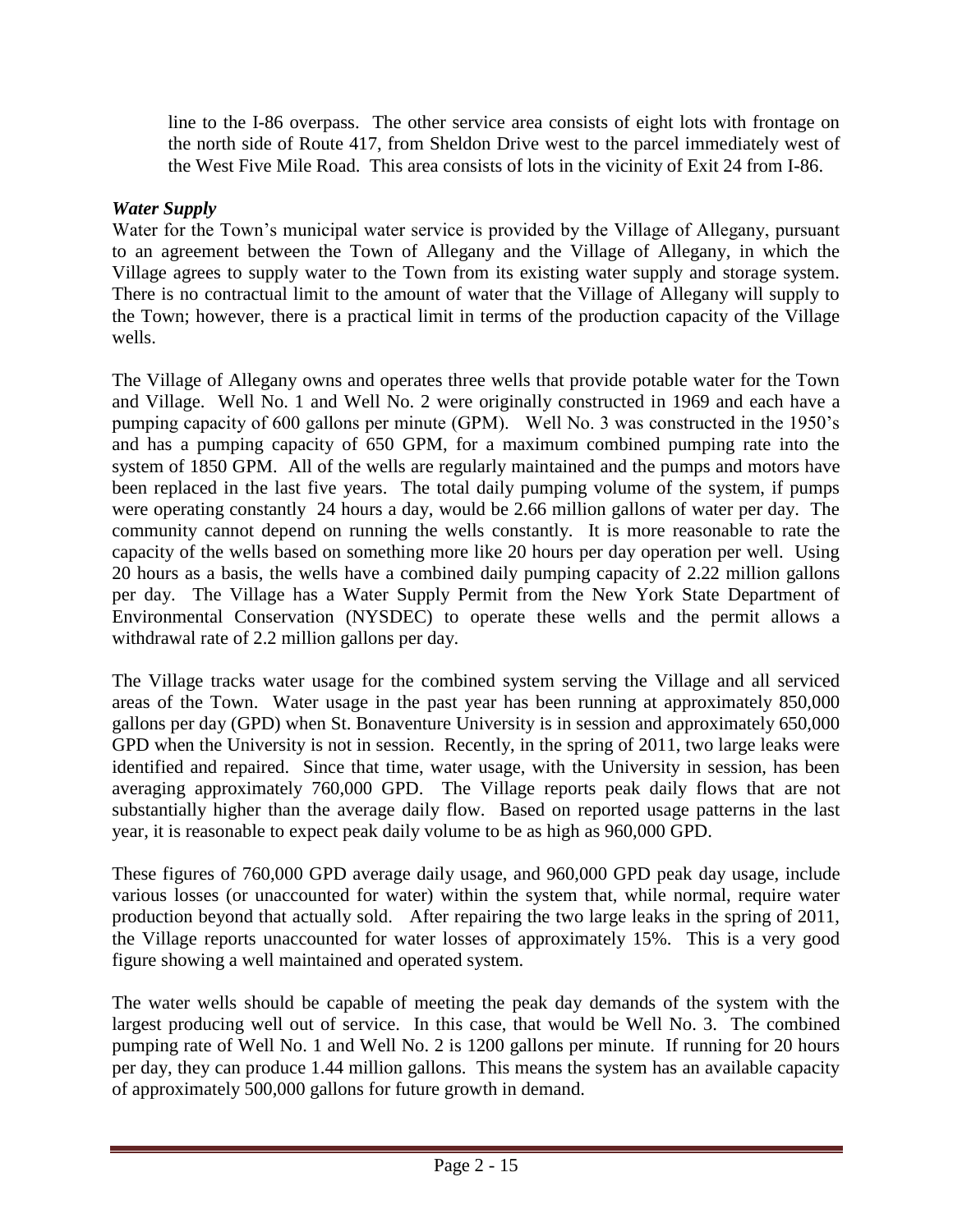The Village also operates a 1.0 million gallon ground level water storage tank on the system. This tank is intended to provide daily use storage and storage for fire protection water. Typically, a water system should have storage on the system equal to the average daily demand plus a stored amount to meet fire flow demands for at least 2 hours. The existing tank can provide storage for average daily demand plus fire flow of approximately 2000 gallons per minute for 2 hours. This is nominally acceptable. Some of the larger commercial developments in the Town, such as the Wal-Mart, may actually have a needed fire flow rating of as much as 3500 gallons per minute. At present this can be supplied by also running the well pumps during the fire flow event. With all wells running, 1850 gallons per minute is available from the supply to supplement the 2000 gallons per minute available from storage, meaning 3850 gallons per minute is available for 2 hours. The recent Wal-Mart expansion included a pressure monitoring station that will automatically activate the well pumps if the pressure in the mains at the monitoring station drops below a set point. A pressure drop of this sort would be attributable to a large demand such as a fire flow.

The storage tank is located at sufficient elevation to provide good distribution system pressures during normal operation. Water pressure in the system will vary depending upon a user's location in the system and the demand throughout the system at a given time. Water pressure in the system is adequate for normal use and for residential fire protection. Extreme demands such as those experienced during a fire flow event suppress the distribution system pressures due to high friction losses in the pipes caused by the higher flow rates. The available fire flow is limited to that which would lower pressure anywhere in the system to a low of 20 psi. However, some types of commercial development may require higher fire flows to meet insurance requirements. Some recent new businesses in the Town have met these requirements through the addition of private storage tanks and/or booster pumps, pressure monitoring stations that activate the well pumps in the event of low pressures, and other measures.

As the Town's water distribution system is expanded to currently unserved areas, the Town will monitor both the available water supply and the issue of water pressure throughout the system. It should be noted that some types of development have higher water usage or higher peak usage than other types of development. If water pressure and/or water supply become an issue in the future, this issue could be addressed in a number of ways, including placing a pump at an appropriate location in the system to boost pressure, adding a new water tank in another location to boost pressure and available storage, and/or adding a new well.

Due to current state regulations for siting new public supply wells, it is unlikely that there would be suitable additional locations in the Village for such a well, which would make it likely that any additional well or wells would be located in the Town. Since the Town currently has a distribution system only, and the Village supplies the water for this system, the Town and the Village will have to continue to work closely together in the future.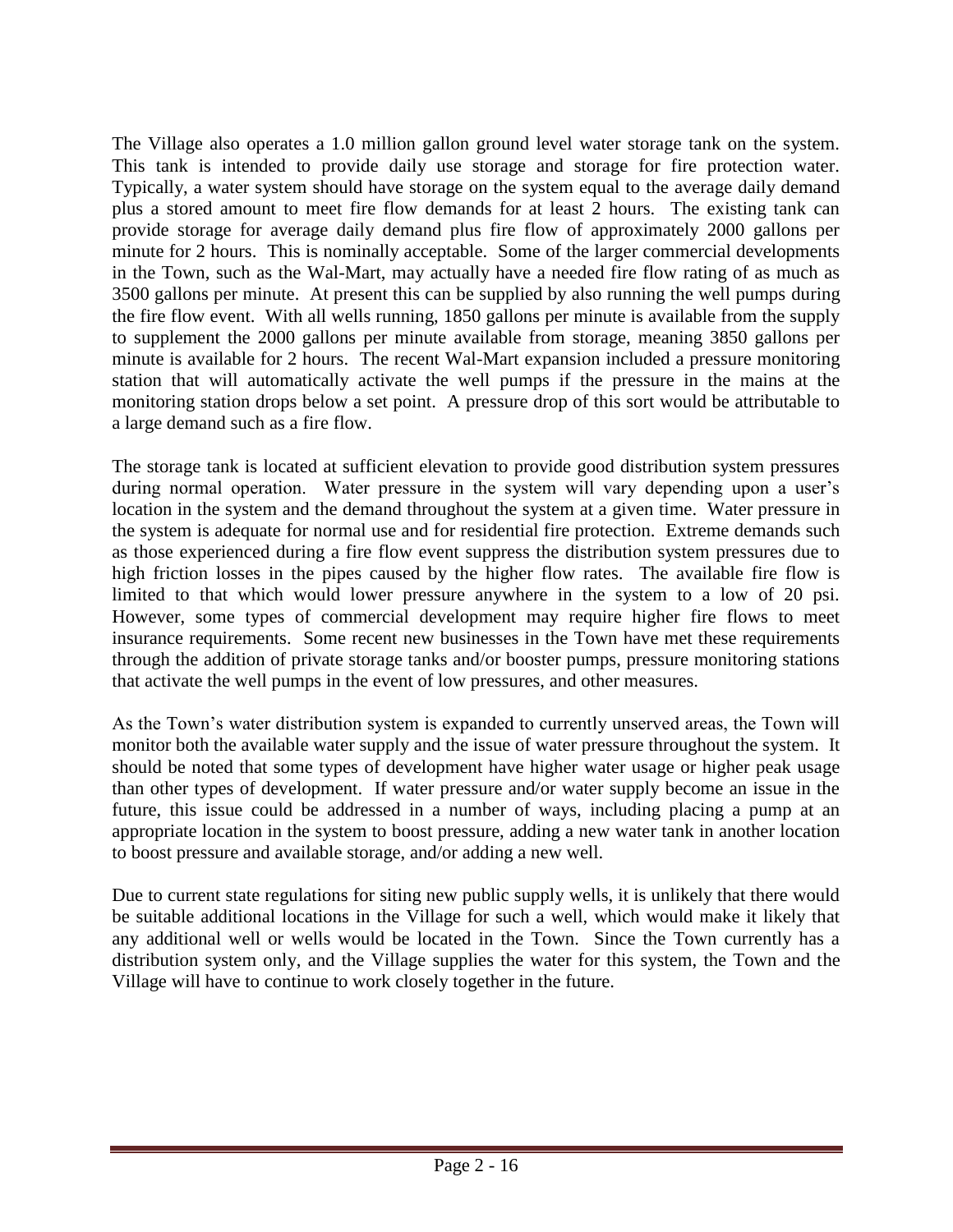#### *Well Head Protection*

 $\overline{a}$ 

An adequate and safe supply of potable water is vital for any community. As described above, the Town's municipal water system purchases its water from the Village of Allegany, which draws its supply from three wells overlying a substantial unconfined river valley aquifer. Aquifers are recharged (new water is added) by rainwater and other water percolating through the ground into the aquifer. There is the potential during this natural process for water to pick up materials that could contaminate the groundwater. These materials include fertilizer, oil and gas drips, and other potential contaminants.

In order to protect drinking water supply, health professionals encourage communities to identify Wellhead Protection Areas (WHPAs), which are defined in the federal 1986 Safe Drinking Water Act Amendments as "the surface and subsurface area surrounding a water well or wellfield, supplying a public water system, through which contaminants are reasonably likely to move toward and reach such water well or wellfield." <sup>4</sup> A WHPA is the land area that contributes water, and therefore potential contaminants, to wells. WHPAs are also called "zones of contribution," "contributing areas," and "recharge areas."

The Cattaraugus County Health Department (CCHD) has been working with the Town and Village of Allegany to develop a Wellhead Protection Plan for the Village's water wells. As a first step, the CCHD prepared a hydrogeologic computer model which identified a wellhead protection area for the Villages' three water wells. The wellhead protection area consists of two sub-areas. The primary recharge area (wellhead protection area) represents a surface contribution area likely to contribute recharge to the ground water; this area represents the land area defined as a five year travel time for water. The secondary recharge area (tributary watershed area) is a larger area that may contribute recharge or overland runoff to the wells' aquifer. The Wellhead Protection Area, including both sub-areas, are identified in both the Village and Town. However, more of the primary recharge area is located in the Village, and most of the secondary recharge area is located in the Town.

The second component of a Wellhead Protection Plan is the identification of potential contaminates and ways in which the potential contamination of the aquifer can be minimized. Typically, a Wellhead Protection Plan includes recommendations that could include restrictions on types and sizes of land uses within the identified WHPAs. The purpose of such restrictions is to protect the public drinking water supply, by limiting or regulating the siting of any potential sources of future contaminants in the recharge area. Such contaminants include septic systems; certain types of agricultural activities or other activities that rely heavily on the use of herbicides and pesticides, such as golf courses; and potential sources of chemical contamination, such as gas stations. Typically, such restrictions are enforced through the Zoning Ordinance.

Another component of a Wellhead Protection Plan could be an identification of best management practices, such as reducing the use of lawn pesticides, within the Wellhead Protection Area. Best management practices can be implemented through an educational program designed to inform residents of the potential risks and best practices.

<sup>4</sup> Witten, Jon and Scott Horsley. *A Guide to Wellhead Protection.* American Planning Association, Planning Advisory Service Report Number 457/458, August 1995, page 28.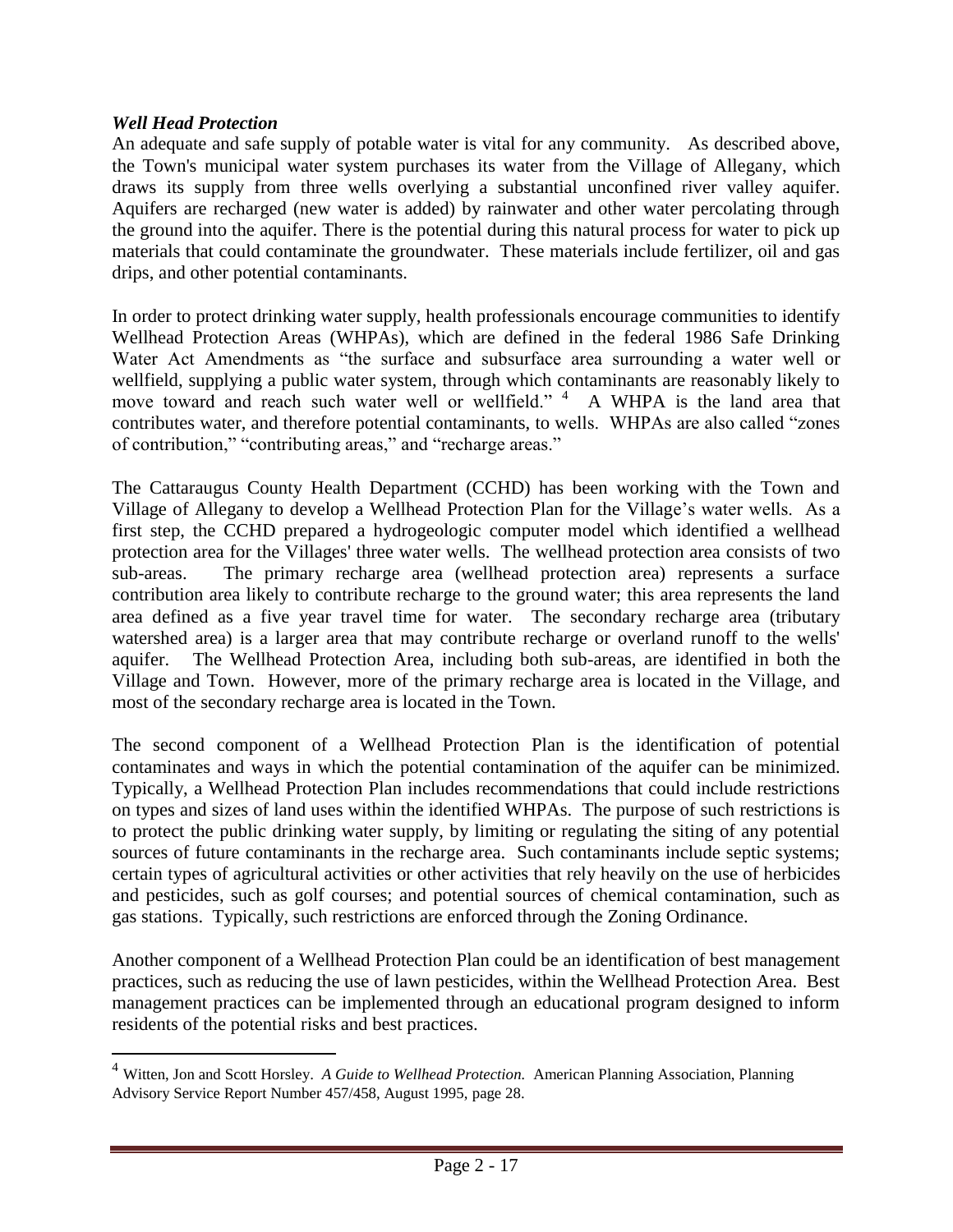To build upon the work of the Cattaraugus County Health Department, the Town, in cooperation with the Village, should prepare a Wellhead Protection Plan. This plan should identify specific potential contaminates and ways in which contamination of aquifer can be minimized and specific measures that can be taken to reduce possible contamination. These measures should include zoning ordinance regulations, but might also include other measures, such as an educational campaign regarding best management practices. Due to the importance of protecting the municipal water supply, this Plan should be prepared as soon as practicable and regulations should be incorporated into the Town's Zoning Ordinance.

#### **Sanitary Sewage**

#### *Sewer Districts*

Similarly to water districts, the formation of a sanitary sewer district is necessary before the Town can provide municipal sanitary sewage disposal services to an area; however, not all the areas within a Sanitary Sewer District necessarily have service.

Currently there are three Sanitary Sewer Districts in the Town of Allegany, as shown on the Town Sewer Districts Map.

- Sanitary Sewer District No. 1 includes roughly all of the area bounded by the Western New York and Pennsylvania railroad tracks to the north, St. Bonaventure University to the west, the flood control dikes to the south and the City of Olean boundary line to the east, except that the district does not include portions of Park Street, Cherry Street or Allegany Street south of Cherry Street. Almost all of this district has sanitary sewer service, except for a small, undeveloped segment of Constitution Avenue; however, sanitary sewer lines are located at both the east and west portions of this roadway.
- Sanitary Sewer District No. 2 consists of the St. Bonaventure University campus. The campus has sanitary sewer service; the lines are owned and maintained by the University.
- Tanglewood Sanitary Sewer District was recently formed to serve a 16 lot single-family home subdivision on North Seventh Street along with one existing home on N. Seventh Street. This subdivision has not yet been developed and sewer service is not yet provided.

#### *Sewage Disposal*

The Town has an inter-municipal agreement with the Village of Allegany to accept sewage from the various Town Districts. The Village of Allegany has an agreement with the City of Olean to receive and treat sewage from both the Town and the Village. Sewage from the Village and the Tanglewood District is conveyed to Village of Allegany Lift Station 1 at the foot of First Street. The amount pumped at Lift Station 1 is metered. The sewage is then pumped through a force main to a manhole on the St. Bonaventure campus just east of Tower Drive. The sewage then flows by gravity to Village of Allegany Lift Station 2 at Desoto Road. Flows from St. Bonaventure enter the stream in this stretch of gravity sewer and are metered. Additionally, flows from sewered portions of the Town west of the Desoto Lift Station 2, including portions of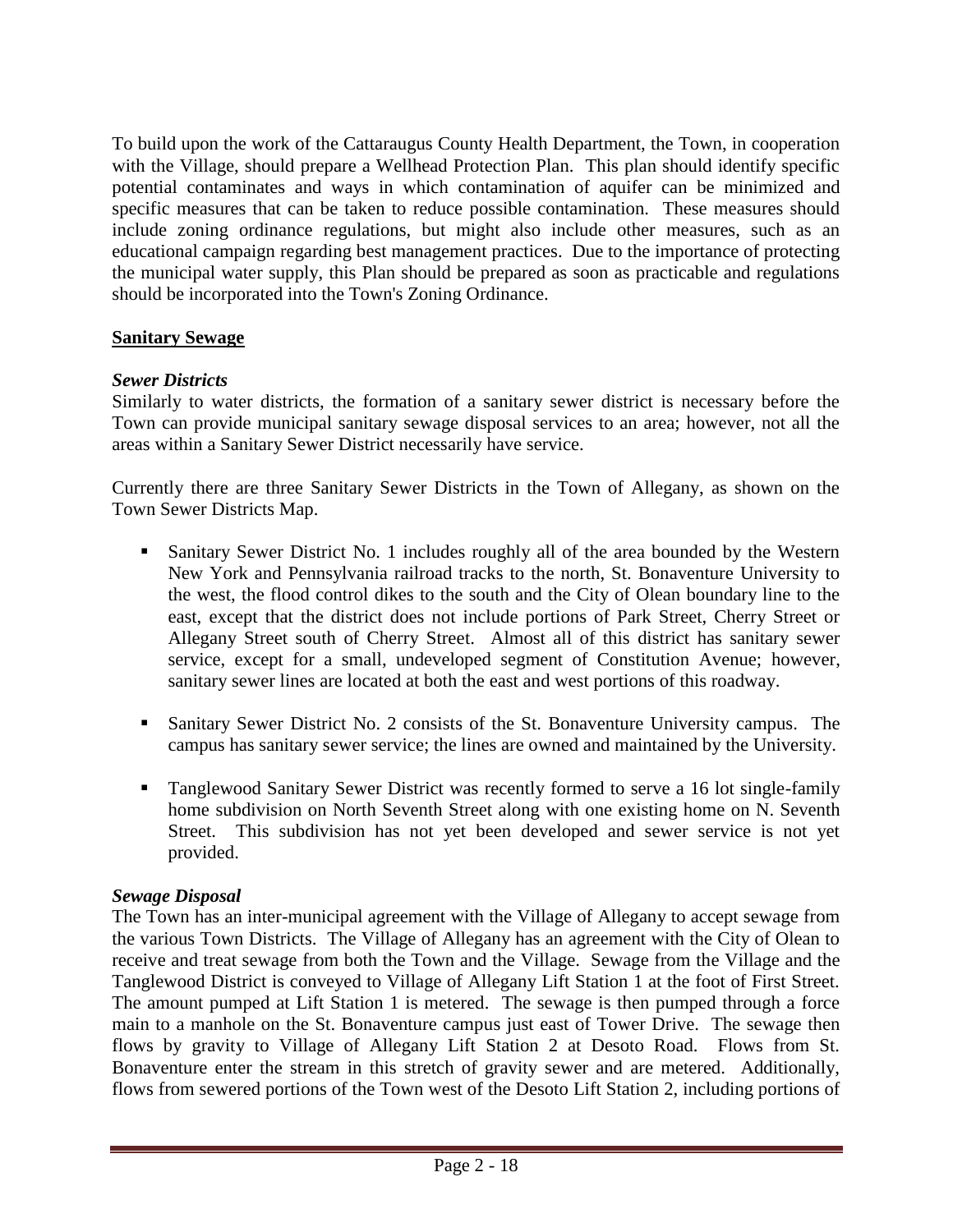Route 417, Constitution Drive and Cranberry Road, enter the stream in this gravity stretch leading to Lift Station 2. Additionally, a second flow stream enters this gravity sewer just before Lift Station 2. The flows come by gravity from the eastern portion of the sewered areas of the Town originating primarily in the commercial zone just west of the City of Olean. From Lift Station 2 the sewage is pumped through a force main directly to the City of Olean Wastewater Treatment Plant (WWTP) where flows are metered.

Pursuant to the terms of their contract with the City of Olean, the Village is billed for the flows metered at the Olean WWTP. The Village deducts the flow metered at Lift Station 1 and bills the Town for the balance of the flow. St. Bonaventure University pays for the sewage metered from their campus.

As stated earlier, sewage from both the Town and the Village of Allegany is pumped directly to the City of Olean WWTP where it is treated. The effluent of the WWTP is discharged to the Allegany River under NYSDEC Permit No. NY0027162. Under the existing agreement with the City of Olean, the combined sewage flow for the Town and Village cannot exceed one million gallons per day. The Table below shows the total flows in millions of gallons per year metered over the last several years, except for the column labeled average daily flow, which is in gallons per day. The billing periods are from June 1 to May 31 of each year.

| Year      | Flow to<br><b>WWTP</b> | Average<br>Daily Flow | <b>Lift Station 1</b> | <b>St. Bonaventure</b> | Other Town |
|-----------|------------------------|-----------------------|-----------------------|------------------------|------------|
|           |                        | (gallons/day)         |                       |                        |            |
| 2007-2008 | 146                    | 400,000               | 66                    |                        | 55         |
| 2008-2009 | 159                    | 436,000               | 59                    | 30                     |            |
| 2009-2010 | 123                    | 337,000               | 66                    | 32                     | 25         |

**Table 2 Sewage Flows**

Source: Mark D. Alianello, Consulting Engineer

As can be seen, the usage over the last few years is averaging about 400,000 gallons per day, averaging over the whole year. This is less than half of the Town/Village contractual limit. It should be noted that flows are higher when St. Bonaventure is in session. Assuming approximately 270 days in session it would appear from the data above that daily flows can be expected to be about 100,000 gallons per day higher when St. Bonaventure is in session, with the rest of the year being lower.

Another significant factor that is not clear from the data in the Table is that flows to the City WWTP vary substantially depending on weather. During extended wet weather, such as the spring of 2011, daily flows have reached as high as 900,000 gallons, indicating a likely problem with infiltration and inflow. It should also be noted that the City of Olean also experiences significant increases in flow during wet weather. The issue of wet weather flow could become a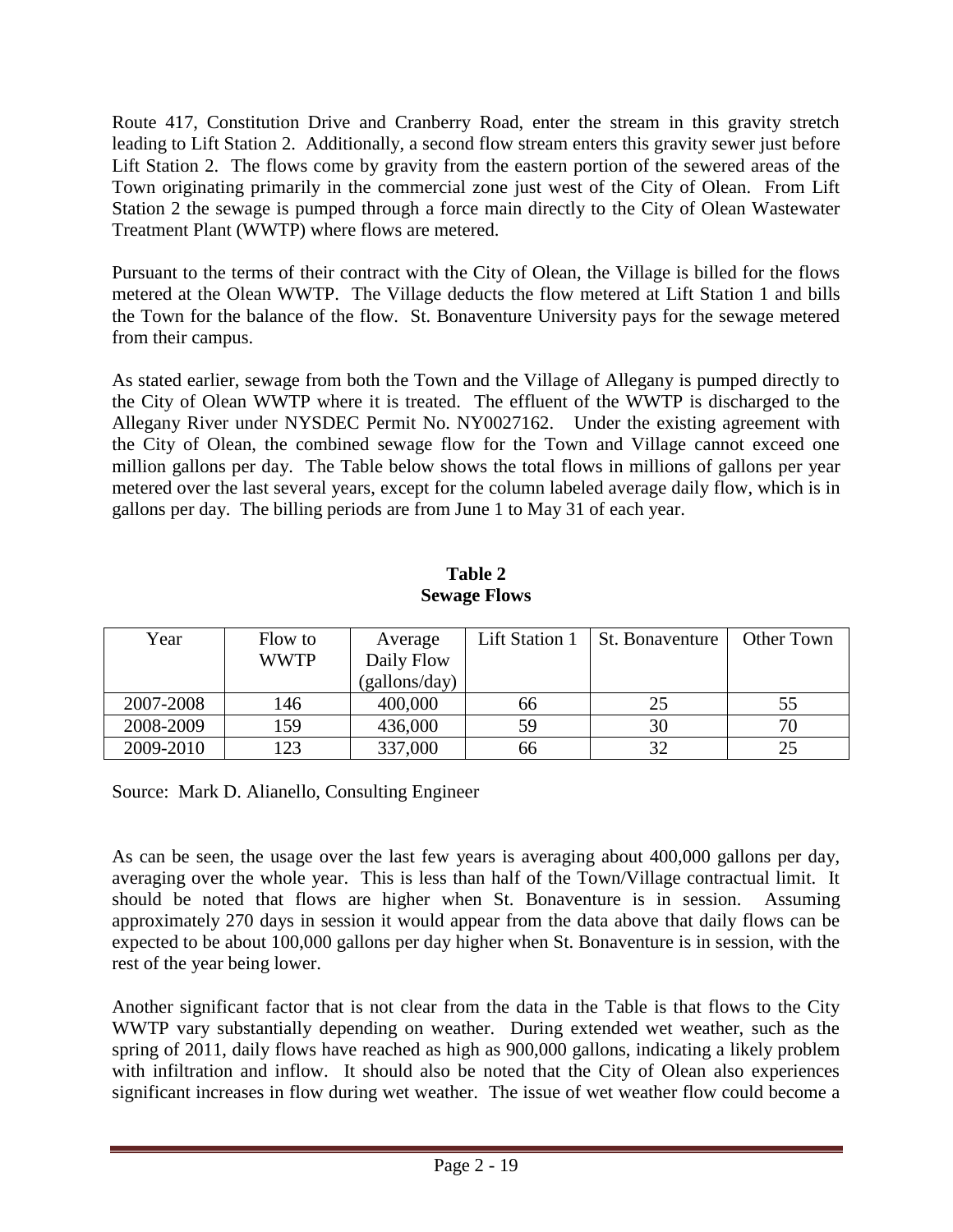constraint to future growth even though, on an average daily basis, there is room within the contractual obligation of 1 MGD for significant growth in sewage flows.

Since the Village has little remaining vacant land, it can be assumed that most of the remaining capacity is available to serve additional development in the Town and possible redevelopment in the Village. However, in order to extend municipal sewer service to other parts of the Town that are not now served by municipal sewer services, the Sewer District boundaries would have to be expanded and/or additional sewer districts would have to be formed. Additional equipment, such as lift stations, may also be required to provide reliable service to areas not currently served. The necessity for the extension of such service would depend upon the type and location of future development. The Allegany River valley has good gravel soils which can accommodate septic systems that may be adequate for some types of development, even some types of commercial development. However, commercial development that would use large amounts of water may require the extension of the municipal sewage collection system.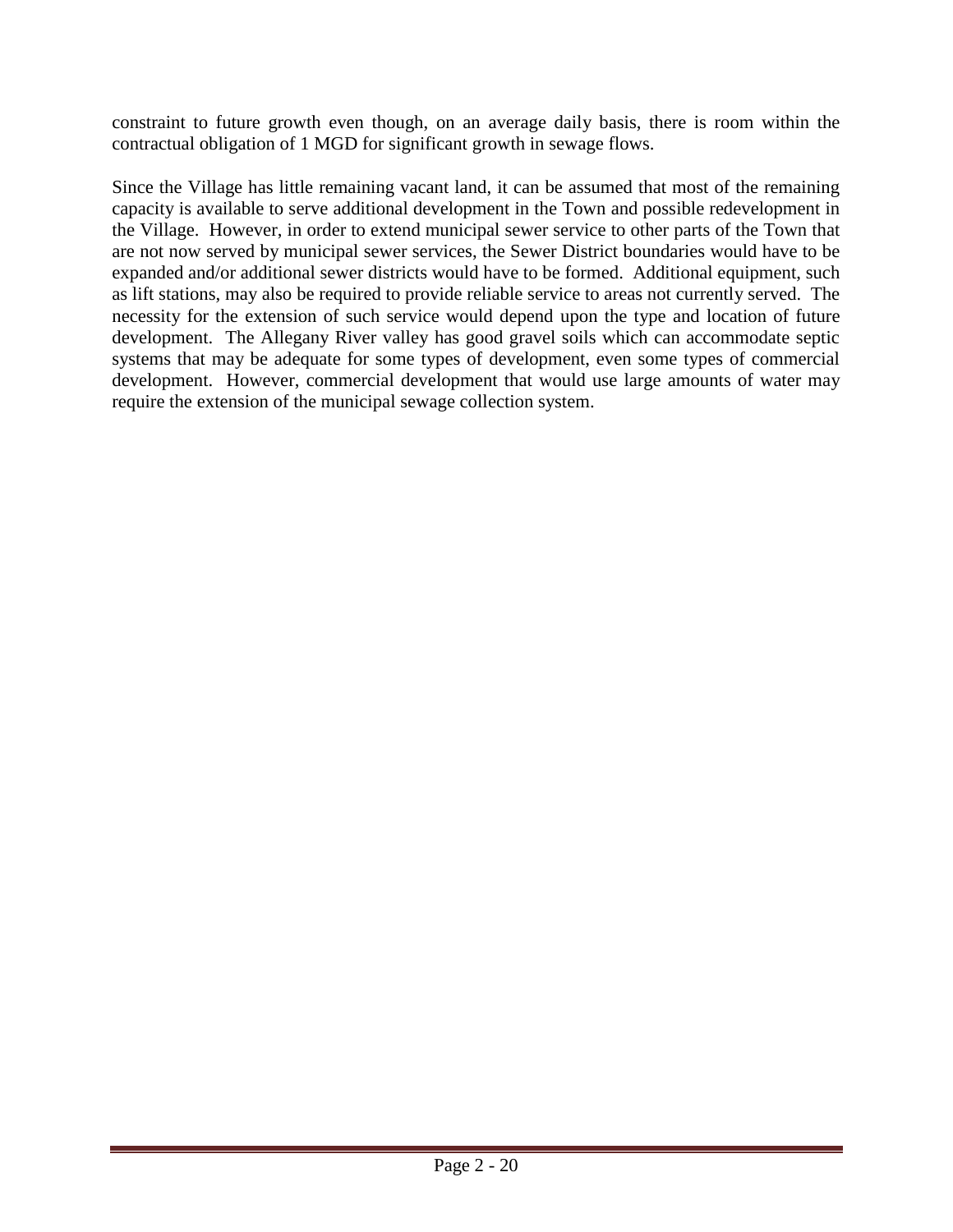#### **2.4 Broadband Access**

Broadband access, generally shortened to "Broadband," is high speed access to the Internet. The US Federal Communications Commission (FCC) defines broadband as: "… advanced communications systems capable of providing high-speed transmission of services such as data, voice, and video over the Internet and other networks...."<sup>5</sup>

Broadband access is an essential component of economic development. High speed internet access allows businesses to share information almost instantaneously. Many businesses are dependent upon the Internet for some, if not all, of their operations. Moreover, the internet allows people to work from home, or to start up businesses in their home, and be competitive with larger businesses.

Even when high speed access is not an essential component of the business, broadband access is desirable. As wireless broadband services become more widely available, people's expectations for internet availability increases. For example, many hotels, motels and coffee shops offer free internet access to their guests, and not offering this service could put such businesses at a competitive disadvantage.

Perhaps as importantly, the internet plays an increasing role in people's daily lives. Internet access is becoming increasingly important for social, educational, recreational and cultural experiences. Therefore, access to broadband internet services is a quality of life issue, as well as an economic development issue.

Although the demand for broadband internet access is increasing exponentially, rural areas such as the Town of Allegany have historically lagged behind urban areas in the availability of broadband access. This lack of access has been termed "the digital divide." Rural areas lag behind urban and suburban areas in availability of broadband access in part because it is economically more efficient to install infrastructure in more dense locations. However, rural communities run the risk of becoming even more economically isolated than they are at present if such services are not provided. Conversely, high speed internet offers the ability to work anywhere, remotely, and still be "connected" to the office. Therefore, access to broadband holds the promise to rural areas of increased economic development.

Broadband access can be provided by several different technologies. These include DSL (Digital Subscriber Line), which is provided over telephone lines; coaxial cable; and fiber optic cable (FIOS). Satellite broadband service is another option; however, the signal delay makes this option less useful than other broadband technologies, and it also tends to be more costly to the individual. Broadband can be provided by either wired or wireless systems.

The speed at which broadband is provided varies widely depending upon the type of service and the level of service that a consumer selects. The need for faster speeds has increased dramatically as more and more services are provided through the internet. *Connecting America:* 

 $\overline{a}$ 

<sup>5</sup> <http://www.fcc.gov/broadband/>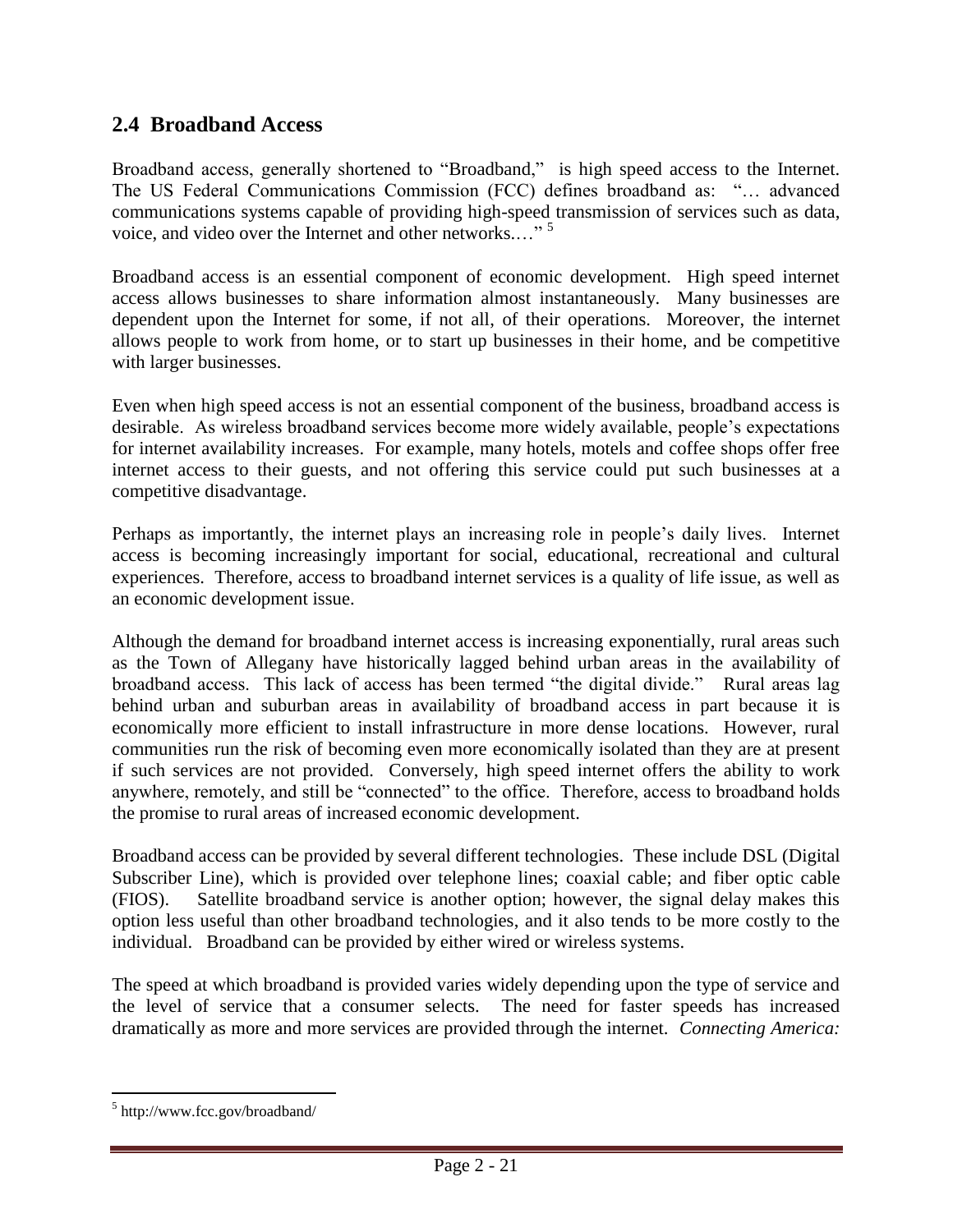*The National Broadband Plan* contains a goal of supporting the provision of affordable broadband and voice with at least 4 Mbps actual download speeds.

At the present time, broadband access in the Allegany area is provided by private, for-profit corporations, such as Verizon and Time-Warner Cable. DSL service is generally available up to three miles from the telephone central office. Cable internet access is available wherever cable service is available, but this area is generally restricted to the more dense development in the Village of Allegany and surrounding parts of the town, with limited service to some parts of the Town south of the Allegheny River. There are significant parts of the Town that do not have access to any broadband technology, except for satellite subscription service.

The Town of Allegany is committed to providing wider access to broadband services for residents and businesses in the town, with a goal of reaching virtually every area of the Town. The Town is currently exploring the possibility of establishing its own broadband service.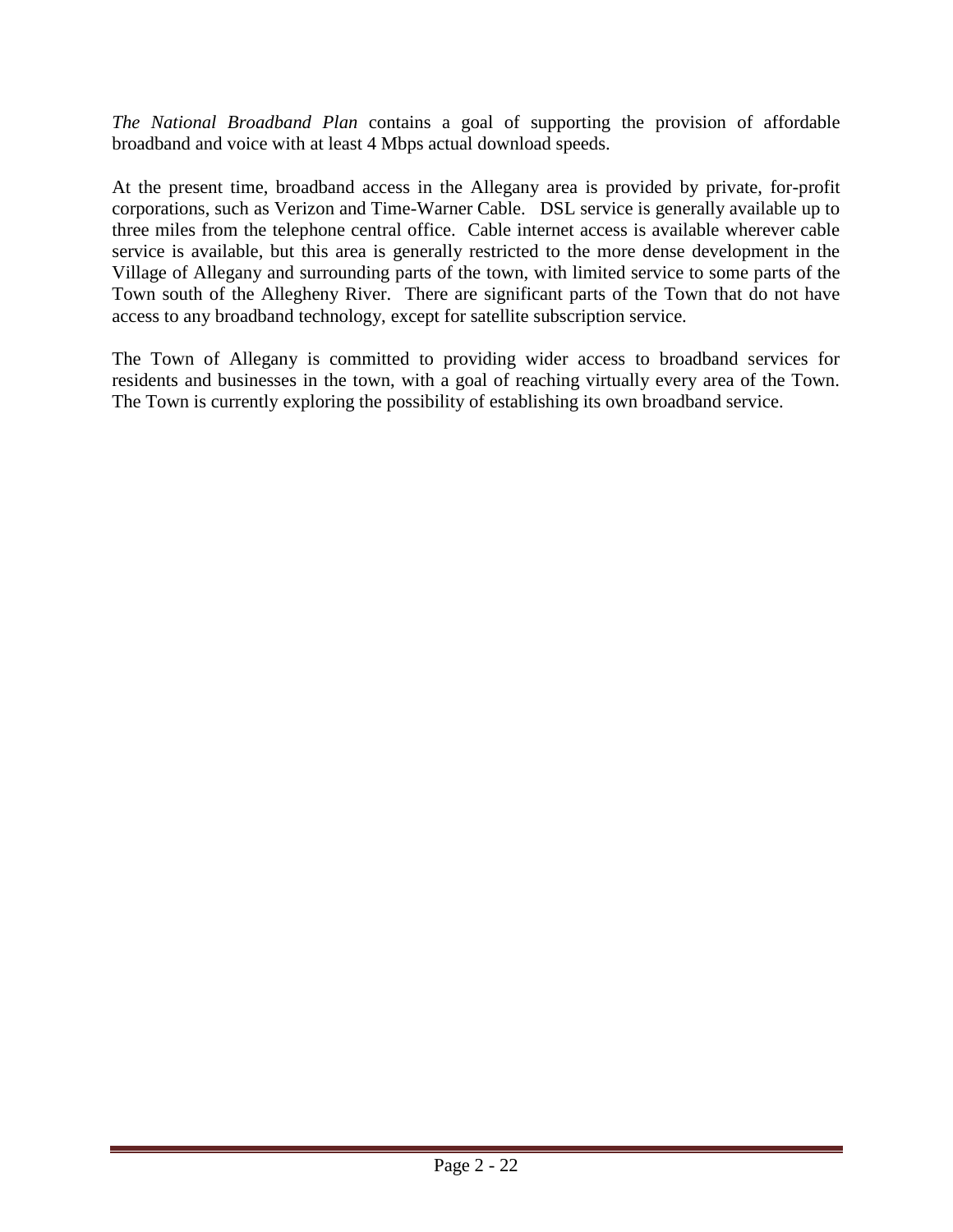# **2.5 Community Facilities and Recreation**

## **Municipal Buildings and Facilities**

## *Town Hall*

The Allegany Town Hall is located on Main Street in the Village. It is an historic, two story building with a decorative cupola. The building houses the municipal offices and the Town Board meeting room. The second floor of the building, accessible only by a staircase, is used by the Town's Recreation Department.

The Town has recently completed some interior and exterior renovations to the building. These include a new roof and rebuilding the cupola. Interior renovations include a new furnace, new electrical wiring, installation of a wireless internet system, and security cameras. As funds are available, the Town would like to make further improvements to the building in order to increase energy efficiency, such as insulating the exterior masonry walls.

### *Birch Run Road complex*

The Town owns a 21.7 acre facility on Birch Run Road that contains a variety of municipal facilities. Stayer Memorial Park is located on approximately 15 acres of the site. The primary structure is an L-shaped building which houses the Senior Center, Town Court, and Highway Garage. The Highway Department uses a portion of the site adjacent to the highway garage for storage of equipment and supplies, such as pipe and snow plows. This site also contains a salt storage building, which is undersized for the amount of salt used by the Town.

The Town recently completed a 1500 square foot addition to the Highway Garage/Court portion of the building, which provided new and remodeled office space. The redesigned Court space now includes separate facilities for the judge and lawyers; previously they shared one office space. Upgrades also included a fire-rated room for Court records retention and a new security system. The addition also included office space for the Highway Superintendent and the water and sewer department. A new heating system and roof repairs were included in this project.

The Senior Center portion of the building is a well used facility. It provides the primary meeting location for the 60 Plus Club, a program of the Recreation Department that provides recreational and educational opportunities for senior citizens who reside in the Town of Allegany. The number of participants in this program has been increasing over the past several years, in part due to the increased participation by both men and by "younger" seniors in the 62 to 65 age group. The Senior Center also provides a meeting space for Town of Allegany municipal functions, such as meetings of the Town Board, Planning Board and Zoning Board of Appeals, when the attendance is anticipated to be greater than the capacity of the meeting room at Town Hall. In addition, the Senior Center is available for community groups for functions such as meetings and Red Cross blood drives and is used for instructional seminars for town employees.

An expansion of the Senior Center portion of the building has been proposed to accommodate the increased usage of the building. One proposal is to expand the building to the north, by about 1500 square feet in order to accommodate a new kitchen and to provide increased floor area for activities. Funding for an expansion is not available at this time.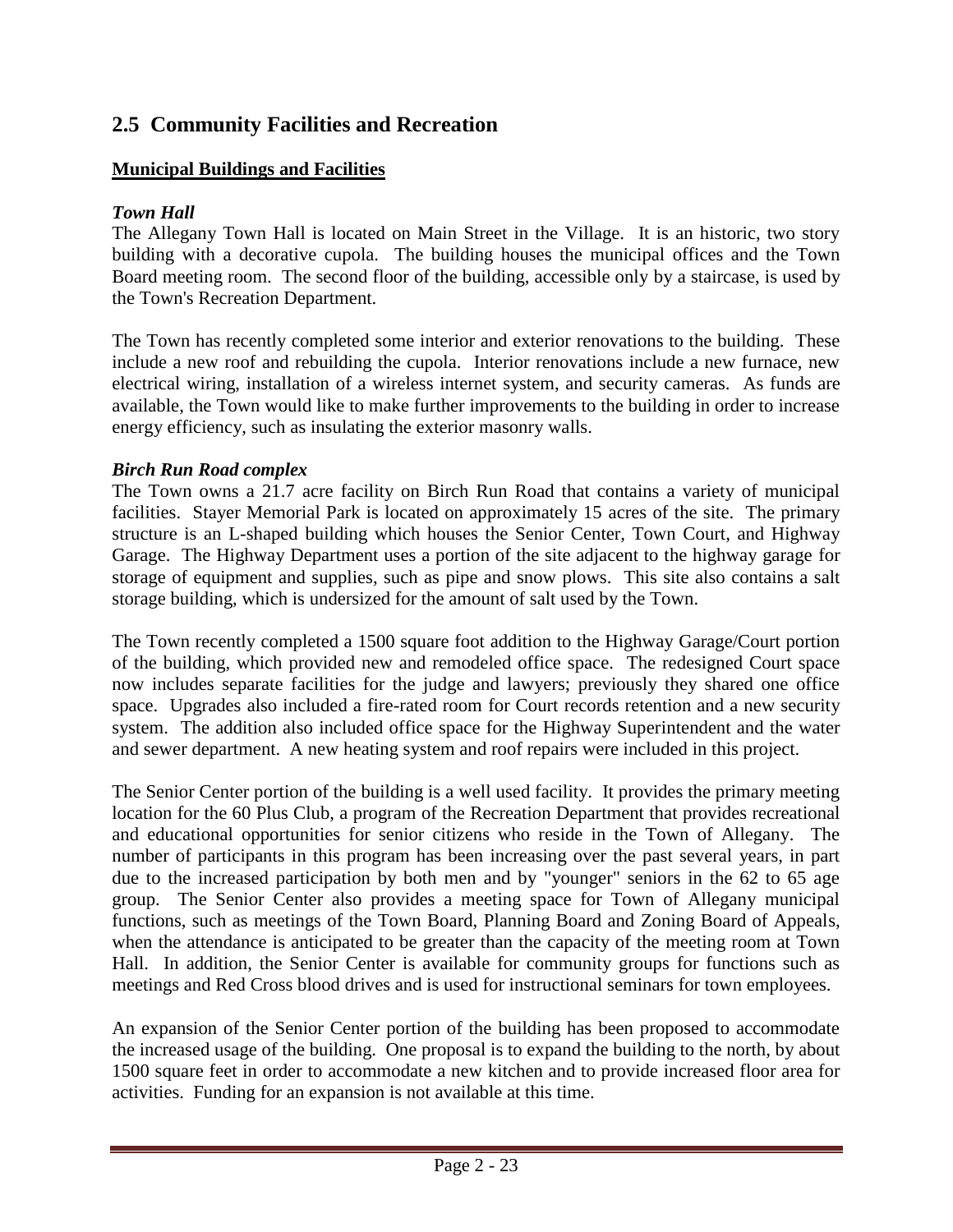## **Police Protection**

The Town does not have a police force. Instead, the Town contracts with the Village of Allegany to provide police services on an emergency basis only. Cattaraugus County Sheriff's Department and New York State Police also respond to emergency situations.

#### **Fire and Ambulance Services**

Fire protection and ambulance services are provided by the Allegany Fire District, which has a facility in the village of Allegany on First Street. The Knapp Creek Fire Department provides fire protection to that area of Town. The Fire District is an all-volunteer force. It has mutual aid agreements with other municipalities, including the City of Olean.

#### **Allegany Public Library**

The Allegany Public Library is located in the center of the Village. The Village and the Town each contribute 50 percent of the Library's budget.

#### **Parks and Recreation**

Allegany offers a wide range of recreational opportunities. Recreational facilities are owned by public entities, institutions, and private individuals.

### *Town of Allegany Recreation Department*

The Town of Allegany has an active Recreation Department that provides leisure services and programs for the Allegany Community. The Department provides a wide variety of programs for pre-schoolers, youth and adults. Programs are offered in a variety of venues, including the second floor of the Town Hall and in the old high school on Fourth Street.

#### *Town Parks*

There are five parks in Allegany that are owned by the Town. The largest is Stayer Memorial Park, located at the Birch Run Road complex. The park contains several baseball fields, and a girl's softball field, which are also used by Little League and the Allegany Limestone School District. The Park contains a food stand and bathrooms.

Allegany River Park on Union Street in the Town abutting the Allegheny River is 4.7 acres in size. This park provides softball fields, two pavilions with picnic tables, playground equipment, basketball court, and restrooms.

Town Hall Park is located adjacent to the Town Hall on Main Street. It contains the Allegany War Veterans' Memorial and a small playground.

BJ's Park is built on land owned by NYS Department of Environmental Conservation (NYSDEC) for flood control. It is located south of the BJ's parking lot. The park contains picnic tables that overlook the Two Mile Creek.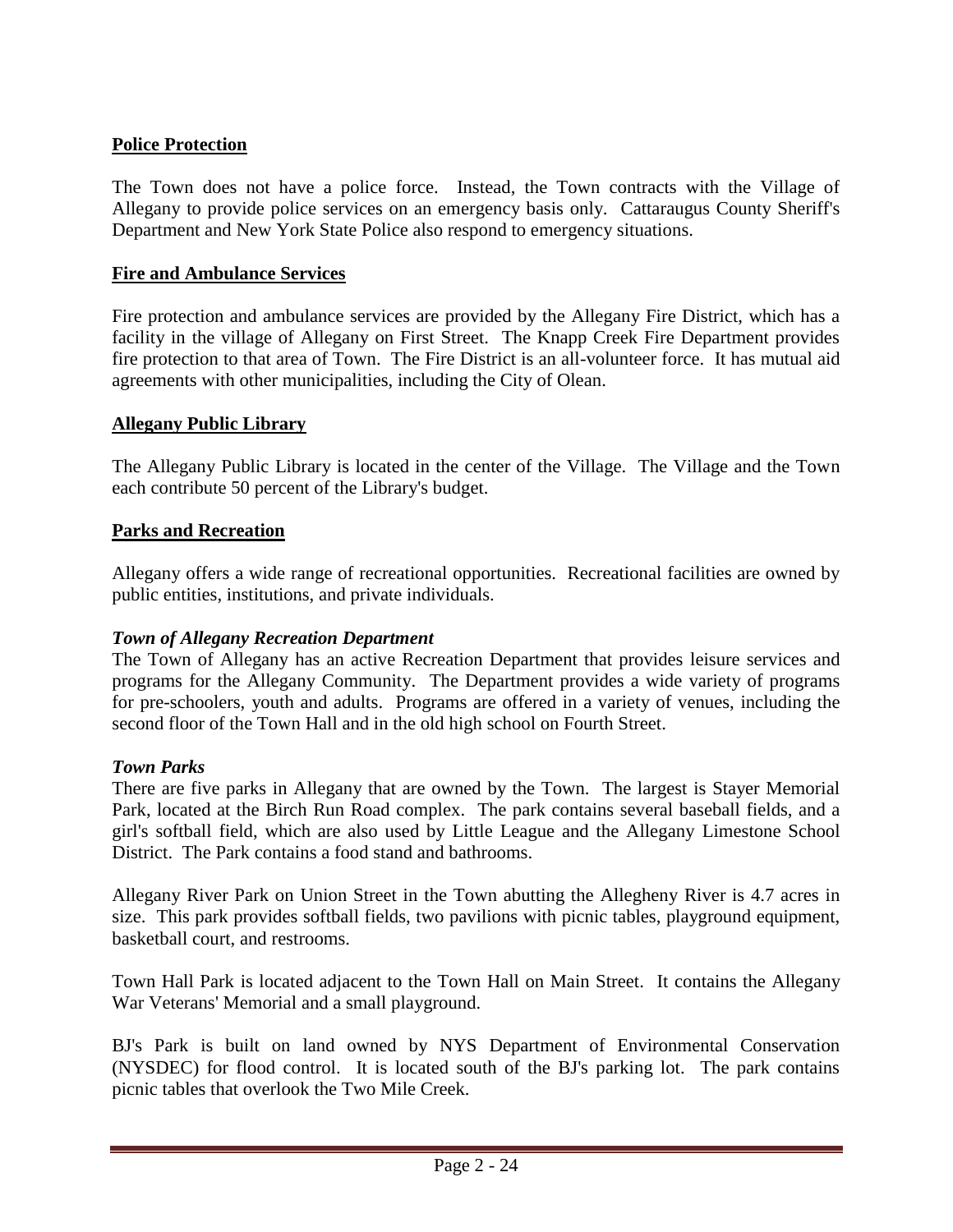Brick Park located at the northwest corner of Route 417 and Constitution Avenue. This small park contains a brick plaza and benches that are sheltered by a decorative pergola. The Allegheny River Valley Trail runs through the park.

### *Other Publicly Owned Facilities*

Gargoyle Park, owned by the City of Olean, is located at the end of Gargoyle Road, adjacent to the Allegheny River. The park contains picnic pavilions.

The Nine Mile State Forest, also known as Cattaraugus Reforestation Area #22, contains 3,162 acres, almost all of which are located in the town of Allegany, in the northwest quadrant of the Town. A small portion of this state forest is located in Great Valley. The state forest is available for recreational uses including hiking, biking, fishing, and hunting.

Birch Run Ponds is a Fish and Wildlife Management area owned by NYSDEC. Fishing is permitted in this facility, which also contains a trail and a viewing platform overlooking the ponds. Platforms for osprey nests have been constructed.

The Allegany Limestone Middle and High School has tennis courts that are also available to the public.

#### *Other recreational facilities*

Clapp Field is a privately owned soccer field that is used by Allegany Soccer Inc, a private, nonprofit organization that runs a three season soccer program for local children. The fields are also used by the Allegany-Limestone School District. Clapp Field is located on Five Mile Road, near the Allegany-Limestone Middle and High School.

Allegany has two golf courses, both of which are open to the public. The St. Bonaventure Golf Course, located on Route 417 across from St. Bonaventure University, is a 9 hole course. Birch Run Country Club, which is also a 9 hole course, is located on Birch Run Road.

Rock City Park, on Route 16, is privately owned facility that is open to the public. Rock City Park features an overlook area and a walking trail through unusual rock formations.

There are also numerous hunting and fishing opportunities in the town. Hunting is allowed in the state forest, but numerous private property owners allow hunting on their property. Similarly, fishing opportunities abound in the Allegheny River and on local streams.

#### **Recreational Trails**

### *Allegany River Valley Trail*

The Allegheny River Valley Trail is a 10 foot wide, asphalt, multi-use recreational trail, located in the Town of Allegany, Town of Olean and City of Olean. The Trail is heavily used for a variety of non-motorized activities, including walking, biking, skating, and cross country skiing. It is located on easements provided by numerous private property owners. A substantial portion of the main loop of the Trail runs along the Allegheny River, through the rear of St. Bonaventure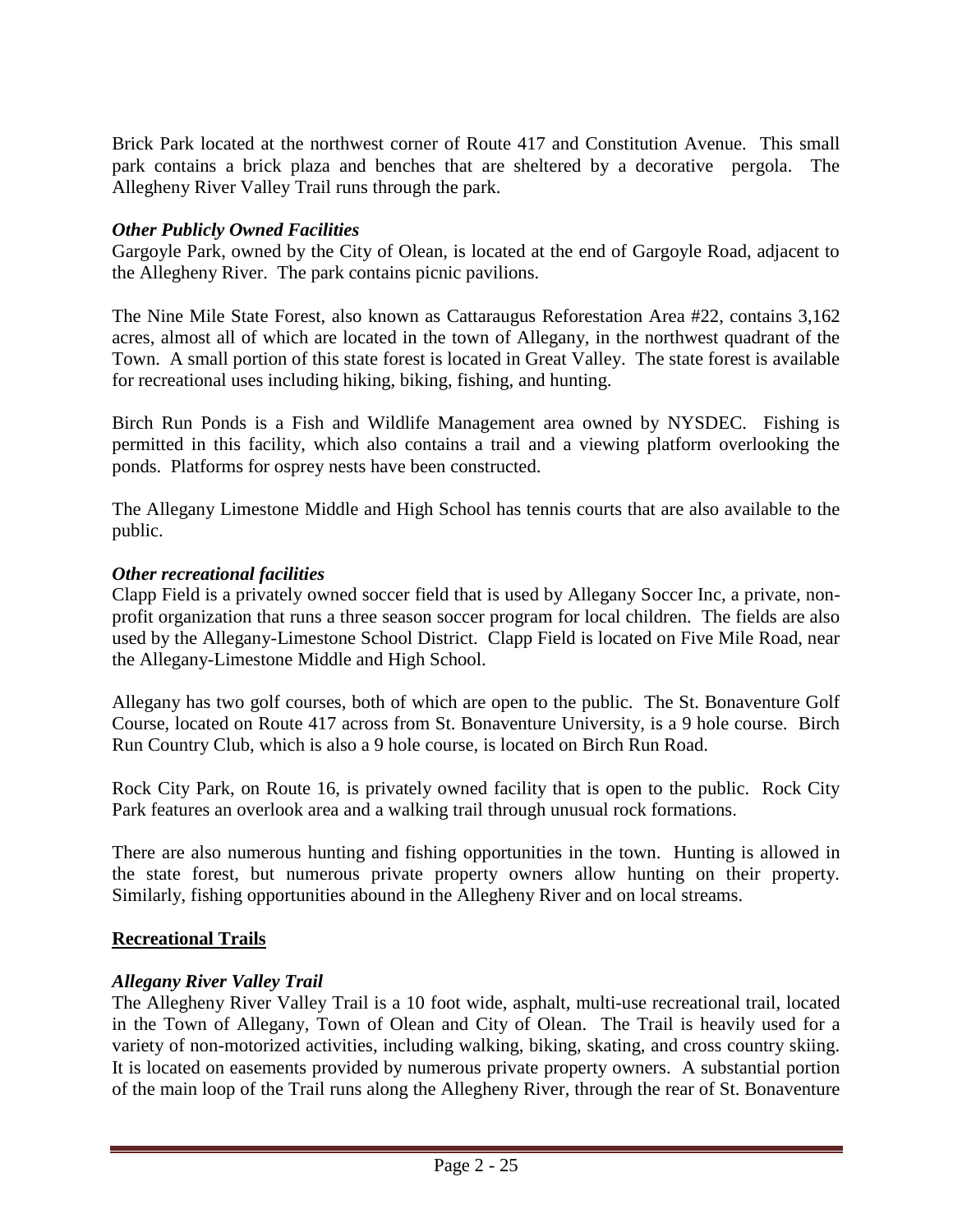University, Gargoyle Park and other property. The trail turns away from the River at South 20th Street in the City of Olean, where it eventually connects to Constitution Avenue and loops back to St. Bonaventure University. A smaller loop, running along a creek, was recently completed on the St. Bonaventure campus. Long term plans for the Trail call for it to be extended to both the east through the City of Olean and beyond and to the west. A short, unconnected segment of the expanded Trail has been constructed in Olean between the JCC campus and the Allegheny River.

## *Bicycle Routes*

NYS Bike Route 17, one of only three state-designated bicycle routes, traverses Allegany on Route 417. Bike Route 17 crosses New York state, beginning at Lake Erie near Westfield in Chautauqua County and ending in Beacon on the Hudson River, where the route intersects with NYS Bike Route 9. Bike Route 17 runs eastward through the Southern Tier counties of Chautauqua, Cattaraugus, Allegany, Steuben, Chemung, Tioga, and Broome, turning south into Delaware and Sullivan counties, and then east through Orange county.

There are no other formally designated bicycle routes in Allegany. However, many other roads are used informally by bicyclists, including Five Mile Road and River/Four Mile Roads (County Road 60).

## *Snowmobile Trail*

Cattaraugus County has approximately 350 miles of groomed snowmobile trails. The trails are located by agreement with private property owners and are maintained by several snowmobile clubs. A portion of snowmobile trail C2G runs through southern Allegany, through the Nichols Run, Knapp Creek, Rock City area. Cattaraugus County promotes these trails by publishing trail maps that show locations of restaurants and gas stations near the routes, thus providing an opportunity for local businesses to capitalize on winter visitors.

### *Boat Ramp*

The only formal public access boat ramp in the Town of Allegany is located off the South Nine Mile Road, in the right of way of I-86, which is elevated at this location as it crosses over the Allegheny River and the South Nine Mile Road. This location is signed as a NYS Department of Environmental Conservation public fishing access, but there is no signage to indicate that the site also contains a boat ramp.

The Allegheny River is heavily used for recreational boating, such as canoes and kayaks. Providing additional boat ramps and better signage for the South Nine Mile ramp would improve recreational opportunities for residents and visitors.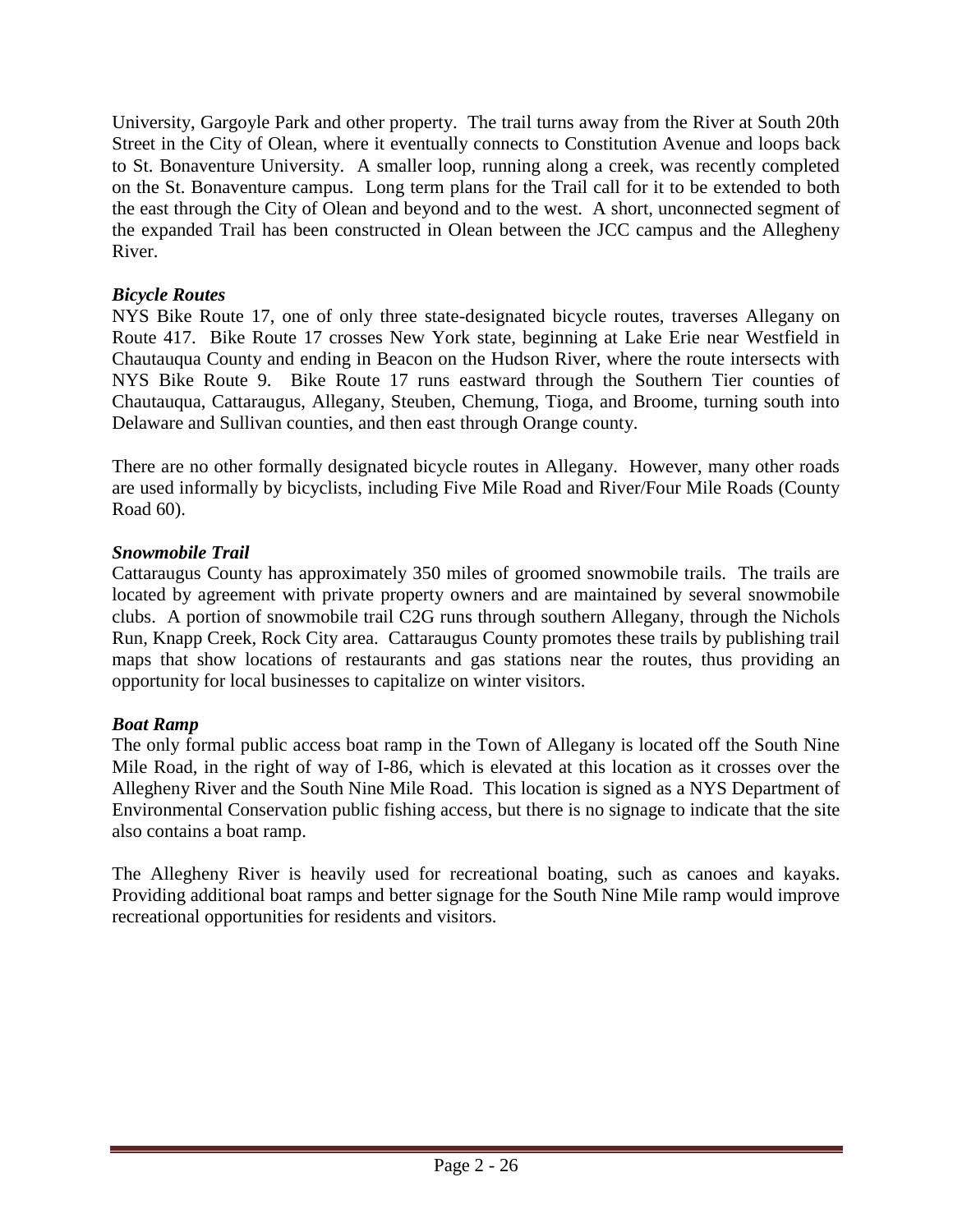# **2.6 Transportation Systems**

## **Regional Access**

The Town of Allegany is well situated in terms of regional highway access. Ongoing state and federal projects to upgrade major east-west and north-south routes will only improve access to and from the Town in the future.

The Town is bisected by Interstate 86, formerly known as NYS Route 17, a major east-west highway. Exit 24 from I-86 is located in the Town, approximately one mile west of the Village. A rest stop on the westbound side of the Interstate is located in the Town, west of Exit 24.

In 1998 federal legislation (TEA-21) added NYS Route 17 to the future interstate highway system, as a renamed I-86. The legislation allowed New York State to begin upgrades to Route 17, which, when completed, will allow road segments to be designated as I-86. Eventually I-86 will stretch from Interstate 90 in Pennsylvania to Interstate 87 (New York Thruway) at Harriman, New York, serving the Southern Tier and Catskills regions of the state. Western New York, including the road segment through Allegany, was among the first road segments to be improved and to attain the Interstate 86 designation. Work to upgrade remaining segments of the entire 380 mile route is on-going.

Regional north-south access is provided by US Route 219. The interchange of Route 219 with I-86 is located in the town of Carrollton, approximately six miles west of Exit 24. Route 219 extends for 535 miles from the West Seneca interchange with Interstate 90, just south of Buffalo, New York to Rich Creek, Virginia, at US Route 460. New York State has begun a project to upgrade Route 219 in Cattaraugus County from a two-lane road to a limited access, four lane highway from Erie County to I-86. The first phase of this work, from Springville in Erie County to a new interchange at Peters Road in the town of Ashford, was opened in the fall of 2010.

Another regional north-south route is NYS Route 16, which is primarily a two lane undivided road. Route 16 extends from the Pennsylvania State line in Allegany north to downtown Buffalo, traversing Cattaraugus and Erie Counties.

NYS Route 417 is a regional east-west route that roughly parallels I-86 as it runs through the Town and Village of Allegany. It extends from Salamanca to Painted Post in Steuben County. For much of its length it is a two lane undivided road.

### **County and Local Roads**

The Town of Allegany is well served by a local road network. NYS Route 417 serves the Town and Village as a major arterial road; it is named Main Street in the Village and is known as State Street in the town east of the Village line. Route 417 serves an important local corridor. St. Bonaventure University, the Village of Allegany and the East End retail district are located along this arterial, which essentially runs parallel to the Allegheny river. Regionally, Route 417 connects Allegany with the City of Olean to the east and the City of Salamanca to the West.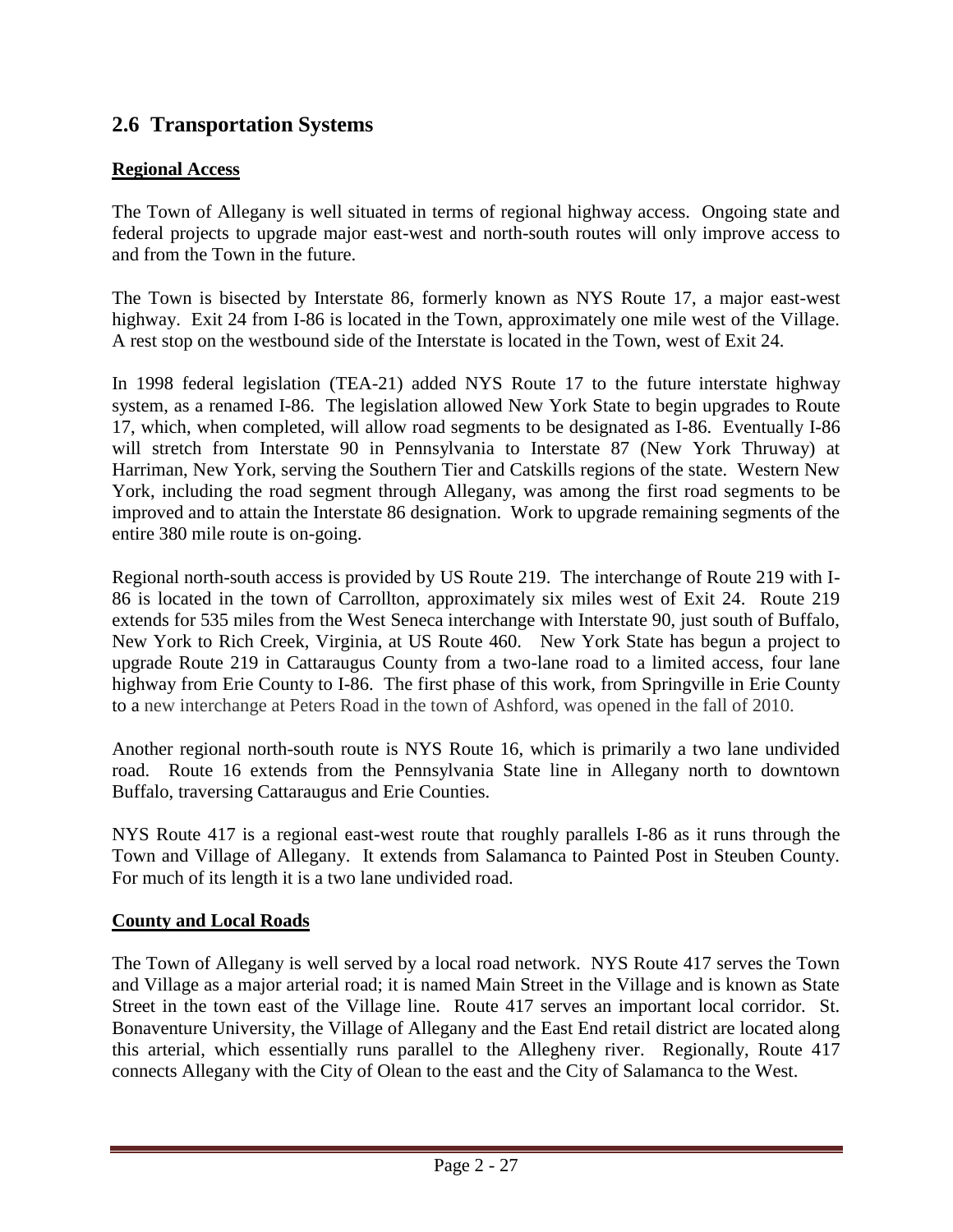The Town has a local network of approximately 74 miles of road. Most of the town roads are paved; only about eight miles of town roads are not paved, and these are located throughout the town. The long term goal is to pave all town roads. The remaining roads in the Town are either state or county responsibility. County Road 19 (Five Mile road), County Road 83 (Buffalo Road), County Road 60 (parts of South Nine Mile, Four Mile and River roads) and County Road 61 (Four Mile Road) serve various sections of Allegany.

The Town owns and maintains one bridge, on Geiger Hollow Road. All other bridges are the responsibility of either New York State or Cattaraugus County.

# **Rail Service**

The Southern Tier Extension Rail Line, a 145-mile long rail line (formerly the Erie-Lackawanna mainline) between Corry, Pennsylvania and Hornell, New York, runs through the Town of Allegany. The line has interconnections with other rail lines at either end; in the City of Olean it connects with the Buffalo Line, a 40-mile long rail line that runs between Machias Junction and the Pennsylvania state line at Portville, New York.

Both the Southern Tier Extension and the Buffalo rail lines are owned by a legal entity, the Chautauqua, Cattaraugus, Allegany, and Steuben Southern Tier Extension Railroad Authority (STERA), which is a local public authority created by the New York State Legislature in 2000. The authority is governed by a Board primarily made up of representatives from the four counties that it serves.

The Western New York and Pennsylvania Railroad LLC (WNYP) is the operator of these rail lines, pursuant to agreements with STERA. Norfolk Southern Corporation also runs through trains through the region using this track. Currently only freight service is provided. There is no passenger rail service in the Allegany-Olean vicinity.

A large rail yard is located on the Southern Tier Extension Rail Line in the vicinity of Constitution Avenue. This yard is located in Allegany, the town of Olean, and the City of Olean, and is known as the "Olean rail yard." WNYP has located an operations center in this rail yard and has constructed an engine house for locomotive repair and maintenance, which is located in the Allegany portion of the yard.

STERA has developed an ambitious program of upgrades to the rail line and signaling system, which is intended to reverse decades of deferred maintenance by Conrail, the prior owner. In addition STERA plans to construct a freight transload facility in the Olean rail yard. This facility would provide a location where local shippers can bring merchandise by truck, where it will be placed on containers and shipped by rail. This facility is intended to make rail service available to companies that do not have geographic proximity to a rail line. STERA is currently seeking funding to construct the transload facility.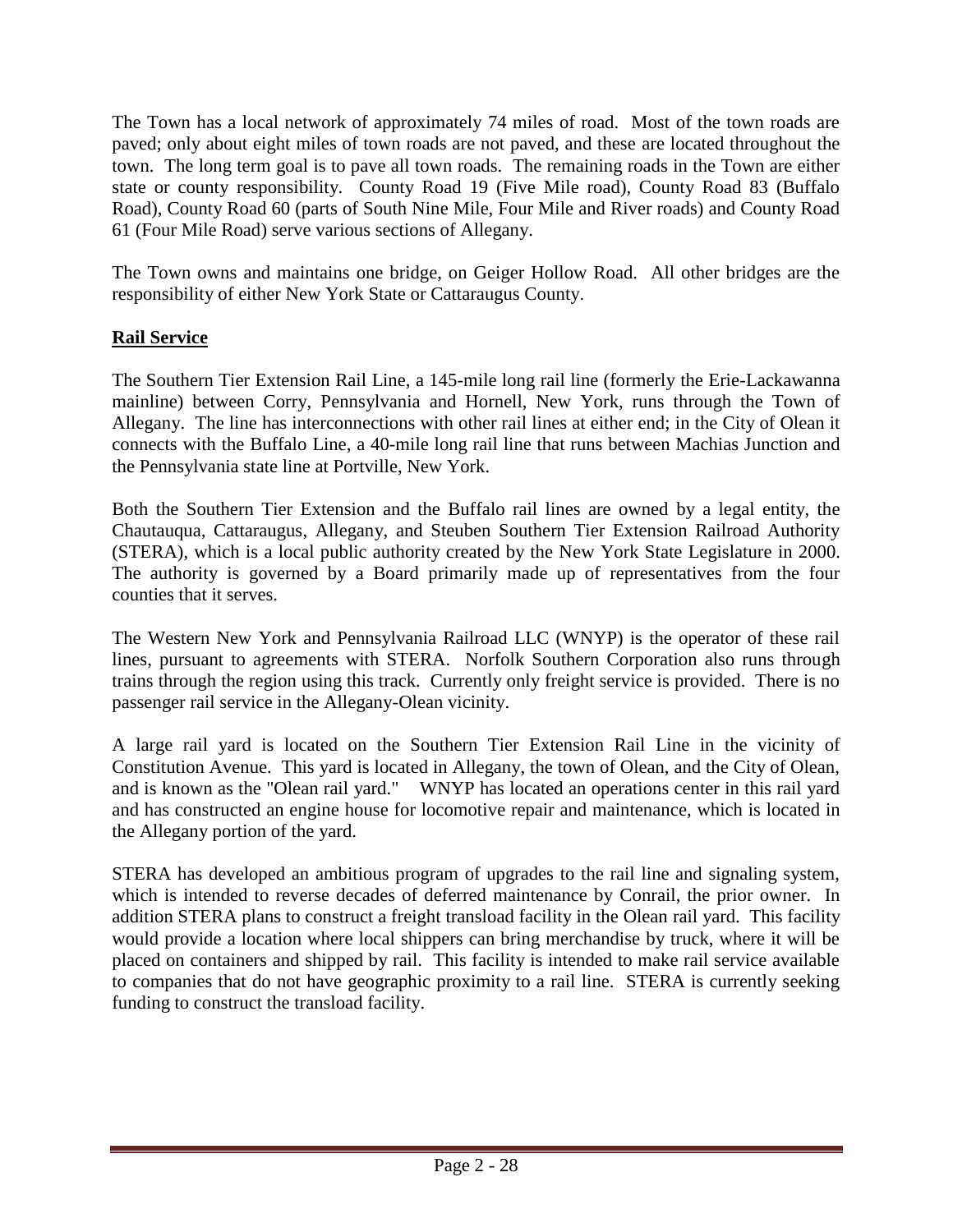## **Public Transit**

Very limited public transportation serves the community. The City of Olean currently operates a bus system, Olean Area Transit System (OATS), which serves the City of Olean and a portion of the Town of Allegany (Wal-Mart plaza and Cranberry Court apartments). During the school year, OATS service includes St. Bonaventure University students through the Bona Bus, which operates along a limited route that includes the Village of Allegany and the East End retail shopping plazas.

The City of Olean is currently working with other entities in Cattaraugus County to expand the public transit system to Portville, along Route 417 to the east, and to Salamanca, along Route 417 to the west.

## **Airports**

Several airports serve the Allegany area. The largest is the Buffalo-Niagara International Airport, located approximately 75 miles to the north; it provides commercial passenger and freight service by a variety of airlines. The Bradford Regional Airport, located in Bradford, Pennsylvania, provides limited commercial passenger service. The Cattaraugus-Olean Municipal Airport is a publicly-owned, public-use airport located in the Town of Ischua; this airport has no regular scheduled commercial flights.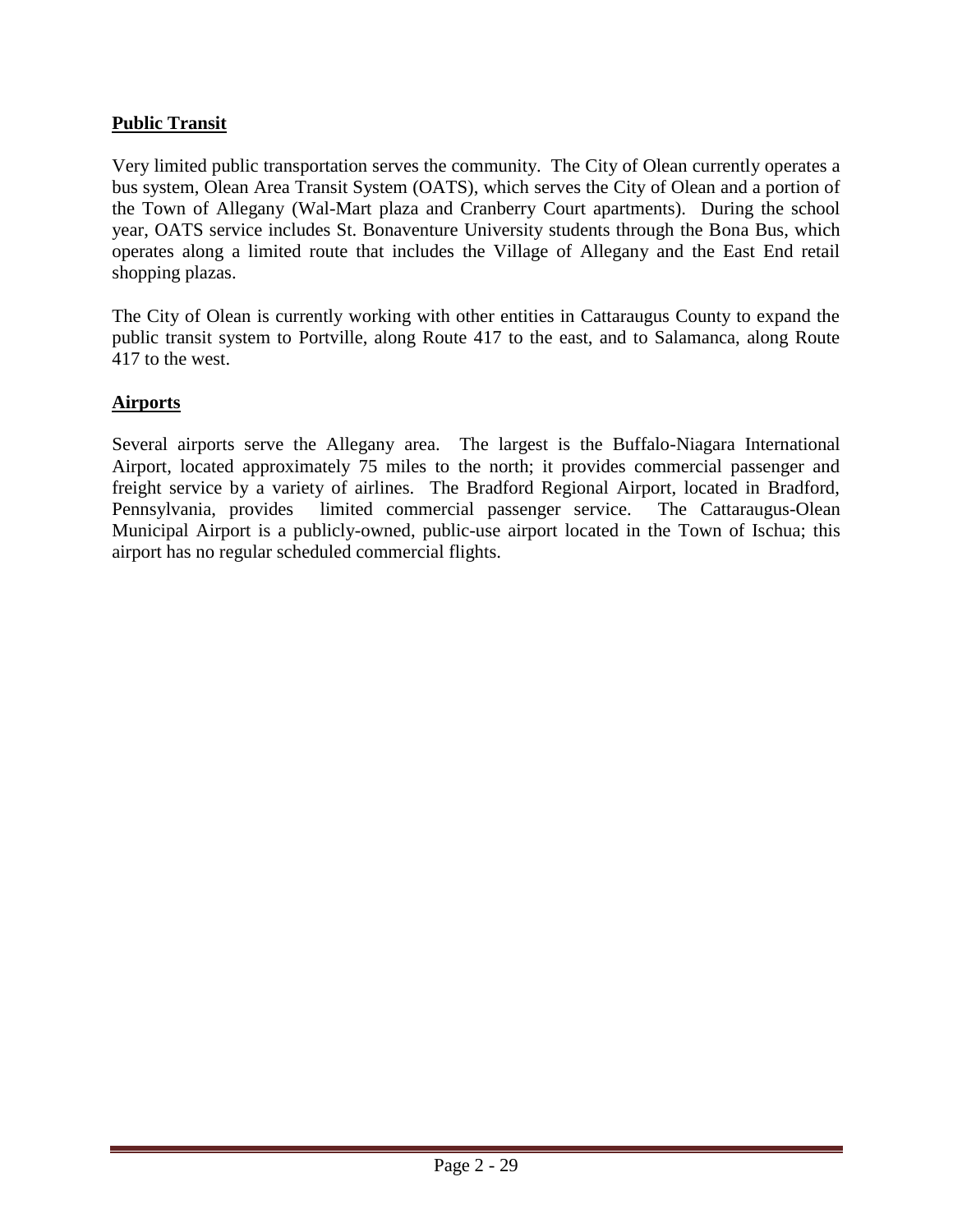# **Section 2.7 Community Profile**

An analysis of population, housing and economic characteristics can be useful to identify trends that have occurred over time and to provide an indication of what is expected to happen in the future. Once major trends have been identified, policies can be developed to encourage either continuation or change in the identified trends.

The analysis in this section is primarily based upon data collected by the U.S. Census Bureau. This agency is responsible for carrying out the decennial census of population that is mandated in the United States Constitution. In addition to providing official population data, the Census Bureau provides a wide range of data on economic, housing and population characteristics. The analysis in this section includes data both from the recently completed 2010 Census and from the 2005-2009 American Community Survey. Some data from earlier censuses are also included. Data reported for the 2010 Census are collected through a survey of virtually the entire population of the country. Data reported in the American Community Survey contains a wider variety of data than that collected during the 2010 decennial census, but it is based on sampling of a representative portion of a community; while this data is accurate, it has a higher margin of error rate than the data collected in the 2010 and other decennial censuses. Due to the differences in the way the two data sets are collected and the timing of the data collection, there may be minor variations in totals between the data sets. The Census Bureau is continually collecting and updating American Community Survey data; for Allegany, the 2005-2009 American Community Survey provides the most current data for some types of statistics. Where both 2010 Census data and American Community Survey data are available, the 2010 Census data is used.

Data reported by the U.S. Census Bureau for the Town of Allegany also includes the Village of Allegany. Therefore, unless otherwise noted, all references to "Town of Allegany" or "Allegany" also include the Village.

## **Population Characteristics**

Table 3 shows the population of Allegany and Cattaraugus County from 1970 to 2010. This table displays the number of residents in the Town and Village separately, in addition to the combined population. The data are also displayed graphically in Figure 1 through Figure 4.

During this 40 year period the populations of the Town, the Village, and Cattaraugus County increased between 1970 and 1980, with the population of the Town alone showing a dramatic increase of 19%. That increase in the town's population also accounted for most of the growth in the combined Town and Village population. During this period Cattaraugus County experienced a healthy, although slower growth of almost five percent.

The populations of the Town, Village and County peaked in 1980, and each governmental unit has experienced a decline in residents since then. However, in relative terms the population of the Town alone has seen less of a decline than either Cattaraugus County or the Village. The population of the Town alone did not change between 1990 and 2000, and the Town suffered a relatively minor 2.5% loss of population between 2000 and 2010.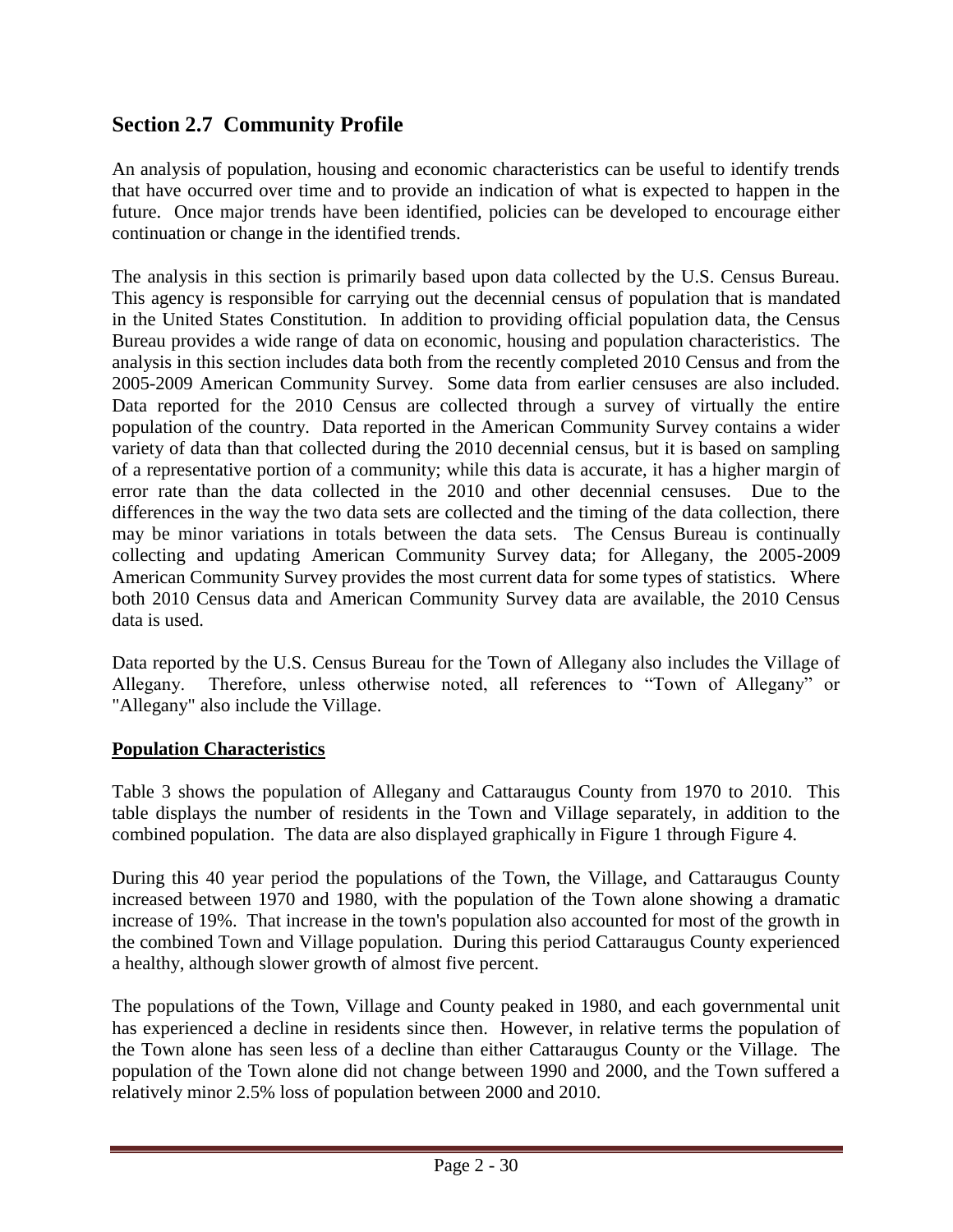| Year | <b>Town of Allegany</b> |          | <b>Village of Allegany</b> |         | <b>Town and Village</b> |         | <b>Cattaraugus County</b> |          |
|------|-------------------------|----------|----------------------------|---------|-------------------------|---------|---------------------------|----------|
|      | <b>Population</b>       | Change   | <b>Population</b>          | Change  | <b>Population</b>       | Change  | <b>Population</b>         | Change   |
| 1970 | 5492                    |          | 2050                       |         | 7542                    |         | 81,666                    |          |
| 1980 | 6541                    | 19.1%    | 2078                       | 1.4%    | 8619                    | 14.3%   | 85,697                    | 4.9%     |
| 1990 | 6347                    | $-3.0\%$ | 1980                       | -4.7%   | 8327                    | $-3.4%$ | 84,234                    | $-1.7\%$ |
| 2000 | 6347                    | 0.0%     | 1883                       | -4.9%   | 8230                    | $-1.2%$ | 83,955                    | $-0.3%$  |
| 2010 | 6188                    | $-2.5%$  | 1816                       | $-3.6%$ | 8004                    | $-2.7%$ | 80,317                    | $-4.3%$  |

**Table 3 Population, 1970-2010**

Sources: US Census Bureau, 2010 Census Redistricting Data; US Census Bureau, 2000 US Census of Population and Housing; Cattaraugus County Cattaraugus County Department of Economic Development, Planning & Tourism, Self-Portrait of Cattaraugus County, Oct. 2002; Town of Allegany, Planning & Development Policies, 1987.

The population trends in Allegany and Cattaraugus County in the period between 1970 and 2000 mirror nationwide population trends. "In the 1970's, the human scale of small towns, the backto-the-land ethic, and a philosophy of 'Small is Beautiful' touched off a net migration of people from urban areas to nonmetropolitan counties; America's rural population actually increased faster than its urban population for the first time in 150 years! Then, in the 1980s and 1990s, many rural places lost population thanks to a weak farm economy and a decline in manufacturing  $i$ obs."  $6$ 

Although the population of New York State as a whole increased somewhat between 2000 and 2010, according to The Buffalo News' analysis of the 2010 census data all eight counties in Western New York lost population in the decade between 2000 and 2010. Cattaraugus County, with a decline of 4.3%, lost more of its population on a percentage basis than any other county in Western New York.<sup>7</sup>

The population of Cattaraugus County and of the Village alone are lower now than in 1970. However the Town alone, and also the combined Town and Village population has increased since 1970. In part this stability may be due to the presence of St. Bonaventure University within the Town. The 2010 Census reported a population count for the St. Bonaventure CDP (Census Designated Place) of 2,044 people. This includes students who resided on campus on April 1, 2010 (the official date of the count) and also includes the small number of adults who live in the Friary and elsewhere on campus. The residents on the St. Bonaventure campus make

 $\overline{a}$ 

<sup>6</sup> Thomas L. Daniels, et. al. *The Small Town Planning Handbook*, 3rd Edition. Planners Press, American Planning Association, 2007, p. xxvi.

<sup>7</sup> http://www.buffalonews.com/city/census/article375470.ece

<sup>&</sup>quot;Area population decline continued in 2000s, census data shows" The Buffalo News, published March 24, 2011, Updated March 28, 2011, downloaded 4-15-2011.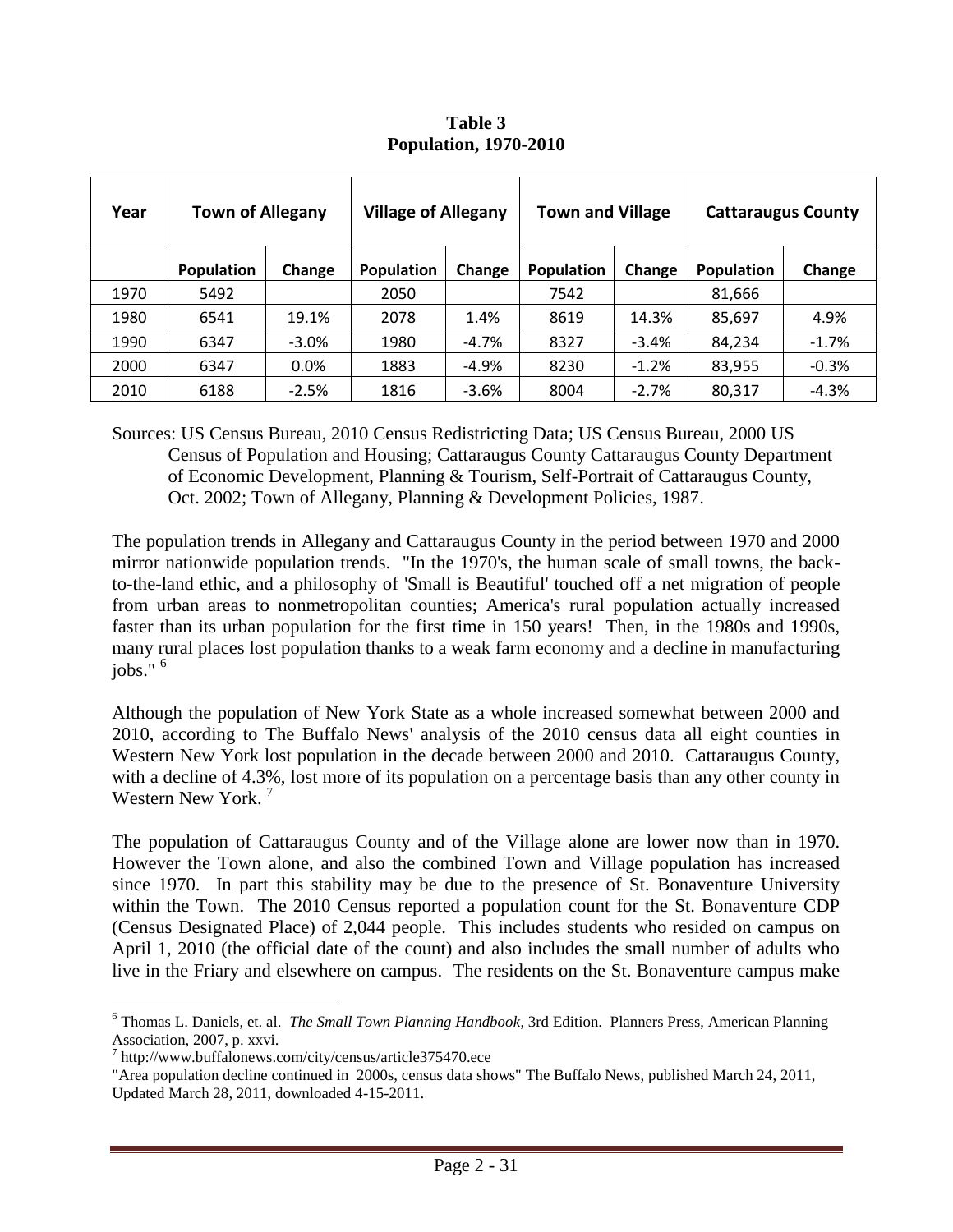up roughly 25% of the total population of 8004 people in Allegany. The 2010 population of the St. Bonaventure CDP is higher than that of the Village of Allegany.



**Figure 1 Population of Town of Allegany, 1970-2010**

**Figure 2 Population of Village of Allegany, 1970-2010**

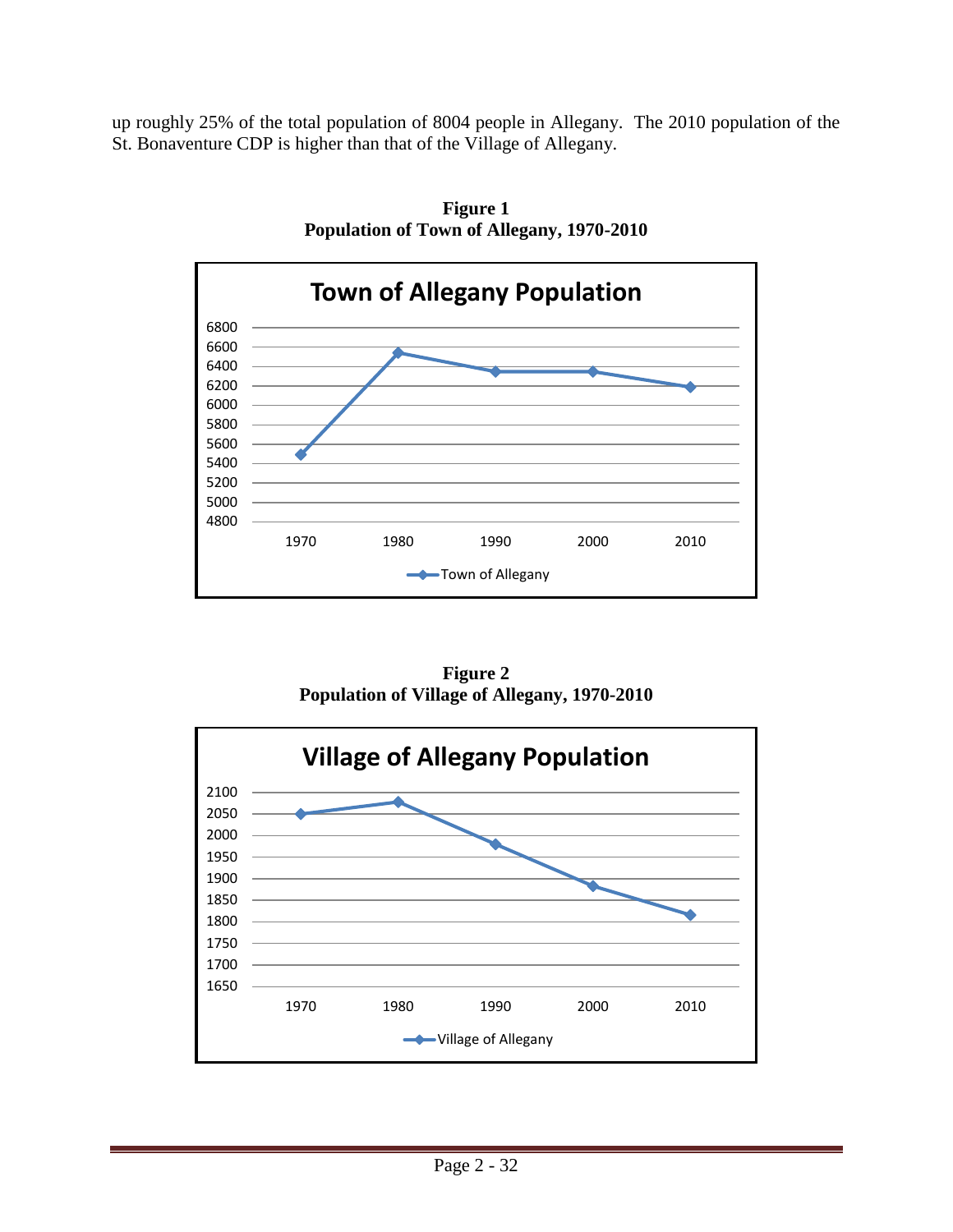**Figure 3 Combined Population of Allegany Town and Village, 1970-2010**



**Figure 4 Population of Cattaraugus County, 1970-2010**

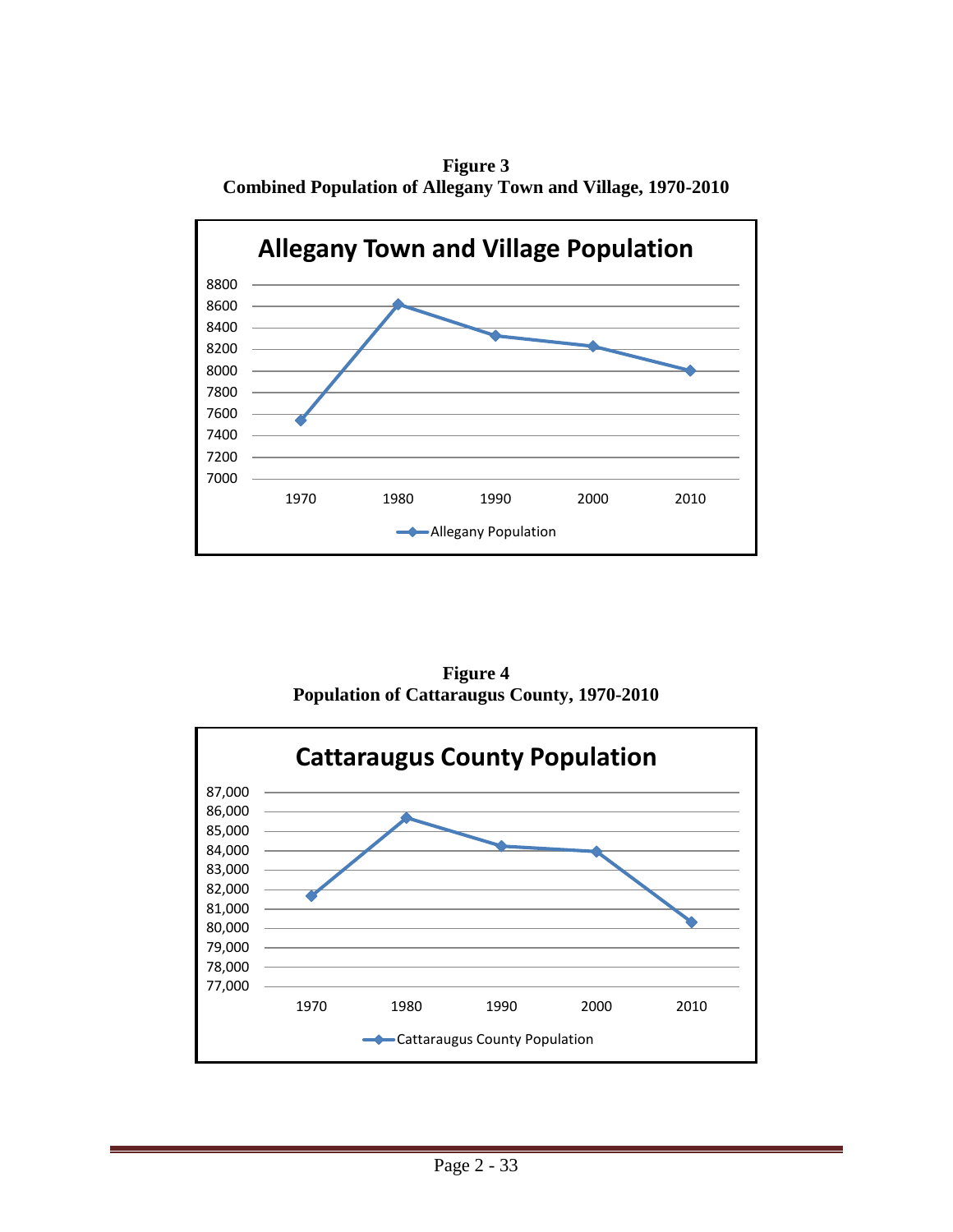## *Age*

Age distributions within the population can serve as indicators of several trends, including aging of the population and out-migration by certain age groups (cohorts). In general, a large base of children and young adults is an indication of a stable and/or growing population. A balanced number of people in their 20s and 30s is also an important indicator, since these are the people who are starting work and beginning families.

Figure 5 displays the distribution by age of the Allegany population. Table 4 displays the same data for Allegany as that shown in Figure 5. However, the table provides more detail for some age groups and also compares the percentage of the population in each age cohort in Allegany with the percentages for Cattaraugus County, New York State and the nation. The data in Figure 5 and Table 4 are taken from the Census Bureau's American Community Survey 5-Year Estimates; the data are based on samples taken from 2005 through 2009 and are presented as an average of those samples. Because the data is estimated, the total population for Allegany shown in Table 4 is less than the actual population counted in 2010. However, the estimated data is the most recent data containing an age distribution of the population.



**Figure 5 Age Distribution in Allegany**

Source: U.S. Census Bureau, 2005-2009 American Community Survey 5-Year **Estimates** 

Figure 5 shows a significant spike in the 15 to 24 year old cohort (age group). This is also indicated in Table 4, where the 15 to 19 year cohort and 20 to 24 year old cohort comprise 15.7% and 19.6%, respectively, of Allegany's residents, far above the comparative percentages for Cattaraugus County, the state or the nation. This spike is undoubtedly due to the students at St. Bonaventure University, who for the most part leave the area after graduation. If college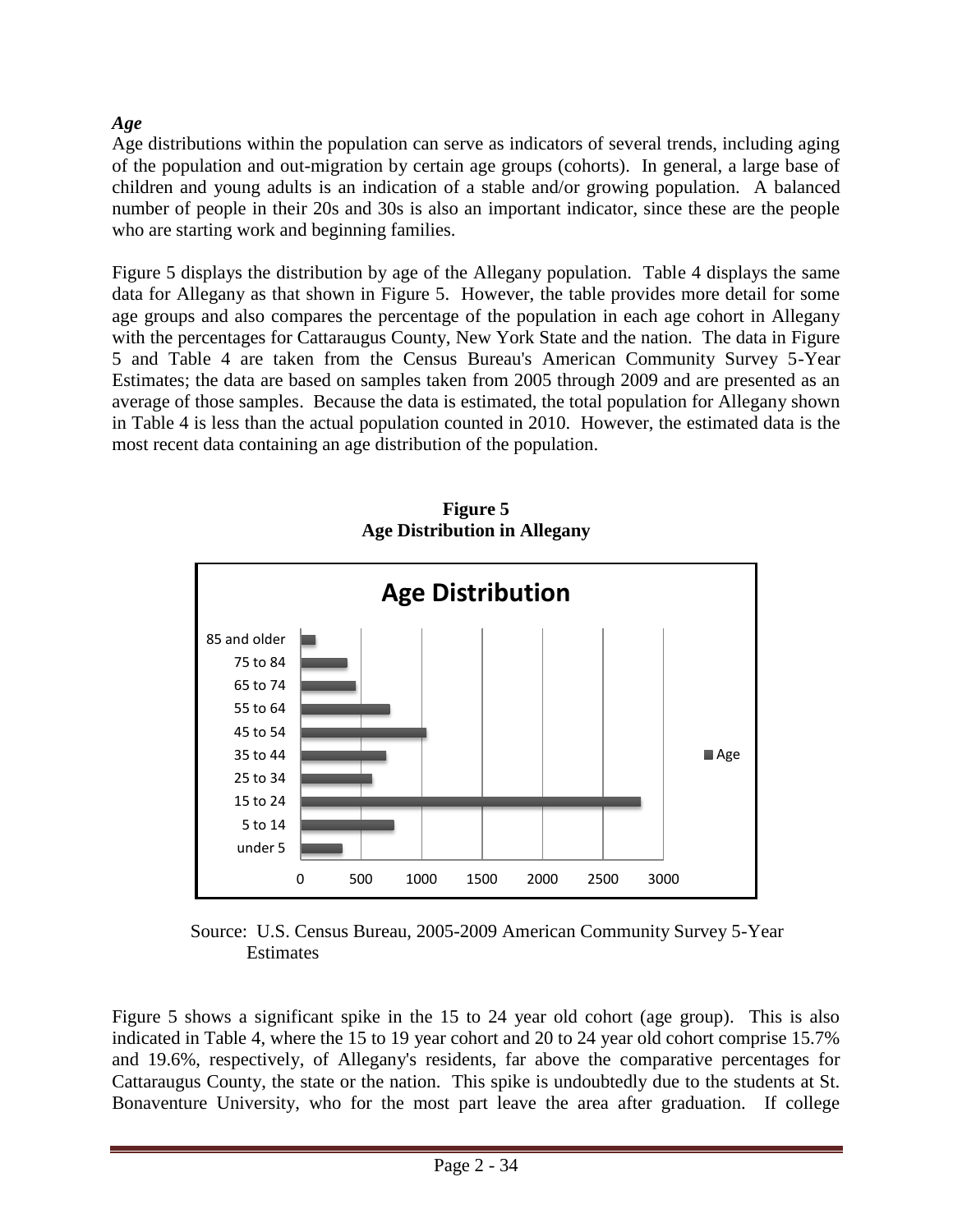students were removed from the data, the age distribution for Allegany would be similar to that for Cattaraugus County as a whole.

|                  | Allegany |         | <b>Cattaraugus</b><br>County | <b>New York</b><br><b>State</b> | <b>United States</b> |
|------------------|----------|---------|------------------------------|---------------------------------|----------------------|
| Age              | number   | percent | percent                      | percent                         | percent              |
|                  |          |         |                              |                                 |                      |
| under 5          | 345      | 4.3     | 6.0                          | 6.3                             | 6.9                  |
| $5$ to $9$       | 456      | 5.7     | 6.6                          | 6.1                             | 6.6                  |
| 10 to 14         | 316      | 4.0     | 6.4                          | 6.6                             | 6.8                  |
| 15 to 19         | 1252     | 15.7    | 7.9                          | 7.1                             | 7.1                  |
| 20 to 24         | 1561     | 19.6    | 7.0                          | 6.8                             | 7.0                  |
| 25 to 34         | 592      | 7.4     | 9.9                          | 13.4                            | 13.4                 |
| 35 to 44         | 710      | 8.9     | 12.7                         | 14.6                            | 14.2                 |
| 45 to 54         | 1043     | 13.1    | 15.9                         | 14.8                            | 14.5                 |
| 55 to 59         | 448      | 5.6     | 7.3                          | 6.2                             | 6.0                  |
| 60 to 64         | 290      | 3.6     | 5.2                          | 5.0                             | 4.8                  |
| 65 to 74         | 458      | 5.7     | 7.8                          | 6.7                             | 6.5                  |
| 75 to 84         | 386      | 4.8     | 5.6                          | 4.6                             | 4.4                  |
| 85 and over      | 126      | 1.6     | 1.8                          | 1.9                             | 1.7                  |
| Total population | 7983     |         |                              |                                 |                      |

**Table 4 Age Distribution** 

Source: U.S. Census Bureau, 2005-2009 American Community Survey 5-Year Estimates

The data show a loss of population in the 25 to 34 cohort. As a percentage of the population, this cohort comprises only 7.4% of Allegany's population, while it is almost 10% of the population of Cattaraugus County and 13.4% of both New York State's and the U.S's population. This indicates that young adults are leaving the area, presumably for better employment opportunities elsewhere. This is an unfavorable long-term indicator for the community.

Table 4 also indicates that Allegany has a low percentage of school aged and pre-school aged children in the birth to age 14 cohorts, relative to the county, state, and nation. This could, at least in part, be due to the low percentage of residents in the 25 to 34 cohort, which represent prime childbearing years. The 35 to 44 age group is another cohort that would typically have children, and the percentage of this cohort in Allegany is also relatively low.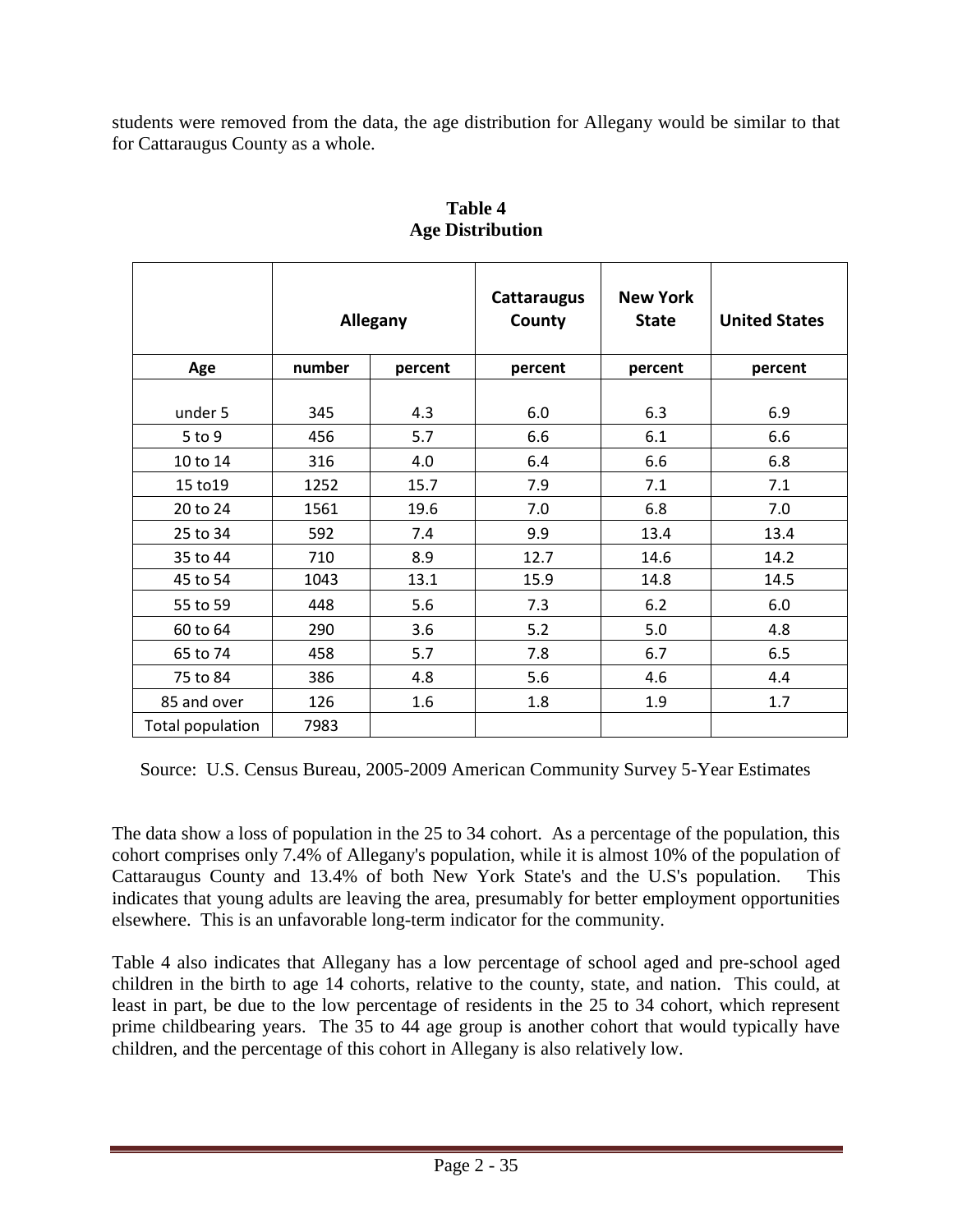The relatively large size of the 45 to 54 cohort in all geographic areas is an indication of a future aging population. The "baby boom" generation, born between 1945 and 1960, began to turn 60 in 2006.

Median age is another indicator of the age distribution in a population. As reported in the 2005- 2009 American Community Survey 5-Year Estimates, the median age in Allegany was 26.2 years, compared with a median age of 40.1 years in Cattaraugus County and 37.7 years for New York State. This is a substantial difference, which is primarily due to the college-aged students in Allegany who attend St. Bonaventure University.

## *Mobility*

Migration into an area is considered to be a sign of a growing region. New people moving into a region can replace those who leave or increase the population of an area. A proxy indicator for in-migration is the data that the Census Bureau collects for Residence One Year Ago, which is shown in Table 5. Between 2005 and 2009, almost 80 percent of Allegany residents had lived in the same residence during the previous year. Seven percent had moved into Allegany from somewhere else in Cattaraugus County. Nine percent had moved from elsewhere in New York State, and almost five percent had moved from a different state. About one-half percent moved from another country.

Compared to Cattaraugus County, the state and the nation, Allegany has a higher percentage of the population who has moved into the Town, and it appears that those people have come from further away, either another state or New York State outside of the county. This difference in mobility may be due, at least in part, to the student population at St. Bonaventure University.

|                  |          | Cattaraugus | <b>New York</b> | <b>United</b> |
|------------------|----------|-------------|-----------------|---------------|
| <b>Residence</b> | Allegany | County      | <b>State</b>    | <b>States</b> |
| Same house       | 79.9%    | 85.9%       | 88.3%           | 83.8%         |
| Same county      | 6.9%     | 8.6%        | 7.0%            | 9.6%          |
| Same state       | 9.0%     | 3.5%        | 2.6%            | 3.4%          |
| Different state  | 4.7%     | 1.8%        | 1.4%            | 2.5%          |
| Abroad           | 0.4%     | 0.2%        | 0.7%            | 0.6%          |

**Table 5 Residence One Year Ago Percentage of Population 1 year and older**

 Source: U.S. Census Bureau, 2005-2009 American Community Survey 5-Year Estimates

## *Average household and family size*

As defined by the U.S. Census, there is a difference between households and families. A family is "a group of two or more people who reside together and who are related by birth, marriage or adoption." A household "includes all the people who occupy a housing unit as their usual place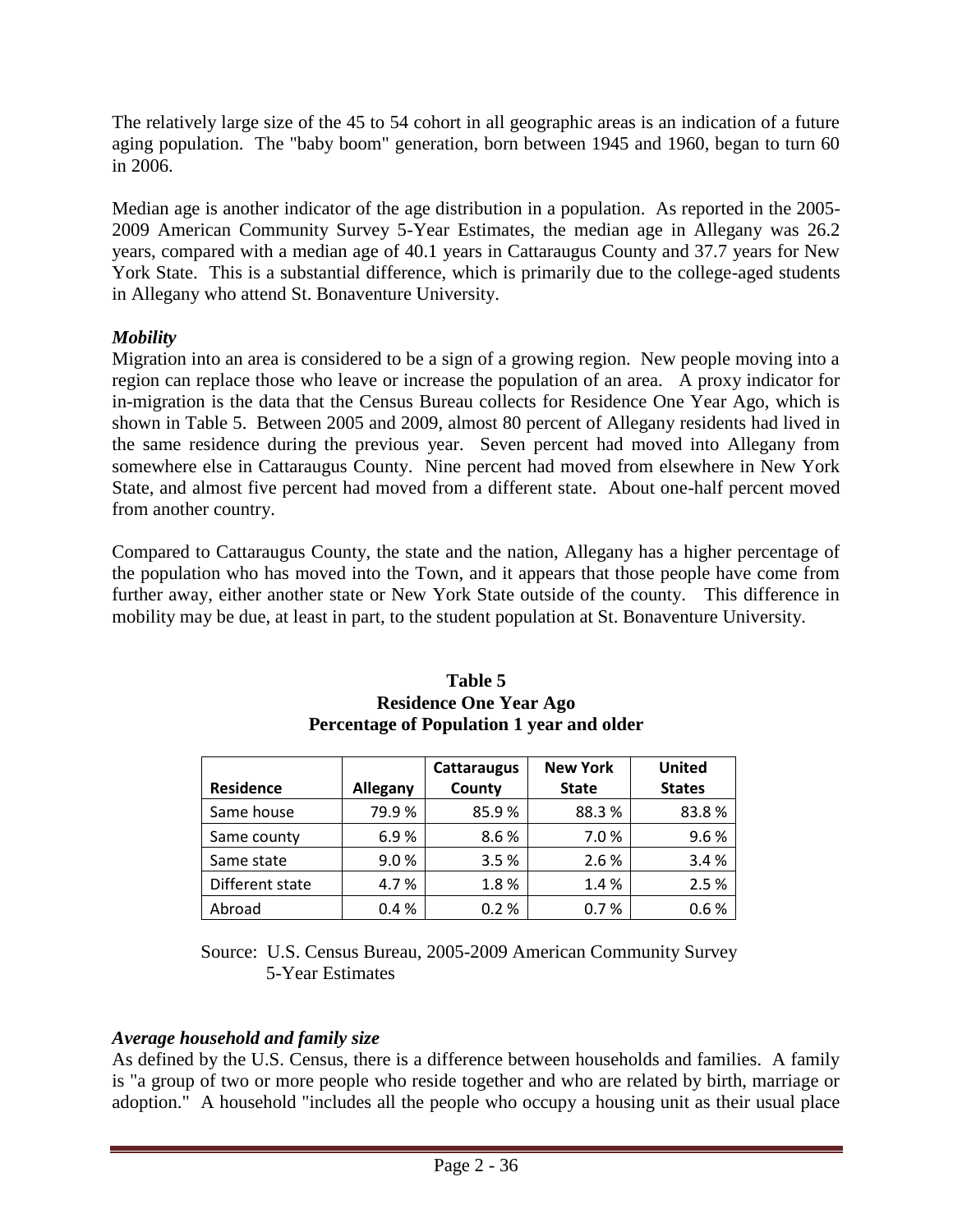of residence." Therefore, households can include roommates and other unrelated people, as well as individuals living alone.

Table 6 compares both the average household size and the average family size in Allegany, Cattaraugus County, New York and the United States. Allegany has a somewhat larger household and family size than Cattaraugus County, but is less than the averages for New York and the United States.

| Table 6                                  |  |  |  |  |  |
|------------------------------------------|--|--|--|--|--|
| <b>Average Household and Family Size</b> |  |  |  |  |  |

|                        | <b>Allegany</b> | <b>Cattaraugus</b><br>County | <b>New York</b><br><b>State</b> | <b>United States</b> |
|------------------------|-----------------|------------------------------|---------------------------------|----------------------|
| Average Household size | 2.43            | 2.37                         | 2.64                            | 2.60                 |
| Average Family size    | 2.91            | 2.88                         | 3.31                            | 3.19                 |

Source: U.S. Census Bureau, 2005-2009 American Community Survey 5-Year Estimates

### *Income*

Table 7 compares median household, family and per capita (individual) income in Allegany with larger geographic areas. Both median household and family income for Allegany is higher than that for Cattaraugus County, but below the median for New York State. Interestingly, while the median per capita income in Allegany is well below the median for Cattaraugus County, New York and the nation, the percentage of individuals below the federal poverty level in Allegany is lower than the rate for Cattaraugus County and about the same as New York and the United States. The percentage of families below the poverty level is less in Allegany than the rates for the county, state or nation.

| Income in 2009 miliation-adjusted donars |          |                       |                                 |                      |  |  |  |
|------------------------------------------|----------|-----------------------|---------------------------------|----------------------|--|--|--|
|                                          | Allegany | Cattaraugus<br>County | <b>New York</b><br><b>State</b> | <b>United States</b> |  |  |  |
| Median Household income                  | \$49,350 | \$41,482              | \$55,233                        | \$51,425             |  |  |  |
| Median Family income                     | \$63,451 | \$49,775              | \$67,040                        | \$62,363             |  |  |  |
| Per Capita income                        | \$18,371 | \$20,508              | \$30,634                        | \$27,041             |  |  |  |
| Families below poverty level             | 7.0%     | 10.9%                 | 10.5%                           | 9.9%                 |  |  |  |
| Individuals below poverty level          | 13.7%    | 15.7%                 | 13.8%                           | 13.5%                |  |  |  |

**Table 7 Income in 2009 inflation-adjusted dollars**

Source: U.S. Census Bureau, 2005-2009 American Community Survey 5-Year Estimates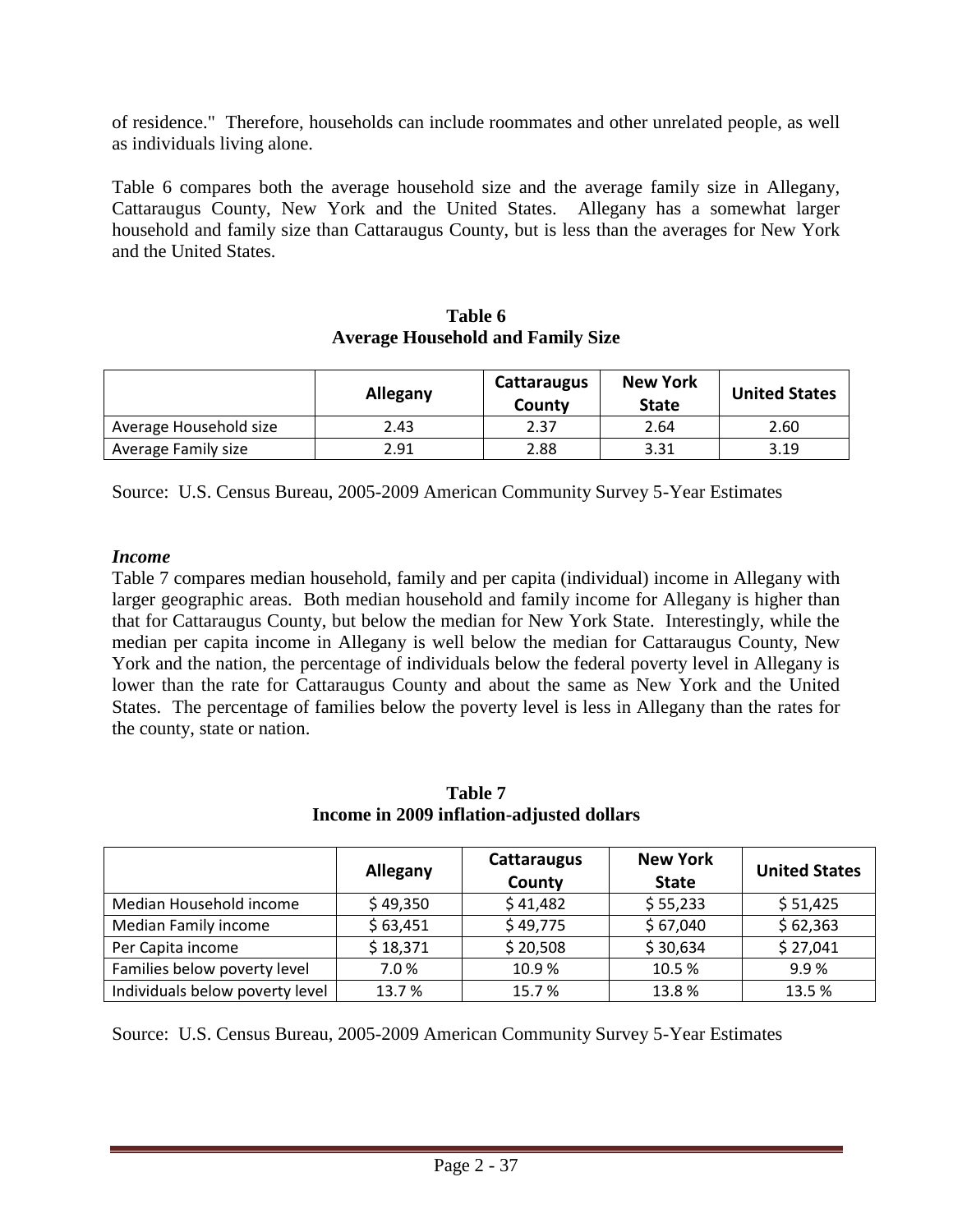## *Education*

Table 8 shows the highest level of education achieved by residents who are 25 years of age and older. The data is reported as a percentage of the total population. Ninety-two percent of Allegany residents have a high school degree or higher level of education, and 26 percent have a bachelor's degree or higher. The level of education for Allegany residents is higher than that for Cattaraugus County, especially when comparing the percentage of residents who have bachelor's, graduate or professional degrees.

|                                 | Allegany | <b>Cattaraugus County</b> |
|---------------------------------|----------|---------------------------|
| Less than 9th grade             | 0.5%     | 4.4%                      |
| 9th to 12th grade, no diploma   | 7.5%     | 9.2%                      |
| High school graduate (includes  | 40.8%    | 41.9%                     |
| equivalency degree)             |          |                           |
| Some college, no degree         | 13.3 %   | 16.0%                     |
| Associate's degree              | 11.7%    | 10.7%                     |
| Bachelor's degree               | 14.0%    | 9.6%                      |
| Graduate or professional degree | 12.2%    | 8.1%                      |

#### **Table 8 Educational Attainment For persons 25 years and older**

Source: U.S. Census Bureau, 2005-2009 American Community Survey 5-Year Estimates

### **Housing Characteristics**

According to the US Census, in 2010 there were 2,890 housing units in Allegany. Based on census data, the number of homes in Allegany has increased over the past decades. In 1990 Allegany had 2,591 housing units. In 2000 the number had increased to 2,843. The number of housing units continued to increase between 2000 and 2010, although at a reduced rate of increase. The number of residences has increased despite the decline in population. In part this may be due to the decrease in average household size over this 20 year period. In 1990 the average household contained 2.67 people; in 2000 average household size was 2.51 people. By 2010 the average household size in Allegany had dropped to 2.43 people.

As shown in Table 9, approximately 73 percent of the residences in Allegany are owneroccupied. The home ownership rate in Allegany is significantly higher than that in Cattaraugus County, where 56 percent of residences are owner-occupied. Of the owner-occupied homes in Allegany, about one-third of them are owned outright, without a mortgage or loan.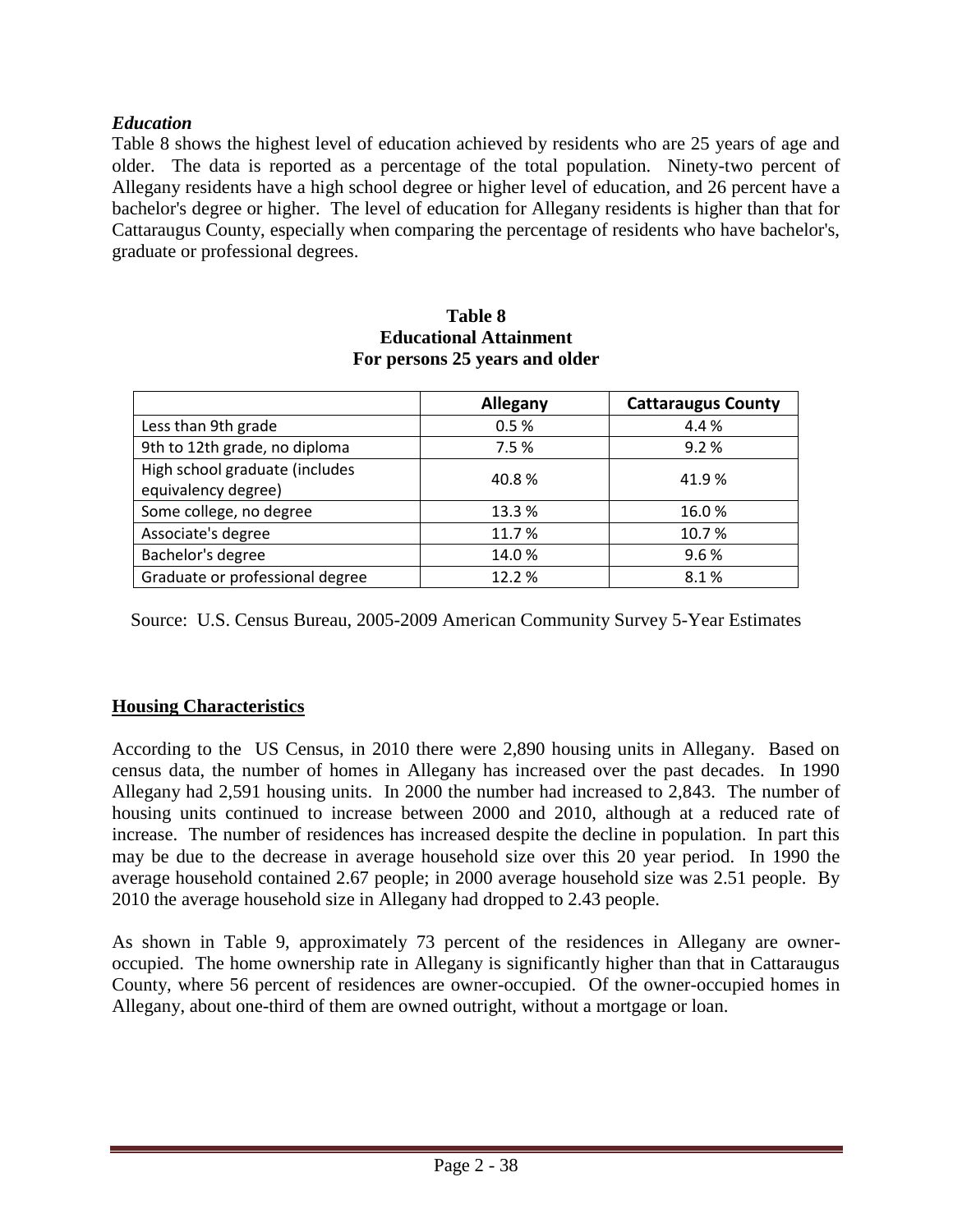| Table 9              |
|----------------------|
| Home Ownership, 2010 |

|                                        | Allegany      |         | <b>Cattaraugus County</b> |  |
|----------------------------------------|---------------|---------|---------------------------|--|
|                                        | <b>Number</b> | Percent | Percent                   |  |
| Owner-occupied with a mortgage or loan | 1,121         | 39 %    | 31 %                      |  |
| Owned free and clear                   | 995           | 34 %    | 25 %                      |  |
| <b>Renter Occupied</b>                 | 560           | 19 %    | 22 %                      |  |
| Vacant                                 | 214           | 7%      | 22 %                      |  |
| <b>Total Housing Units</b>             | 2,890         |         | 41.111                    |  |

Source: U.S. Census Bureau, 2010 Census

The residential vacancy rate in Allegany is also low, at seven percent of total housing units. The Census includes seasonal homes and hunting cabins in the "vacant" category. Seventy-two units (34 percent) of the 214 vacant units were classified in the "seasonal, recreational or occasional use" category.

#### *Age of Residential Structures*

The age of housing in Allegany is shown in Table 10. Almost one-fourth of residential structures were built before 1940. The rate of construction of housing was reasonably balanced in the decades since 1940, except that there appears to have been a drop in the rate of new housing construction in the 10 year period between 2000 and 2010. This is not surprising given the national economic situation and the decline in population that the Town experienced during this time.

| <b>Year Structure Built</b> | <b>Number</b> | Percent |
|-----------------------------|---------------|---------|
| 2005 or later               | 62            | 2.3%    |
| 2000 to 2004                | 105           | 3.9%    |
| 1990 to 1999                | 377           | 14.0%   |
| 1980 to 1989                | 368           | 13.7%   |
| 1970 to 1979                | 326           | 12.1%   |
| 1960 to 1969                | 238           | 8.9%    |
| 1950 to 1959                | 392           | 14.6%   |
| 1940 to 1949                | 188           | 7.0%    |
| 1939 or earlier             | 633           | 23.5 %  |
| <b>Total Structures</b>     | 2,689         |         |

#### **Table 10 Age of Residential Structures in Allegany**

Source: U.S. Census Bureau, 2005-2009 American Community Survey 5-Year Estimates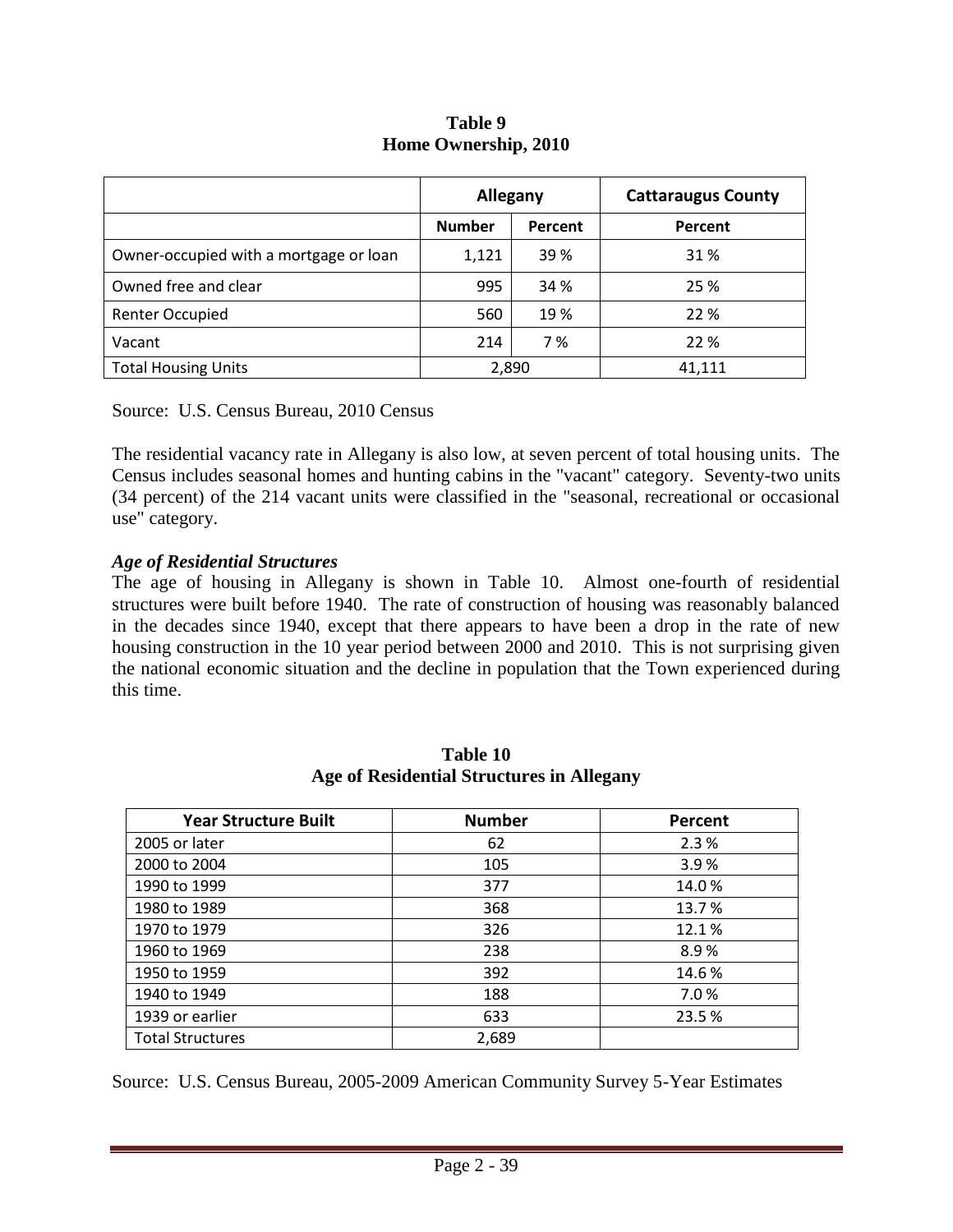The total number of residential structures shown in Table 10 (2,689 structures) is less than the total number of housing units shown in Table 9 (2,890). The data in Table 10 are taken from the American Community Survey estimates while the data in Table 9 are based on actual counts conducted in 2010. The 2010 data are the more recent and are assumed to be more accurate. However, the American Community Survey provides the only data on age of housing stock.

## *Housing Affordability*

The affordability of housing is the relationship between the average price of housing and the average income of residents. The affordability of housing is an important indicator, because when much of the housing in a community becomes unaffordable for residents, long time residents may be forced to move and young adults may not be able to stay in the community in which they grew up.

| Housing cost as a percentage<br>of household income, 2009 | <b>Owners with</b><br>mortgage | <b>Renters</b> |
|-----------------------------------------------------------|--------------------------------|----------------|
| Less than 20 percent                                      | 51.80%                         | 28.80%         |
| 20.0 to 24.9 percent                                      | 13.80%                         | 18.60%         |
| 25.0 to 29.9 percent                                      | 13.50%                         | 7.30%          |
| 30.0 to 34.9 percent                                      | 5.00%                          | 11.20%         |
| 35.0 percent or more                                      | 15.90%                         | 34.10%         |

**Table 11 Housing Affordability**

A generally accepted measure of affordability is that a household should pay no more than 30 percent of its income for housing. Table 11 shows the cost of housing in Allegany as a percentage of household income for both homeowners who have a mortgage and renters. Approximately 20 percent of homeowners and 45 percent of renters spend 30 percent or more of their household income on housing. Affordability appears to be more of an issue for renters, and it appears that rental housing is proportionally more expensive than owner-occupied housing in Allegany. These statistics may be skewed, in part, by the large number of college students who rent off-campus housing and who have little or no income. However, care should be taken when developing land use policies to ensure that a wide variety of housing styles and sizes are possible in the Town.

Source: U.S. Census Bureau, 2005-2009 American Community Survey 5-Year **Estimates**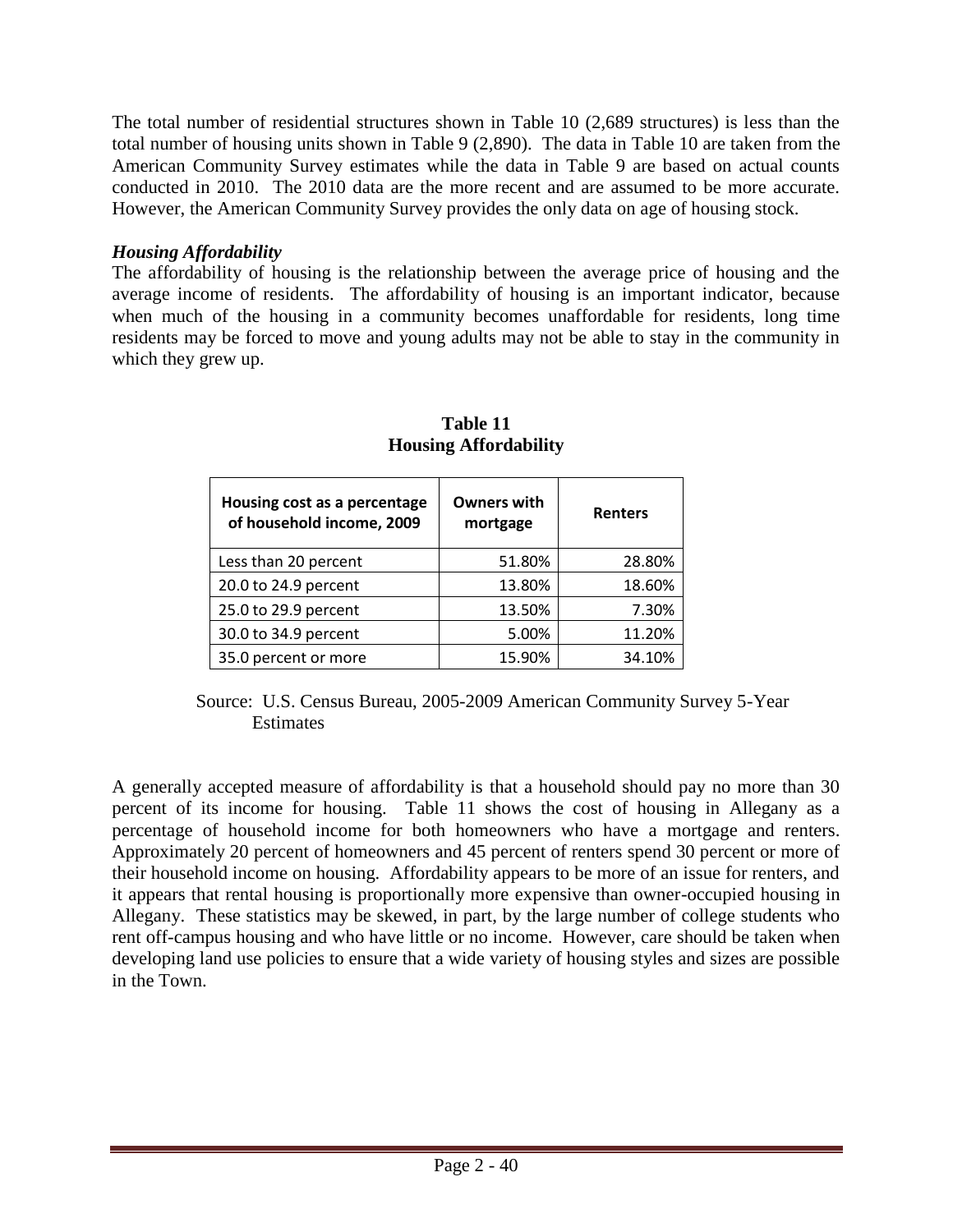## **Economic Characteristics**

The economy of the Town of Allegany is to some extent dependent upon the economy of the region. Table 12 shows the industries in which residents of Cattaraugus County are employed and changes in employment from 1990 to 2009.

| Industry                                                                                 | <b>Number</b><br>In 1990 | <b>Number</b><br>in 2000 | <b>Number</b><br>in 2009 | Percent in<br>2009 | <b>Rank in</b><br>2009 |
|------------------------------------------------------------------------------------------|--------------------------|--------------------------|--------------------------|--------------------|------------------------|
| Agriculture, forestry, fishing and<br>hunting, mining                                    | 1,682                    | 1,105                    | 1,136                    | 3.1%               | 11                     |
| Construction                                                                             | 2,137                    | 2,163                    | 2,825                    | 7.6%               | 5                      |
| Manufacturing                                                                            | 8,295                    | 7,228                    | 5,752                    | 15.5%              | $\overline{2}$         |
| <b>Wholesale Trade</b>                                                                   | 1,036                    | 1,147                    | 879                      | 2.4 %              | 12                     |
| Retail trade                                                                             | 6,528                    | 4,659                    | 4,432                    | 11.9%              | $\overline{3}$         |
| Transportation, warehousing and<br>utilities                                             | 761                      | 1,830                    | 1,398                    | 3.8%               | 9                      |
| Information                                                                              | N.A.                     | 616                      | 525                      | 1.4%               | 13                     |
| Finance, insurance, real estate, rental<br>and leasing                                   | 1,212                    | 1,196                    | 1,289                    | 3.5%               | 10                     |
| Professional, scientific, management,<br>administrative and waste<br>management services | 1,843                    | 1,647                    | 1,898                    | 5.1%               | 7                      |
| Educational services, health care and<br>social assistance                               | 7,598                    | 9,201                    | 9,575                    | 25.7%              | 1                      |
| Arts, entertainment, recreation,<br>accommodation, and food services                     | 450                      | 3,520                    | 3,893                    | 10.5%              | 4                      |
| Other services, except public<br>administration                                          | 1,721                    | 1,723                    | 1,468                    | 3.9%               | 8                      |
| public administration                                                                    | 1,498                    | 1,795                    | 2,150                    | 5.8%               | 6                      |
| <b>Total Employees</b>                                                                   | 34,761                   | 37,830                   | 37,220                   |                    |                        |

**Table 12 Industry in which Residents of Cattaraugus County are Employed** 

Sources: Cattaraugus County Department of Economic Development, Planning & Tourism, *Self-Portrait of Cattaraugus County*, October, 2002; U.S. Census Bureau, 2005-2009 American Community Survey 5-Year Estimates

N.A. means "not available."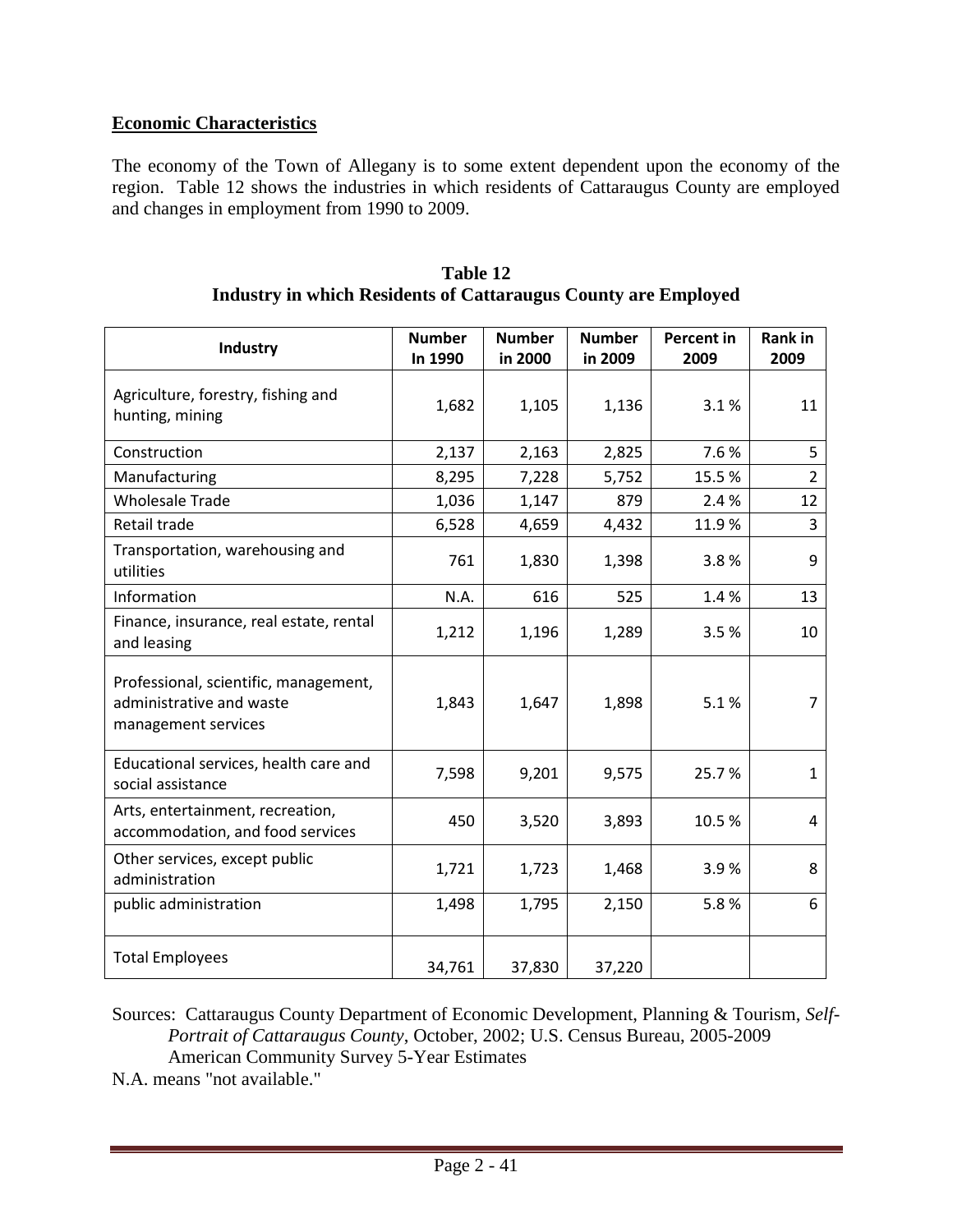As indicated in Table 12, the economy of Cattaraugus County at the beginning of the twenty-first century is primarily characterized by a mix of tourism, manufacturing, retail trade and service industries. Although the number of people employed in manufacturing declined substantially between 1990 and 2009, it still ranks as the second most important industry, accounting for 15.5 percent of employment. The retail trade category ranks third, even though there has been a substantial drop in the number of employees over the past two decades.

Employment in the "educational services, health care and social assistance" category increased substantially between 1990 and 2000 and again between 2000 and 2009. In 2009 this category employed one-fourth of all residents in the County, more than any other sector. This category also ranked first in 2000 and second in 1990, so it has been an important component of the economy for some time.

The most significant growth has been in the "arts, entertainment, recreation, accommodation and food services" category, which currently employs about 10 percent of County residents and almost 15 percent of Allegany residents. There was a substantial increase in this sector between 1990, when this category ranked last, and 2000; during that decade there was a 682 percent increase in number of employees. Employment in this sector also increased between 2000 and 2009, although not as dramatically. By 2009 this category ranked fourth in employment for Cattaraugus County residents. Increases in tourism-related industries, such as the ski resorts in Ellicottville, Allegany State Park and the Seneca Allegany Casino in Salamanca, and new hotels in Allegany and Olean, are presumed to be primarily responsible for the increase.

Employment in the "agriculture, forestry, fishing and hunting, and mining" category increased slightly between 2000 and 2009, although the number of employees in this sector remains low.

Table 13 provides information on the industries in which residents of Allegany were employed in 2009. The data indicate that industries that are important at the county-wide level are also locally important. The "educational services, health care and social assistance" category ranked first in employment for Allegany residents; over 30 percent of Allegany residents work in this sector. Retail trade, manufacturing, and the "arts, entertainment, recreation, accommodation and food services" categories also ranked high for employment for Allegany residents.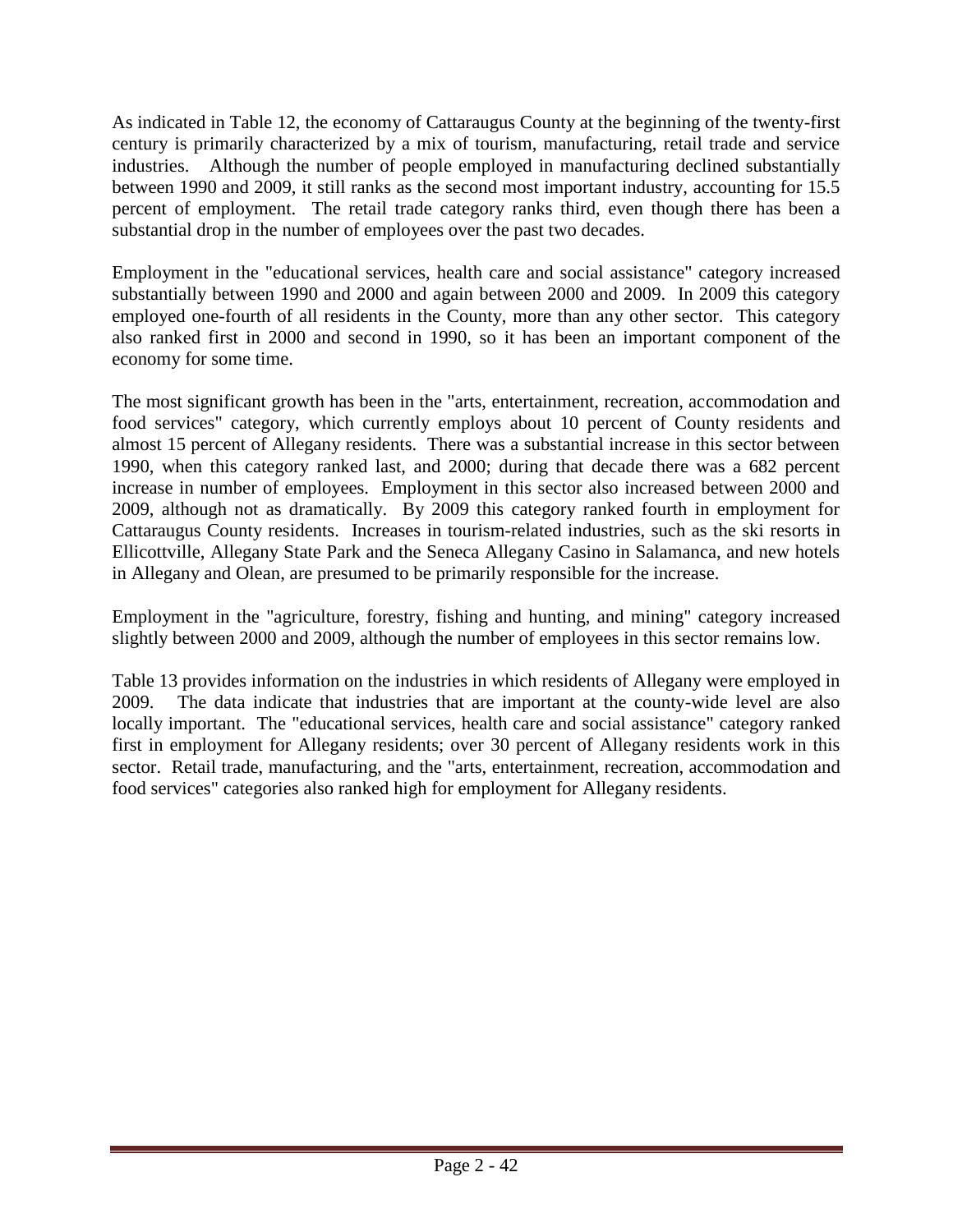| Industry                                                                                 | <b>Number of</b><br><b>Employees</b> | Percent | Rank           |
|------------------------------------------------------------------------------------------|--------------------------------------|---------|----------------|
|                                                                                          |                                      |         |                |
| Agriculture, Forestry, Fishing &<br>hunting, mining                                      | 86                                   | 2.30%   | 8              |
| Construction                                                                             | 204                                  | 5.50%   | 4              |
| Manufacturing                                                                            | 425                                  | 11.40%  | 3              |
| <b>Wholesale Trade</b>                                                                   | 71                                   | 1.90%   | 10             |
| <b>Retail Trade</b>                                                                      | 554                                  | 14.80%  | $\overline{2}$ |
|                                                                                          |                                      |         |                |
| Transportation, warehousing,                                                             |                                      |         |                |
| and utilities                                                                            | 74                                   | 2.00%   | 9              |
| Information                                                                              | 85                                   | 2.30%   | 8              |
| Finance, insurance, real estate,<br>and rental and leasing                               | 149                                  | 4.00%   | 5              |
|                                                                                          |                                      |         |                |
| Professional, scientific,<br>management, administrative<br>and waste management services | 107                                  | 2.90%   | 7              |
|                                                                                          |                                      |         |                |
| Educational services, health care<br>and social assistance                               | 1,138                                | 30.40%  | 1              |
| Arts, entertainment, recreation,<br>accommodation, and food<br>services                  | 553                                  | 14.80%  | $\overline{2}$ |
| Other services, except public<br>administration                                          | 150                                  | 4.00%   | 5              |
| <b>Public administration</b>                                                             | 144                                  | 3.90%   | 6              |

**Table 13 Industry in which Residents of Allegany are Employed, 2009**

Source: U.S. Census Bureau, 2005-2009 American Community Survey 5-Year Estimates

The data in both Table 12 and Table 13 refer to the industry in which the residents of Cattaraugus County or Allegany worked. These industries are not necessarily located in the County or the Town. However, the mean travel-to-work time for Town and County residents, which is reported in Table 15, indicates that most residents of the town and county travel relatively short distances to work, indicating that they most likely work in or near the county.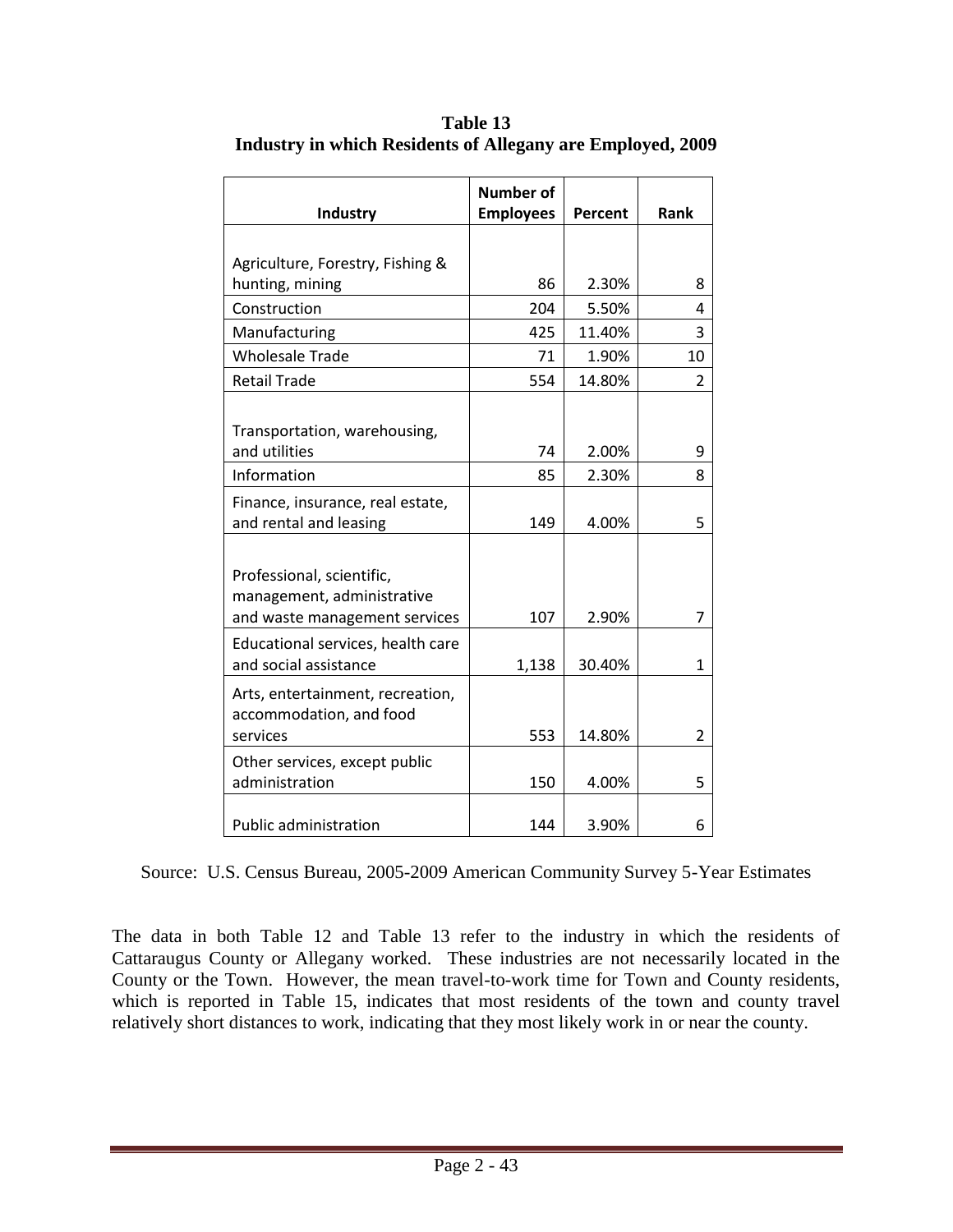The Cattaraugus County Department of Economic Development, Planning, and Tourism compiles data on the major employers in the County. The top twenty-five employers, based on number of employees in 2009, the most recent year available, are listed in Table 14. These major employers are classified in the government, education, amusement and recreation, retail and manufacturing sectors, which supports the ranking of these industries in Tables 12 and 13.

| Company                                     | <b>Type of Business</b>       | <b>Number of Employees</b> |
|---------------------------------------------|-------------------------------|----------------------------|
| <b>County of Cattaraugus</b>                | Government                    | 1366                       |
| Seneca Nation of Indians                    | Government                    | 1300                       |
| Seneca Allegany Casino & Hotel              | Amusement and Recreation      | 1247                       |
| <b>Dresser-Rand Turbo Products Division</b> | Air and gas compressors       | 875                        |
| <b>Alcas Corporation</b>                    | Cutlery manufacturing & sales | 700                        |
| <b>Pioneer Central School District</b>      | Education, School             | 632                        |
| Cattaraugus-Allegany BOCES                  | Education, School             | 600                        |
| St. Bonaventure University                  | <b>Education, University</b>  | 585                        |
| The Rehabilitation Center,                  | Rehabilitation                | 574                        |
| <b>Subcon Industries</b>                    |                               |                            |
| <b>Olean School District</b>                | Education, School             | 550                        |
| <b>WNY Developmental Disabilities</b>       | Rehabilitation                | 523                        |
| Services Office (JN Adam)                   |                               |                            |
| <b>Olean General Hospital</b>               | Hospital                      | 415                        |
| Wal-Mart                                    | Retail                        | 369                        |
| <b>West Valley Environmental Services</b>   | Refuse Systems                | 350                        |
| Gowanda School District                     | Education, School             | 339                        |
| Salamanca Central School District           | Education, School             | 325                        |
| Allegany-Limestone School District          | Education, School             | 288                        |
| Olean Wholesale Grocery Co-op               | Food                          | 275                        |
| <b>Allegany State Park</b>                  | Amusement and Recreation      | 246                        |
| <b>Community Bank</b>                       | <b>Bank</b>                   | 238                        |
| Cattaraugus-Little Valley School District   | Education, School             | 235                        |
| Randolph School District                    | Education, School             | 221                        |
| Jamestown Community College                 |                               | 217                        |
| Cattaraugus Campus                          | Education, community college  |                            |
| Dal-Tile Corporation                        | Manufacturing                 | 214                        |
| <b>Olean Advanced Products</b>              | Manufacturing                 | 204                        |

#### **Table 14 Employers in Cattaraugus County, in 2009**

Source: Cattaraugus County Department of Economic Development, Planning, and Tourism, 2011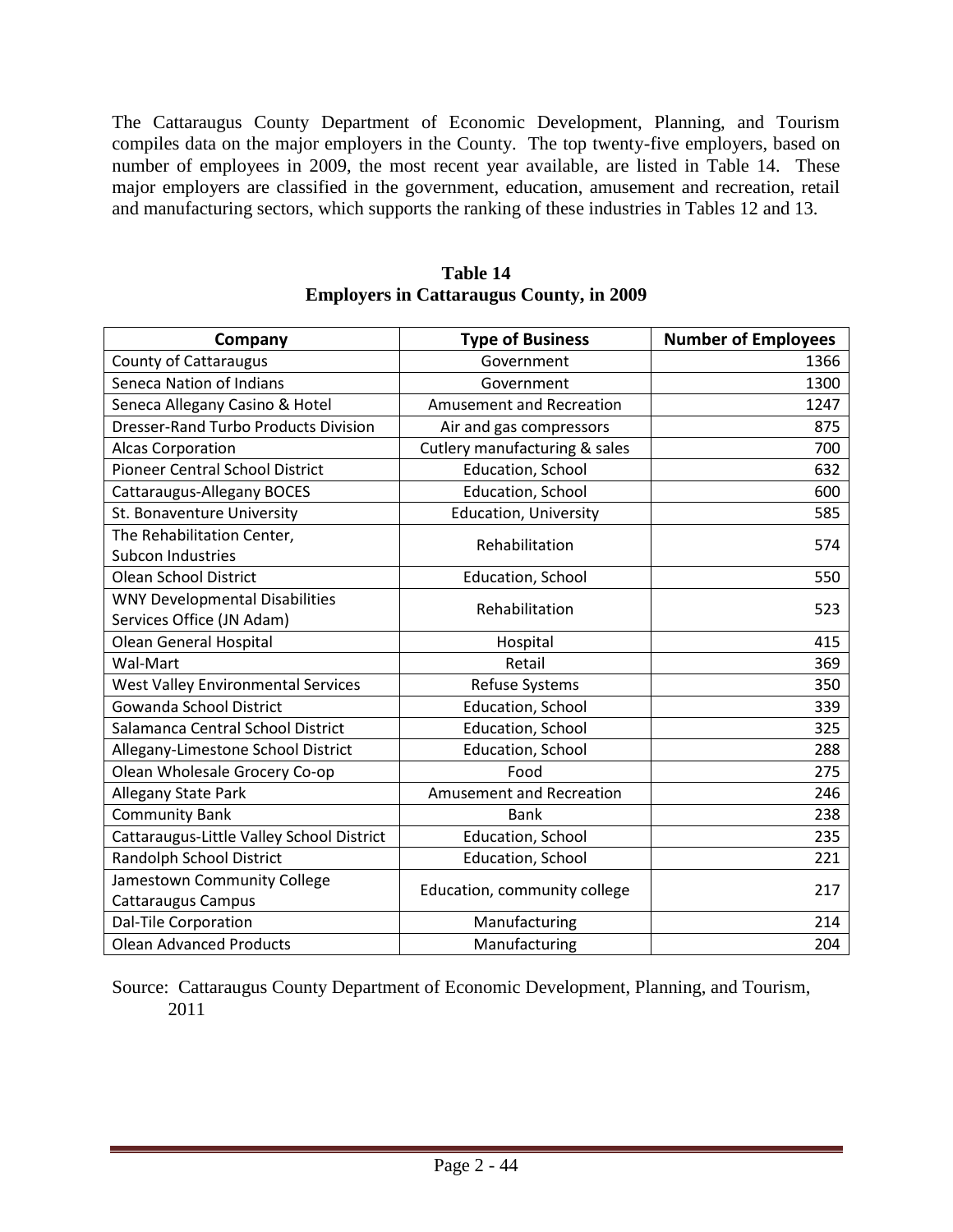The average (mean) travel time it takes employees to get to work is shown in Table 15. Commute times for residents of Allegany and Cattaraugus County are less than those for New York or the nation.

| Allegany | <b>Cattaraugus County</b> | <b>New York</b><br><b>State</b> | <b>United States</b> |
|----------|---------------------------|---------------------------------|----------------------|
| 15.5     | ריר                       | 31.4                            | つに つ                 |

## **Table 15 Average travel time to work, in minutes**

Source: U.S. Census Bureau, 2005-2009 American Community Survey 5-Year Estimates

Table 16 shows the transportation method used to commute to work for all workers who are 16 years old and older. Not surprisingly, the vast majority of all workers used a private vehicle. However, 8.6 percent of Allegany residents walked to work, indicating that their workplace is close to their residence. Another 1.5 percent of residents worked at home, supporting the conclusion that home based businesses play a role in the local economy.

|                                 | Allegany | <b>Cattaraugus County</b> |
|---------------------------------|----------|---------------------------|
| Car, truck or van --drove alone | 77.6%    | 77.8%                     |
| Car, truck or van -- carpooled  | 10.3%    | 12.2%                     |
| Public transportation           | 1.4 %    | 0.5%                      |
| Walked                          | 8.6%     | 5.2%                      |
| Other means                     | 0.6%     | 1.4%                      |
| Worked at home                  | 1.5%     | 3.0%                      |

**Table 16 Method of Commuting to Work** 

Source: U.S. Census Bureau, 2005-2009 American Community Survey 5-Year Estimates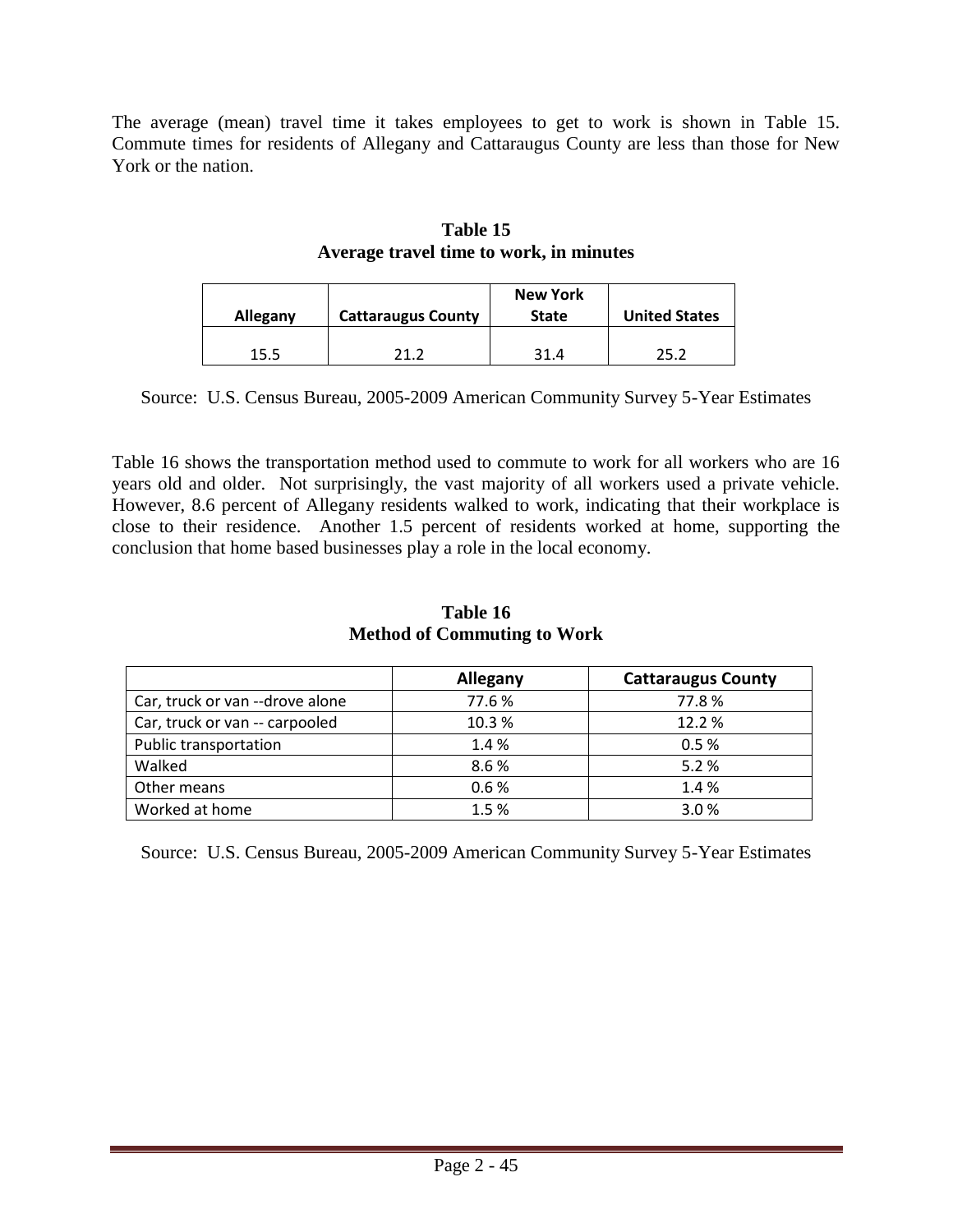# **2.8 Summary of Development Opportunities and Constraints**

The preceding sections of this chapter have provided a snapshot of the physical, demographic and environmental features of the Town of Allegany in 2011. That analysis has identified strengths and weaknesses in the Town, which can be helpful in identifying appropriate future land use goals and opportunities, as well as identifying constraints that need to be overcome in order to reach those goals. Establishing an appropriate vision and land use plan for the Town needs to take into consideration both opportunities for and constraints to desired development.

### **Opportunities and Community Assets**

### *Aquifers*

Allegany has a significant primary aquifer associated with the Allegheny River and some of its tributaries. Less extensive aquifers are associated with Nine Mile Creek and Five Mile Creek. Fresh water is an important asset, and both the municipal water system and private wells ultimately derive their water from the aquifer. These aquifer are a resource that should be protected. An abundance of fresh water is also a resource that is available to support additional development.

### *Municipal Utilities*

The town's municipal water supply and sanitary sewer services are provided by the Village of Allegany (and, for sewer, also by the City of Olean) through inter-municipal agreements. There is excess capacity in both the municipal water supply and sanitary sewer systems, which is available to support new development and redevelopment in both the Town and Village. Depending upon the location of future development in the Town, additional water benefitted areas and/or sanitary sewer districts may need to be formed, and infrastructure may need to be extended into currently unserved areas.

### *Transportation*

The town has excellent vehicular transportation facilities. Allegany is centrally located on Interstate 86, a major east-west route, and Exit 24 from I-86 serves the Town. Exit 24 is a short distance from the interchange of I-86 and Route 219, the major regional north- south route. Allegany also has freight railroad service.

### *Demographic Characteristics*

Allegany has a well educated population, with high level of educational achievement. The community is relatively wealthy compared to other parts of Cattaraugus County and has a high rate of home ownership. The local and regional economy is relatively diverse, with businesses in the manufacturing, tourism, retail and service industries all being major employers. Commute times are relatively short, which leaves area residents with more time to pursue other interests. These are all positive indicators.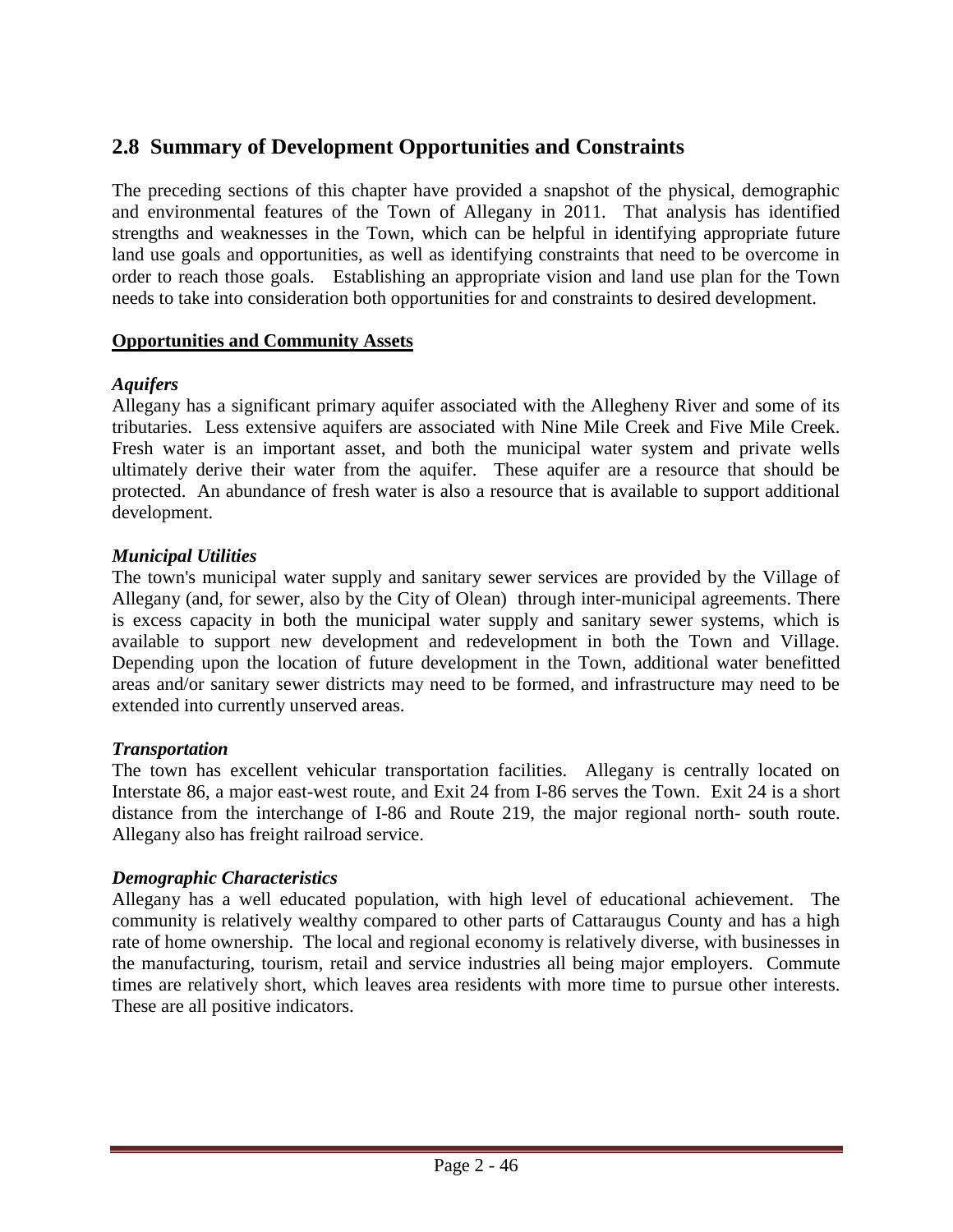## *Vacant Land*

Allegany has a relatively abundant amount of vacant or underdeveloped land. A significant amount of vacant and underdeveloped land is located in the Route 417 Corridor, which could be available for future commercial and/or industrial development. Vacant land in the northern and southern areas of the town could be available for future residential development. Large residential lots in the outlying areas of the town also provide an opportunity for additional land subdivision in the future.

## **Constraints to Future Development**

### *Wetlands and Floodplains*

Wetlands serve several important functions, among which are providing areas for recharge of aquifers, providing habitat for fish and birds, and providing flood protection by retaining stormwater. These functions of wetlands are community assets. However, wetlands also represent a constraint to development, since land disturbance should not occur in or near wetlands. For wetlands that are regulated by New York State Department of Environmental Conservation, regulations prohibit development within 100 feet of the wetland boundary.

The 100 year floodplain also represents a constraint to development. While floodplain regulations will allow limited development within a floodplain under some circumstances, substantial development in floodplains should be discouraged in order to protect areas downstream of the development from a potential increase in flooding, and also to protect the new development from potential impacts due to inundation.

#### *Slopes*

Development on land with slopes that are greater than 25 percent is generally more difficult and more visible than development on less steep slopes. Development on steeper slopes may require larger and higher areas of cut and fill and the clearing of a substantial amount of land. The potential for erosion increases with the steepness of the slope. Therefore, where feasible, development should be encouraged in areas where the slope is less than 25 percent. This is particularly the case for more intensive types of development, such as commercial and industrial development.

### *Demographic Characteristics*

The Town has experienced a slow and gradual decline in population since 1980, although the local decrease in population has not been as dramatic as that in Cattaraugus County. In addition, young adults are leaving the community. Since the greater Western New York region has also experienced a decline in population and the out-migration of young adults, it will be difficult to reverse this regional trend. However, it should be possible to build upon Allegany's assets to increase employment opportunities and to minimize local population decline, while recognizing that substantial growth in Allegany is impossible without a thriving region.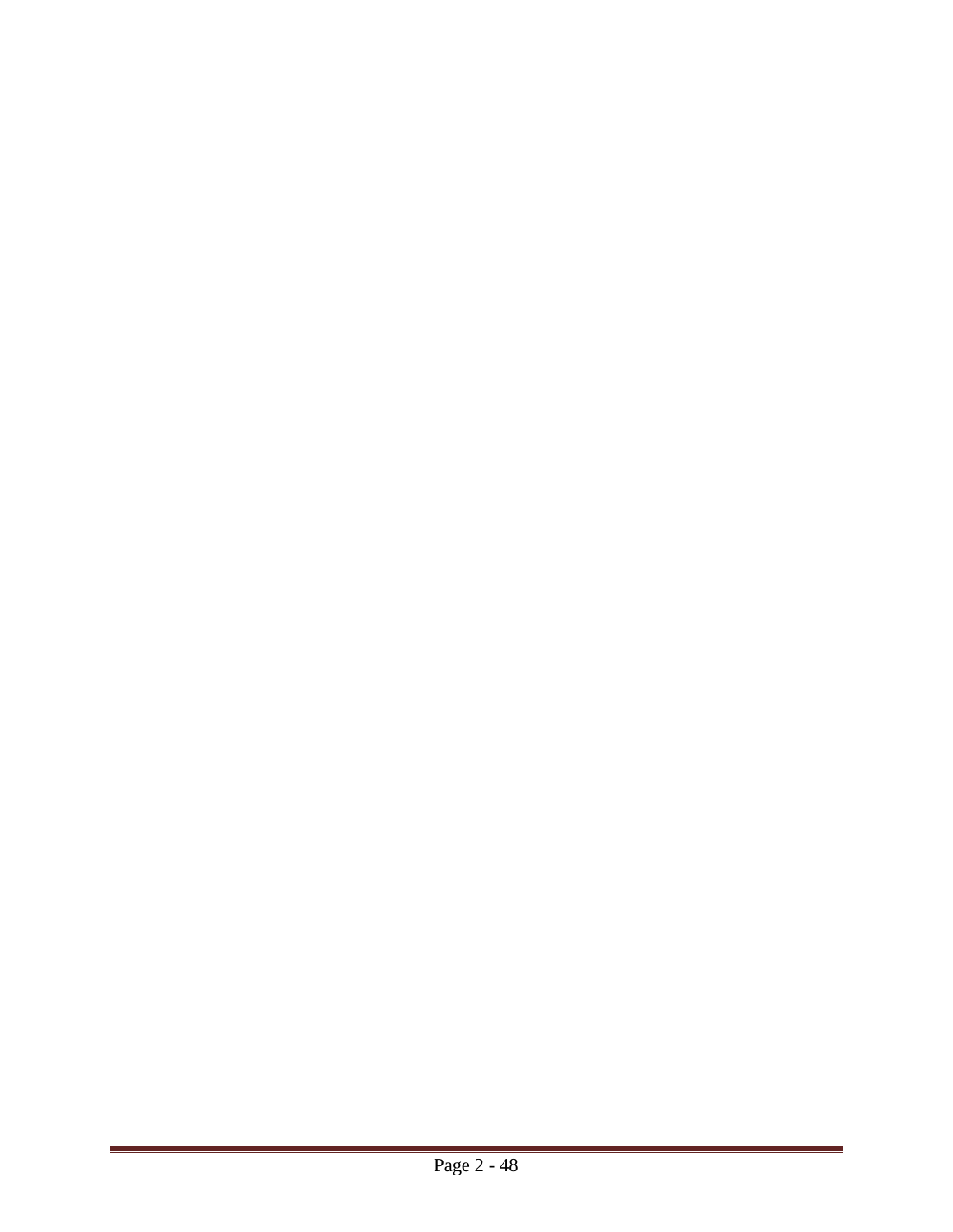# **Chapter 3 Community Vision Statement: Allegany in 2022**

This chapter contains policies and a comprehensive plan map, which together comprise the Comprehensive Plan that will serve as a guideline for the growth and development of Allegany during the next decade. The primary focus of the Plan is to balance the need to provide for new retail, commercial and light industrial businesses with the desire to preserve the small town character of the community. The Plan envisions a community where future growth is compatible with existing land use patterns, is respectful of the natural environment and community character, is sustainable, and builds upon the existing infrastructure and utility systems.

As discussed in Section 2.2, the Town contains sub-areas that have distinct development patterns. The Route 417 Corridor is currently the most intensely developed part of Allegany, and this Plan envisions that most of the new commercial and industrial development will occur in this corridor. The areas south of the Allegheny River and north of I-86 are primarily characterized by low density, rural development, with agriculture, forestry, mineral extraction, and low density residential development as the primary land uses. This Plan envisions that this low density pattern of development will continue in these two sub-areas. Therefore, when this Plan refers to the "character of the community", the intent is to refer to the specific geographic sub-area of the Town that is being referenced. Commercial, industrial and more dense residential development would be appropriate in the Route 417 Corridor and would be compatible with the character of this corridor. When this Plan refers to "neighborhood," this term refers to the abutting parcels or the immediate vicinity of the particular parcel that is referenced.

The policies in this Plan are based upon the Opportunities and Constraints Analysis contained in this document and community preferences that were expressed at public meetings, in the community survey and in the survey of St. Bonaventure University students. The results of the community survey are contained in a report, *Diagnostic Survey of Current Conditions, Public Preferences, and the Need for Capital Infrastructure Improvements*, prepared by RCAP Solutions, Inc., July 2011. The results of the student survey are contained in a Report tabulating responses. Both reports are available on the Town's website and at the Allegany Town Hall.

The first part of this Chapter contains a series of goals and objectives. Goals are broad policy statements. For each goal, one or more specific objectives are listed. Implementation of the objectives will facilitate the achievement of the overall goals of the Plan. The second part of this Chapter contains the Future Land Plan and Future Land Use Map. The Implementation Strategy in Chapter 4 includes a timeframe for completion of specific objectives, as well as the entities responsible for implementation and possible funding sources, where appropriate.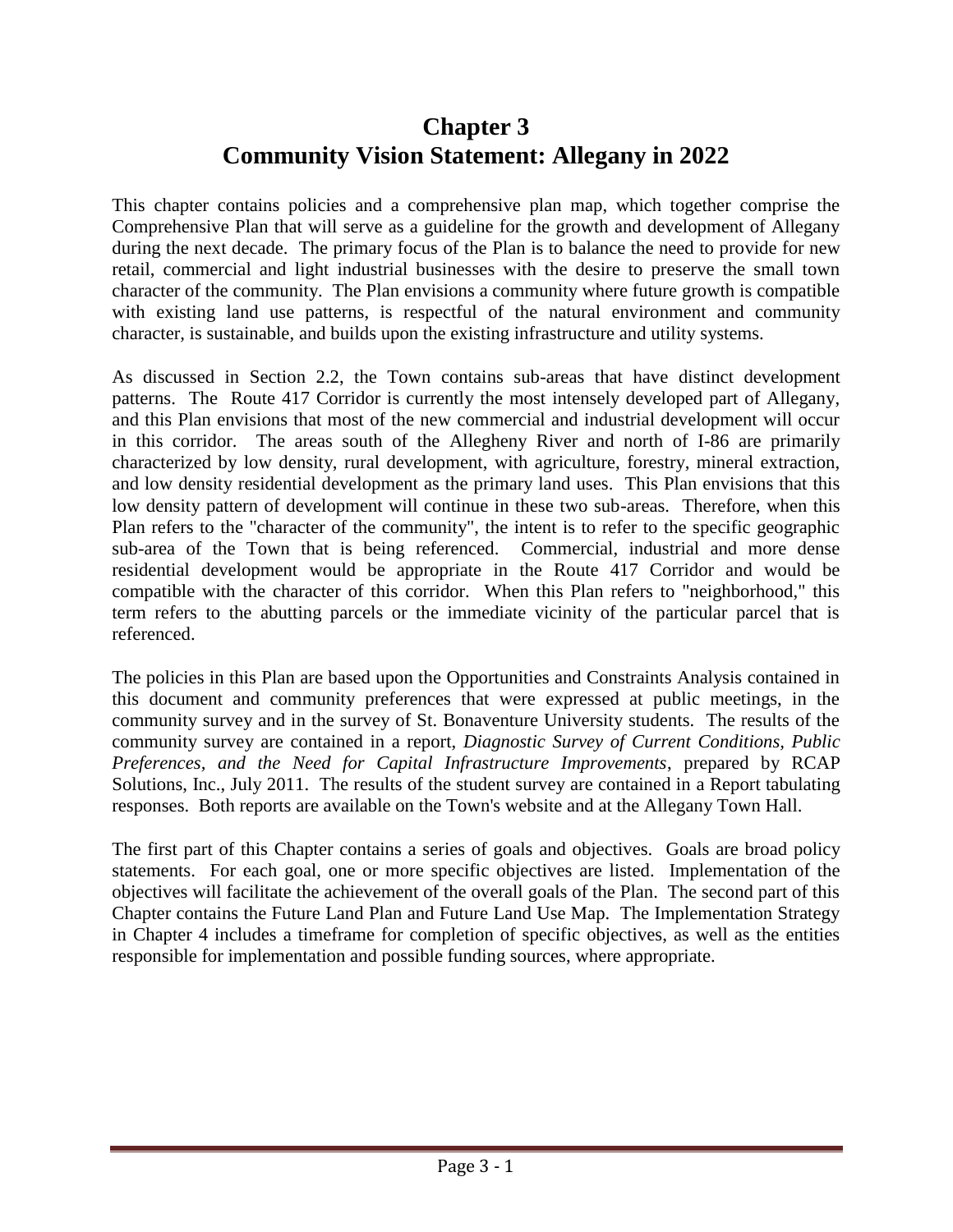# **3.1 Goals and Objectives**

#### **Balanced Growth**

 $\overline{a}$ 

## *Goal 1: Preserve Allegany's small town character while providing an opportunity for future higher intensity development in appropriate areas.*

Over the past several decades Allegany has experienced a substantial amount of growth, especially in retail businesses that have located in the Route 417 Corridor between the City of Olean line and the Village of Allegany (East End). Nevertheless, substantial areas of the Town, both south of the Allegheny River and north of the I-86 expressway, remain primarily rural with low density housing, agriculture and forestry being the predominant land uses. This rural, small town character is prized by most residents, as is shown by the responses to the community survey. In response to the open ended questions about community strengths and weaknesses (questions 2.5 and 2.6), many of the respondents identified "small town" or "rural feel" as major strengths.<sup>8</sup> Friendly neighbors, quiet, and safety were also frequently mentioned as community strengths. Opportunities for outdoor recreation and beauty of the natural environment were also mentioned as strengths, although not as frequently.

Throughout the survey, respondents also either highly rated the availability of shopping or bemoaned the lack of shopping opportunities, even mentioning specific brand names of stores or restaurants that they would like to see come to the community. Another common theme was the need to provide good jobs for residents, especially to keep young adults in the community. Therefore, the overarching goal of this Plan is to encourage new and expanded commercial and industrial development in areas that are suitable for such development, while at the same time providing policies that will ensure that any such development will be respectful of the small town character of the Town.

The East End and the Village of Allegany are the areas of the Town that are the most densely developed. Although the policies in this Plan are not applicable to the Village, it is the historic heart of the Town, and this Plan envisions that the Village will continue to provide an important component of local serving retail businesses. The East End and other areas of the Town immediately adjacent to the Village are the areas that have existing Town water supply and sanitary sewage systems and therefore can support more intense development, including big box retail, and denser residential development.

This Plan envisions the area around the East End and the Village as the Hub for the most dense development in the town. As the need arises and as the utilities, including municipal water supply and sanitary sewage disposal, are extended outward from this area to the north and west, areas around the current hub will be gradually opened up for new commercial or higher density residential development. In particular, this plan envisions that the area around Exit 24 is an appropriate location for future commercial development, due to its location on an interstate exit and its proximity to the East End, St. Bonaventure University and the Village.

 $8$  113 respondents listed "small" town, community, and similar terms as a positive feature. An additional 16 respondents listed rural feel or character as a positive feature.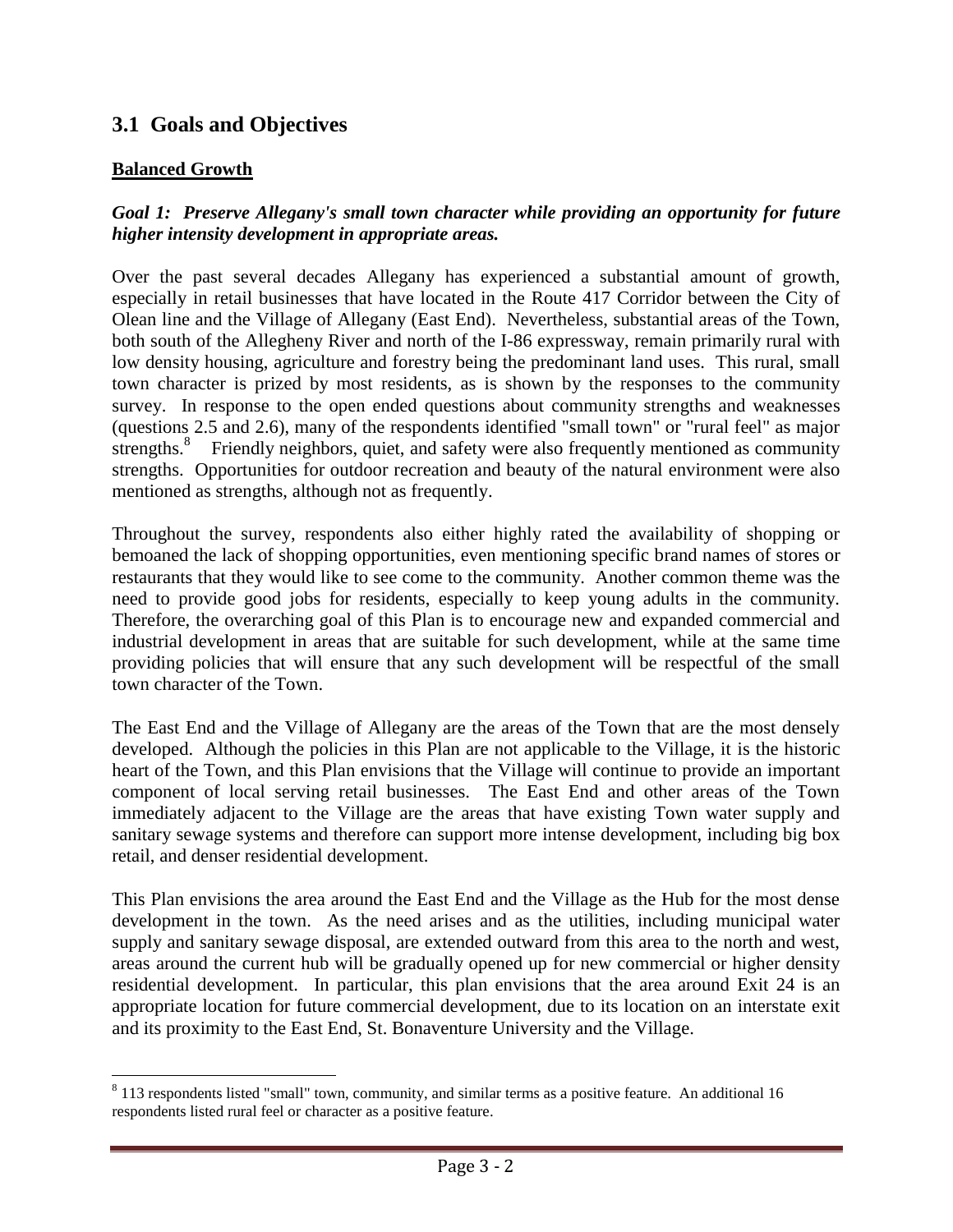This Plan envisions that the outlying areas of the Town both south of the Allegheny River and north of the I-86 expressway will be primarily reserved for agriculture, forestry, mineral extraction, and lower density residential development.

## Objectives:

- 1. Encourage a productive, attractive, central Town Hub centered around the East End and the Village. Promote land use policies that will allow sustainable growth in the areas around the Hub as municipal utilities become available.
- 2. Discourage strip commercial development. As the need develops for additional commercial services in areas outside of the expanded Hub area, that development should be located in nodes that are separated by less dense development, such as agriculture and low density residential.

## *Goal 2: Encourage future development that is respectful of the natural environment and is located on land suitable to support the proposed development.*

Allegany has an abundance of natural resources, including streams, wetlands and hillsides. The Town overlays a large aquifer, which is a major asset that should be protected. Whether the water supply is private wells or the Town water system, ultimately groundwater from the aquifers is the primary source of water supply in the Town. Future development should be designed in such a way as to protect these natural resources.

### Objectives:

- 1. Maintain the rural character of the Town by encouraging the preservation of wetlands and floodplains, and the retention of productive farmland and forests.
- 2. Control development in and near floodplains and wetlands to ensure that any change to these areas is consistent with state and federal regulations, will not adversely affect these resources, and will not pose a hazard to future residents.
- 3. Prohibit development that would adversely affect the aquifers that serve as the water supply for the Town.
- 4. To protect the municipal water supply system, prepare a Wellhead Protection Plan that will identify potential contaminants to the public water supply wells and identify ways in which the potential contamination of the aquifer can be minimized. Those recommendations should be codified in the Town's Zoning Ordinance through one or more overlay districts.
- 5. For new development and redevelopment, encourage stormwater management practices that minimize runoff onto Town rights-of-way and abutting properties, and that use management techniques such as pervious pavement, rain gardens, and other infiltrative practices to return stormwater to the groundwater.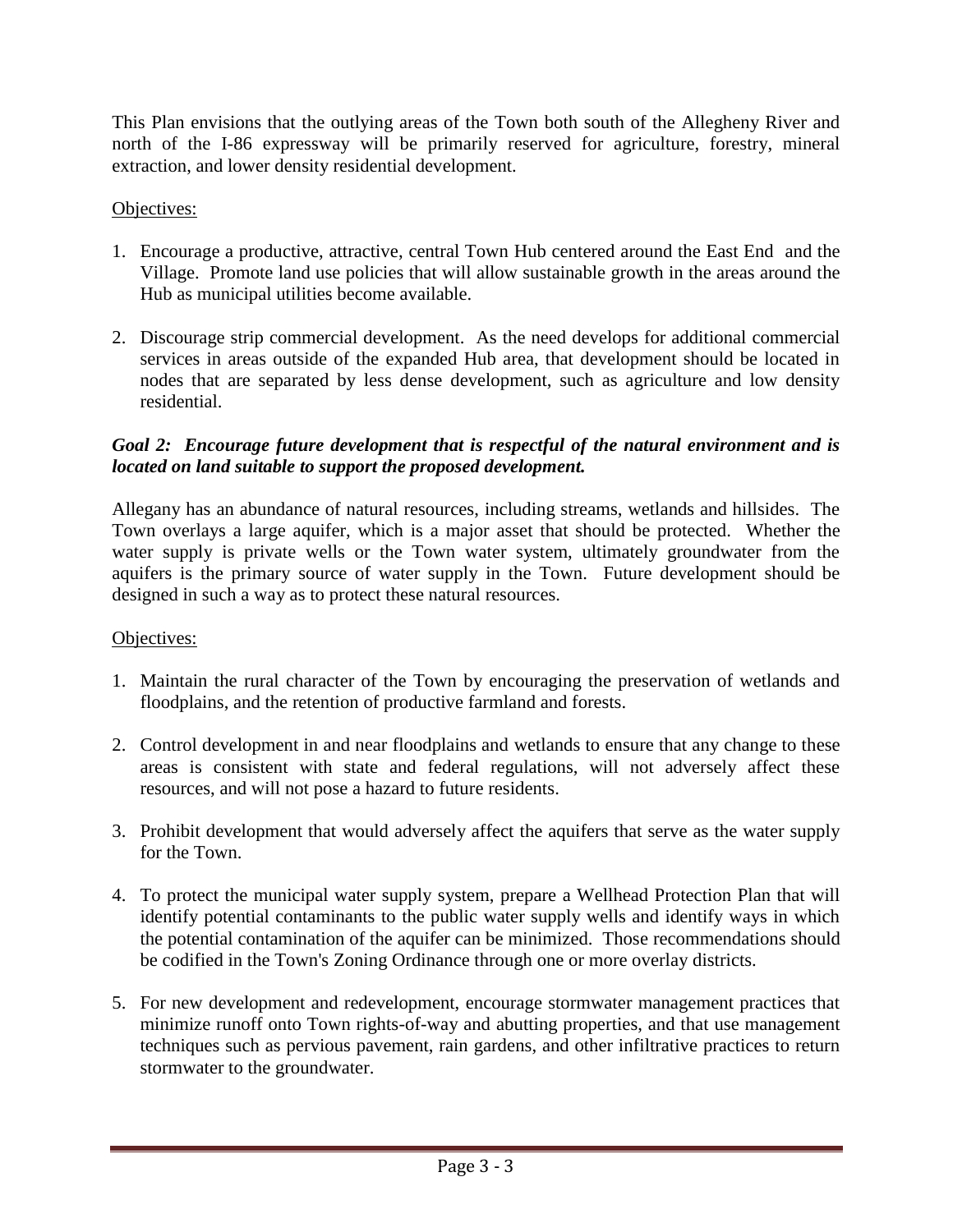- 6. For new development and redevelopment, site grading shall be designed such that the rate and direction of stormwater flow off-site does not increase onto adjacent properties or onto the Town's right -of way in an uncontrolled manner.
- 7. In areas where septic systems or other individual systems will be used for sanitary sewage disposal, the density of the development shall not be greater than the capacity of the land to support such systems.

### *Goal 3: Provide for a wide variety of housing in order to accommodate all income levels and age groups.*

## Objectives:

- 1. Review the Town's zoning ordinance to ensure that a variety of densities of single family homes are allowed. Allow townhouses, apartments, and other more dense types of housing in areas where suitable infrastructure is available to support this density.
- 2. Allow mixed use residential/commercial neighborhoods near the Village to promote walkability and work/live areas.
- 3. Allow mobile (manufactured) home parks in appropriate locations.
- 4. As one way to provide affordable housing, allow single mobile homes that meet appropriate size and appearance standards on single family lots in agricultural-forestry areas.

## *Goal 4: Ensure that new development is compatible with character of the Town and with the neighborhood in which it is located.*

### Objectives:

- 1. Encourage development that is compatible in scale, orientation and massing with the neighborhood in which it is located.
- 2. Discourage a residential development pattern in which many lots take direct access from major roadways. Instead, promote the use of subdivisions, cluster subdivisions, and shared access driveways.

### **Economic Development**

A major goal of this plan is to promote a diversified local economy that builds upon Allegany's existing resources. Recent growth has seen the development of a regional retail district in the East End. There remains some vacant land in this area that can support more retail and office development. In addition, the Town has a major underdeveloped resource in the area around Exit 24. Through the use of grant money, the town has extended municipal water system to this area. A major goal is to provide municipal sanitary sewer services to this area to further increase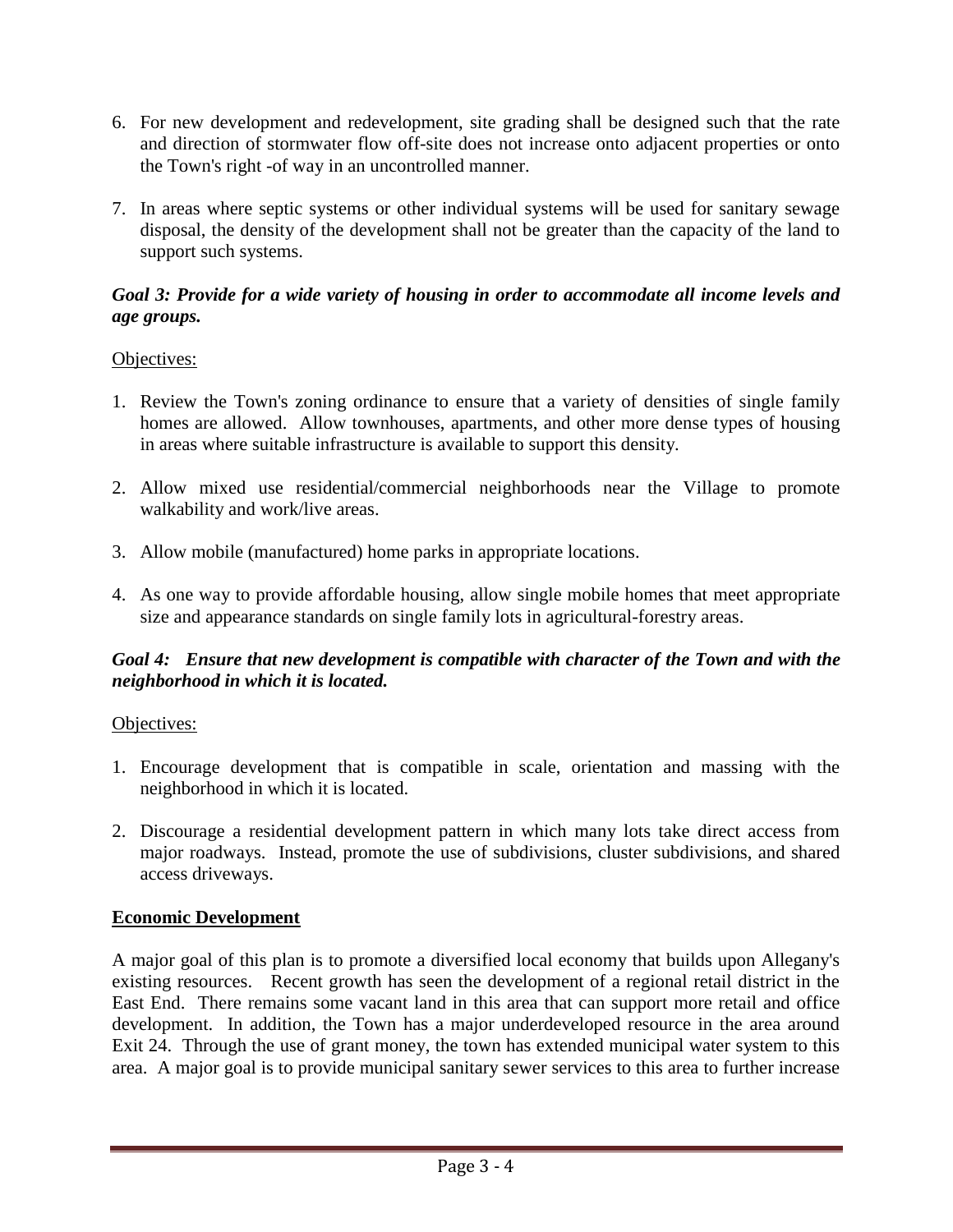its development potential. It is envisioned that this area will support a mix of commercial development such as hotels, motels, restaurants, offices, and light industrial development.

Agriculture and forestry have historically been the economic base of the community. While these industries are declining in importance, they still occupy a significant amount of land, contribute to the rural character that is valued by the community, and contribute to the local and regional economy. The Town supports NYS Department of Environmental Conservation's Cooperative Forest Management Program to encourage private landowners to practice sustainable forest use and management on their woodlands.

With the ski resort industry in Ellicottville and Allegany State Park and the Casino in Salamanca, tourism is a growth industry in Cattaraugus County. The Town has variety of resources, such as Nine Mile State Forest, a New York State bicycle trail, snowmobile trail, the Allegheny River, St. Bonaventure University, and Rock City Park, which appeal to vacationers. Increasing local tourism should be one plank of the Town's economic development policy.

On a smaller scale, home based businesses can provide employment for town residents and provide needed services to the community. This plan encourages the development of home based businesses that do not have an adverse impact on the neighborhood in which they are located.

## *Goal 5: Promote the economic prosperity of the Town of Allegany and the well being of its residents through a diversified economic base.*

## Objectives:

- 1. Provide for a diversity of retail, commercial and light industrial development that is compatible with the community character and is appropriate for the location in which it is situated.
- 2. Support the continued development of the East End as a commercial and retail center.
- 3. Promote home based businesses to provide employment for residents, provided that the business is compatible with the residential neighborhood in which it is located.
- 4. Support forestry and agriculture in order to retain existing farmland and forests. Allow opportunities for marketing of agricultural products through agri-tourism, farm stands, and farmer's markets, and similar means. Support timber harvesting that uses the industry's best management practices.
- 5. Work with Cattaraugus County and other agencies to promote Allegany as a destination for tourism, recreation, and hunting and fishing.
- 6. Support mineral extraction (gravel mining and oil and gas drilling) that is conducted in such a way as to protect the town's natural resources, especially the primary aquifer.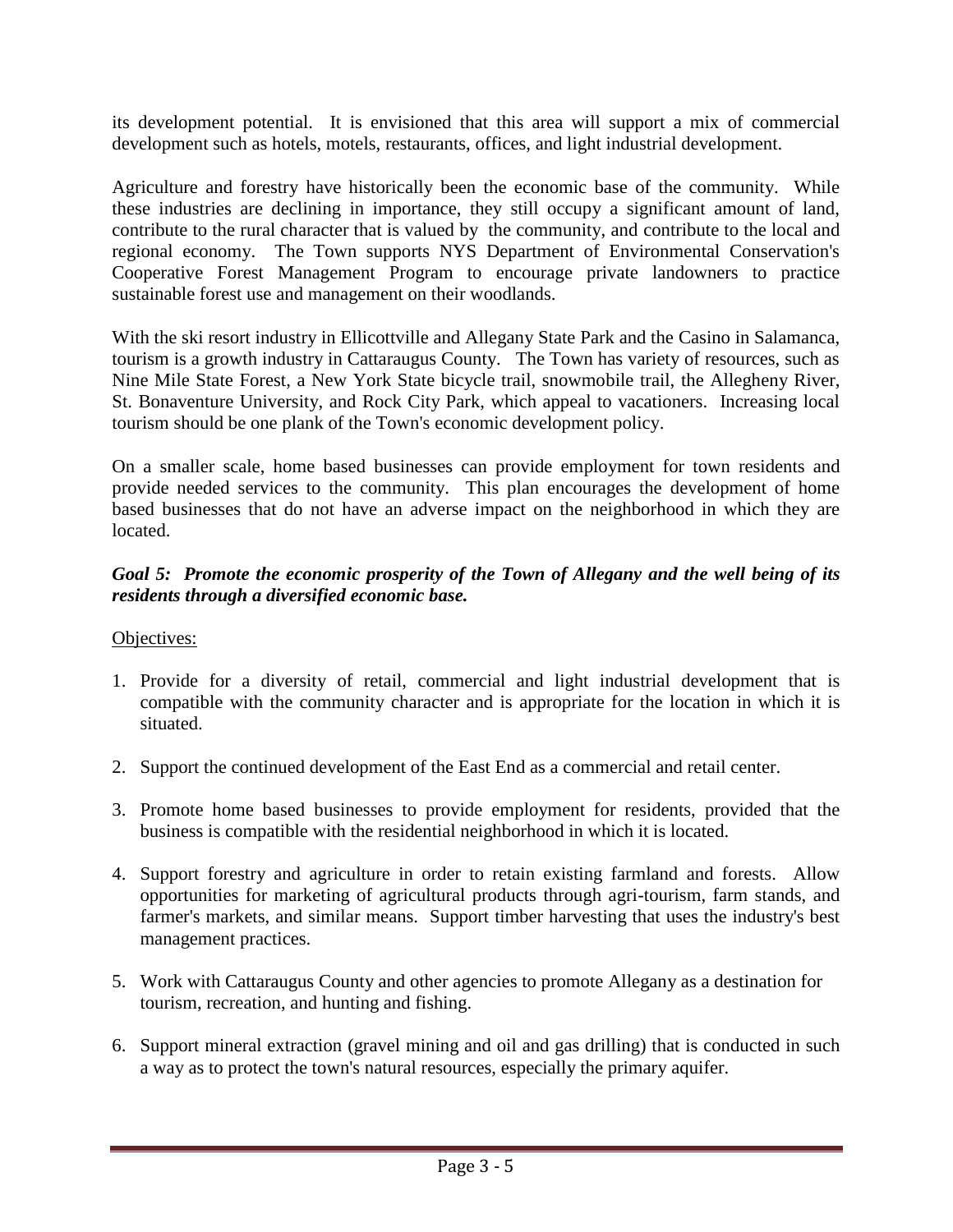- 7. Use the resources of Cattaraugus County and other regional entities to help promote Allegany as a location for future commercial and light industrial development.
- 8. Promote the visibility of Allegany by establishing a gateway feature with signage and landscaping at the entrance to the East End and at Exit 24.

## *Goal 6: Provide for future growth of the Town by extending municipal water supply and sanitary sewer disposal systems to appropriate areas of the town, as demand warrants.*

This Plan envisions that most of the Town will continue to use private water supply and sewage disposal systems, primarily wells and septic systems. However, expansion of the municipal water supply and sanitary sewer disposal systems will be needed to support new and expanded commercial, light industrial and high density residential development. Expansion areas should be located near or adjacent to existing service areas, in order to reduce sprawl, provide for costeffective services, and promote efficient development. These extensions should be done incrementally.

Where possible, all extensions of municipal water supply lines and sanitary sewer lines and facilities shall be paid for by the private developer and/or property owners that will benefit from these facilities. However, in some circumstances it may be appropriate for the Town to sponsor such a project, if it would provide amenities, promote development that will create jobs, or otherwise benefit the town as a whole.

#### Objectives:

- 1. Future extensions of municipal water supply and sanitary sewer disposal systems shall take into account the capacity of those systems.
- 2. Expand municipal water supply lines within the Comprehensive Water District as needed to serve new and expanded commercial and residential development, consistent with availability of funding resources.
- 3. Create new sewer districts or expand existing sewer districts, and provide service within those districts as needed to serve new and expanded commercial development, consistent with availability of funding resources.
- 4. Extend the municipal sanitary sewage disposal system to the western Route 417 Corridor, as practicable.
- 5. Prepare a Capital Improvements Plan to assess the locations for future expansion of the municipal water supply system and the sanitary sewage disposal system. The Capital Improvements Plan should be completed for a five year period and should determine where new lines will be needed, based on need for improvements to the existing system and/or need to serve areas that are proposed for future development.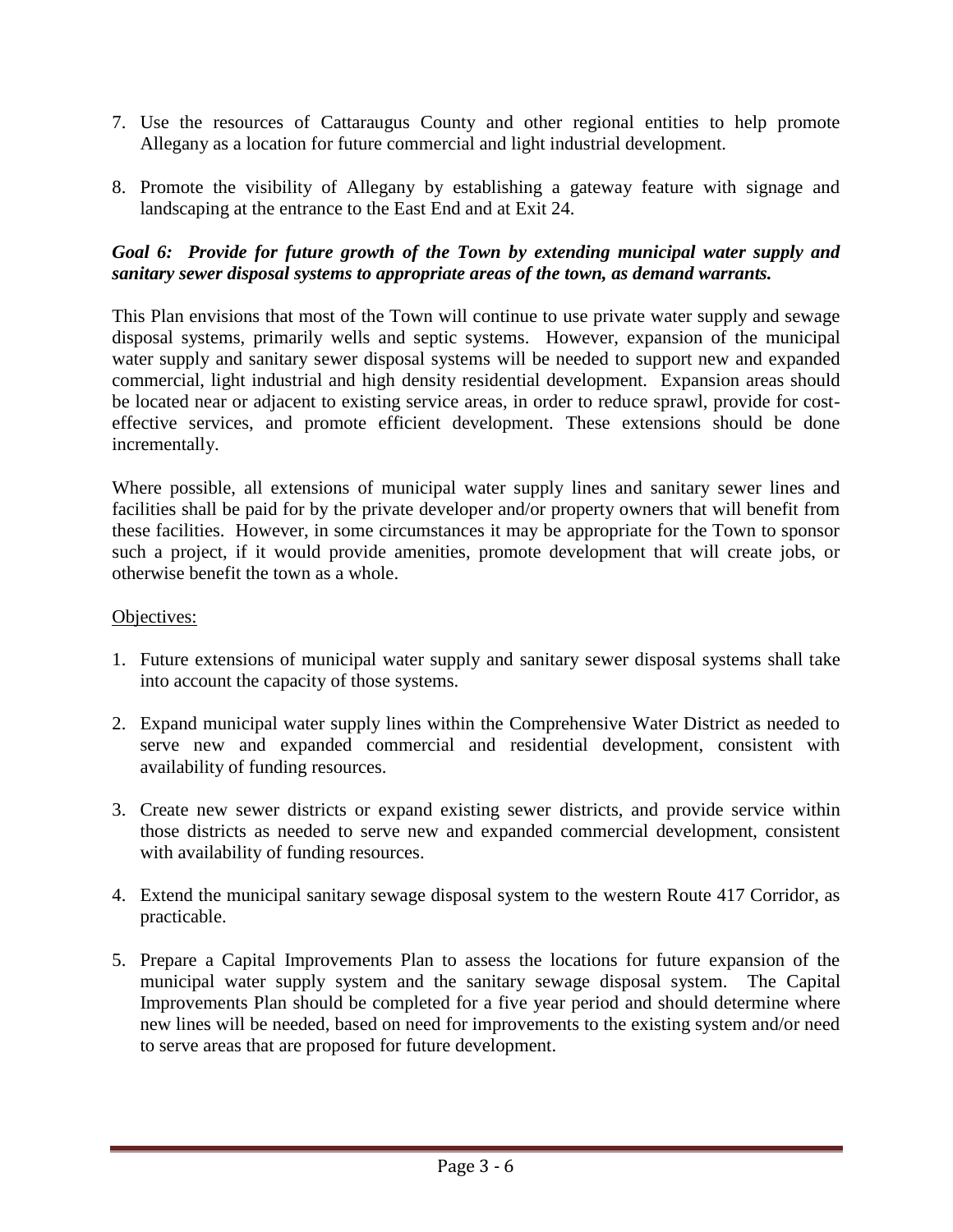- 6. Work with the Village of Allegany as needed to ensure that an adequate supply of municipal water exists to serve the needs of the town and to ensure that improvements to the system are made as needed.
- 7. Work with the Village of Allegany and the City of Olean as needed to ensure that the Wastewater Treatment Plant is adequate to meet current and future needs.
- 8. Due to difficulties of topography and issues relating to crossing the river, municipal water and sewer services shall not be extended south of the Allegheny River for the foreseeable future. Development in this area should continue to rely on private water wells and septic systems.

## *Goal 7: Protect the municipal water supply wells that provide water for the Town and Village's municipal systems.*

## Objectives:

- 1. Work with the Village of Allegany and the Cattaraugus County Health Department to develop and implement a Wellhead Protection Plan.
- 2. Adopt amendments to the Town Zoning Ordinance to codify protection of the Wellhead protection areas.

## *Goal 8: Provide wide access to Broadband Internet Services for residents and businesses.*

High speed internet access is essential for residents and businesses in Allegany. At the present time access to high speed internet services is restricted to the more densely populated areas, which are centered around the Village and East End. Wider access to high speed internet services is an essential component of the Town's economic development strategy, since internet access is a requirement for virtually all businesses. Expanded internet access will allow residents to work from home and possibly to start up new businesses. Wider access will also improve the educational opportunities for children and the quality of life for residents.

The Town of Allegany is committed to the expansion of broadband internet access to virtually every area of the Town. The Town is exploring options to accomplish this goal. The Town has recently created a not-for-profit local development corporation (LDC), named the Town of Allegany Economic Development Corporation, which will have the expansion of high speed internet access within the Town as its initial primary focus.

### **Objectives**

1. The Town of Allegany Economic Development Corporation should study how best to expand high speed internet access throughout the Town, concentrating initially on areas that are easier to serve and/or areas that would support additional commercial or industrial development.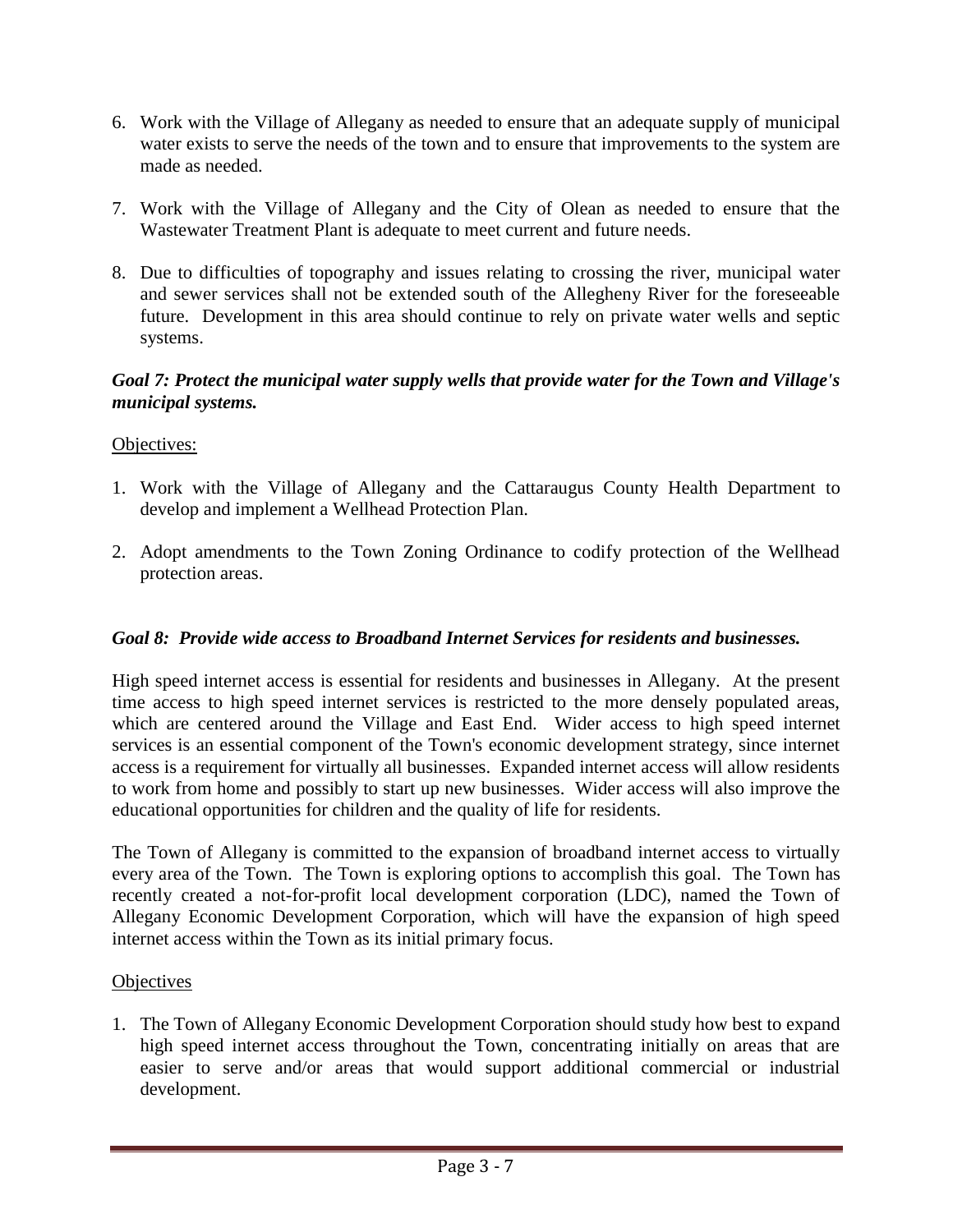2. Funding permitting, the LDC should work to provide infrastructure or other components of a broadband system that will serve underserved or unserved areas of Allegany. This effort could be in association with other regional efforts, if any.

## **Transportation and Access**

Improvements to the regional transportation system will benefit the town. As stated on the New York State Department of Transportation website:

Upgrading Route 17 [I-86] to interstate standards will improve New York's transportation system and enhance access to the numerous businesses and municipalities along the corridor, and provide tremendous opportunities for economic development in the Southern Tier and lower Hudson Valley. It will put this area of New York State "on the map" for business investors and tourists both within New York and nationally.<sup>9</sup>

The benefit accruing from improved transportation systems is not only true for Route 17/Interstate 86, but also for other regional highways. These improvements will provide both a north-south (US Route 219) and an east-west (I-86) transportation axis in Cattaraugus county, which will be conveniently located to the Town.

### *Goal 9: Support efforts to improve the region's transportation system.*

#### Objectives:

- 1. The town government should support the completion of the planned upgrades to Route 17, so that this route can be designated as Interstate 86 for its entire proposed length.
- 2. The town should support efforts to complete the freeway alternative expansion of U.S. Route 219 from the Cattaraugus County line to its terminus at I-86.

### *Goal 10: Maintain the local road system*

Maintenance of the local road system is important to provide adequate access for residents and visitors to home, work, recreation and shopping destinations.

#### Objectives:

1. Working with the Highway Superintendent and the Cattaraugus County Department of Public Works, the Town Board should develop a Five Year Capital Improvements Plan for maintenance of town roads.

 9 https://www.nysdot.gov/portal/page/portal/regional-offices/multi/i-86/vision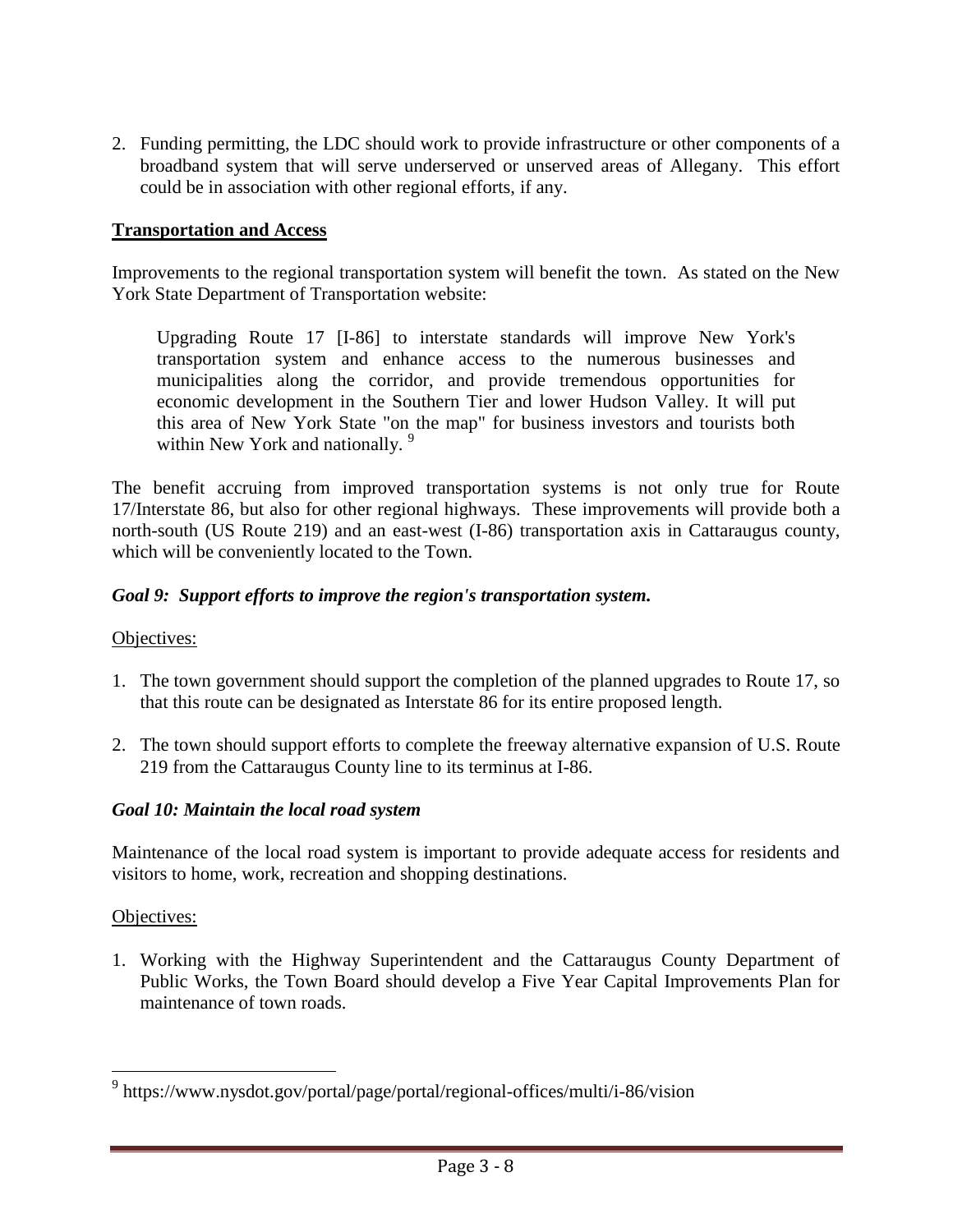2. The Town Board should develop a funding strategy and should fund a Capital Reserve Account to support such on-going maintenance.

## *Goal 11: Provide for alternative modes of transportation, where feasible.*

It is acknowledged that in a rural area, individual motor vehicles, of necessity, will be the primary mode of transportation for most people. However, some residents of the town need or want other options for transportation and recreation. Providing safe transportation modes other than automobiles will provide more recreational opportunities for the community, promote tourism, and, by encouraging residents to walk or bike to their destinations, will promote public health. The walkable nature of the community, convenience to work and shops were mentioned as assets by respondents to the community survey, as was the need to provide alternatives to motor vehicle transportation.

Therefore, this Plan herein establishes a Complete Streets policy, to enable safe access for all road users, including pedestrians, bicyclists, motorists, and public transportation users, of all ages and abilities. When redesigning roads or designing new roads, where appropriate, town officials shall work to ensure that the transportation system is designed with all users in mind, including pedestrians, bicyclists, motorists, and public transportation users, as well as older people, children and those with disabilities. In cases where the existing right-of-way does not allow for sidewalks, bike lanes, paths or other improvements, potential alternatives could include the use of paved shoulders, signage, traffic calming and /or enhanced education and enforcement.

Both the community survey and the St. Bonaventure University survey indicate that there is a desire for improved public transit within the Town and to adjacent communities. The Town supports efforts to expand bus service within Cattaraugus County. In addition to expanding and improving service, efforts could be made to better promote the services that are currently provided, for example, by posting route maps and schedules in prominent locations and by marking designated bus stops with signs and/or benches.

### Objectives:

- 1. Work with other local, county and other agencies to extend the Allegany River Valley Trail.
- 2. In areas with dense development, for example the East End of the Route 417 corridor, require developers to provide sidewalks within new developments and provide or maintain existing sidewalks on the perimeter of the development to provide for pedestrian access.
- 3. Work with Cattaraugus County, the Village of Allegany, the Allegany-Limestone School District and other agencies to provide a bicycle path/sidewalk along Five Mile Road from the Village to the Middle and High schools.
- 4. Work with the City of Olean, St. Bonaventure University, and other appropriate agencies to expand and improve bus service in the Town of Allegany.
- 5. Promote safer bicycling by providing wider shoulders on town and county roads.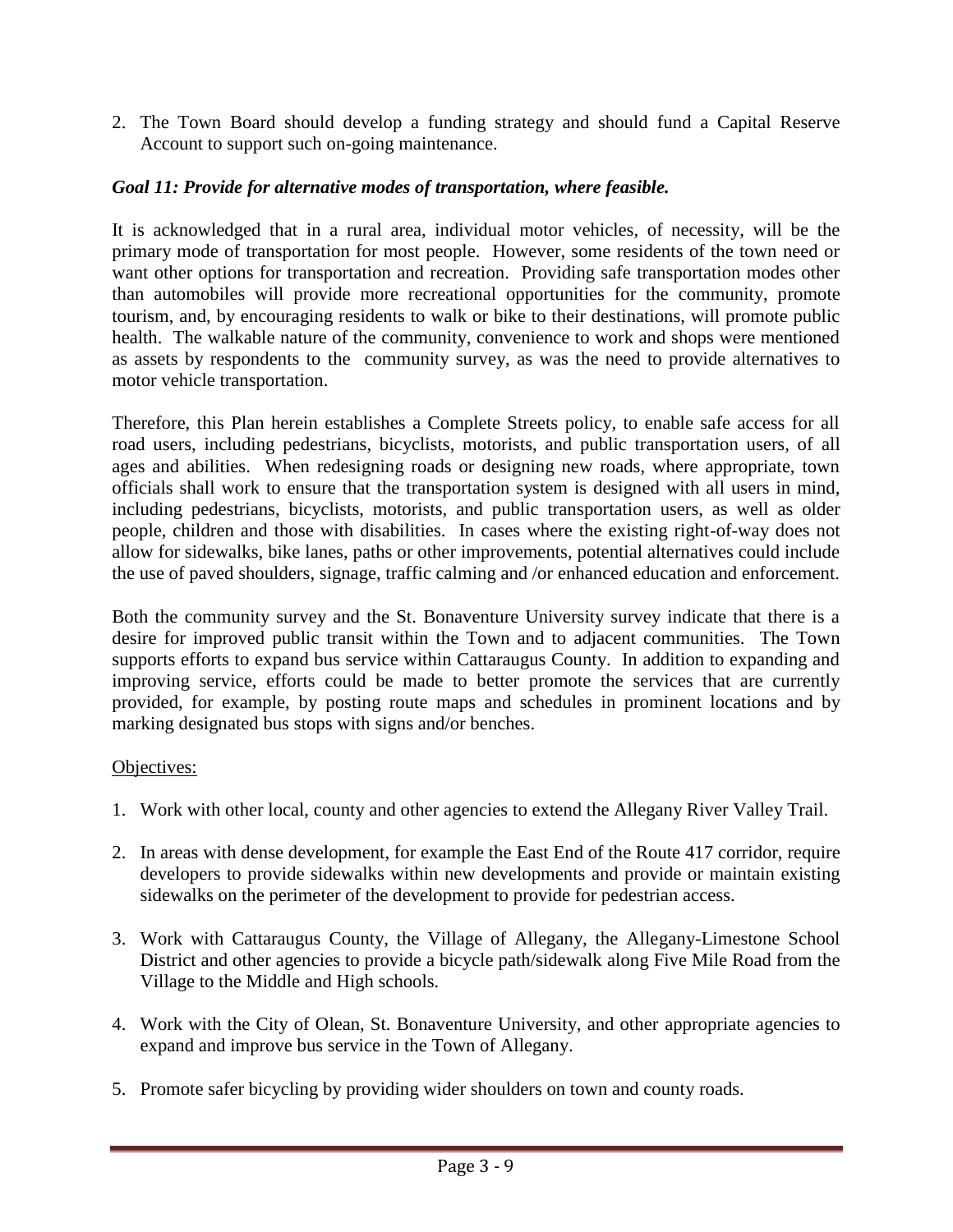## **Community Facilities, Services, and Plan Implementation**

The community survey responses (to question 2.2) indicated that the vast majority of respondents are satisfied with the level of fire protection, ambulance service, police protection and the town hall, including the town recreation programs. In the open ended responses, services such as the local fire department and safety of the community also were frequently mentioned favorably. The town's recreation programs were also mentioned as an asset.

The Town has a responsibility to implement some of the policies and goals of this Plan through regulations and laws. Other goals and polices will be implemented through cooperation with other municipalities or with other local or regional governmental agencies. The town has a history of cooperation with the Village of Allegany and the City of Olean, on matters such as water supply and sanitary sewer disposal. This cooperation should be continued and extended into other areas of mutual concern. The Town Board should take the lead on such coordination.

### *Goal 12: Implement the goals and objectives in this Plan.*

### Objectives:

- 1. The town should develop a capital improvements program, which will include town infrastructure and facilities such as roads, water lines, sewer lines, and town owned facilities.
- 2. The town should maintain the same level of community services, such as fire, police and recreational services, as feasible given economic conditions*.*
- 3. After adoption of the Comprehensive Plan, the town should review and update its zoning ordinance, subdivision regulations and other land use regulations.
- 4. The Town should enforce policies in this plan and other regulations through an active code enforcement program.
- 5. Promote inter-municipal cooperation with the Village of Allegany, City of Olean, Cattaraugus County and other appropriate agencies on areas of mutual concern.

### *Goal 13: Use the Town website as a tool to provide increased knowledge about government activities.*

- 1. Use the town website to provide advance notice of meetings of boards, minutes of meetings, in order to provide a source of information regarding local government activities.
- 2. Use the town website to facilitate development, by providing all application forms and instructions for applications on the website.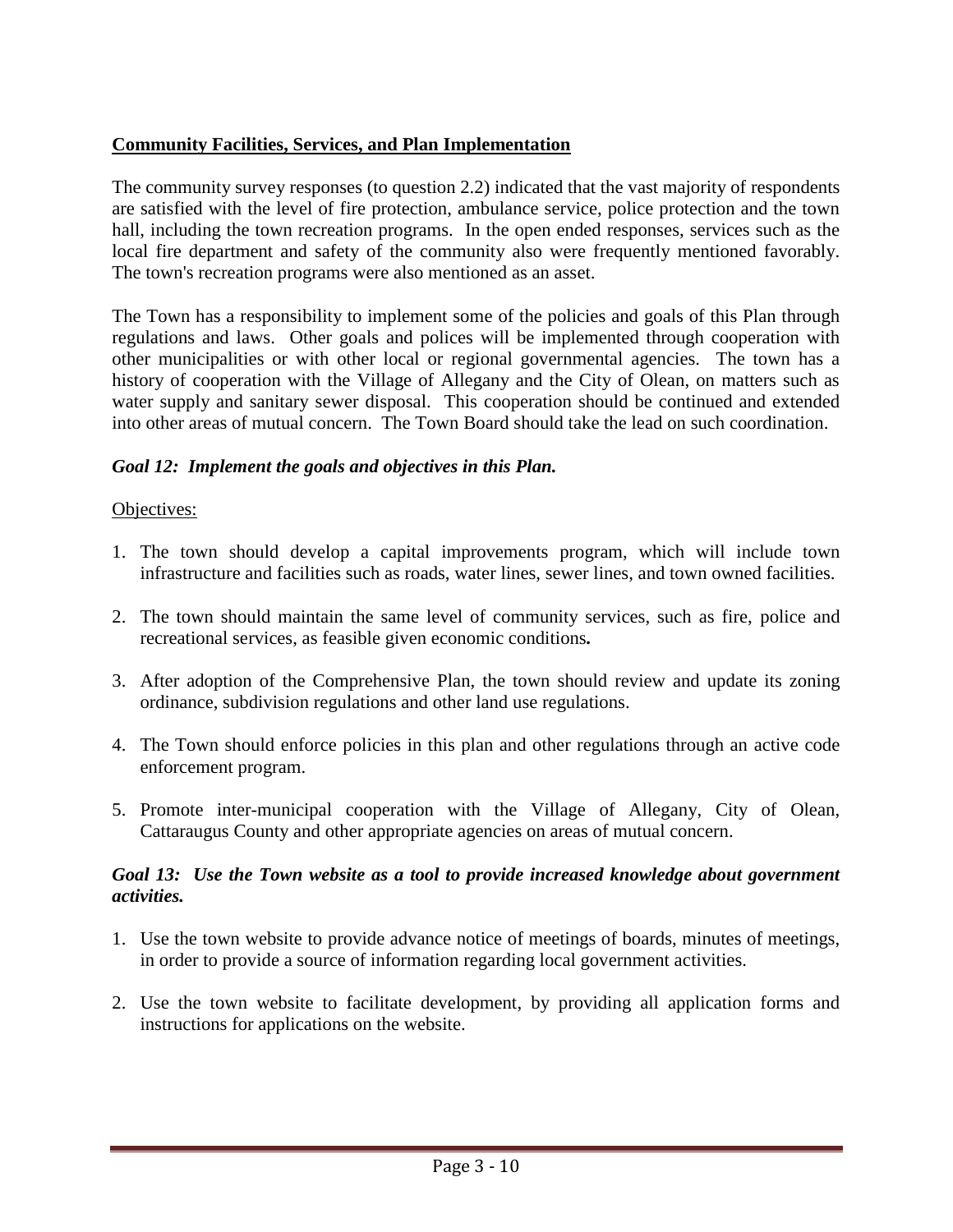## *Goal 14: Provide for additional community facilities that will enhance recreational opportunities for residents and visitors, funding permitting.*

- 1. The Town should enlarge the Allegany Senior Center on Birch Run Road.
- 2. The Town should work to develop a public boat launch at Allegany River Park, Gargoyle Park, and/or on excess right of way land owned by Cattaraugus County on County Road 60.
- 3. The Town should work with NYS Department of Environmental Conservation to provide signage for the boat launch ramp on South Nine Mile Road.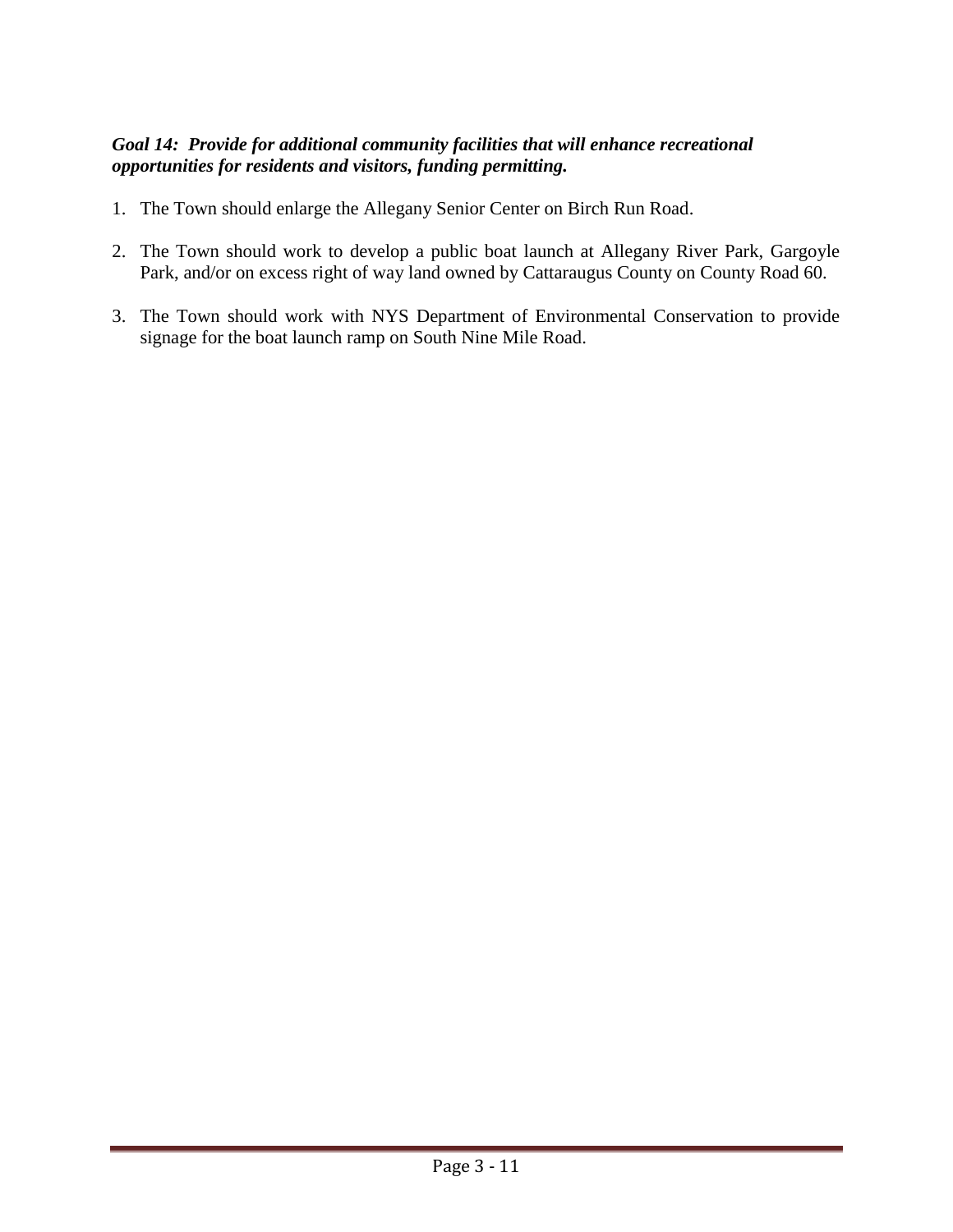# **3.2 Comprehensive Plan Map**

The policies, goals and objectives of the Plan, existing land use patterns, and infrastructure availability have been used to prepare the Comprehensive Plan Map, which is intended to serve as a guide to land development in the future. The Comprehensive Plan Map will also serve as a basis for a revised zoning map. However, there are distinctions between the two maps. A zoning map shows what is allowable in an area at the present time. Since the Comprehensive Plan Map is intended to guide future development, it may show areas that are intended for more intense development in the future as municipal services and infrastructure become available in that area; however, it may not be appropriate to immediately rezone an area to the more intensive use.

The Comprehensive Plan Map takes into account the different geographic areas of the town and the distinct development patterns that have occurred in each area. The northern and southern sections of the town are intended to remain rural, low density areas, with a mix of primarily agricultural, forestry and lower density residential development. The Route 417 Corridor, defined as the area roughly between the Allegheny River and I-86, is envisioned to contain the most intense development in town, including retail, service commercial, light industrial, and higher density residential development.

The Comprehensive Plan Map designates five broad land use categories: Residential, Commercial, Industrial, Agricultural-Forestry, and Community Facilities, which are described below. These categories are intended to indicate the general type of development that is appropriate for a particular area of Town. However, during the review and update of the Town's zoning ordinance, it may be appropriate to further refine these broad land use categories into two or more zoning districts that are specifically tailored to the areas in which they are located. This Plan anticipates that there could be more than one commercial, industrial and/or residential zoning districts, for example. Nor does the Comprehensive Plan map reflect the overlay zoning districts that have been established through the zoning ordinance. The floodplain overlay district serves an important role in implementing the Town's floodplain regulations. Similarly, the Route 417 East and Route 417 West Corridor Overlay Districts were developed after an extensive planning process for that corridor. It is anticipated that these overlay districts would be retained on any revised zoning map and zoning text.

Property lines, street lines, and/or physical features were followed as much as possible when drawing boundaries for the land use categories on the Comprehensive Plan Map. Where boundaries do not follow property lines or other recognizable boundaries, the depth of the district is indicated by distance from the right of way line of major roads.

## **Agricultural Forestry Land Use District**

The intent of this land use district is to provide a location for agriculture and forestry, which are historic economic uses of the land and which contribute to the rural character of the Town. Low density residential development, agricultural support services, commercial recreation, and mineral extraction (gravel mining and oil/gas wells) are also appropriate for this district. Other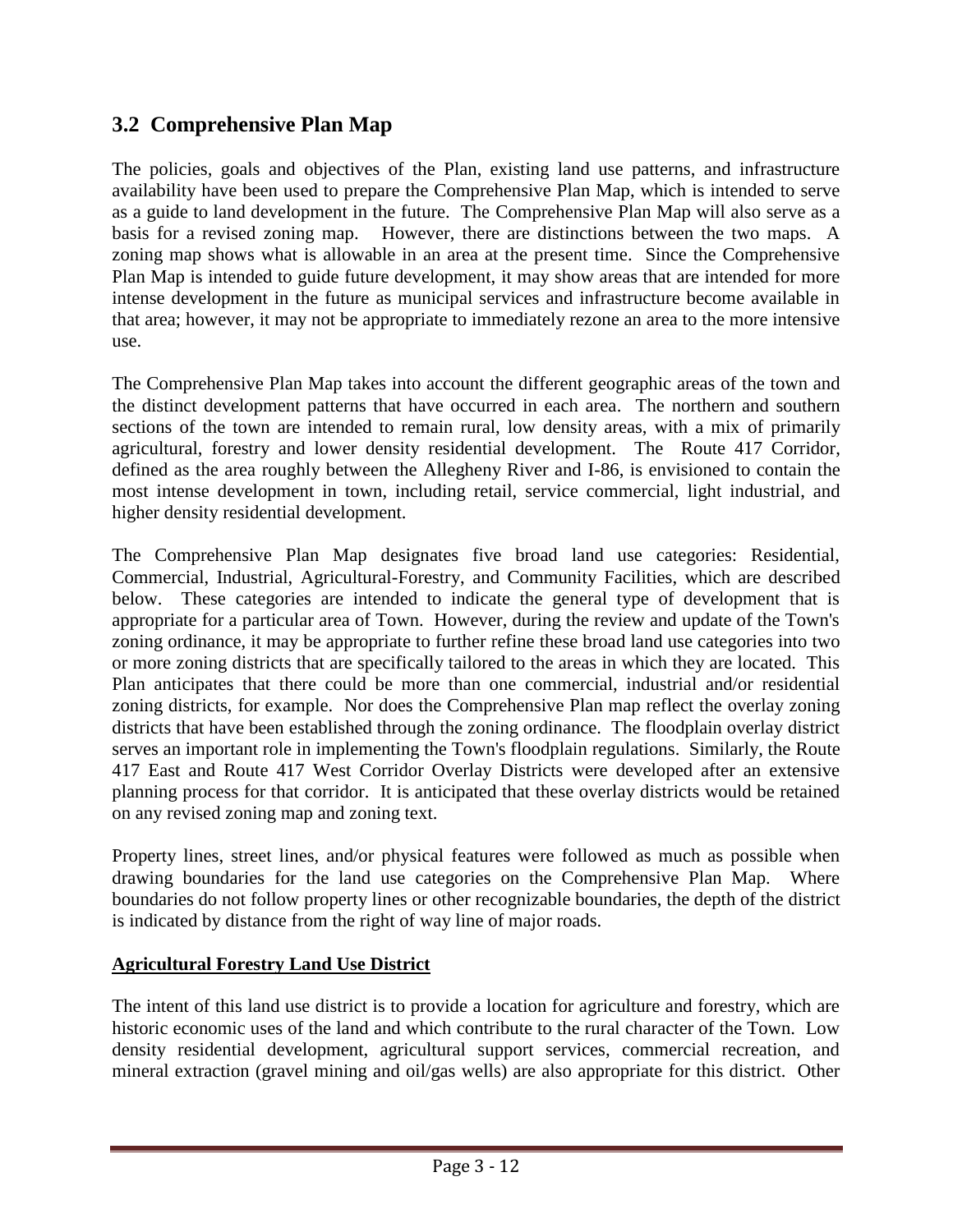limited types of commercial development, such as hotels and restaurants, that would be compatible with agriculture and forestry would also be appropriate in this district.

It is not intended that municipal water and sewer services should be extended to the land within this district. Therefore, minimum lot sizes should be adequate to support development that occurs with private wells and septic systems.

Although not intended to be a definitive or exhaustive list, the following and similar land uses would be suitable in this land use category:

- agriculture, including farm stands
- forestry, including timber harvesting
- agricultural processing facilities, such as dairies, food storage, maple syrup production
- sawmills
- single family residences
- Home based businesses
- bed & breakfast establishments
- Arts and Crafts studios and retail sales
- mobile home parks
- commercial recreation, such as golf courses and ski resorts
- campgrounds
- tourist serving commercial facilities such as hotels, motels, and restaurants
- Professional and business offices
- Auto repair
- Light industrial uses such as machine shops, welding, truck and tractor repair, woodworking
- mineral extraction (gravel mining and oil/gas wells)

The outlying areas of the Town, including much of the area south of the Allegheny River, much of the area north of the I-86 expressway, and the Route 417 Corridor west of the American Legion, is located in the Agricultural Forestry Land Use District.

#### **Residential Land Use District**

This is intended to be very restrictive land use district, designed primarily for single family residences and typical accessory uses to residences. Some home based businesses that would not affect the residential character of neighborhood in which they are located would also be suitable for this district.

Although not intended to be a definitive or exhaustive list, the following and similar land uses would be suitable in this land use category:

- single family residences
- home based businesses that do not adversely affect the residential character of the neighborhood in which they are located
- $\bullet$  bed & breakfast establishments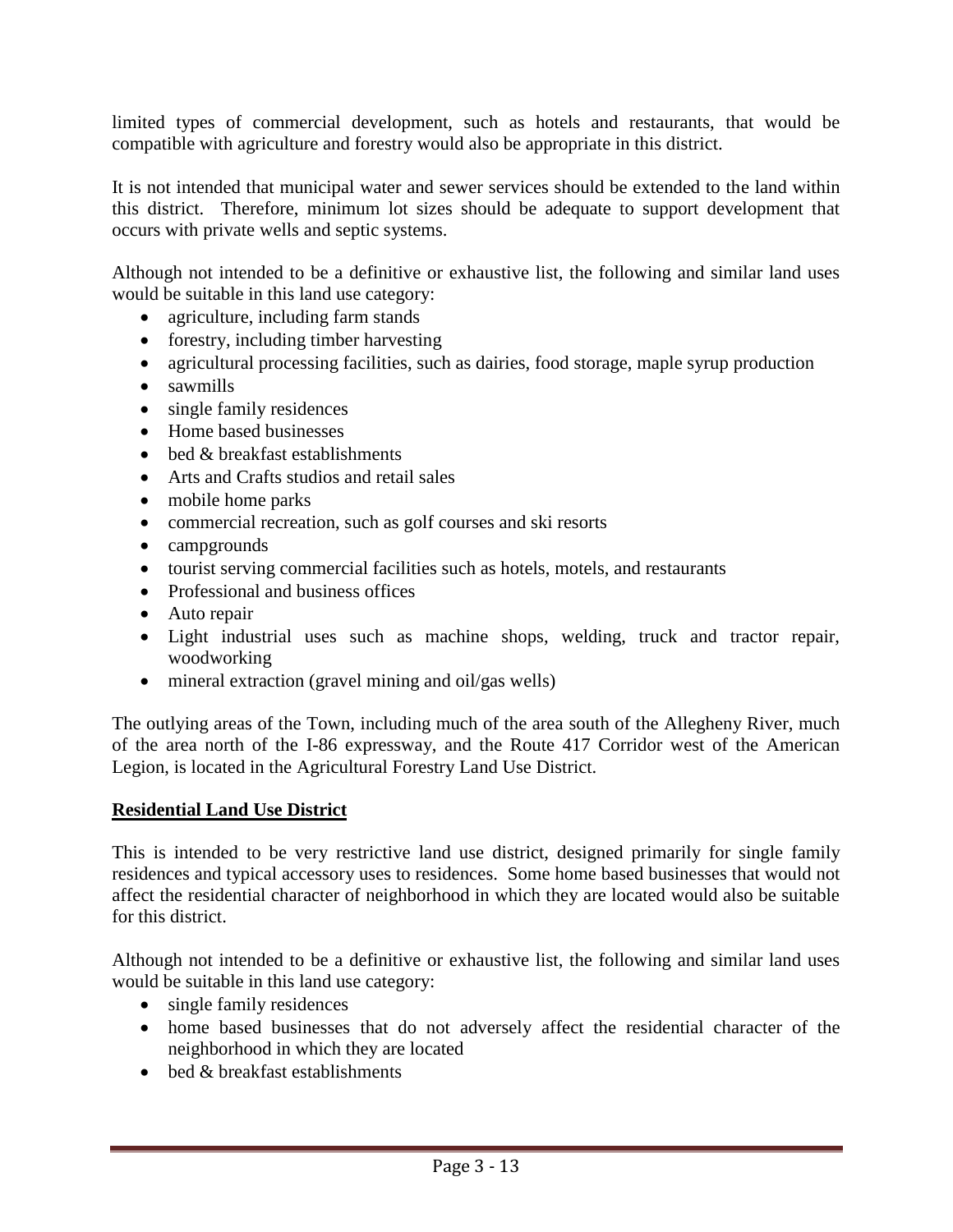- some types of accessory agricultural use of the property, such as keeping of horses for recreational use, where the property is large enough to support such use.
- timber harvesting conducted according to best management practices.

The residential land use district is centered in the area around the Village of Allegany. In addition, it is located in the suburbanizing Five Mile Road corridor and the area around Buffalo Road. South of the Allegheny River, the residential district is designated as a strip along portions of the Four Mile and West Branch Roads and in the subdivision along Hawthorn Lane. Where this designation does not follow property lines, it extends for 500 feet from the road right of way.

These locations include both areas that are served by municipal water and sewer services and those that are not. Therefore, this district provides an opportunity for a range of lot sizes, appropriate to the level of municipal services that are available in a particular location.

#### **Community Facilities Land Use District**

This district consists of St. Bonaventure University, the St. Bonaventure golf course and the St. Bonaventure Cemetery.

#### **Commercial Land Use District**

This land use district is intended to provide a location for retail, office, restaurant, hotel and similar commercial land uses in Allegany. These could be either local, neighborhood serving commercial uses or regional big box retail and hotel uses.

Although not intended to be a definitive or exhaustive list, the following and similar land uses would be suitable in this land use category:

- Hotels and motels
- Two family residences
- Apartment buildings
- Restaurants
- Retail businesses
- shopping plazas
- service retail such as copy/fax stores, barber and beauty shops, and similar businesses
- Professional and business offices
- warehouses
- wholesale businesses
- gas stations

Several areas of the town are proposed to be designated for commercial land uses, as described below.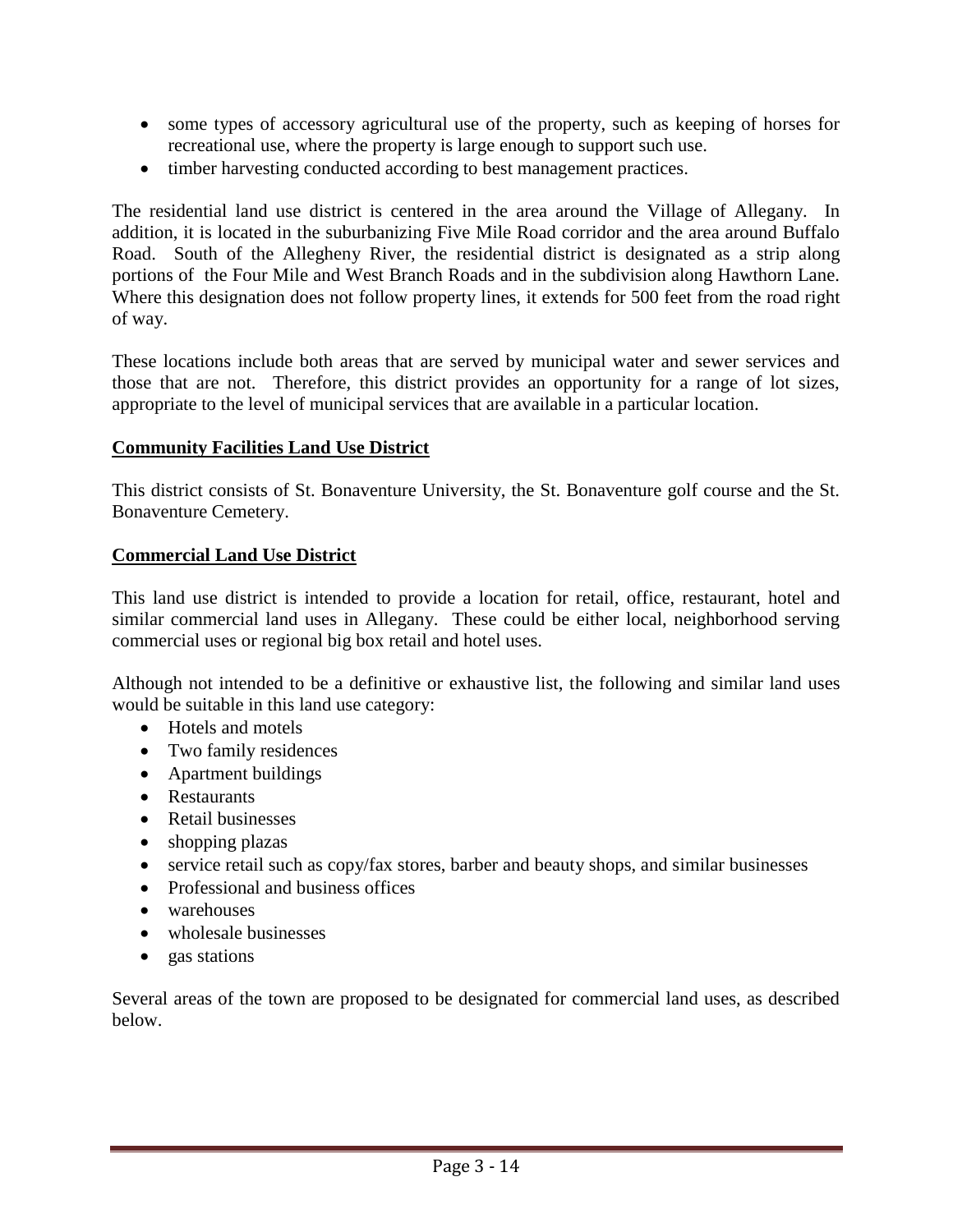## *East End*

This area has seen a substantial amount of retail development in the past decade. However, there is still vacant and underdeveloped land in this area that can support additional commercial development.

## *Exit 24*

The area south of Exit 24 on Route 417 is currently underdeveloped or vacant. Given the excellent access to the interstate in this area, this is a prime area for future commercial development. The land around the interchange is relatively flat and free from physical impediments to development. Development in this area has been constrained by a lack of municipal water and sewer services. The Town has recently installed a municipal water line to serve parcels on the north side of Route 417 to a point just west of the West Five Mile Road intersection. However, municipal sewer service is still unavailable; the lack of sewer service remains an impediment to development.

There is a substantial area behind the old Kmart plaza that is right-of-way for I-86. It appears that this is excess right-of-way, which could be used for development if New York State would consider abandoning it.

The area north of Exit 24 is also designated as commercial. Because this area is quite visible to passing traffic and is relatively flat, it represents another opportunity area for future commercial development. This area is currently not served by municipal water and sewer services. In order to avoid increasing development pressure on existing farmland on the West Five Mile Road, municipal services and commercial development should extend no further than Archibald Cross Road.

## *Quarry Site*

Another area designated for future commercial development is the former Town quarry. This Town owned property is adjacent to I-86 and is accessed from First Street. Municipal water service is available at First Street. Sanitary sewer service is available from the Village. The right-of-way from First Street is 20 feet wide. The Town should consider acquiring more land from abutters, if feasible, to widen the access in order to facilitate commercial traffic.

## *Four Mile/Nine Mile Intersection*

This is an existing commercial area south of the Allegheny River that contains a mix of automobile repair, office, commercial and restaurant uses. No extension of municipal water and sewer services is proposed at the present time.

## **Industrial Land Use District**

This land use district is intended to provide a location for light industrial and heavy service commercial land uses. Although not intended to be a definitive or exhaustive list, the following and similar land uses would be suitable in this land use category:

- Auto repair
- Uses such as machine shops, welding, truck and tractor repair, woodworking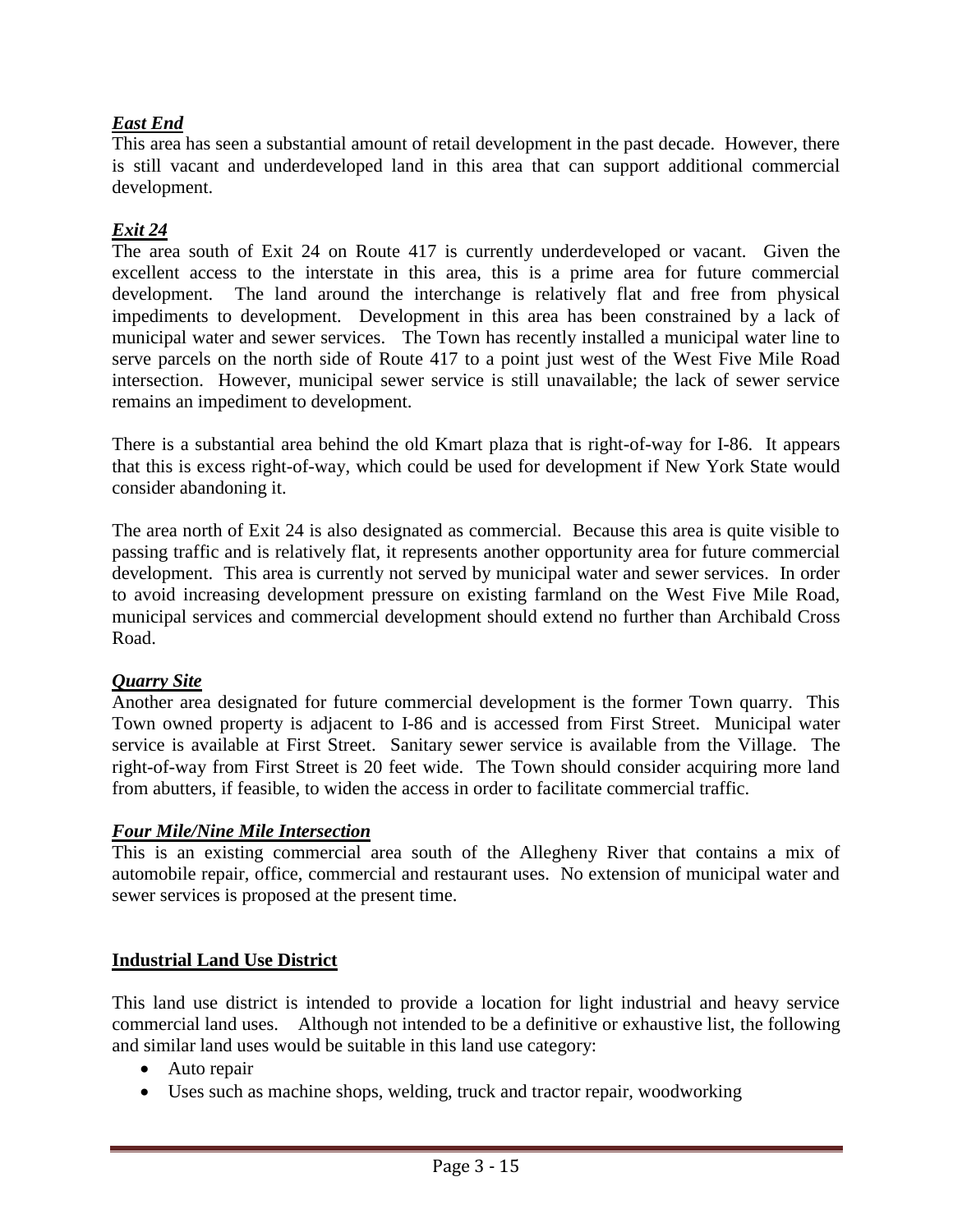- contractor's yards
- cogeneration facilities
- Professional and business offices
- light manufacturing
- research and testing facilities
- warehouses
- wholesale businesses
- trucking terminals
- gas stations

Four areas of the Town are designated for industrial development, as described below.

## *Constitution Avenue*

The area north and south of Constitution Avenue is designated for industrial land uses. This area contains the "Olean" rail yard of the Southern Tier Extension Rail Line to the north of Constitution Avenue and an industrial facility and vacant land to the south of Constitution Avenue.

## *Route 417 West Corridor*

The area of Route 417 west of the I-86 overpass is currently developed primarily as a heavy commercial/light industrial corridor. Among other businesses, there are several contractor's yards and auto repair shops on relatively large lots. This area could be more intensely developed for heavy commercial and light industrial development. It is generally flat in topography and has good access to I-86. The Southern Tier Rail line parallels Route 417 to the south, so, in theory, a rail spur could possibly be developed to serve a large-scale development in this area. Only the north side of Route 417 could support more intense development, due to the Allegheny River, the rail line, and narrow lots on south side of road.

This industrial land use district is designated as the area to the north of Route 417, from the I-86 overpass west to the American Legion. The northern boundary of this district, where it does not follow rear property lines, is the 1460 foot topographic contour. This topographic feature was chosen to include land that is reasonably flat and therefore easier to develop. Therefore, the northern boundary of this district as shown on the Comprehensive Plan map is somewhat approximate.

More intensive development in this area is hindered by the lack of municipal water supply and sanitary sewage disposal systems. Any future expansion of municipal utilities should end at the American Legion parcel. West of this parcel the terrain becomes quite steep, making it less suitable for intensive development.

## *Seventh Street*

The area at the intersection of Seventh Street and Buffalo Road contains some large parcels that are used for contractor's yards and the County highway barn. This area is highly visible from I-86. It has good access from Exit 25, Buffalo Road, in the City of Olean and from Seventh Street in the Town. This area does not have municipal water or sewer service.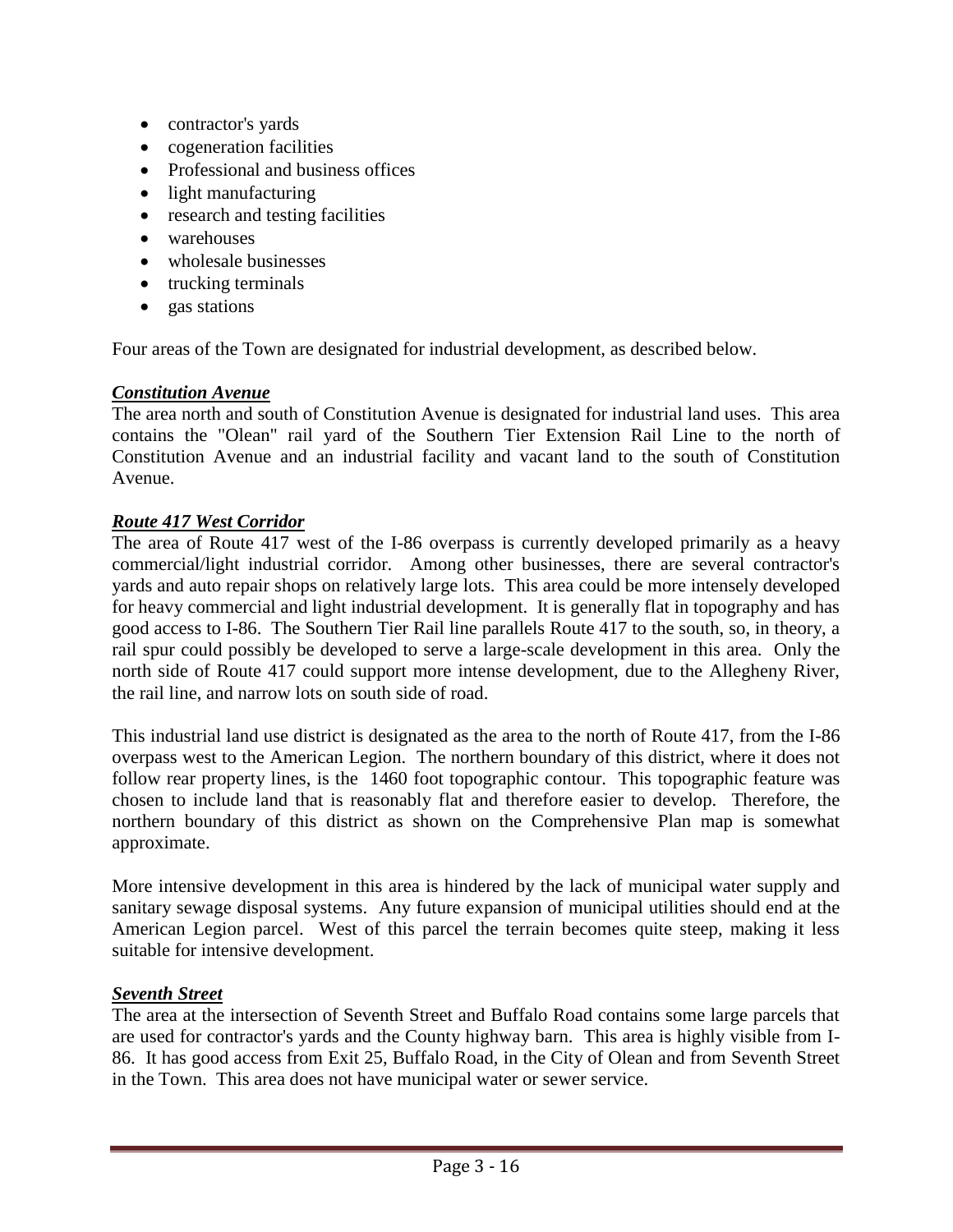## *Potter Lumber*

Potter Lumber company has historically been located on a site located between Five Mile Road and West Five Mile Road. This Plan envisions that this historic industrial use will continue.

## **3.3 Extension of Municipal Water and Sewer Services**

As detailed above, in order to promote additional commercial and industrial development, municipal water supply and/or sanitary sewage systems should be extended to some areas which do not currently have such service. This section lists, in order of priority, the areas to which municipal services should be extended.

## *1. Route 417 from the Village of Allegany to the I-86 overpass (Exit 24).*

The highest priority for the extension of sewer service should be the Exit 24 area south of the interchange, immediately to the east and west of West Five Mile Road. Due to its location and the presence of municipal water supply, this area appears to be ripe for more intensive commercial development. Extending sewer service to the mobile home park on Route 417 in this vicinity would also provide benefits to those residents.

## *2. Route 417 West Corridor from I-86 overpass to American Legion*

As demand warrants, both municipal water and sewer service should be expanded along the Route 417 corridor from the I-86 overpass west to the American Legion, in order to encourage new industrial and commercial development in this area. Due to the Allegheny River, the rail line, and narrow lots on south side of Route 417 in this location, it is anticipated that municipal water and sewer service would be available only to lots on the north side of Route 417.

## *3. North Seventh Street*

A new Sanitary Sewer District, the Tanglewood Sewer District, has recently been formed to serve a residential development off North Seventh Street. However, this new subdivision will be served by existing infrastructure in the Village of Allegany, not by a new sewer line on Seventh Street. In order to facilitate more intense residential development on Seventh Street, and to serve the industrial land use district that is accessed from Seventh Street, municipal water and sewer services should be extended along Seventh Street from the Village to Buffalo Road.

## *4. Exit 24 North of the Interchange*

As demand warrants, both municipal water and sewer service could be extended to the commercially-designated area to the north of Exit 24. These services would have to cross under I-86, or this area could be served from Five Mile Road, if municipal services were to be extended north from the Village into this area. In order to avoid increasing development pressure on the farmland on the West Five Mile Road, municipal water and sewer services should extend no further up West Five Mile Road than Archibald Cross Road.

## *5. Five Mile Road*

Over the past few decades the Five Mile Road north of I-86 has been developed with a number of residential subdivisions and other incremental residential development. This development has occurred on private wells and septic systems. The Allegany Limestone Middle and High School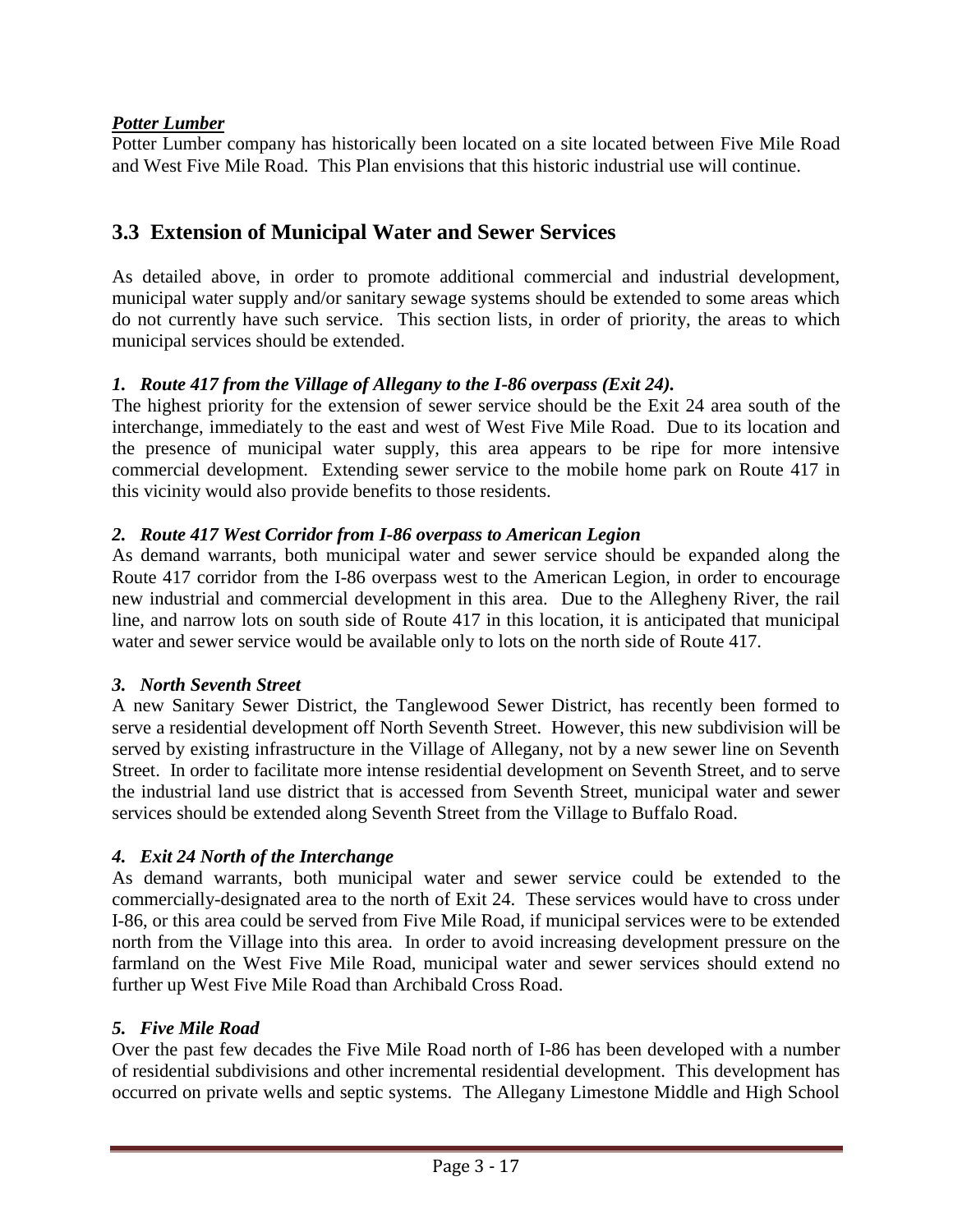has recently been constructed on Five Mile Road. At some point in the future, municipal water and sewer service could be extended up Five Mile Road as far as the school, in order to serve the school and to promote a higher density of residential development in this area.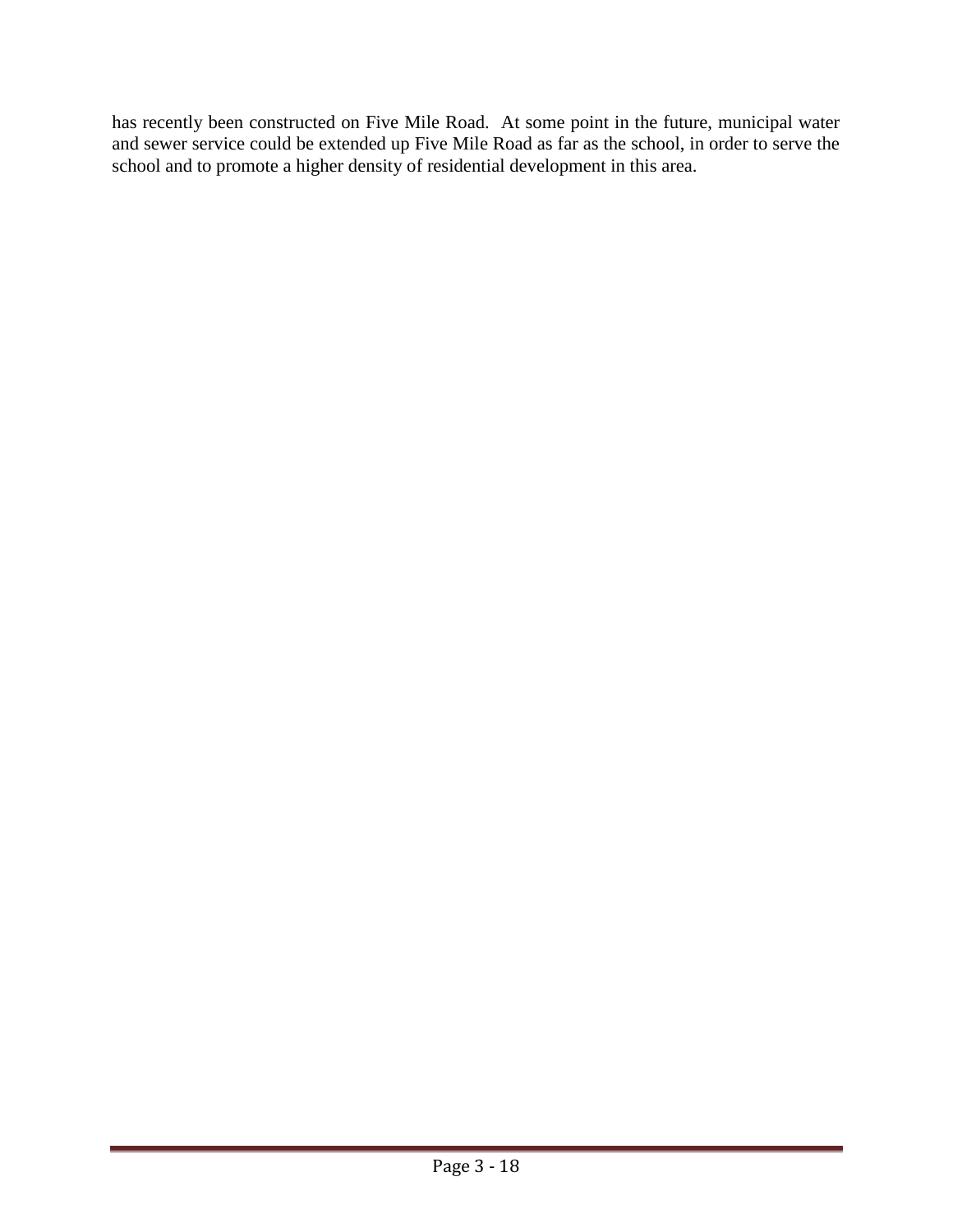# **Chapter 4 Implementation Strategy**

The Implementation Strategy contained in this chapter is intended to bring to fruition the policies, plans, goals and objectives contained in this Plan, by outlining how and by whom the various Plan policies can be implemented. This chapter contains a prioritized list of policies and objectives, starting with those that should be begun immediately upon adoption of this Comprehensive Plan. For example, policies that are listed under "Year One" should be accomplished within one year of the adoption of the Comprehensive Plan. In some instances it may take longer than one year to fully implement a particular policy; for these policies and objectives implementation should begin in the year cited, and the effort to complete the implementation should continue as needed. At the end of this chapter is a list of policies for which implementation activity should be an on-going effort. Where the listed implementation action item is linked to one or more specific objectives contained in Section 3.1, those objectives are identified by the number of the goal and objective. Where appropriate, grants and other potential funding sources are identified; this list is not intended to be exhaustive.

# **Year One**

## **Action 1-1. Extend municipal Sewer Services to Exit 24** (Objective 6-4)

The Town should prepare a Map Plan and Report for a proposed new sanitary sewer district, which, at a minimum, will serve parcels accessed from Route 417 in the vicinity of Exit 24. The Map, Plan and Report will identify specific boundaries for this new sanitary sewer district. The Town Board should take all procedural steps necessary to legally establish the District. The Town should seek grant/loan money to fund the extension of sanitary sewer service to the new District, or portion thereof.

## *Lead Entity*: Allegany Town Board

*Other Involved Entities*: Village of Allegany, NYS Department of Environmental Conservation *Funding Sources*: Grant and/or loan programs offered by US Department of Agriculture, Rural Development (USDA/RD); New York Small Cities Community Development Block Grant (CDBG) Program; Clean Water State Revolving Fund (CWSRF); and/or Appalachian Regional Commission.

## **Action 1-2. Work to expand access to Broadband Internet Services** (Goal 8)

The Town of Allegany Economic Development Corporation should develop and implement a plan to expand high speed internet access throughout the Town.

## *Lead Entity*: **Town of Allegany Economic Development Corporation**

*Other Involved Entities:* possibly other regional agencies

*Funding Source*: LDC Budget could be used to develop a plan. Grants from USDA Rural Development should be sought for capital projects.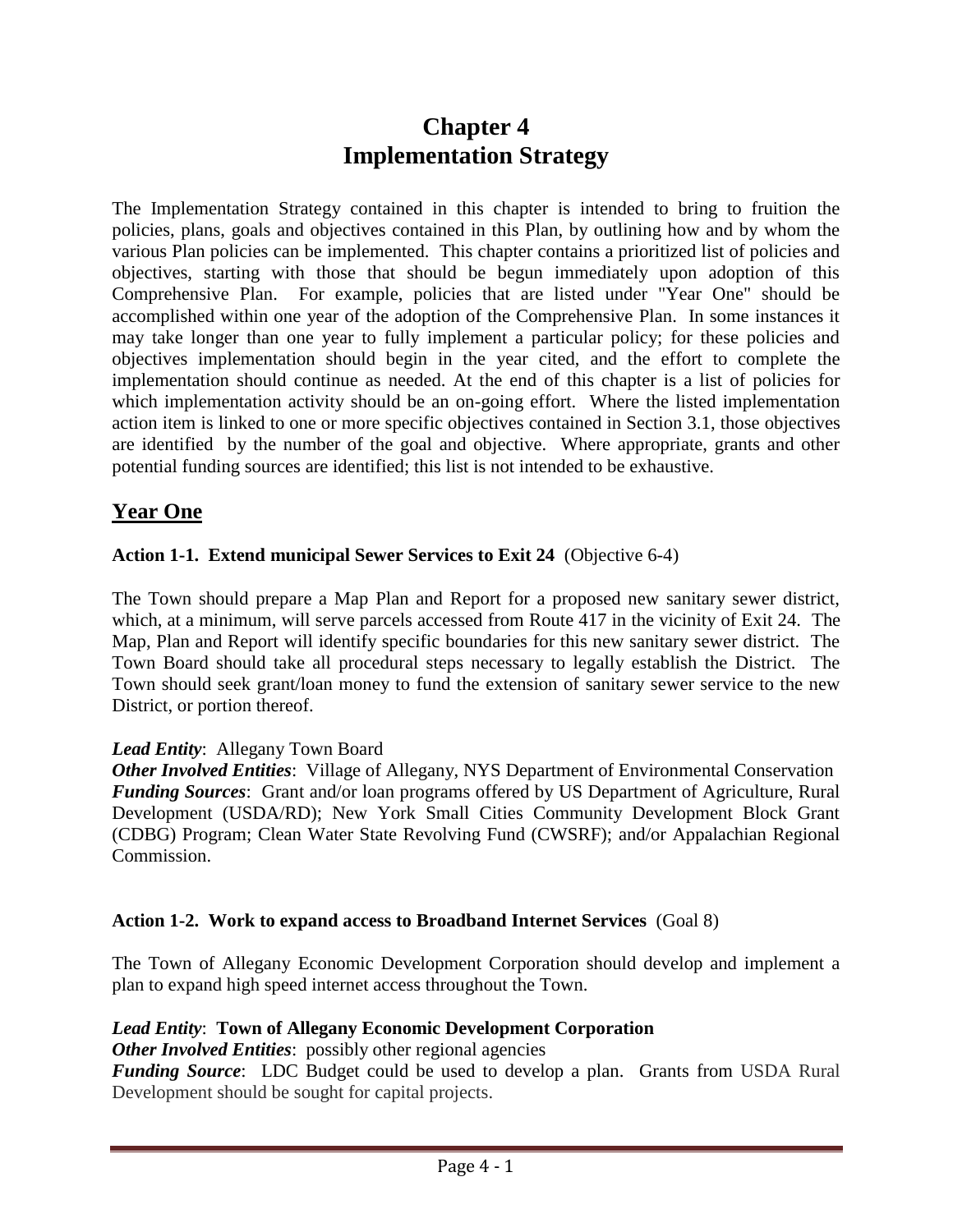## **Action 1-3. Prepare a Wellhead Protection Plan** (Objectives 2-4 and 7-1)

Upon authorization from the Town Board, the Town Planning Board should prepare a Wellhead Protection Plan that will identify potential contaminants to the public water supply wells and identify ways in which the potential contamination of the aquifer can be minimized.

*Lead Entity*: Town of Allegany Planning Board *Other Involved Entities*: Cattaraugus County Health Department, Village of Allegany *Funding Source*: Town Budget

## **Action 1-4. Review and Amend Town's Zoning Ordinance** (Objective 12-3)

Upon authorization from the Town Board, the Town Planning Board should undertake a systematic review and update of the Town's Zoning Ordinance, to ensure that the land use policies of this Plan, which are included in numerous objectives and in Section 3.2, are implemented through the Zoning Ordinance, where feasible. These amendments should also include amendments to implement the recommendations of the Wellhead Protection Plan. It is anticipated that is effort will take approximately one year to complete. Upon completion of a revised Zoning Ordinance, the Town Board will be responsible to review and adopt the revised Ordinance.

*Lead Entity*: Town of Allegany Planning Board *Other Involved Entities*: Allegany Town Board *Funding Source*: Town Budget

## **Action 1-5. Gateways at East End and at Exit 24** (Objective 5-8)

Promote the visibility of Allegany by establishing and maintaining a gateway feature with signage and landscaping at the entrance to the East End and at Exit 24.

*Lead Entity*: Allegany Town Board *Other Involved Entities*: None *Funding Source*: Seek business sponsorship and/or volunteers for initial costs and on-going maintenance and upkeep.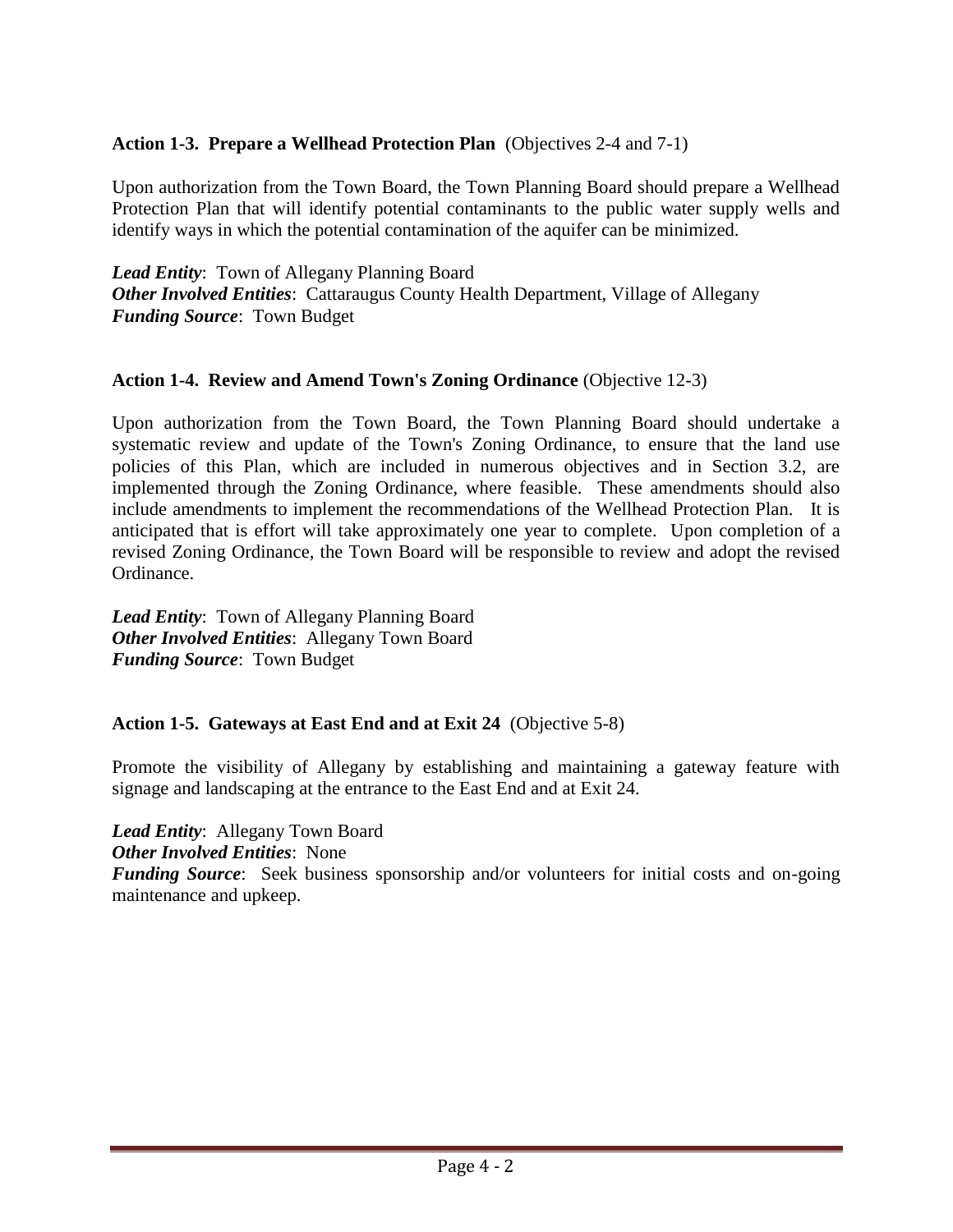## **Year Two**

## **Action 2-1. Bicycle/Pedestrian Pathway from Village of Allegany to Allegany Limestone Middle and High Schools** (Objective 11-3)

The Town Board should take the lead in starting discussions with Cattaraugus County and the Village of Allegany to identify a location for a bicycle/pedestrian pathway along Five Mile Road from the Village to the Allegany Limestone Middle and High Schools. Once a route has been identified, the agencies should work together to seek funding to construct the bicycle path.

*Lead Entity*: Allegany Town Board

*Other Involved Entities*: Allegany-Limestone School District, Cattaraugus County Department of Public Works, Village of Allegany

*Funding Source*: No significant cost for identifying a route. Funding for the design and construction of the pathway should be sought from NYSDOT "Safe Routes to Schools" program and/or from the NYSDOT Transportation Enhancements Program (TEP).

## **Action 2-2. Review and Amend Town's Subdivision Regulations** (Objective 12-3)

Upon authorization from the Town Board, the Town Planning Board should undertake a systematic review and update of the Town's Subdivision (Land Division) Regulations, to ensure that they are in compliance with the policies, goals and objectives of this Plan. It is anticipated that is effort will take approximately nine months to complete. Upon completion of the revised Subdivision Regulations, the Town Board will be responsible to review and adopt the revised Regulations.

*Lead Entity*: Town of Allegany Planning Board *Other Involved Entities*: Allegany Town Board *Funding Source*: Town Budget

## **Action 2-3. Develop Capital Improvements Plan** (Objectives 6-5, 6-6, 10-1 and 12-1)

The Town Board should prepare a Capital Improvements Plan for the municipal water supply system, municipal sanitary sewage disposal system, local road maintenance and other town infrastructure and facilities. The Capital Improvements Plan should be completed for a five year period and should be updated annually. The Capital Improvements Plan should assess the locations for future expansion of municipal water and sewer systems, as well as establishing a schedule for maintenance of the systems. The Capital Improvements Plan should also include a maintenance schedule for town roads and other town facilities. The Capital Improvements Plan should also include provisions for how the improvements/maintenance will be funded and should include the establishment of a Capital Reserve Fund to pay for the improvements identified.

*Lead Entity*: Allegany Town Board *Other Involved Entities*: Highway Superintendent *Funding Source*: No anticipated costs to develop plan.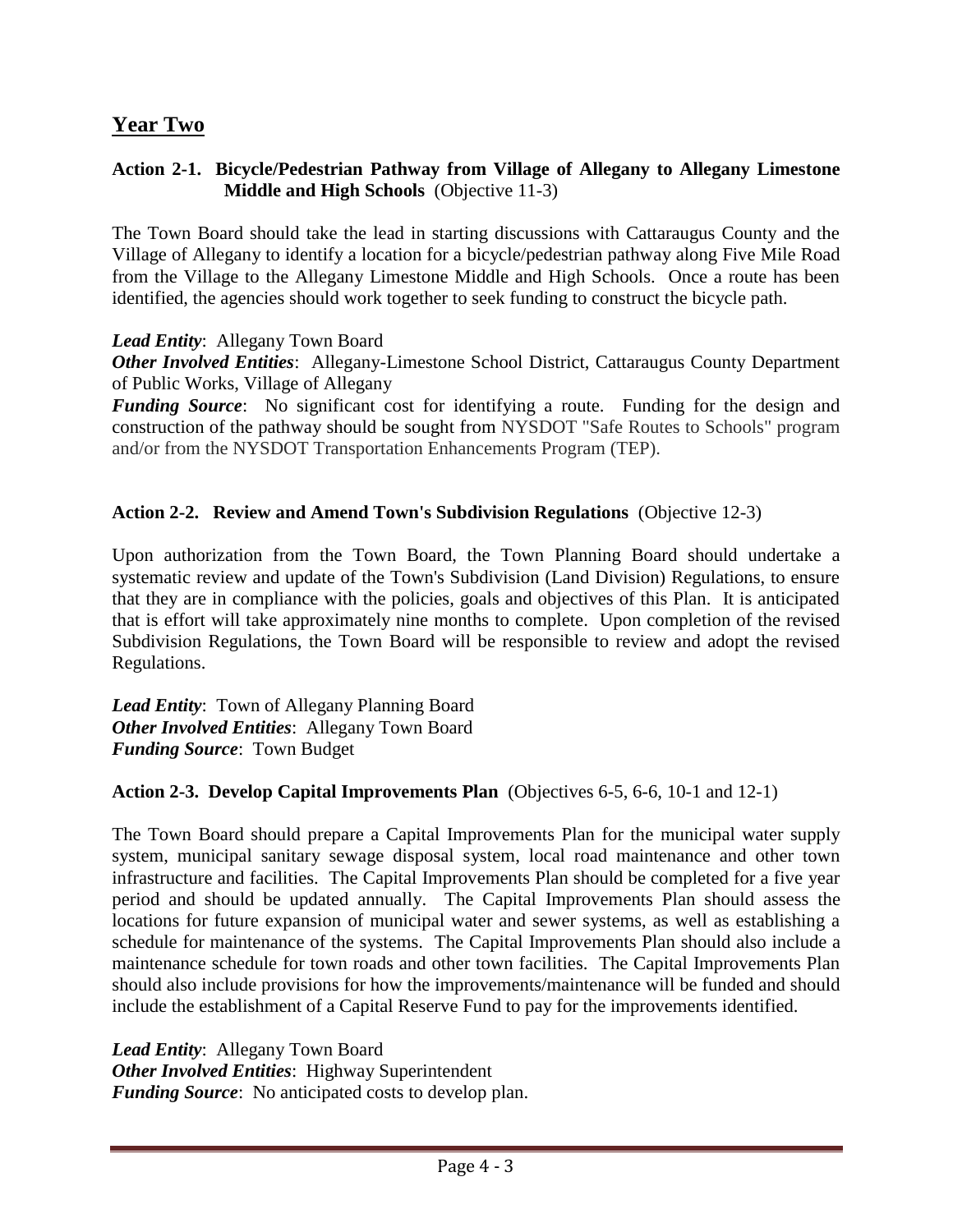# **Years Three through Ten**

## **Action 3-1. Enlarge the Allegany Senior Center** (Objective 14-1)

The Town Board should explore the feasibility of enlarging the Allegany Senior Center on Birch Run Road.

*Lead Entity*: Allegany Town Board *Other Involved Entities*: None *Funding Source*:

#### **Action 3-2. Public boat launch ramp** (Objective 14-2)

The town should work to develop a boat launch at Allegany River Park, Gargoyle Park, and/or on excess right of way land owned by Cattaraugus County on County Road 60.

*Lead Entity*: Allegany Town Board *Other Involved Entities*: City of Olean and/or Cattaraugus County *Funding Source*:

## **On-going Implementation**

**Action 4-1. Inter-agency Coordination regarding economic development**  (Objectives 5-5 and 5-7)

The Town Board should work with the Cattaraugus County Office of Economic Development, Planning and Tourism, Southern Tier West Regional Planning & Development Board, and other appropriate regional agencies to promote the Town of Allegany as a location for future commercial and light industrial development and as a tourism destination.

*Lead Entity*: Allegany Town Board

*Other Involved Entities*: Cattaraugus County Office of Economic Development, Planning and Tourism; and Southern Tier West Regional Planning and Development Board *Funding Source*: No anticipated costs

## **Action 4-2. Inter-agency Coordination regarding municipal utilities**

(Objectives 6-6 and 6-7)

The Town Board should work with the Village of Allegany as needed to ensure that an adequate supply of municipal water exists to serve the needs of the town and to ensure that improvements to the system are made as needed. The Town Board should work with the Village of Allegany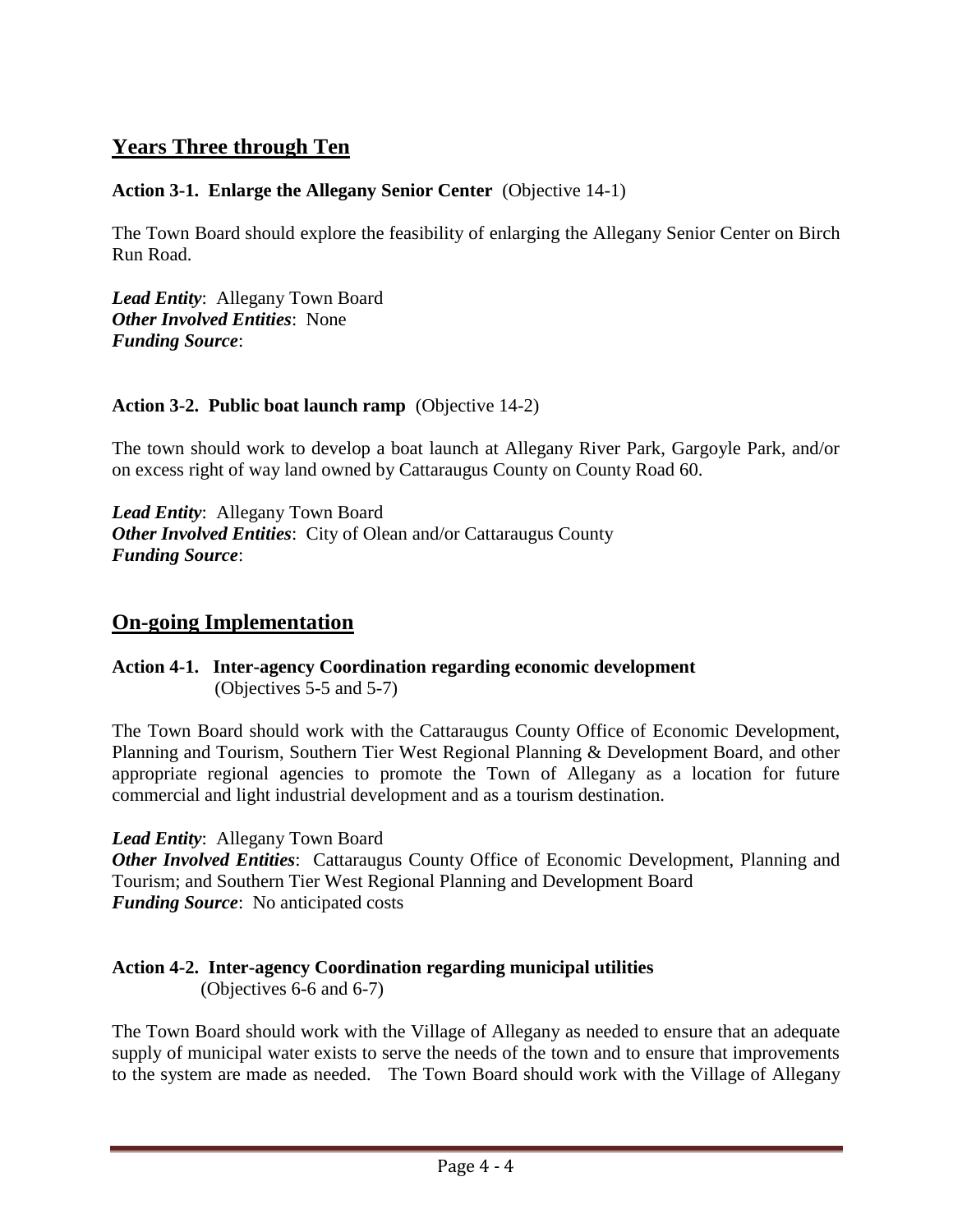and the City of Olean as needed to ensure that the Wastewater Treatment Plant is adequate to meet current and future needs.

*Lead Entity*: Allegany Town Board *Other Involved Entities*: Village of Allegany; City of Olean *Funding Source*: No anticipated costs

## **Action 4-3. Promote safer bicycling by providing wider shoulders on town and county roads** (Objective 11-5)

As part of routine maintenance for local and county roads, work to provide paved shoulders that are wide enough to support a bicyclist. Since these roads are currently used informally by bicyclists, this will improve safety.

## *Lead Entity*: Allegany Town Board

*Other Involved Entities*: Highway Superintendent and Cattaraugus County DPW *Funding Source*: Town and County budgets. Where a case could be made that these improvements would promote bicycling to local schools, "Safe Routes to Schools" funding could be sought.

#### **Action 4-4. Promote improved bus service** (Objective 11-4)

Work with the City of Olean, St. Bonaventure University, and other appropriate agencies to expand bus service in the Town of Allegany.

*Lead Entity*: Allegany Town Board *Other Involved Entities: City of Olean, St. Bonaventure University Funding Source*: Service Provider

## **Action 4-5. Use Town website to provide information about Town government activities and services** (Objectives 13-1 and 13-2)

Post agendas of meetings of town board, planning board and zoning board of appeals and other town boards prior to those meetings. Post approved minutes in a timely manner. Where feasible, post other information that may be available regarding agenda items. Post all application forms, fee schedules, and town policies such as the comprehensive plan, subdivision regulations, and zoning ordinance on the Town's website. Post contact information for responsible officials. Designate a webmaster to be responsible for maintaining these items as needed.

*Lead Entity*: Allegany Town Board *Other Involved Entities*: Other Town Boards, Town webmaster *Funding Source*: Cost expected to be negligible